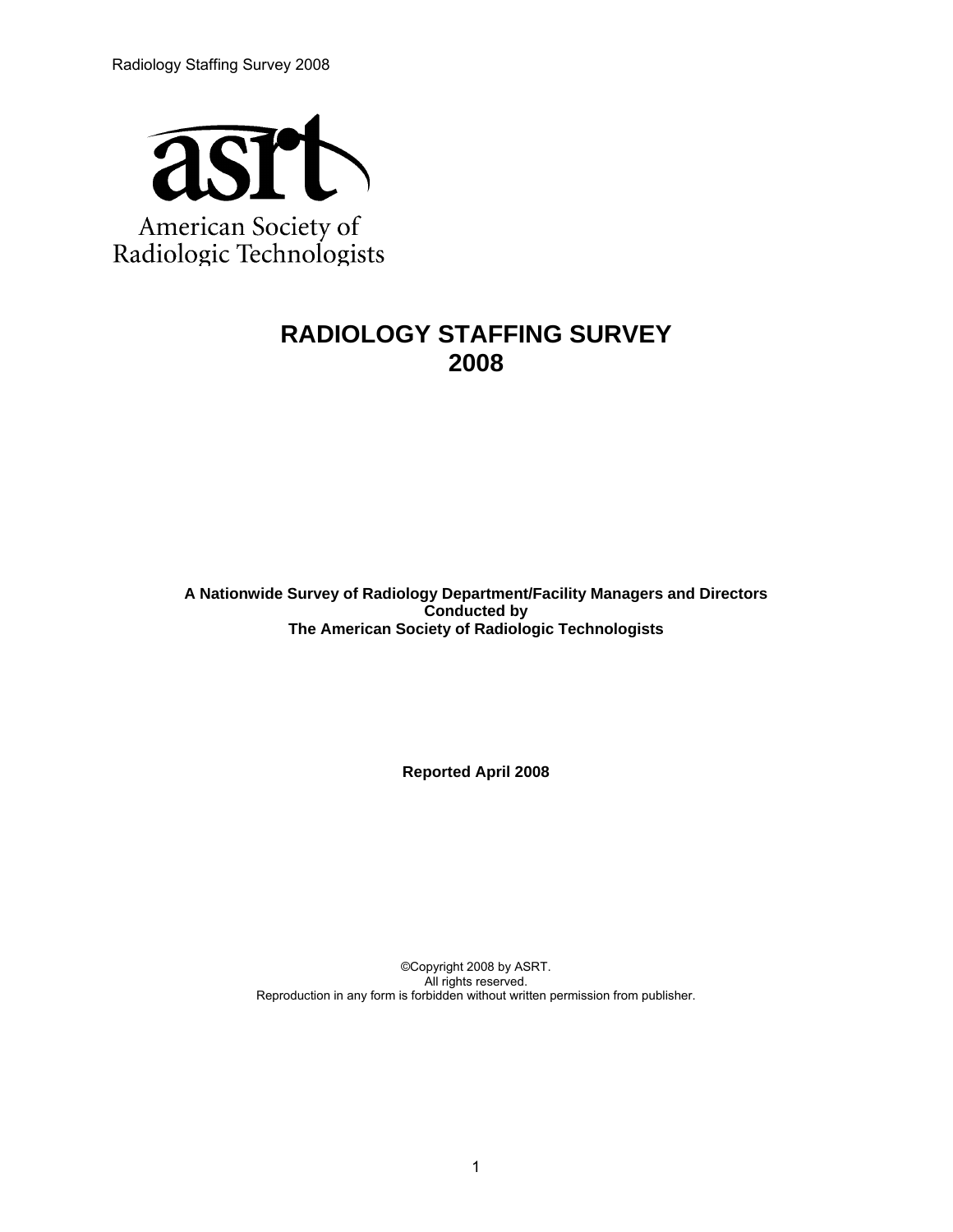# **TABLE OF CONTENTS**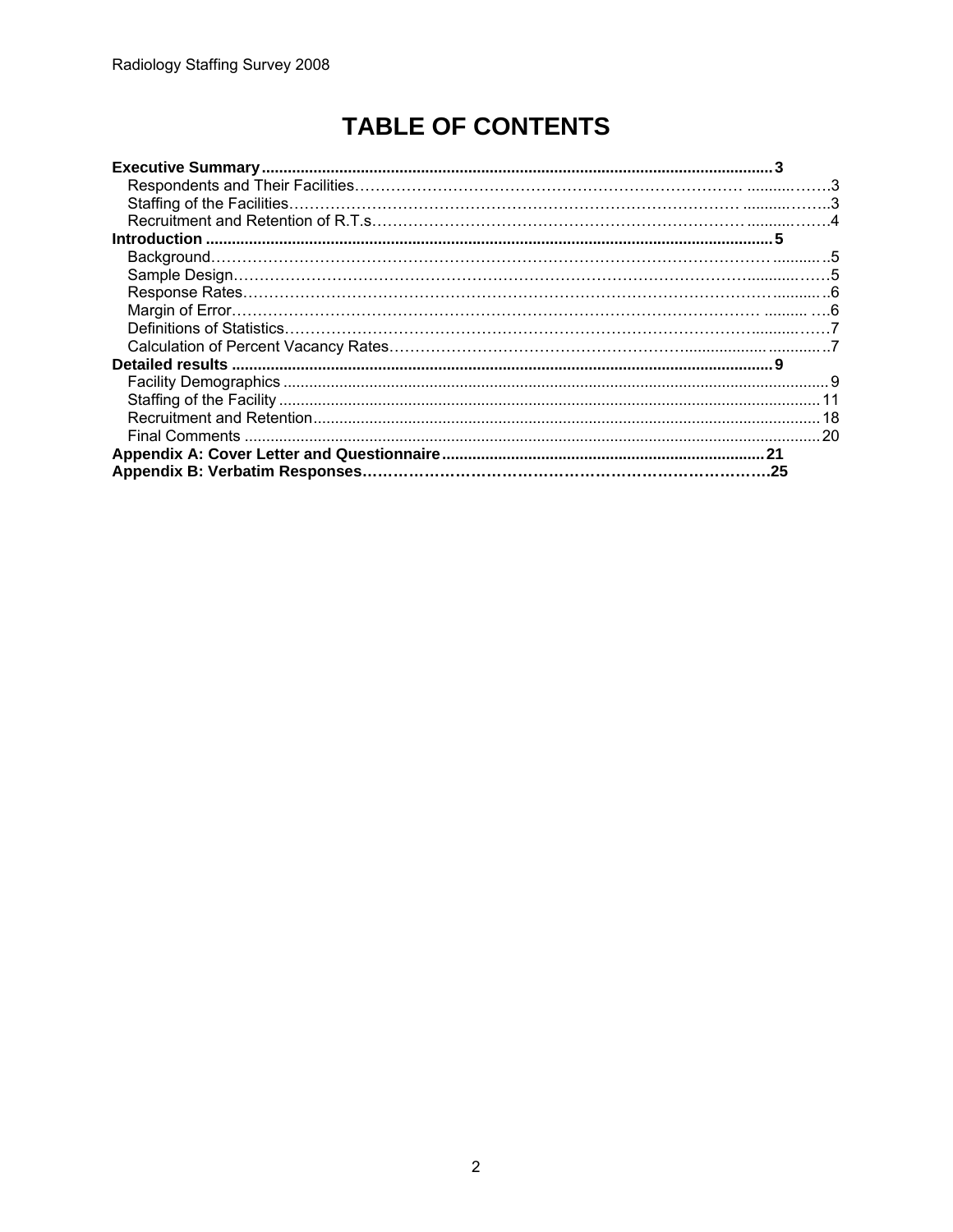# **EXECUTIVE SUMMARY**

A Radiology Staffing Survey questionnaire was sent via mail or e-mail in the first quarter of 2008 to over 15,000 managers, directors and chiefs of U.S. radiology facilities. Contact information for the invitations came from two databases rented from SK&A Information Services Inc. of Irvine, Calif., and a random sample of ARRT registrants holding managerial job titles. An accompanying letter offered each postal invitee the option of completing the questionnaire online or by return mail. E-mail invitees were urged to complete the questionnaire online but they could contact ASRT for a hard-copy questionnaire if necessary. The following is a summary of respondents' answers:

## **Respondents and Their Facilities**

- Exactly 85.3% of the respondents chose "Department/facility manager or director" as closest to their job titles and 4.4% chose "Chief technologist." Only 1.6% (16% of those who checked "Other") listed an "Other" title that did not indicate executive, managerial, supervisory or human resources (HR) responsibilities.
	- Exactly 53.2% of the respondents indicated that their facilities are located in a community hospital, 3.9% in a government hospital and 3.6% in a university medical center.
	- Almost all (89.4%) of the facilities reported that they provide radiography services and 77% provide computed tomography (CT) services. An additional 83% report providing sonography, while 70% provide mammography and 60% provide nuclear medicine services. A total of 72% provide MR services and about 27% provide positron emission tomography (PET). By far the most common service listed by those who checked "Other" was bone densitometry services (dual energy x-ray absorptiometry, or DXA), which was mentioned by 13.2% of all respondents and by almost 60% of those who specified one or more "Other" services.
	- About 38% of the respondents considered their facilities to be in rural locations, 30% suburban and 33% urban.
	- Urban locations accounted for the largest percentage of full-time equivalents (FTEs) reported by the sample of managers and directors, with 55% of cardiovascular-interventional technologist FTEs reported in this location, 47% of magnetic resonance (MR) FTEs, 44% of the radiography FTEs and 43% of CT FTEs.

## **Staffing of the Facilities**

- The typical (median) facility reported having a 2008 budget that provided for 6.3 FTE radiographers, 3.0 CT technologists, 2.7 sonographers, 2.0 mammographers, 2.1 MR technologists, 2.0 nuclear medicine technologists, 2.0 cardiovascular-interventional technologists and 1.0 staff with other specialties. These 2008 medians for every specialty are higher (by .03 to .77 FTEs) than those reported for 2005 in the 2006 Radiology Staffing Survey — but not statistically significantly so.
- The number of budgeted FTEs in each specialty reported currently vacant and recruiting produces estimates that 9.2% of all FTEs budgeted for cardiovascular interventional technologists, 7.8% of sonographer positions and 3.4% of radiographer positions in U.S. radiology facilities are unfilled. Vacancy estimates are 3.6% for nuclear medicine technologists, 4.5% for MR technologists, 4.4% for CT technologists and 4.2% for mammographers. Comparing vacancy rates to the 2006 Radiology Staffing Survey shows that the estimated vacancy rate for each of these specialties (except cardiovascular-interventional technology) was lower in 2008 than in 2005 by 1.5% for CT and 4.4% for nuclear medicine technology. The vacancy rate for cardiovascular-interventional technology increased by .6% over that period.
- Those respondents who provided their facilities' 2007 and 2008 staffing figures indicated that the percent of unfilled radiographer positions held steady (4.2% vs. 4.2%) in that period. The only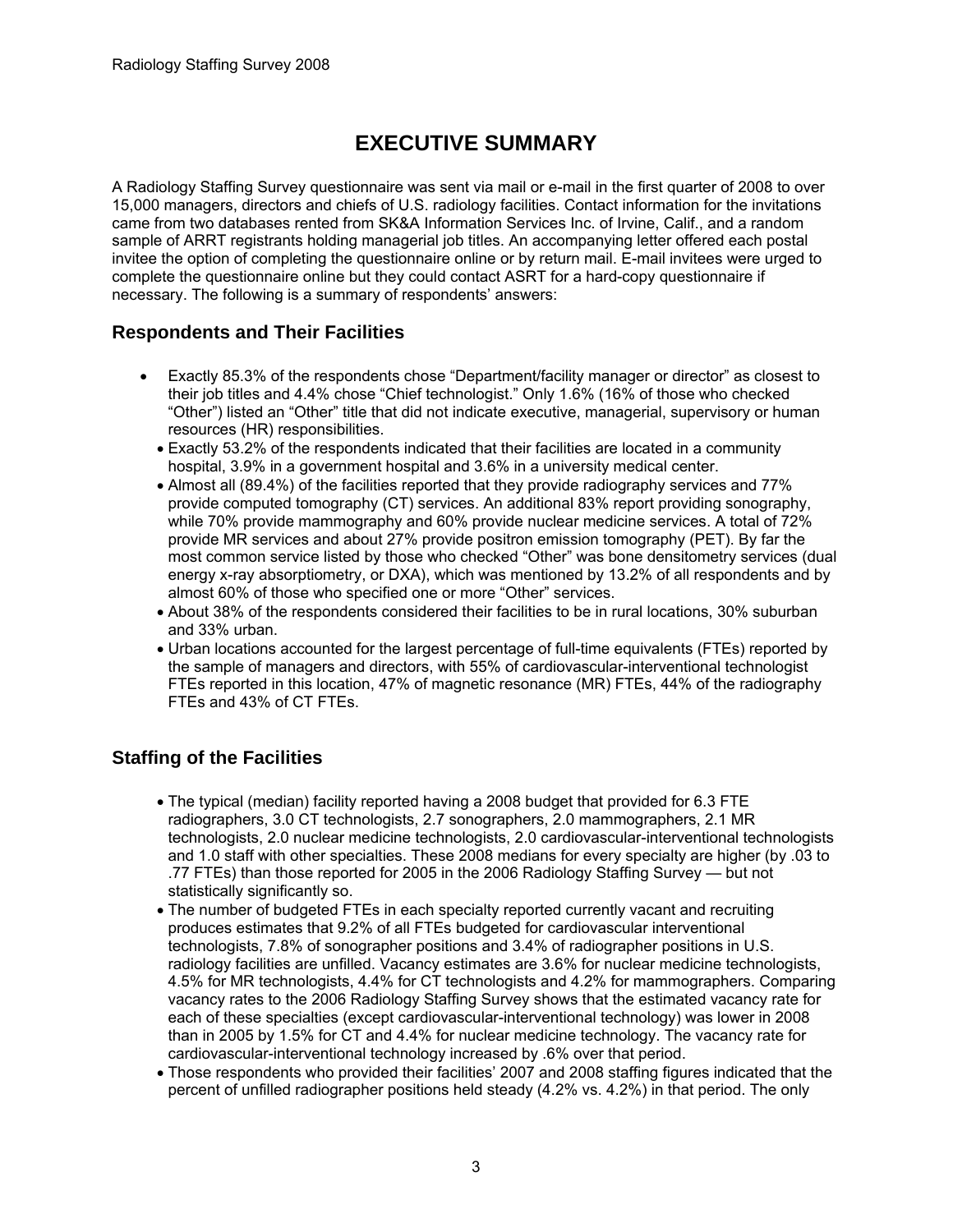statistically significant difference in the vacancy rate between 2007 (3.5%) and 2008 (4.8%) was in cardiovascular-interventional technology.

## **Recruitment and Retention of R.T.s**

- When asked whether recruiting for each specialty in 2008 was more difficult, less difficult or equally as difficult as it had been in 2007, from 45% to 62% of the respondents (across the seven named specialties) chose "same." The percentage reporting that more effort has been expended in 2008 than in 2007 was substantially higher than those reporting the reverse for sonography and cardiovascular-interventional, while predominant opinion (among those who perceived a difference) was that recruiting for radiography, CT and nuclear medicine technologists has become substantially less difficult.
- Only 9.5% of the respondents reported a decrease in budgeted FTEs for any of the specialties in which their facilities provide service. Of these, 167 respondents (86%) checked one or more of the six suggested reasons (including "Other") for the decline. "Change in overall department or facility budget" was the reason cited by 47 respondents who checked "other." Another 42 checked "Change in patient demand," while 37 cited a change in number of patients processed per day by each R.T., leading to a change in number of FTEs.
- A plurality (46%) of the respondents reported that there were no staffing changes since January 2007 for any of the specialties.
- About 27% of the respondents reported an increase in budgeted FTEs. Of those reporting an increase, about 31% attributed this to "Change in patient demand" and 24% cited that the change in number of patients processed per day by each R.T. led to a change in number of FTEs.
- A plurality (38%) of those who reported a change in staffing did not give a reason for this change.
- A significantly lower percentage of CT (7.2% vs.11.4%), radiography (7.7% vs. 11.0%), MR (7.4% vs. 10.5%), and mammography (5.8% vs. 8.1%) facilities paid sign-on bonuses in 2008 than in 2007. The mean size of the bonus was not significantly different in 2008 than it was reported to have been in 2007 for any of these four specialties.
- About 29% of the respondents accepted the invitation to "Please add any comments you feel are necessary to clarify your responses to the preceding seven questions and/or any additional comments you wish to share on your perceptions of the supply of radiologic technologists." These responses are reported verbatim (except for portions that might identify individuals or their facilities) in Appendix B to this report.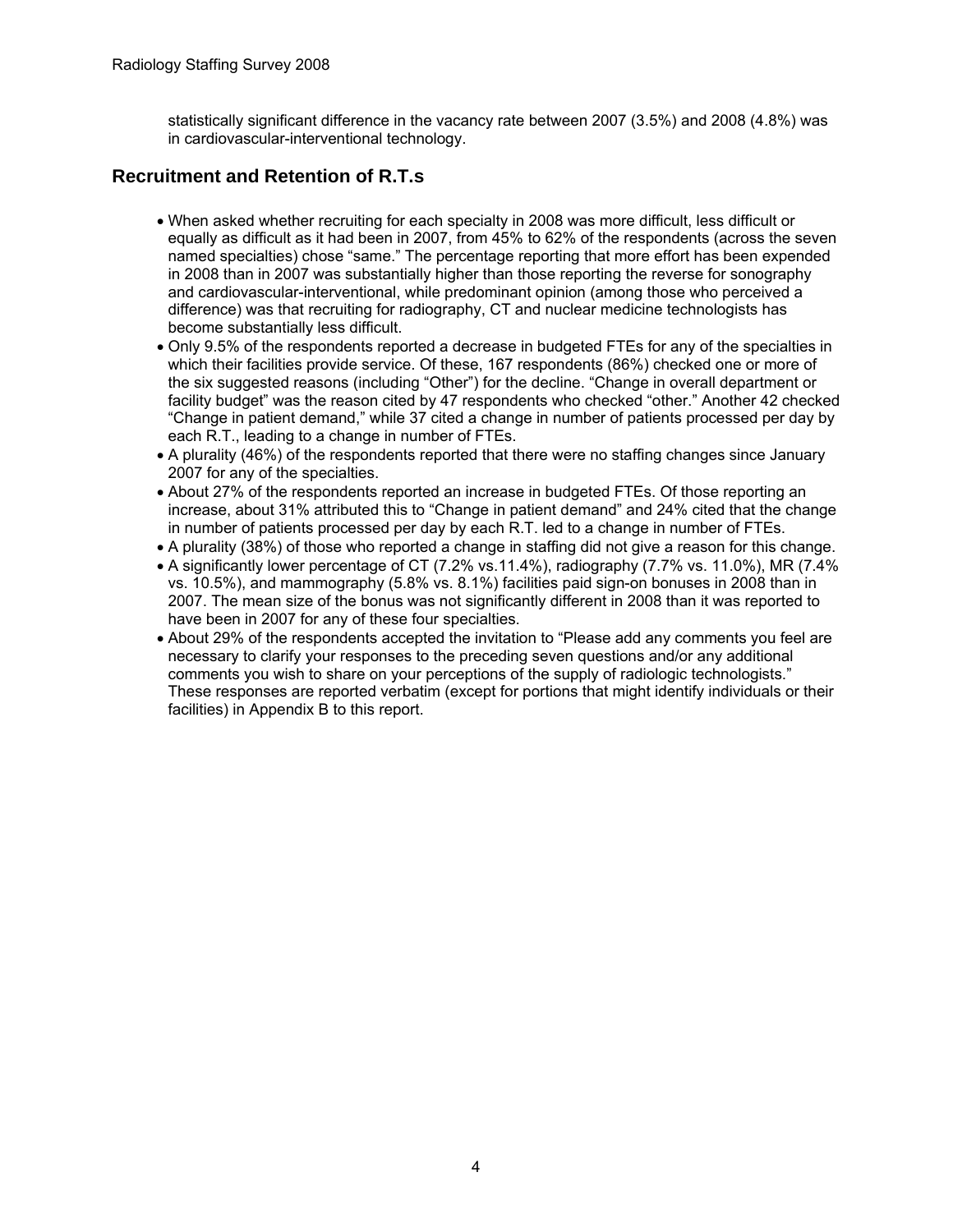# **INTRODUCTION**

## **Background**

Few things could be more important for the profession — R.T.s, their managers and R.T. educators alike — than an accurate assessment of the current supply and demand for radiologic technologists. A 2001 American Hospital Association survey of managers and directors of hospital-based radiology facilities found that more than 15% of budgeted positions for radiologic technologists were at that time unfilled. A more recent survey by the Hodes Group found a 12% vacancy rate in fall 2003, but there were enough differences between those two surveys to raise some doubt as to whether this truly represented a decrease in vacancy rates. ASRT's Radiology Department/Facility Staffing Survey 2004 confirmed the decrease and provided more detailed information about particular specialties, as well as asking for reasons for increases or decreases in budgeted FTEs and probing other indicators of the balance between supply and demand, such as amount of effort needed to recruit R.T.s and the payment of signon bonuses. ASRT's 2006 Radiology Staffing Survey revealed further decreases in vacancy rates. This year's survey was the third in this ongoing series and was intended to provide information regarding whether the downward trend in vacancy rates and associated indicators has continued.

## **Sample Design**

A total of 15,021 Radiology Staffing Survey questionnaires were sent via mail or e-mail in mid-March 2008, to managers, directors and chiefs of U.S. radiology facilities with a request to respond within two weeks. Contact information was obtained from two primary sources: a commercial mailing list that was intended to be a complete census of managers, directors or chiefs of U.S. hospital-based radiology facilities (the "SK&A hospital" database) and of U.S. freestanding imaging centers (the "SK&A center" database) and contact information provided by the American Registry of Radiologic Technologists (ARRT) for every active registrant who listed a managerial title and a discipline/primary sphere of employment other than radiation therapy or medical dosimetry (the "ARRT" database). The SK&A databases were cleaned of duplicates to ensure that they included no more than one individual from the same ZIP+4 location. Anyone in the ARRT database with the same name and state as an individual in the cleaned SK&A databases was eliminated. (Some ARRT registrants gave their workplace addresses and others gave their home addresses, so the elimination of duplicates could not be done on the basis of ZIP codes; there may therefore be some facilities represented both by someone from one of the SK&A databases and an ARRT registrant.)

The resulting list of 19,127 potential participants was then matched against the ASRT's membership database to obtain as many e-mail addresses for these individuals as possible; 5,021 e-mail addresses were thus obtained. All 5,021 of these individuals were invited by e-mail to participate in the survey. A random sample of 10,000 of the remaining 14,106 individuals was each sent a postal invitation. The number of individuals from each of the three databases who remained after each stage of this process is listed in the following table:

| Source              | Initial Database | After Duplicate | <b>Final Postal Mailout</b> | Final E-mail Blast |
|---------------------|------------------|-----------------|-----------------------------|--------------------|
|                     |                  | Elimination     |                             |                    |
| SK&A Hospital-based | 11.973           | 6.360           | 3.711                       | 1,083              |
| SK&A Imaging        | 5,025            | 3,959           | 3,765                       | 349                |
| Center              |                  |                 |                             |                    |
| <b>ARRT</b>         | 9,598            | 8,808           | 2.524                       | 3,589              |
| Total               | 26,596           | 19,127          | 10,000                      | 5,021              |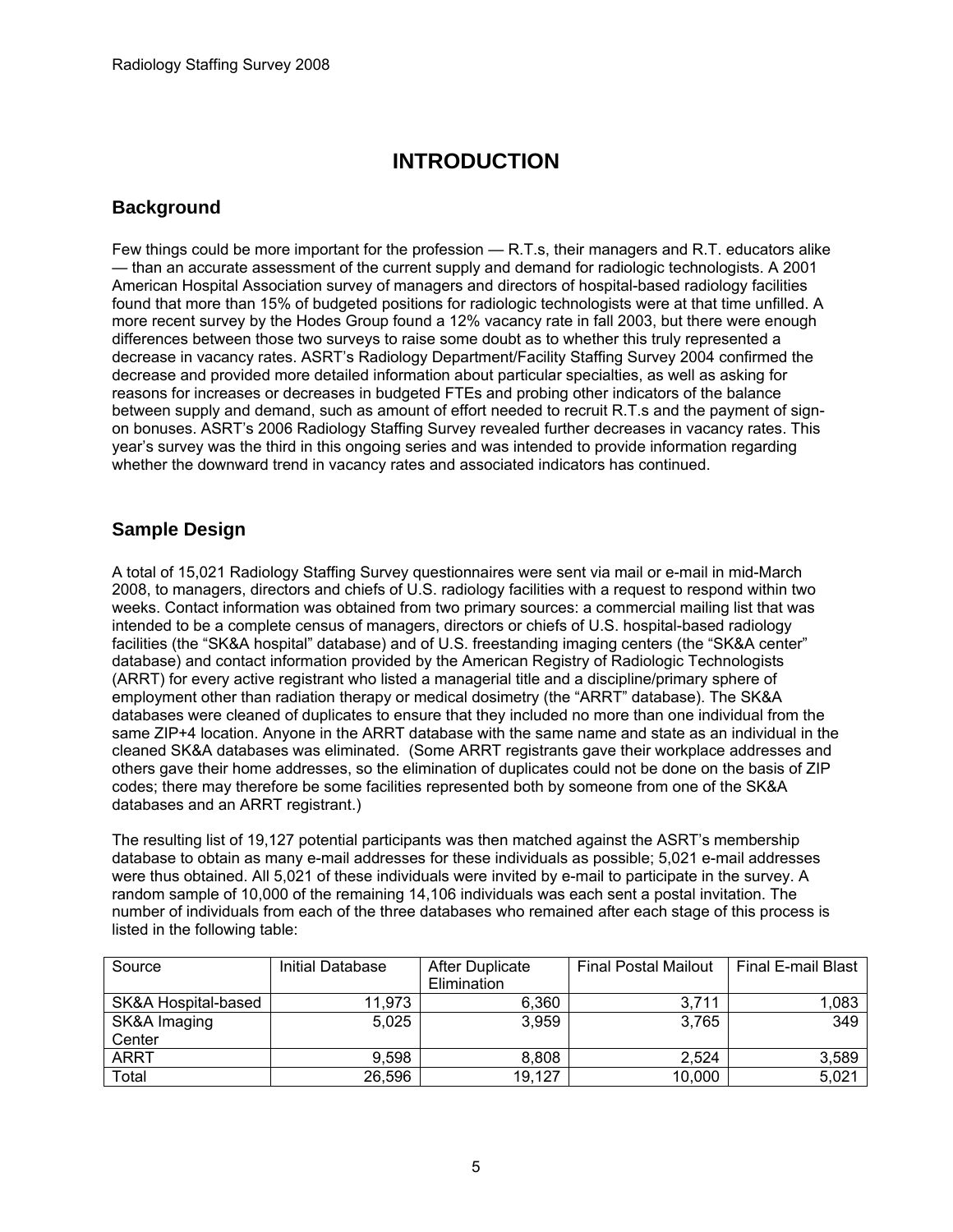Invitations were sent by mail or e-mail to between 8,908 and 15,021 separate facilities. Each invitation asked that only one response be given for each facility. To reduce return postage costs and minimize the labor involved in verifying handwritten responses, recipients of the hard-copy questionnaire were encouraged to respond to an online version if they had Internet access. E-mail invitees were urged to complete the questionnaire online but could contact ASRT for a hard-copy questionnaire if necessary.

## **Response Rates**

As of March 24, 2008, a total of 1,583 completed questionnaires had been received (847of them online). The percentage of online vs. hard-copy responses from each invitation source is provided in the following table:

| Did you receive an invitation                        |               | How Returned?      |                       |        |  |
|------------------------------------------------------|---------------|--------------------|-----------------------|--------|--|
| (postal or e-mail) to<br>participate in this survey? | Statistic     | Online<br>response | Hard copy<br>via USPS | Total  |  |
| "No" or "On Web site"                                | Count         | 92                 | 3                     | 95     |  |
| or "Not sure"                                        | $\frac{0}{0}$ | 96.8%              | 3.2%                  | 100.0% |  |
| Yes, postal                                          | Count         | 203                | 726                   | 929    |  |
|                                                      | $\%$          | 21.9%              | 78.1%                 | 100.0% |  |
| Yes, e-mail                                          | Count         | 550                | 5                     | 555    |  |
|                                                      | $\frac{0}{0}$ | 99.1%              | .9%                   | 100.0% |  |
| Both postal and e-mail                               | Count         | $\overline{2}$     | $\Omega$              | 2      |  |
|                                                      | $\%$          | 100.0%             | $.0\%$                | 100.0% |  |
| Total                                                | Count         | 847                | 734                   | 1581   |  |
|                                                      | %             | 53.6%              | 46.4%                 | 100.0% |  |

|  | Did you receive an invitation (postal or e-mail) ? * How returned? Cross-tabulation |
|--|-------------------------------------------------------------------------------------|
|  |                                                                                     |

The overall response rate for the survey is approximately 10.5 % of potential respondents and 10.5%- 17.7% of facilities. However, an e-mail survey of all ASRT members for whom e-mail addresses were available and who were included in the 2004 Staffing Survey mail-out indicated that about one-third of the mailed questionnaire packets never reached their intended recipients. About 13.5% - 23% of the facilities who received the 2008 questionnaire were represented in this survey.

## **Margin of Error**

The sample size of 1,581 returns yields a margin of error for overall percentages (width of the 95% confidence interval for the population percentage) of a maximum plus or minus 2.5%.

For percentages computed on subsets of respondents, the margin of error increases as the square root of the size of the subset. Thus, the margin of error for percentages based on a subset of 100 respondents would be plus or minus 10% or less, and for a subset of 30 respondents plus or minus 18.3% or less. (The "or less" comes from the fact that the margin of error for percentages is greatest for percentages in the 40% to 60% range and is less than one-half as wide for percentages below 5% or above 95%.)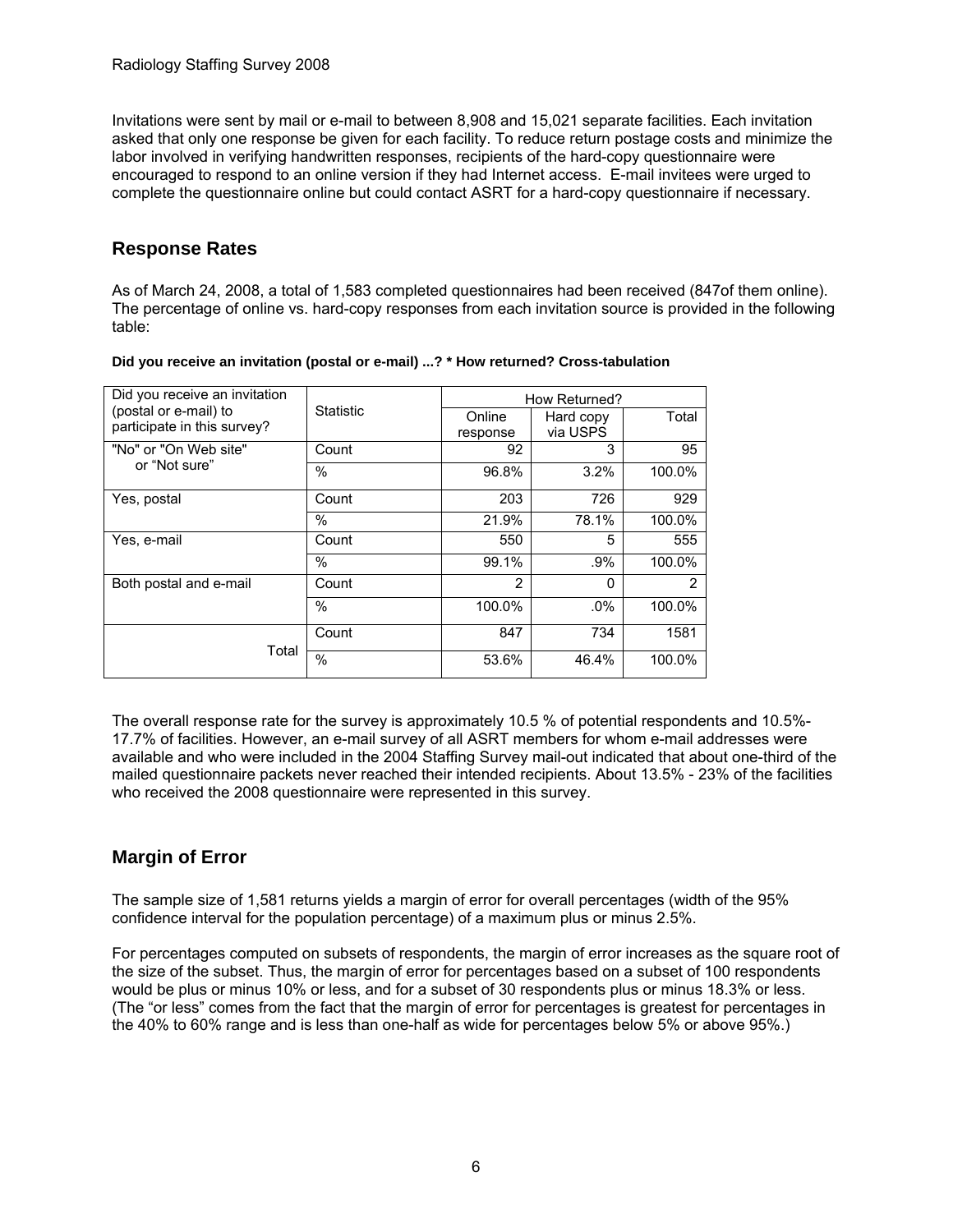## **Definitions of Statistics**

The statistics reported in the question summaries include:

- **Frequency.** The number of responses given for each variable.
- **Percent.** The number of responses for each variable divided by the total number of usable surveys, including missing values.
- **Valid Percent.** The number of responses for each variable divided by the total number of usable surveys, excluding missing values.
- **Missing.** The number of respondents who either did not answer the question or who gave an unusable response.
- **Mean.** The arithmetic average; sum of the values of all observations divided by the number of observations.
- **Median.** The value above and below which one-half of the observations fall; 50th percentile. Usually, because of rounding, no number precisely satisfying the definition of the median exists. In such cases linear interpolation is used to estimate what the median in the population of unrounded scores would be.
- **Mode.** The figure that more respondents report than any other figure.
- **Standard deviation.** The square root of the average squared difference between each score in the set and the mean score. Subsets of respondents who have nearly identical responses on a given variable will have a near-zero standard deviation, while subsets of respondents with very different responses will have a high standard deviation. The major reason for using this relatively complex measure of variation is its close relationship to percentiles: For most sets of scores about 95% of the individual scores will fall within two standard deviations of the mean, and the mean of the set of scores will have a 95% chance of falling within two "standard errors" of the corresponding population mean, where the standard error is simply the standard deviation divided by the square root of the number of scores in the set.
- *t***.** Sample statistic of which the value is used to test the null hypothesis that the difference between two means observed in the sample is due entirely to chance fluctuation around corresponding means that do *not* differ from one another in the population to which results will be generalized (in this case, all managers of U.S. radiology facilities). The larger the absolute value of *t,* the more implausible the null hypothesis is and thus the more confidence that the direction of the difference observed in the sample matches the directions of the corresponding population difference. Because differences based on large samples more closely approximate the differences in the population from which they were sampled, *t* has a degree of freedom parameter [usually listed in subscript immediately after the *t*, as in "*t*571"] associated with it.
- *P***-value.** The probability that a *t* as large as or even larger in absolute value than the one observed in the sample would occur in random sampling from a population in which the null hypothesis of a zero population difference is true. If this value is smaller than some preselected value (often .05, but in the present report usually .01) called the alpha level (or just "level") of the test, the observed sample difference is discussed as though it is representative of (perfectly matches) the corresponding population difference.

## **Calculation of Percent Vacancy Rates**

The individual-facility vacancy rate for a particular specialty at a particular facility was computed as the number of FTEs reported as budgeted for that specialty, divided into the number of FTEs for the specialty reported as "vacant and recruiting," with some exceptions. The major exception to this calculation arose when both the number of budgeted FTEs and the number of vacant-and-recruiting FTEs were zero. In that case an individual facility's vacancy rate was assigned a missing-value code and did not enter into the calculation of descriptive statistics for that specialty's vacancy rates. The zero values for budgeted FTE and for vacant-and-recruiting FTE were, however, retained in calculation of descriptive statistics, with the result that the N on which descriptive statistics for budgeted FTE and vacant-and-recruiting FTE were based was always larger than the N on which the "percent vacant and recruiting" statistics were based.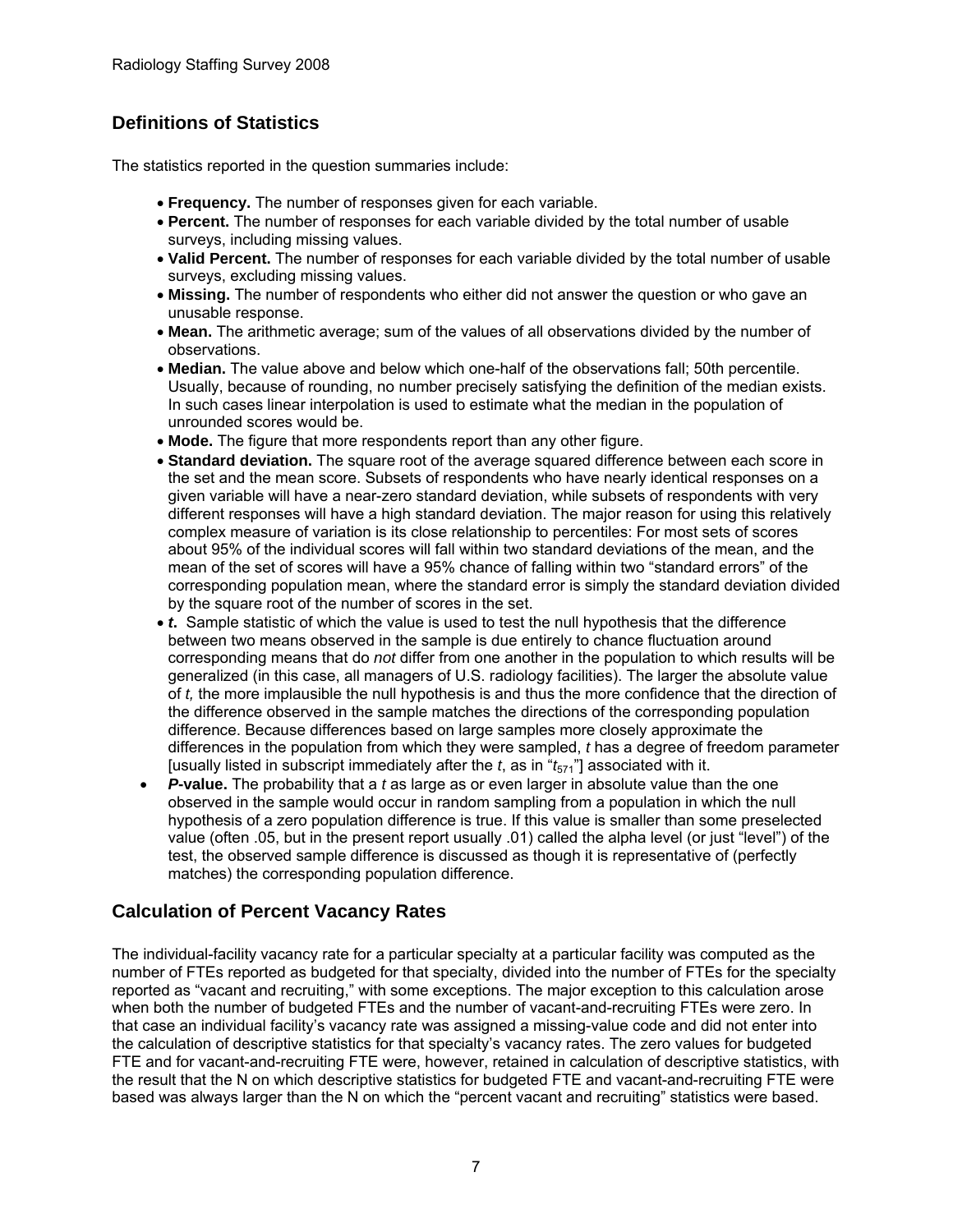Another major exception was the case where a nonzero budgeted FTE was entered but the space for vacant-and-recruiting FTE was left blank and the "Don't know" box next to vacant-and-recruiting FTE was not checked. In such cases the "missing" vacant-and-recruiting FTE was treated as zero in all subsequent calculations.

The estimated proportion of unfilled positions for a given specialty for the population of U.S. radiology facilities is defined as:

> (total no. of FTEs vacant and recruiting) (total no. of FTEs budgeted) for that specialty)

which equals:

(mean no. of vacant-and-recruiting FTEs per facility) x (total no. of facilities) (mean no. of budgeted FTEs per facility) x (total no. of facilities)

The total number of facilities that offer a given specialty is unknown, but drops out of the above equation, which thereby reduces to:

> (mean no. of vacant-and-recruiting FTEs per facility) (mean no. of budgeted FTEs per facility)

Percentage unfilled positions equals proportion unfilled times 100%.

Only facility/specialty combinations for which both the number of budgeted FTEs and the number of vacant and recruiting FTEs were reported (or, in the case of missing vacant and recruiting but nonzero budgeted and "don't know" not checked, implied to be zero) were included in the calculation of vacancy rates.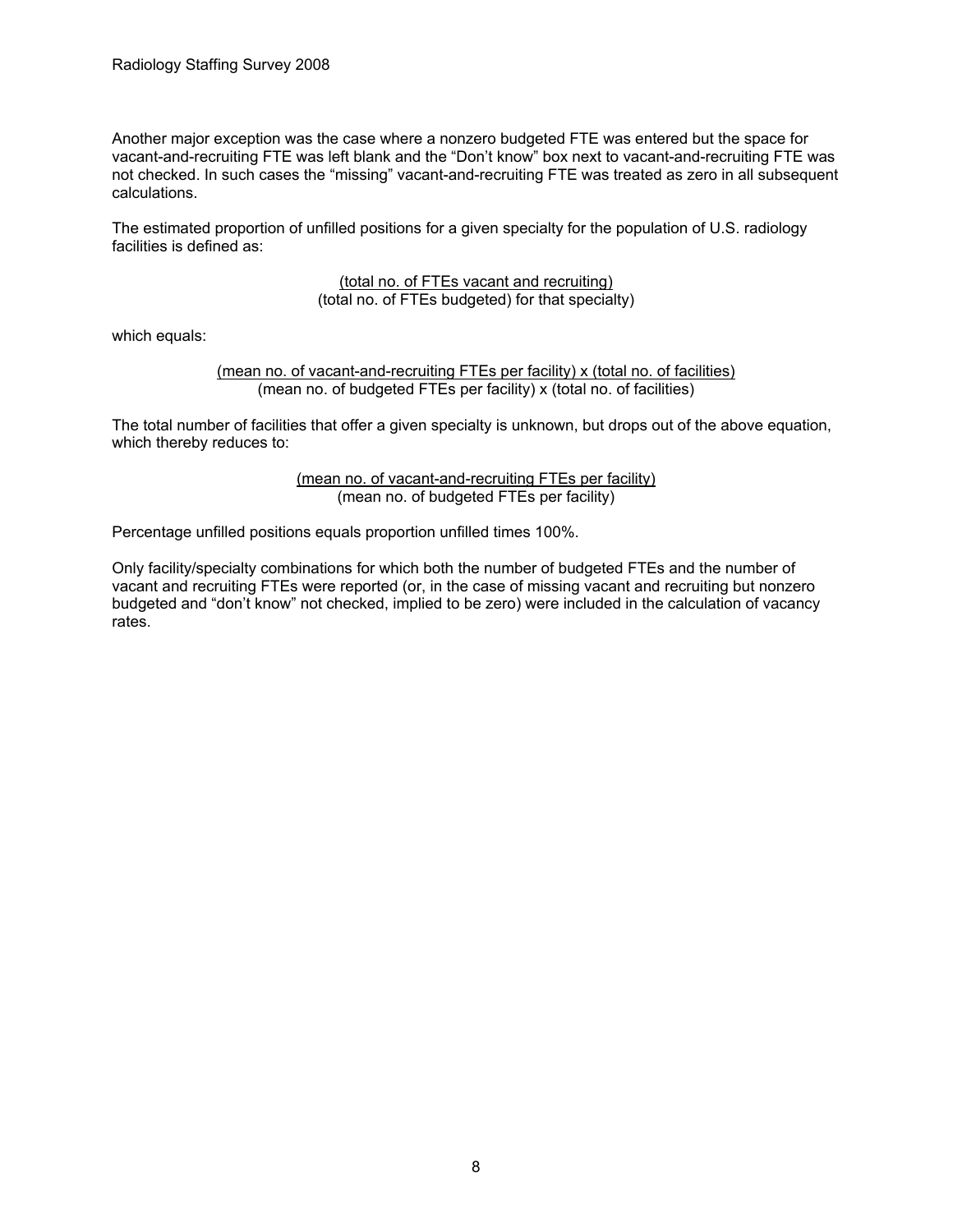# **DETAILED RESULTS**

# **Facility Demographics**

#### **Title of individual completing the questionnaire**

|         |                                            | Frequency | Percent | Valid Percent |
|---------|--------------------------------------------|-----------|---------|---------------|
| Valid   | Department/facility<br>manager or director | 1327      | 83.9    | 85.3          |
|         | Chief technologist                         | 68        | 4.3     | 4.4           |
|         | Other                                      | 161       | 10.2    | 10.3          |
|         | Total                                      | 1556      | 98.4    | 100.0         |
| Missing | System                                     | 25        | 1.6     |               |
| Total   |                                            | 1581      | 100.0   |               |

Only 1.6% of the respondents (16.1% of those checking "Other") listed an "Other" title that did not indicate executive, managerial, supervisory or HR responsibilities. Appendix B has a complete list of titles.

### **Type of facility**

|         |                           | Frequency | Percent | Valid Percent |
|---------|---------------------------|-----------|---------|---------------|
| Valid   | Community hospital        | 828       | 52.4    | 53.2          |
|         | Government hospital       | 60        | 3.8     | 3.9           |
|         | University medical center | 56        | 3.5     | 3.6           |
|         | Freestanding clinic       | 334       | 21.1    | 21.5          |
|         | Teaching facility         | 48        | 3.0     | 3.1           |
|         | Other                     | 230       | 14.5    | 14.8          |
|         | Total                     | 1556      | 98.4    | 100.0         |
| Missing | System                    | 25        | 1.6     |               |
| Total   |                           | 1581      | 100.0   |               |

Most of the "Other" responses were more detailed specifications of the particular type of community hospital, freestanding clinic, etc., that served to specify the services in which the facility specialized, such as orthopedic, pediatric, etc., ownership of the facility, or other characteristics. However, 48 respondents (21% of the "Other" responses) indicated that theirs was a private physician or group office or practice and 30 (13%) that it was a mobile or portable unit. See Appendix B for a complete list of the 161 "Other" types of facility.

#### **Radiology services provided**

l

|         | Service                       | Frequency* | Percent* | Valid Percent* |
|---------|-------------------------------|------------|----------|----------------|
| Valid   | Radiography                   | 1402       | 88.7%    | 89.4%          |
|         | СT                            | 1210       | 76.5%    | 77.2%          |
|         | MR                            | 1129       | 71.4%    | 72.0%          |
|         | Mammography                   | 1092       | 69.1%    | 69.6%          |
|         | Nuclear medicine              | 943        | 59.6%    | 60.1%          |
|         | Cardiovascular-interventional | 366        | 23.1%    | 23.3%          |
|         | <b>PFT</b>                    | 417        | 26.4%    | 26.6%          |
|         | Sonography                    | 1306       | 82.6%    | 83.3%          |
|         | Other                         | 353        | 22.3%    | 22.5%          |
| Missing | None of above checked         | 13         | 1.0%     |                |
| Total*  |                               | 1581       | 100.0    |                |

\*Base = number of respondents.

<sup>\*</sup> Frequencies sum to more than 1,581, and percents to more than 100%, because most facilities provide multiple radiology services. The most common combination of services (235, or 15.0%, of the facilities) matched the above overall percentages, providing radiography, CT, MR, sonography, mammography, nuclear medicine and sonography (but not interventional, PET, or "other") services. The next most common combination (10.3% of the facilities) was all nine explicitly listed services, but not "other."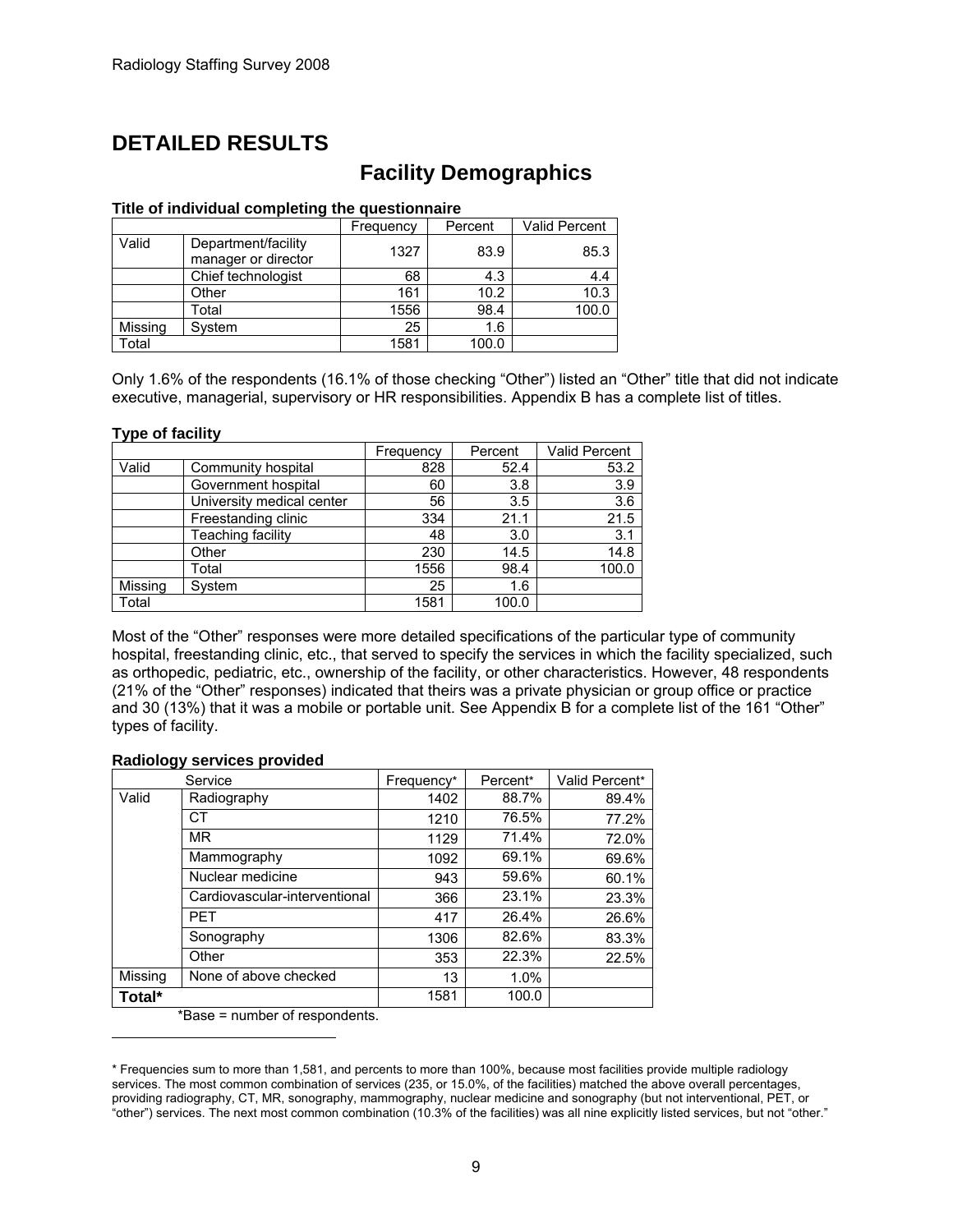By far the most common service listed by those who checked "Other" was bone densitometry, which was mentioned by 209 respondents (13.2% of all respondents and 59.2% of those who specified one or more "Other" services). In addition 59 managers avoided checking "CVIT," or cardiovascular-interventional technology and instead listed cardiac interventional, vascular interventional, or just interventional radiography/radiology as an "Other" service provided by their facility.

#### **Teaching status of your facility**

|         |                                   | Frequency | Percent | Valid Percent |
|---------|-----------------------------------|-----------|---------|---------------|
| Valid   | Nonteaching facility              | 539       | 34.1    | 37.4          |
|         | Involved in<br>Education of R.T.s | 864       | 54.6    | 59.9          |
|         | Other                             | 40        | 2.5     | 2.8           |
|         | Total                             | 1443      | 91.3    | 100.0         |
| Missing | System                            | 138       | 8.7     |               |
| Total   |                                   | 1581      | 100.0   |               |

Thirty-seven (92.5%) of the "Other" responses to this question gave further detail of the facility's involvement in teaching. See Appendix B for a complete list of the 40 "Other" responses.

#### **State in which facility is located**

All 50 states and the District of Columbia were represented in the returns. See Appendix B for the percent of respondents from each state.

#### **Location of facility**

|                |          | Frequency | Percent | Valid Percent |
|----------------|----------|-----------|---------|---------------|
| Valid<br>Rural |          | 572       | 36.2    | 37.5          |
|                | Suburban | 450       | 28.5    | 29.5          |
|                | Urban    | 503       | 31.8    | 33.0          |
|                | Total    | 1525      | 96.5    | 100.0         |
| Missing        | Svstem   | 56        | 3.5     |               |
| Total          |          | 1581      | 100.0   |               |

#### **Location by Specialty FTE**

|          |                |                     |                 |                 | <b>Budgeted</b> |                 |                 | <b>Budgeted</b> |
|----------|----------------|---------------------|-----------------|-----------------|-----------------|-----------------|-----------------|-----------------|
|          |                | <b>Budgeted FTE</b> | <b>Budgeted</b> | <b>Budgeted</b> | <b>FTE</b>      | <b>Budgeted</b> | <b>Budgeted</b> | FTE.            |
| Facility |                | Radiography         | FTE CT          | FTE MR          | Mammog-         | FTE Nuc         | FTE CVIT*       | Sono-           |
| Location | Statistic      | 2008                | 2008            | 2008            | raphy 2008      | Med 2008        | 2008            | graphy 2008     |
| Urban    | N              | 479                 | 412             | 305             | 384             | 300             | 158             | 405             |
|          | Mean           | 7.7516              | 3.1367          | 2.1459          | 2.1808          | 1.8053          | 1.1244          | 2.4320          |
|          | Sum            | 3713.04             | 1292.34         | 654.49          | 837.41          | 541.58          | 177.65          | 984.96          |
|          | % of total FTE | 29.1%               | 26.4%           | 21.7%           | 28.3%           | 25.1%           | 12.2%           | 27.2%           |
| Suburban | N              | 331                 | 278             | 267             | 270             | 219             | 135             | 284             |
|          | Mean           | 10.4647             | 5.3121          | 3.5291          | 3.8114          | 2.9190          | 3.4670          | 3.9535          |
|          | Sum            | 3463.81             | 1476.75         | 942.26          | 1029.09         | 639.27          | 468.05          | 1122.80         |
|          | % of total FTE | 27.1%               | 30.2%           | 31.3%           | 34.8%           | 29.6%           | 32.1%           | 31.0%           |
| Rural    | N              | 343                 | 292             | 279             | 234             | 237             | 172             | 293             |
|          | Mean           | 16.3104             | 7.2791          | 5.0680          | 4.6503          | 4.1313          | 4.7211          | 5.1630          |
|          | Sum            | 5594.46             | 2125.49         | 1413.98         | 1088.16         | 979.12          | 812.03          | 1512.77         |
|          | % of total FTE | 43.8%               | 43.4%           | 47.0%           | 36.8%           | 45.3%           | 55.7%           | 41.8%           |

\*CVIT = Cardiovascular-interventional technology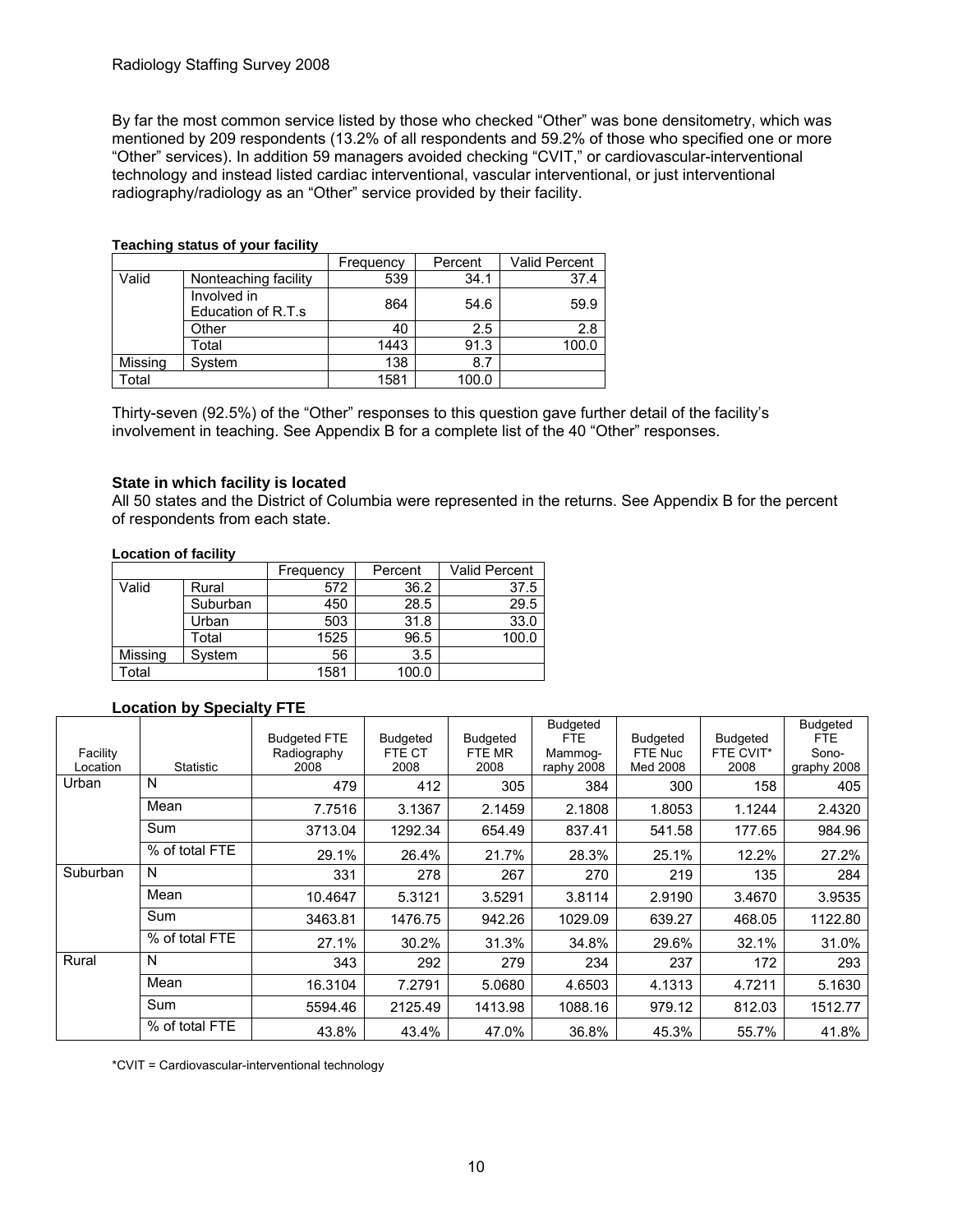

# **Staffing of the Facility**

Note: NMT = nuclear medicine technology; CVIT = cardiovascular-interventional technology

**1. For each of the following specialties within radiologic technology, please provide the budgeted and vacant FTEs for your organization in 2007 and today. (Leave blank the rows for any services not performed at your facility.)** 

### **Radiography**

l

|                     | .       |                 | FTE        |                |                 |                   | Percent    |
|---------------------|---------|-----------------|------------|----------------|-----------------|-------------------|------------|
|                     |         |                 | vacant and | Percent vacant |                 | FTE vacant        | vacant and |
|                     |         | <b>Budgeted</b> | recruiting | and recruiting | <b>Budgeted</b> | recruiting<br>and | recruiting |
|                     |         | <b>FTE 2007</b> | 2007       | 2007           | <b>FTE 2008</b> | 2008              | 2008       |
| N                   | Valid   | 1204            | 1204       | 1178           | 1169            | 1169              | 1138       |
|                     | Missing | 377             | 377        | 403            | 412             | 412               | 443        |
| Mean                |         | 10.67           | .40        | 4.4%           | 11.05           | .38               | 4.5%       |
| Median <sup>a</sup> |         | 5.92            | .02        | .1%            | 6.27            | .02               | $.1\%$     |
| Std. Deviation      |         | 13.69           | 1.51       | 15.2%          | 14.30           | 1.42              | 15.5%      |
| <b>Minimum</b>      |         | 0               | 0          | 0%             | 0               | $\mathbf{0}$      | 0%         |
| <b>Maximum</b>      |         | 198             | 30         | 100.0%         | 220             | 23                | 100.0%     |
| Percent zeroes      |         | 2.3%            | 82.2%      | 81.9%          | $3.0\%$         | 80.0%             | 79.9%      |

a<br>Calculated from grouped data. Estimated percentage of all U.S. radiography positions unfilled was 100(.40/10.67) = 3.7% in 2007, 3.4% in 2008.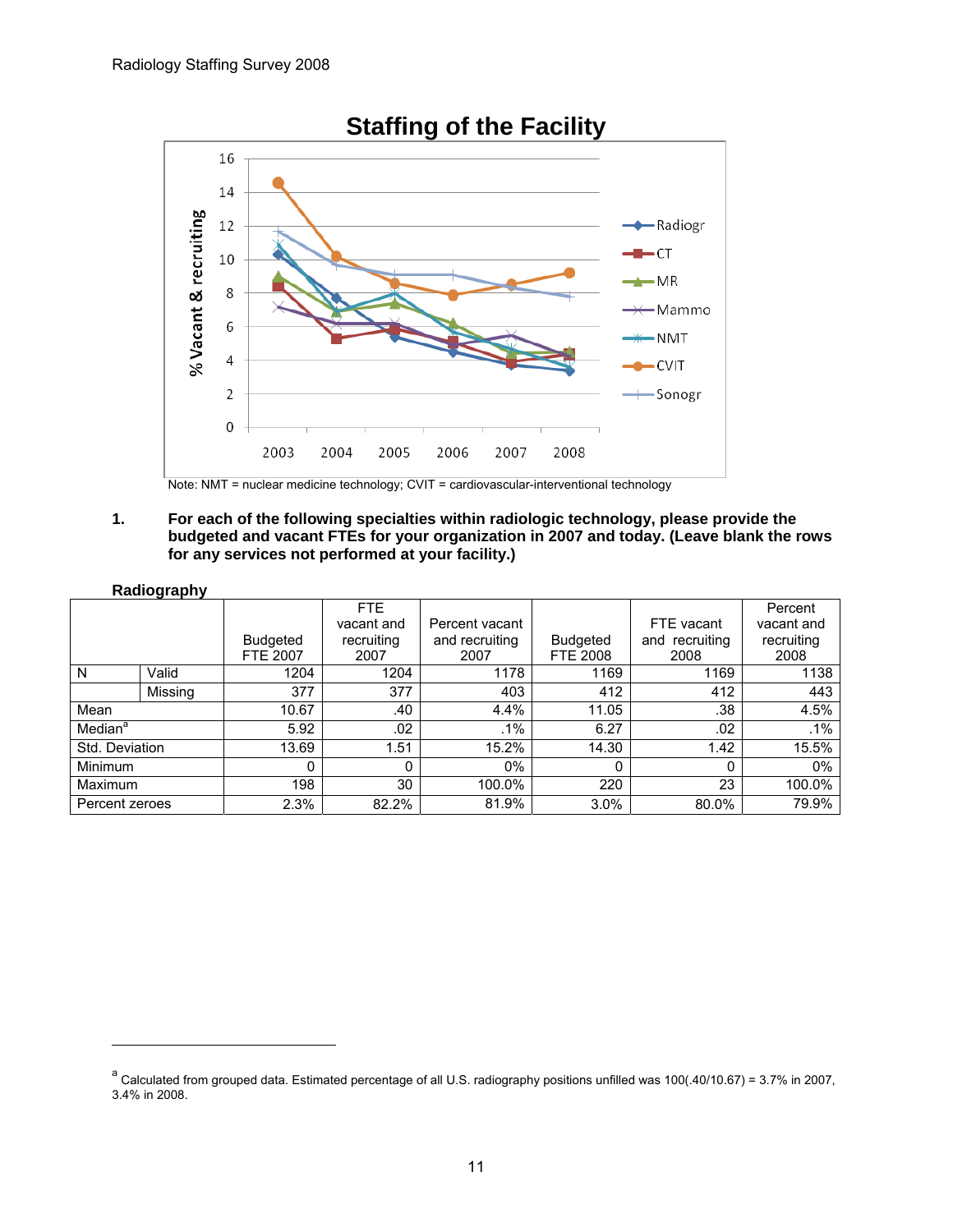### **Computed Tomography**

|      |                     |                     |                  | Percent    |                     |                   | Percent    |
|------|---------------------|---------------------|------------------|------------|---------------------|-------------------|------------|
|      |                     |                     | <b>FTE</b>       | vacant and |                     | FTE vacant        | vacant and |
|      |                     | <b>Budgeted FTE</b> | vacant and       | recruiting | <b>Budgeted FTE</b> | recruiting<br>and | recruiting |
|      |                     | 2007                | recruiting 2007  | 2007       | 2008                | 2008              | 2008       |
| N    | Valid               | 1009                | 1009             | 960        | 993                 | 993               | 943        |
|      | Missing             | 572                 | 572              | 621        | 588                 | 588               | 638        |
| Mean |                     | 4.78                | $\overline{.19}$ | 4.0%       | 4.99                | .22               | 4.2%       |
|      | Median <sup>a</sup> | 2.98                | .00              | .1%        | 3.02                | .01               | .2%        |
|      | Std. Deviation      | 5.80                | .81              | 15.8%      | 6.10                | .88               | 15.8%      |
|      | Minimum             | .00                 | .00              | 0%         | 0                   | 0                 | $0\%$      |
|      | <b>Maximum</b>      | 71                  | 15               | 100.0%     | 85                  | 10                | 100.0%     |
|      | Percent zeroes      | 5.4%                | 88.9%            | 88.1%      | 5.6%                | 87.6%             | 87.4%      |

### **Magnetic Resonance Imaging**

|                | . .                 |                     |                 | Percent    |                     |                   | Percent    |
|----------------|---------------------|---------------------|-----------------|------------|---------------------|-------------------|------------|
|                |                     |                     | <b>FTE</b>      | vacant and |                     | FTE vacant        | vacant and |
|                |                     | <b>Budgeted FTE</b> | vacant and      | recruiting | <b>Budgeted FTE</b> | recruiting<br>and | recruiting |
|                |                     | 2007                | recruiting 2007 | 2007       | 2008                | 2008              | 2008       |
| N              | Valid               | 857                 | 857             | 764        | 852                 | 852               | 773        |
|                | Missing             |                     | 0               | 817        | 729                 | 729               | 808        |
| Mean           |                     | 3.44                | .15             | 4.5%       | 3.55                | .16               | 4.8%       |
|                | Median <sup>b</sup> | 2.05                | .01             | $.1\%$     | 2.07                | .01               | .4%        |
|                | Std. Deviation      | 4.52                | .61             | 16.1%      | 4.64                | .62               | 17.5%      |
| Minimum        |                     | 0                   | 0               | 0%         | 0                   | 0                 | .0%        |
| Maximum        |                     | 58                  | 10              | 100.0%     | 58                  | 7                 | 100.0%     |
| Percent zeroes |                     | 12.1%               | 89.3%           | 88.0%      | 10.2%               | 88.3%             | 87.5%      |

#### **Mammography**

l

|                     |         |                     |                 | Percent    |                     |                   | Percent    |
|---------------------|---------|---------------------|-----------------|------------|---------------------|-------------------|------------|
|                     |         |                     | FTE             | vacant and |                     | FTE vacant        | vacant and |
|                     |         | <b>Budgeted FTE</b> | vacant and      | recruiting | <b>Budgeted FTE</b> | recruiting<br>and | recruiting |
|                     |         | 2007                | recruiting 2007 | 2007       | 2008                | 2008              | 2008       |
| N                   | Valid   | 920                 | 920             | 849        | 895                 | 895               | 816        |
|                     | Missing | 0                   | 0               | 732        | 686                 | 686               | 765        |
| Mean                |         | 3.27                | .18             | 4.9%       | 3.33                | .14               | 4.7%       |
| Median <sup>c</sup> |         | 2.01                | .05             | .4%        | 2.01                | .02               | .3%        |
| Std. Deviation      |         | 3.75                | .80             | 18.5%      | 4.04                | .68               | 18.6%      |
| Minimum             |         | 0                   | 0               | $.0\%$     | 0                   | 0                 | $.0\%$     |
| Maximum             |         | 48                  | 13              | 100.0%     | 56                  | 13                | 100.0%     |
| Percent zeroes      |         | 9.3%                | 90.0%           | 89.4%      | 9.5%                | 90.5%             | 90.3%      |

<sup>&</sup>lt;sup>a</sup>Calculated from grouped data. Estimated percent unfilled CT positions was 3.9% in 2007, 4.4% in 2008.<br><sup>b</sup>Colculated from grouped data. Estimated percent unfilled MD positions was 4.4% in 2007, 4.5% in 2009.

<sup>°</sup>Calculated from grouped data. Estimated percent unfilled MR positions was 4.4% in 2007, 4.5% in 2008.<br>°Calculated from grouped data. Estimated percent unfilled mammography positions was 5.5% in 2007, 4.2% in 2008.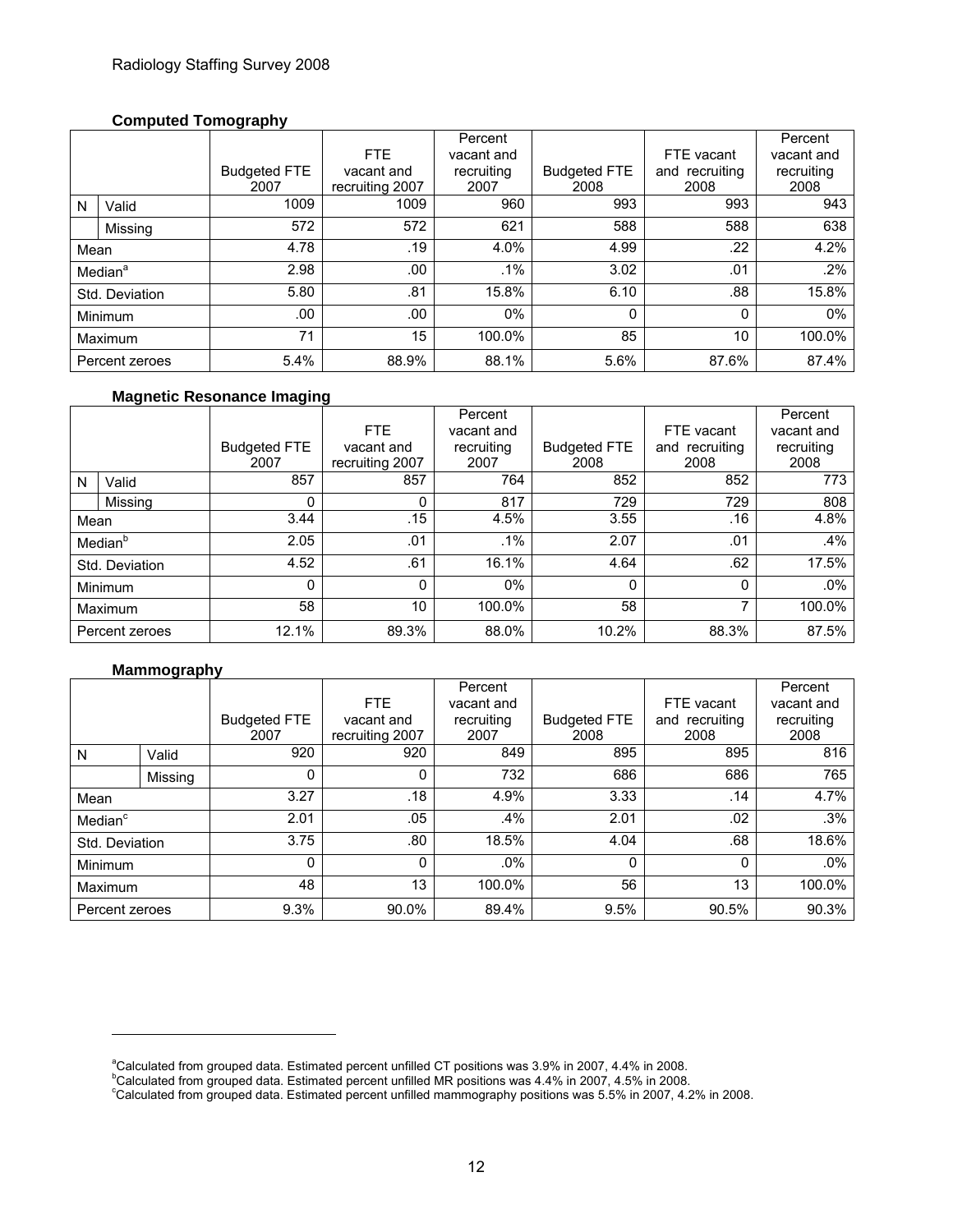### **Nuclear Medicine Technology**

|                     |         |                     |                 | Percent    |                     |                | Percent    |
|---------------------|---------|---------------------|-----------------|------------|---------------------|----------------|------------|
|                     |         |                     | FTE             | vacant and |                     | FTE vacant     | vacant and |
|                     |         | <b>Budgeted FTE</b> | vacant and      | recruiting | <b>Budgeted FTE</b> | and recruiting | recruiting |
|                     |         | 2007                | recruiting 2007 | 2007       | 2008                | 2008           | 2008       |
| N                   | Valid   | 773                 | 773             | 687        | 757                 | 757            | 670        |
|                     | Missing | 0                   | 0               | 894        | 824                 | 824            | 911        |
| Mean                |         | 2.82                | .13             | 5.0%       | 2.87                | .10            | 3.8%       |
| Median <sup>a</sup> |         | 1.99                | .00.            | .1%        | 2.00                | .01            | .2%        |
| Std. Deviation      |         | 2.90                | .59             | 19.0%      | 2.99                | .54            | 15.9%      |
| <b>Minimum</b>      |         | 0                   | 0               | $.0\%$     | 0                   | 0              | .0%        |
| Maximum             |         | 20                  | 10              | 100.0%     | 20                  | 10             | 100.0%     |
| Percent zeroes      |         | 12.5%               | 91.0%           | 89.7%      | 12.4%               | 92.3%          | 91.5%      |

### **Cardiovascular-interventional Technology:**

|                     |                | <b>Budgeted FTE</b><br>2007 | FTE<br>vacant and<br>recruiting 2007 | Percent<br>vacant and<br>recruiting<br>2007 | <b>Budgeted FTE</b><br>2008 | FTE vacant<br>and recruiting<br>2008 | Percent<br>vacant and<br>recruiting<br>2008 |
|---------------------|----------------|-----------------------------|--------------------------------------|---------------------------------------------|-----------------------------|--------------------------------------|---------------------------------------------|
| N<br>Valid          |                | 460                         | 460                                  | 298                                         | 463                         | 463                                  | 303                                         |
|                     | Missing        | 0                           | 0                                    | 1283                                        | 1118                        | 1118                                 | 1278                                        |
| Mean                |                | 2.92                        | .25                                  | 6.7%                                        | 3.17                        | .29                                  | 8.0%                                        |
| Median <sup>b</sup> |                | 1.97                        | .03                                  | 1.3%                                        | 1.98                        | .07                                  | 1.3%                                        |
|                     | Std. Deviation | 3.85                        | 1.25                                 | 19.9%                                       | 4.34                        | 1.52                                 | 22.3%                                       |
| Minimum             |                | 0                           | 0                                    | $.0\%$                                      | 0                           | 0                                    | $.0\%$                                      |
| Maximum             |                | 21                          | 20                                   | 100.0%                                      | 28                          | 23                                   | 100.0%                                      |
| Percent zeroes      |                | 38.1%                       | 88.8%                                | 82.6%                                       | 35.9%                       | 87.6%                                | 81.8%                                       |

### **Sonography**

l

|                     |         | <b>Budgeted</b><br><b>FTE 2007</b> | FTE.<br>vacant and<br>recruiting 2007 | Percent<br>vacant and<br>recruiting<br>2007 | <b>Budgeted FTE</b><br>2008 | FTE vacant<br>and recruiting<br>2008 | Percent<br>vacant and<br>recruiting<br>2008 |
|---------------------|---------|------------------------------------|---------------------------------------|---------------------------------------------|-----------------------------|--------------------------------------|---------------------------------------------|
| N<br>Valid          |         | 1017                               | 1017                                  | 969                                         | 995                         | 995                                  | 949                                         |
|                     | Missing |                                    | 0                                     | 612                                         | 586                         | 586                                  | 632                                         |
| Mean                |         | 3.56                               | .30                                   | 8.3%                                        | 3.68                        | .29                                  | 8.4%                                        |
| Median <sup>c</sup> |         | 2.44                               | .05                                   | $.7\%$                                      | 2.71                        | .03                                  | .5%                                         |
| Std. Deviation      |         | 3.82                               | .79                                   | 21.9%                                       | 4.00                        | .73                                  | 21.1%                                       |
| <b>Minimum</b>      |         | 0                                  | 0                                     | $.0\%$                                      | 0                           | 0                                    | $.0\%$                                      |
| Maximum             |         | 56                                 | 8                                     | 100.0%                                      | 65                          | 9                                    | 100.0%                                      |
| Percent zeroes      |         | 5.2%                               | 80.3%                                 | 79.4%                                       | 5.1%                        | 78.0%                                | 77.7%                                       |

<sup>&</sup>lt;sup>a</sup>Calculated from grouped data. Estimated percent unfilled nuclear medicine positions was 4.7% in 2007, 3.6% in 2008.<br><sup>b</sup>Calculated from grouped data. Estimated percent unfilled estribuographe interventional positions us

<sup>&</sup>lt;sup>o</sup>Calculated from grouped data. Estimated percent unfilled cardiovascular-interventional positions was 8.5% in 2007, 9.2% in 2008.<br><sup>c</sup>Colculated from grouped data. Estimated percent unfilled capacraphy positions was 8.3%

Calculated from grouped data. Estimated percent unfilled sonography positions was 8.3% in 2007, 7.8% in 2008.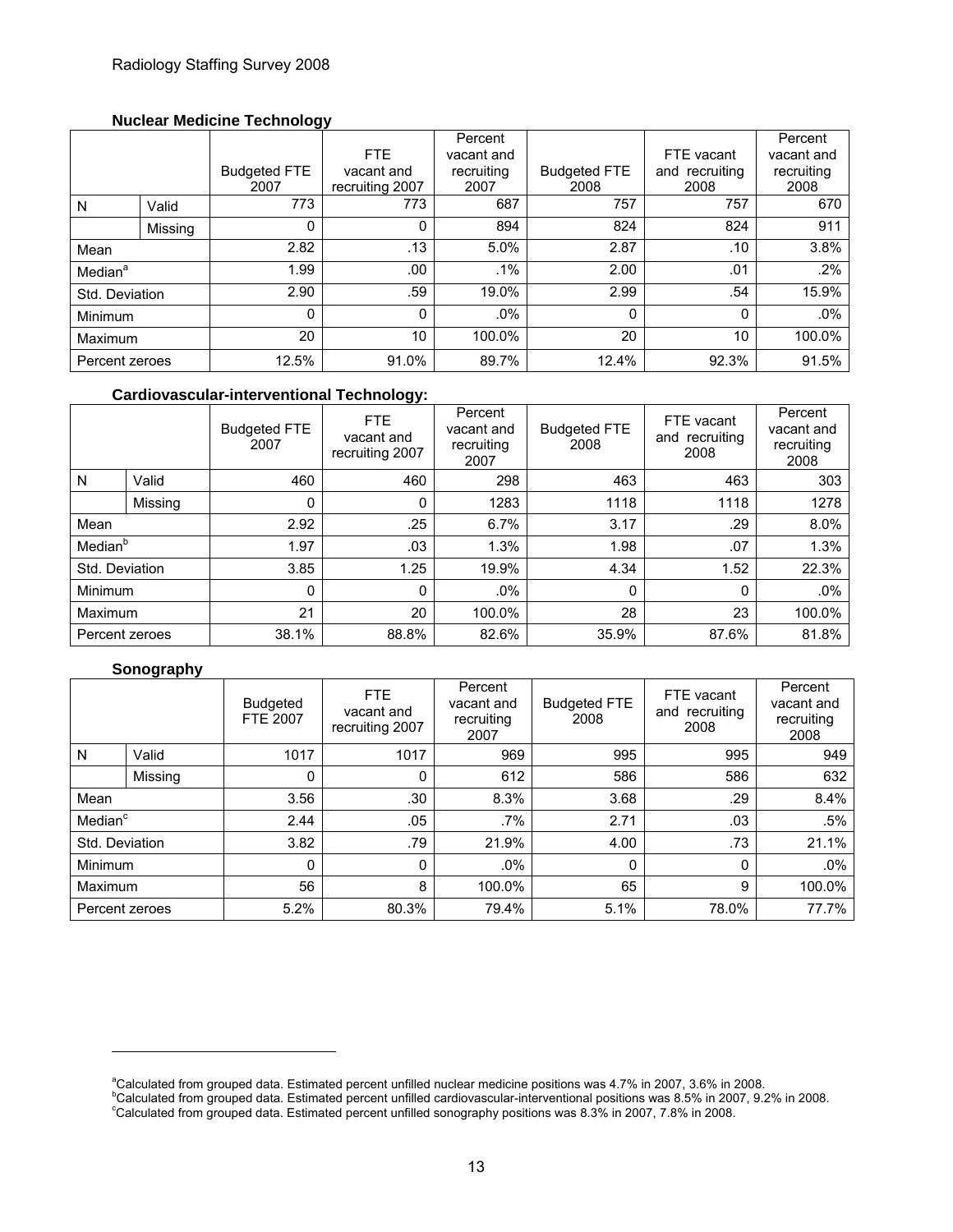|                     | -----          | ----- <i></i> ,                    |                                       |                                             |                             |                                         |                                             |
|---------------------|----------------|------------------------------------|---------------------------------------|---------------------------------------------|-----------------------------|-----------------------------------------|---------------------------------------------|
|                     |                | <b>Budgeted</b><br><b>FTE 2007</b> | FTE.<br>vacant and<br>recruiting 2007 | Percent<br>vacant and<br>recruiting<br>2007 | <b>Budgeted FTE</b><br>2008 | FTE vacant<br>recruiting<br>and<br>2008 | Percent<br>vacant and<br>recruiting<br>2008 |
|                     |                |                                    |                                       |                                             |                             |                                         |                                             |
| N                   | Valid          | 191                                | 191                                   | 141                                         | 190                         | 190                                     | 139                                         |
|                     | Missing        |                                    |                                       | 1440                                        | 1391                        | 1391                                    | 1442                                        |
| Mean                |                | 2.24                               | .08                                   | 6.1%                                        | 2.27                        | .14                                     | 6.9%                                        |
| Median <sup>a</sup> |                | 1.01                               | .04                                   | $.2\%$                                      | 1.01                        | .03                                     | 1.0%                                        |
|                     | Std. Deviation | 4.81                               | .32                                   | 22.1%                                       | 4.70                        | .74                                     | 22.8%                                       |
| Minimum             |                |                                    |                                       | $.0\%$                                      |                             | 0                                       | .0%                                         |
|                     | Maximum        | 42                                 | ⌒                                     | 100.0%                                      | 41                          | 9                                       | 100.0%                                      |
| Percent zeroes      |                | 28.3%                              | 93.2%                                 | 90.8%                                       | 27.6%                       | 88.9%                                   | 87.8%                                       |

### **"Other" (Please specify)**

-

Of the 319 survey respondents who responded to the invitation to specify their "other" specialty answer, only 189 did so. Of these 189, 34 specified bone densitometrist or dual energy x-ray (DXA) technologist; 31, a subset of interventional technologists (e.g., cardiovascular- or vascular-interventional, or interventional radiology); and six respondents listed of the specialties available in the table (MR technologist or mammographer). The remaining 118 specifications were distributed among nursing specialties, multiply-credentialed technologists and managerial and administrative positions. An additional 149 respondents used the response box to comment on their facility's staffing situation, to explain how they had interpreted the staffing question or to fill in the FTEs for various specialties. Fifty-two of comments mentioned that their technologists are cross-trained and practice in multiple modalities; 25 pointed out that some of the specialties for which they did not provide FTEs are contracted out or provided by mobile units, with the result that the staffing figures for those modalities are unknown to the respondent. See Appendix B for a list of all 319 "Other" responses.

#### **1.Please briefly explain any instances in which you entered more 'vacant and recruiting' FTEs for a given position than the total FTEs budgeted for that position.**

Of the 24 respondents who reported seeking to hire more FTEs than budgeted for one or more specialties, four (17%) provided an explanation. Each explained that recent changes in need for one or more specialties had necessitated launching a search or searches before those FTEs had been added to the facility's formal budget.

Of the 1,557 respondents who did not report any instance in which FTE position that were vacant and being recruited exceeded budgeted FTEs, 124 (8%) entered explanations. These responses primarily concerned explaining how they had filled out the FTE table or general comments on their facility's staffing situation. See Appendix B for a list of all 148 responses to this question.

a Calculated from grouped data. Estimated percent unfilled "Other" positions was 3.5%% in 2007, 6.1% in 2008.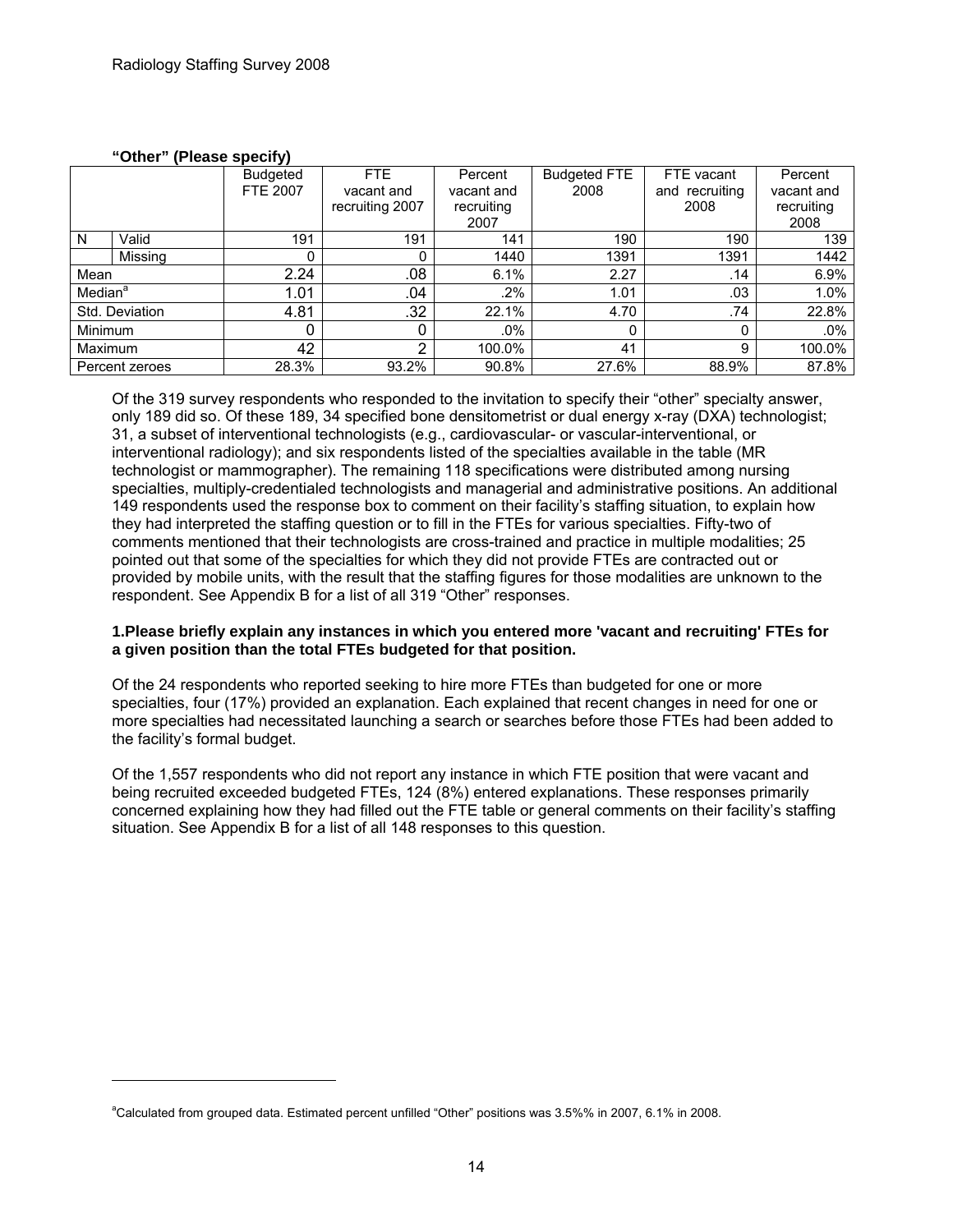| Change in mean percent vacant and recruiting from 2007 to 2008 |  |  |
|----------------------------------------------------------------|--|--|
|                                                                |  |  |

|                              |                                          | Mean  | N    | Std.<br>Deviation | $t(N-1)$ for<br>change<br>from '05 to<br>06 | P-value |
|------------------------------|------------------------------------------|-------|------|-------------------|---------------------------------------------|---------|
|                              | Percent vacant                           |       |      |                   |                                             |         |
| Pair 1:<br>Radiography       | and recruiting<br>2008                   | 4.244 | 1096 | 14.846            | .007                                        | .994    |
|                              | Percent vacant<br>and recruiting<br>2007 | 4.241 | 1096 | 14.422            |                                             |         |
| Pair 2: CT                   | Percent vacant<br>and recruiting<br>2008 | 3.504 | 901  | 14.155            | $-1.161$                                    | .246    |
|                              | Percent vacant<br>and recruiting<br>2007 | 4.076 | 901  | 15.964            |                                             |         |
| Pair 3: MR                   | Percent vacant<br>and recruiting<br>2008 | 3.920 | 718  | 15.401            | $-1.278$                                    | .202    |
|                              | Percent vacant<br>and recruiting<br>2007 | 4.671 | 718  | 16.565            |                                             |         |
| Pair 4:<br>Mammography       | Percent vacant<br>and recruiting<br>2008 | 4.257 | 788  | 17.650            | $-1.147$                                    | .252    |
|                              | Percent vacant<br>and recruiting<br>2007 | 4.905 | 788  | 18.462            |                                             |         |
| Pair 5: Nuclear<br>Medicine  | Percent vacant<br>and recruiting<br>2008 | 7.006 | 285  | 21.033            | $-.014$                                     | .989    |
|                              | Percent vacant<br>and recruiting<br>2007 | 7.019 | 285  | 20.295            |                                             |         |
| Pair 6:<br>Cardiovascular-   | Percent vacant<br>and recruiting<br>2008 | 3.469 | 646  | 15.177            | $-2.136$                                    | .033    |
| interventional               | Percent vacant<br>and recruiting<br>2008 | 4.828 | 646  | 18.488            |                                             |         |
| Pair 7:                      | Percent vacant<br>and recruiting<br>2008 | 7.966 | 912  | 20.372            | $-745$                                      | .456    |
| sonograpny                   | Percent vacant<br>and recruiting<br>2007 | 8.505 | 912  | 22.006            |                                             |         |
| Pair 8: None of<br>the above | Percent vacant<br>and recruiting<br>2008 | 5.753 | 133  | 20.255            | $-.321$                                     | .749    |
|                              | Percent vacant<br>and recruiting<br>2007 | 6.437 | 133  | 22.658            |                                             |         |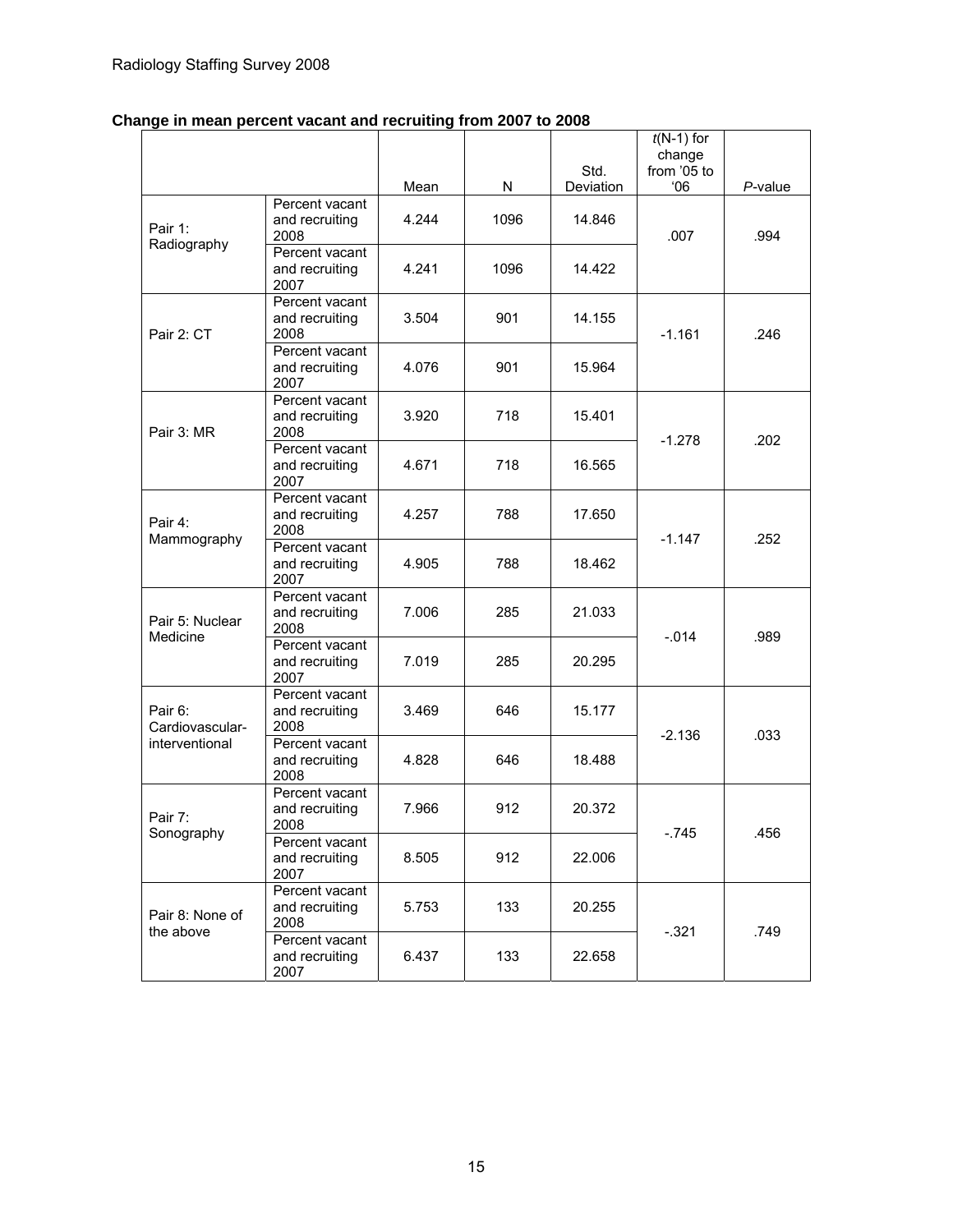|               |      | Radiography |       |       | <b>CT</b> | <b>MR</b> |       | Mammography |       |
|---------------|------|-------------|-------|-------|-----------|-----------|-------|-------------|-------|
| Region        |      | 2007        | 2008  | 2007  | 2008      | 2007      | 2008  | 2007        | 2008  |
| Missing       | N    | 60          | 58    | 52    | 50        | 46        | 44    | 44          | 42    |
|               | Mean | 7.85%       | 4.25% | 4.10% | 3.17%     | 4.95%     | 5.74% | 8.06%       | 2.94% |
| Northeast     | N    | 183         | 174   | 166   | 162       | 138       | 136   | 164         | 159   |
|               | Mean | 3.95%       | 3.08% | 7.09% | 5.97%     | 5.10%     | 4.23% | 6.68%       | 6.39% |
| Southeast     | N    | 251         | 247   | 213   | 213       | 189       | 192   | 200         | 198   |
|               | Mean | 2.93%       | 3.25% | 3.79% | 4.04%     | 4.56%     | 5.63% | 4.78%       | 2.77% |
| Midwest       | N    | 357         | 342   | 300   | 291       | 234       | 227   | 265         | 252   |
|               | Mean | 2.38%       | 2.44% | 2.75% | 3.58%     | 3.16%     | 2.88% | 4.39%       | 3.57% |
| South Central | N    | 141         | 144   | 116   | 115       | 108       | 110   | 104         | 103   |
|               | Mean | 4.21%       | 3.75% | 2.00% | 2.43%     | 2.69%     | 2.71% | 3.98%       | 5.76% |
| Northwest     | N    | 103         | 96    | 73    | 72        | 60        | 61    | 66          | 65    |
|               | Mean | 4.96%       | 6.02% | 1.87% | 5.19%     | 10.01%    | 7.72% | 4.49%       | 3.89% |
| Southwest     | N    | 109         | 108   | 89    | 90        | 82        | 82    | 77          | 76    |
|               | Mean | 5.81%       | 5.12% | 5.47% | 7.35%     | 5.91%     | 7.34% | 9.13%       | 4.39% |

### **Percent Vacant and Recruiting by Region — Four Specialties**

### **Percent Vacant and Recruiting by Region — Continued**

|                  |      | Nuclear Med. |       |        | Cardio, Interv |        | Sonography | Other  |          |
|------------------|------|--------------|-------|--------|----------------|--------|------------|--------|----------|
| Region*          |      | 2007         | 2008  | 2007   | 2008           | 2007   | 2008       | 2007   | 2008     |
| Missing          | N    | 45           | 43    | 19     | 18             | 51     | 50         | 10     | 9        |
|                  | Mean | 5.27%        | 1.72% | 8.73%  | 6.39%          | 7.50%  | 6.84%      | 0%     | 0%       |
| <b>Northeast</b> | N    | 138          | 131   | 79     | 81             | 174    | 166        | 32     | 30       |
|                  | Mean | 5.86%        | 4.95% | 10.50% | 8.55%          | 9.96%  | 7.84%      | 5.41%  | 6.85%    |
| Southeast        | N    | 183          | 177   | 112    | 114            | 225    | 223        | 47     | 46       |
|                  | Mean | 5.25%        | 4.39% | 6.18%  | 8.71%          | 9.34%  | 9.09%      | 1.92%  | 14.16%   |
| <b>Midwest</b>   | N    | 200          | 197   | 123    | 118            | 274    | 268        | 49     | 47       |
|                  | Mean | 4.73%        | 2.27% | 9.47%  | 9.62%          | 5.29%  | 5.79%      | 4.87%  | 5.40%    |
| South Central    | N    | 90           | 93    | 58     | 62             | 121    | 120        | 17     | 18       |
|                  | Mean | 1.91%        | 2.87% | 10.66% | 9.23%          | 10.76% | 8.51%      | 1.47%  | $0.00\%$ |
| <b>Northwest</b> | N    | 47           | 46    | 28     | 27             | 76     | 74         | 17     | 18       |
|                  | Mean | 2.84%        | 5.14% | 3.64%  | 6.10%          | 5.57%  | 7.73%      | 1.44%  | 1.31%    |
| Southwest        | N    | 70           | 70    | 41     | 43             | 96     | 94         | 19     | 22       |
|                  | Mean | 3.82%        | 3.28% | 8.63%  | 14.37%         | 10.99% | 10.32%     | 15.34% | 4.02%    |

\* Northeast: ME,VT, NH,MA,RI,CT,NJ,PA,NY+DC; Southeast: WV, DE, MD, KY, VA, TN, NC, MS, AL, GA, SC, FL; Midwest: MI, OH, IN, IL, WI, MN, IA, MO, ND, SD, NE, KS; South-central: OK, AR, LA, TX; Northwest: MT, WY, CO, ID, UT, WA, OR, AK; Southwest: AZ, NV, CA, HI, NM

A separate Year x Region factorial analysis of variance (ANOVA) was conducted for each specialty, using the individual-facility percent vacant and recruiting as the dependent variable. Neither the main effect for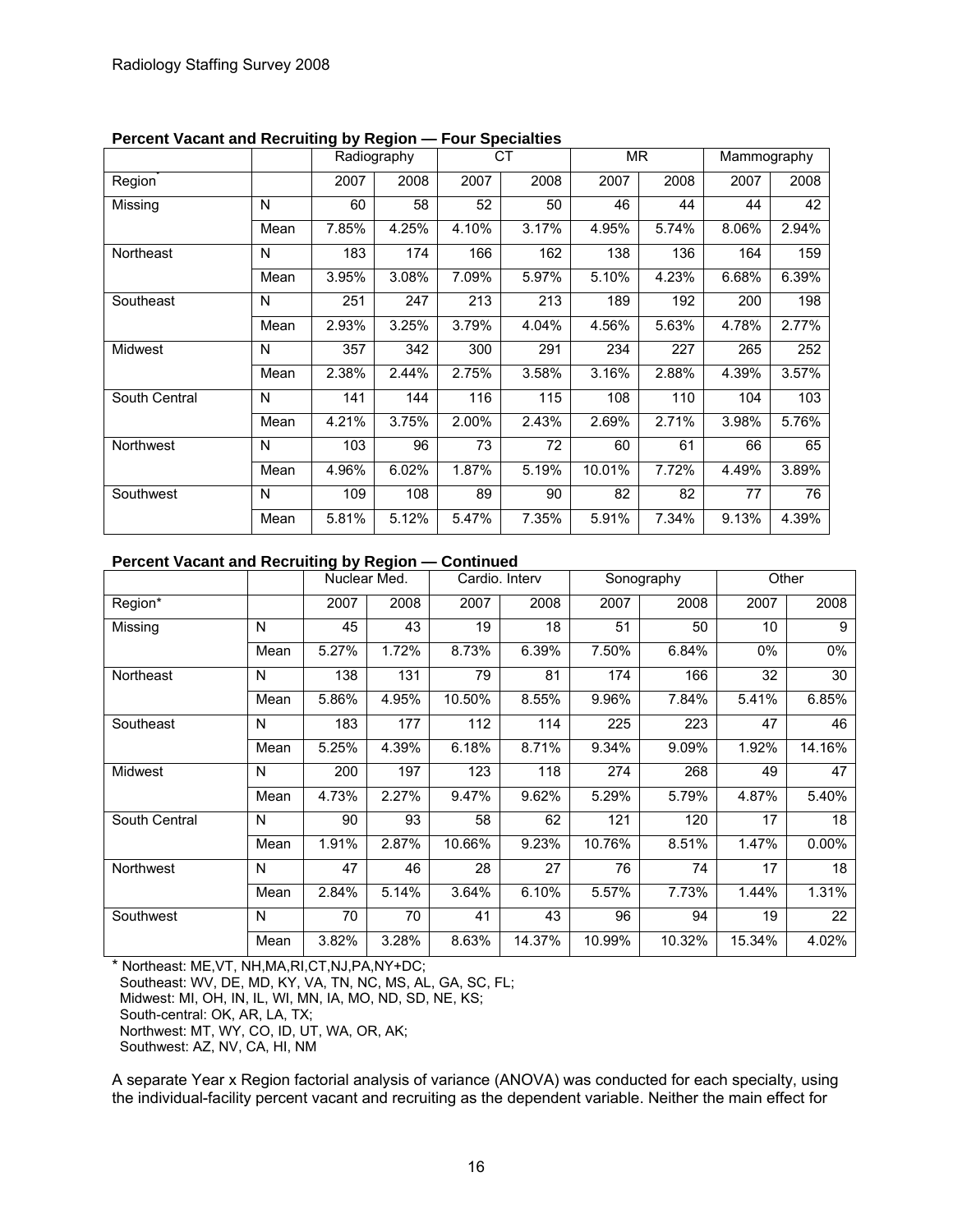change (the difference between 2007 and 2008) nor the interaction between change and region was statistically significant for any of the eight specialties. However, the differences among the six regions with respect to the average of the 2007 and 2008 vacancy rates were statistically significant at the .05 level for radiography and sonography. In particular, the Southwest and Northwest regions had a significantly higher radiography vacancy rate (6.9%) than the overall average across all regions (4.2%);  $t_{1035}$  = 3.220,  $P$  = .001. Further, the Midwest region had a significantly lower sonography vacancy rate  $(5.5\%$ ;  $t_{857}$  = -3.017, *P* = .003) and the Southwest and South-central regions had a significantly higher sonography vacancy rate (12.0%;  $t_{857}$  = 2.885,  $P$  = .004) than the overall vacancy rate for sonography for those two years (8.4%).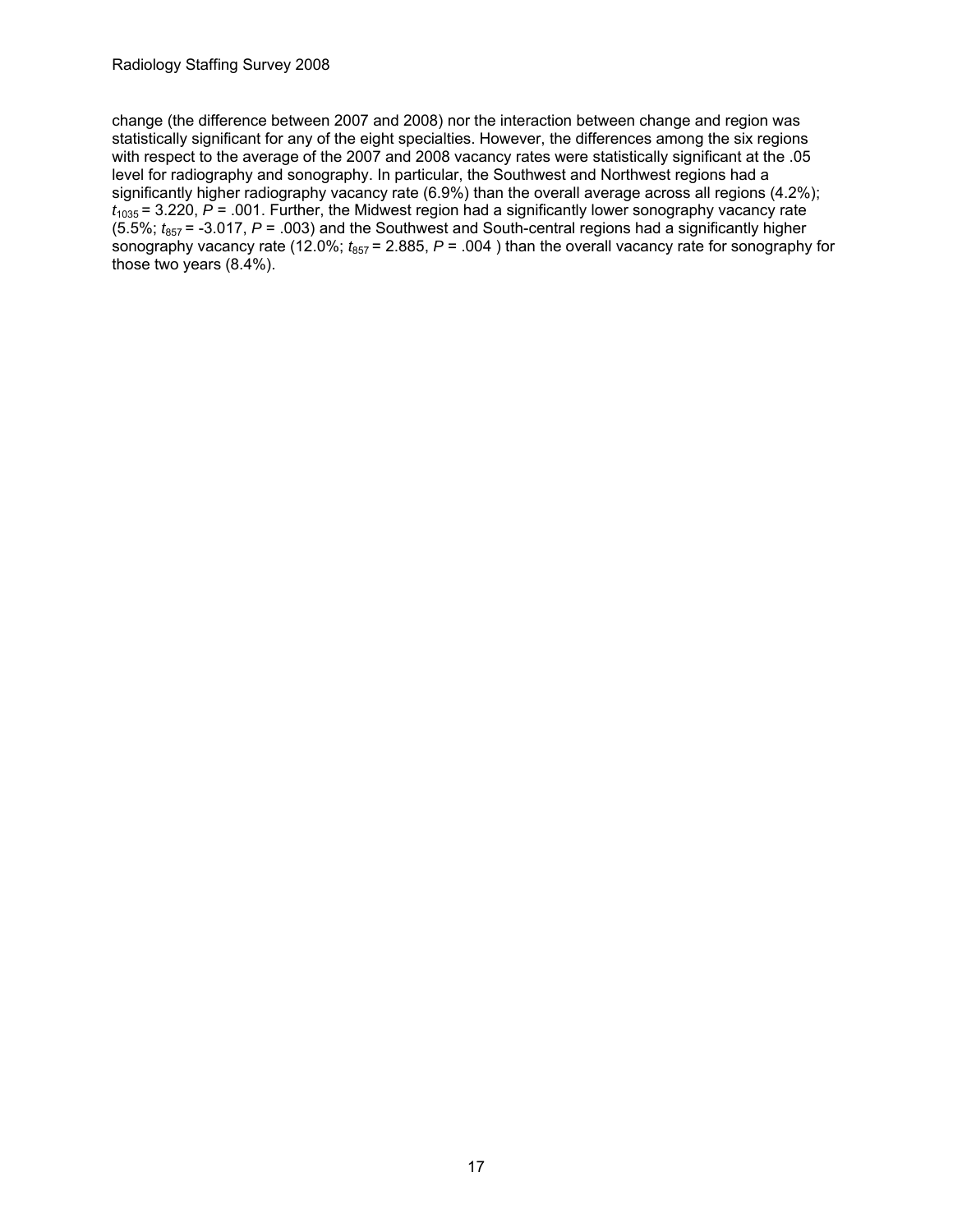# **Recruitment and Retention**

**2. If budgeted FTEs in any of these disciplines or specialties have increased or decreased over the past year, what do you believe is the reason (or reasons) for this change?**

|                                |         |           | <b>Staffing Changes</b> |           |           |       |
|--------------------------------|---------|-----------|-------------------------|-----------|-----------|-------|
|                                |         |           |                         |           | Increased |       |
| Reason for decline in          |         |           | No change in            |           | and       |       |
| budgeted FTE                   | Missing | Decreased | any specialty           | Increased | decreased | Total |
|                                | 106     | 27        | 567                     | 71        | 5         | 776   |
| No reason given.               | 42.4%   | 13.9%     | 59.9%                   | 13.0%     | 4.3%      | 37.8% |
|                                | 48      | 42        | 108                     | 166       | 29        | 393   |
| Change in patient demand.      | 19.2%   | 21.6%     | 11.4%                   | 30.5%     | 25.2%     | 19.2% |
| Change in overall              | 32      | 47        | 75                      | 52        | 27        | 233   |
| department or facility budget. | 12.8%   | 24.2%     | 7.9%                    | 9.5%      | 23.5%     | 11.4% |
| Change in ease of filling      | 7       | 7         | 23                      | 26        | 5         | 68    |
| budgeted.                      | 2.8%    | 3.6%      | 2.4%                    | 4.8%      | 4.3%      | 3.3%  |
| Change in number of            |         |           |                         |           |           |       |
| patients processed per day     | 22      | 37        | 75                      | 130       | 23        | 287   |
| by each R.T., leading to a     | 8.8%    | 19.1%     | 7.9%                    | 23.9%     | 20.0%     | 14.0% |
| change in number of FTEs.      |         |           |                         |           |           |       |
| Change in average number       |         |           |                         |           |           |       |
| of hours worked per week by    | 12      | 8         | 29                      | 51        | 14        | 114   |
| our R.T.s, leading to a        | 4.8%    | 4.1%      | 3.1%                    | 9.4%      | 12.2%     | 5.6%  |
| change in number of R.T.s.     |         |           |                         |           |           |       |
|                                | 23      | 26        | 70                      | 49        | 12        | 180   |
| Other                          | 9.2%    | 13.4%     | 7.4%                    | $9.0\%$   | 10.4%     | 8.8%  |
|                                | 250     | 194       | 947                     | 545       | 115       | 2051  |
| Total                          | 12.2%   | 9.5%      | 46.2%                   | 26.6%     | 5.6%      | 100%  |

\*Total adds to more than 1,581 because some respondents gave multiple reasons for changes.

See Appendix B for a list of the "Other" reasons for increases and/or decreases in FTE given by respondents whose facilities showed increases, decreases, both or neither.

### **3. Describe how your facility's recruitment effort for each discipline or specialty in the past few months compares to the effort being expended at the beginning of calendar year 2007.**

|  |                |           | Radiographer         | <b>CT Technologist</b> |               |  |
|--|----------------|-----------|----------------------|------------------------|---------------|--|
|  |                | Frequency | <b>Valid Percent</b> | Frequency              | Valid Percent |  |
|  | More difficult | 80        | 7.4                  | 117                    | 12.9          |  |
|  | Same           | 602       | 55.7                 | 531                    | 58.7          |  |
|  | Less difficult | 398       | 36.9                 | 257                    | 28.4          |  |
|  | Don't Know     | 157       |                      | 184                    |               |  |
|  | Missing        | 344       |                      | 492                    |               |  |
|  | Total          | 1581      | 100.0                | 1581                   | 100.0         |  |

|                |                |           | <b>MR Technologist</b> | Mammographer |                      |  |  |  |
|----------------|----------------|-----------|------------------------|--------------|----------------------|--|--|--|
|                |                | Frequency | Valid Percent          | Frequency    | <b>Valid Percent</b> |  |  |  |
|                | More Difficult | 156       | 20.3                   | 144          | 18.6                 |  |  |  |
|                | Same           | 444       | 57.7                   | 471          | 60.7                 |  |  |  |
|                | Less Difficult | 170       | 22.1                   | 161          | 20.7                 |  |  |  |
|                | Don't Know     | 258       |                        | 249          |                      |  |  |  |
| Missing<br>553 |                |           | 556                    |              |                      |  |  |  |
| Total          |                | 1581      | 100.0                  | 1581         | 100.0                |  |  |  |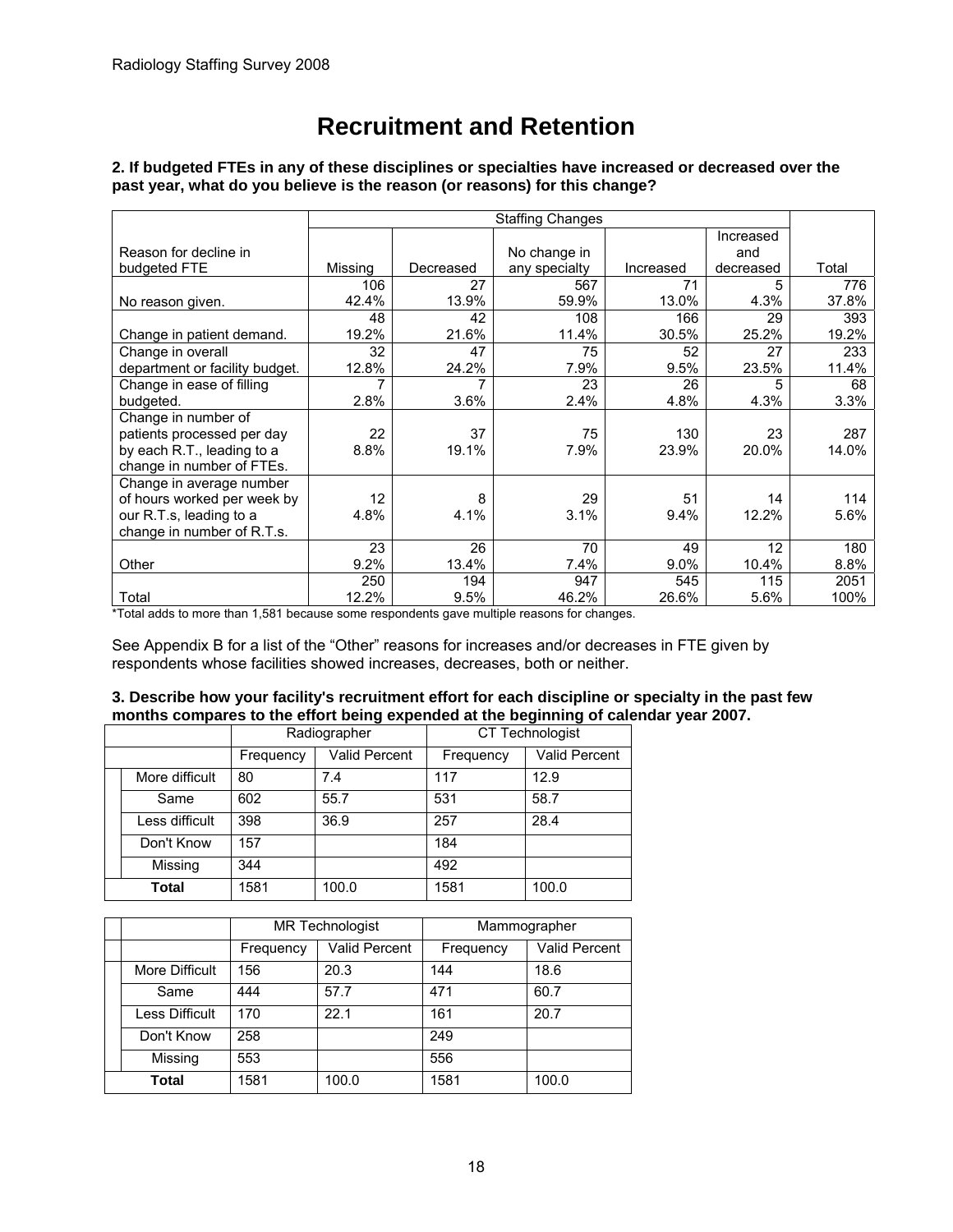|       |                |                                   | <b>Nuclear Medicine</b><br>Technologist | Cardiovascular-interventional<br>Technologist |                      |  |
|-------|----------------|-----------------------------------|-----------------------------------------|-----------------------------------------------|----------------------|--|
|       |                | <b>Valid Percent</b><br>Frequency |                                         | Frequency                                     | <b>Valid Percent</b> |  |
|       | More Difficult | 131                               | 20.3                                    | 89                                            | 23.5                 |  |
|       | Same           | 344                               | 53.3                                    | 236                                           | 62.4                 |  |
|       | Less Difficult | 171                               | 26.5                                    | 53                                            | 14.0                 |  |
|       | Don't Know     | 274                               |                                         | 389                                           |                      |  |
|       | Missing        | 661                               |                                         | 814                                           |                      |  |
| Total |                | 1581                              | 100.0                                   | 1581                                          | 100.0                |  |

|                |                |                                   | Sonographer | Other Radiologic Techology<br>Specialty |                      |  |  |  |
|----------------|----------------|-----------------------------------|-------------|-----------------------------------------|----------------------|--|--|--|
|                |                | <b>Valid Percent</b><br>Frequency |             | Frequency                               | <b>Valid Percent</b> |  |  |  |
|                | More Difficult | 356                               | 39.3        | 22                                      | 18.0                 |  |  |  |
|                | Same           | 409                               | 45.1        | 79                                      | 64.8                 |  |  |  |
|                | Less Difficult | 141                               | 15.6        | 21                                      | 17.2                 |  |  |  |
|                | Don't Know     | 183                               |             | 153                                     |                      |  |  |  |
| 492<br>Missing |                |                                   | 1306        |                                         |                      |  |  |  |
| Total          |                | 1581                              | 100.0       | 1581                                    | 100.0                |  |  |  |

#### **3. Please specify the other discipline or specialty for which you described your facility's recruitment effort.**

Of the 190 responses, 66 specified the "Other" discipline. Another 61 indicated that the question was inapplicable (N/A) to their facility — usually because there had been no recruiting effort one or both years. Seventeen respondents described the methods they used to recruit R.T.s. There also were 17 general comments on recruiting difficulty and 13 comments not obviously related to recruiting.

 The 66 "Other" disciplines specified included various forms of interventional radiography (11 responses), echocardiography (8), bone densitometry/DXA (7), sonography (4) and radiation therapy (4). See Appendix B for a complete listing of the 190 responses to this question.

|             |                                  |                                                     |              |                | <b>Statistical Significance</b><br>of Difference |              |
|-------------|----------------------------------|-----------------------------------------------------|--------------|----------------|--------------------------------------------------|--------------|
| Measure     |                                  | Mean<br>percent<br>paying<br>bonus and<br>mean paid | N            | Std. Deviation | $t(N-2)$                                         | $\mathsf{P}$ |
|             |                                  |                                                     |              |                |                                                  |              |
| Pair 1: CT  | January 2007<br>Currently (2008) | 11.4%<br>7.2%                                       | 1211<br>1211 | 3.2%<br>2.6%   | 6.645                                            | < 0.000      |
| Pair 2: CT  | 2007 Bonus<br>Amount             | \$3,156.58                                          | 76           | \$2,366.06     |                                                  | .587         |
|             | 2008 Bonus<br>Amount             | \$3,081.58                                          | 76           | \$1,915.25     | .546                                             |              |
| Pair 3:     | January 2007                     | 11.0%                                               | 1051         | 3.1%           |                                                  |              |
| Radiography | Currently (2008)                 | 7.7%                                                | 1051         | 2.7%           | 5.284                                            | < 0.000      |
| Pair 4:     | 2007 Bonus<br>Amount             | \$3,320.29                                          | 69           | \$2,426.54     | .953                                             | .344         |
| Radiography | 2008 Bonus<br>Amount             | \$3,179.71                                          | 69           | \$1,961.51     |                                                  |              |
| Pair 5: MR  | January 2007                     | 10.5%                                               | 1014         | 3.1%           | 4.778                                            | < 0.000      |

| 4. Were you paying sign-on bonuses for R.T.s in 2007? Are you paying them currently? If yes, |  |
|----------------------------------------------------------------------------------------------|--|
| please indicate amount typically paid.                                                       |  |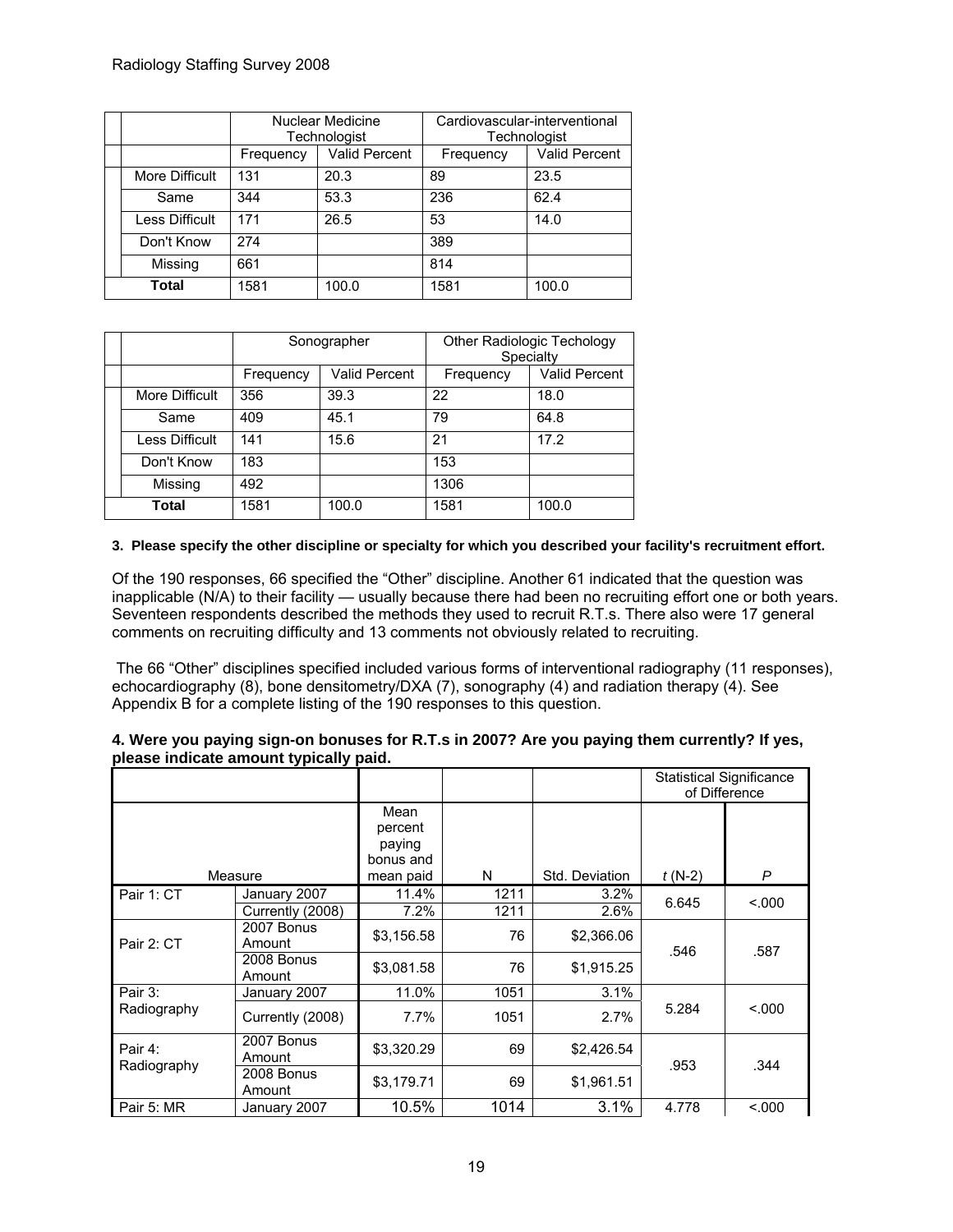|             | Currently (2008)     | 7.4%       | 1014 | 2.6%       |       |        |
|-------------|----------------------|------------|------|------------|-------|--------|
| Pair 6: MR  | 2007 Bonus<br>Amount | \$3,711.59 | 69   | \$3,544.94 | .457  | .649   |
|             | 2008 Bonus<br>Amount | \$3,672.46 | 69   | \$3,540.01 |       |        |
| Pair 7:     | January 2007         | 8.1%       | 983  | 2.7%       |       | < 0.00 |
| Mammography | Currently (2008)     | 5.8%       | 983  | 2.3%       | 4.309 |        |
| Pair 8:     | 2007 Bonus<br>Amount | \$3,392.31 | 52   | \$2,562.84 | .767  | .446   |
| Mammography | 2008 Bonus<br>Amount | \$3,234.62 | 52   | \$1,964.18 |       |        |

A significantly lower percentage of CT (7.2% vs.11.4%), radiography (7.7% vs. 11.0%), MR 7.4% vs. 10.5%) and mammography (5.8% vs. 8.1%) facilities paid sign-on bonuses in 2008 than in 2007. The mean size of the bonus was not significantly different in 2008 than that reported in 2007 for any of these four specialties.

## **Final Comments**

**5. Please add here any comments you feel are necessary to clarify any of your responses and/or any additional comments you wish to share on your perceptions of the supply of radiologic technologists.** 

About 29% (455) of the respondents accepted the invitation to "Please add any comments you feel are necessary to clarify your responses to the preceding seven questions and/or any additional comments you wish to share on your perceptions of the supply of radiologic technologists." These responses are reported verbatim (except for minor editing of grammatical and typographical errors and deletion of portions that might identify individuals or their facilities) **in Appendix B to** this report.

Of the 455 responses, 239 included or implied a judgment concerning the balance between the supply of and demand for radiologic technologists in the respondent's area. Of those 239 responses, 37 (15.5%) implied a local shortage of R.T.s; 46 (19.2%), a rough balance between supply and demand; and 55 (23.0%), shortages of some but not all types of R.T.s. When shortages were expressed, sonographers, mammographers, experienced R.T.s and multispecialty R.T.s were most frequently mentioned. An additional 101 (42.3%) respondents implied a local oversupply of R.T.s.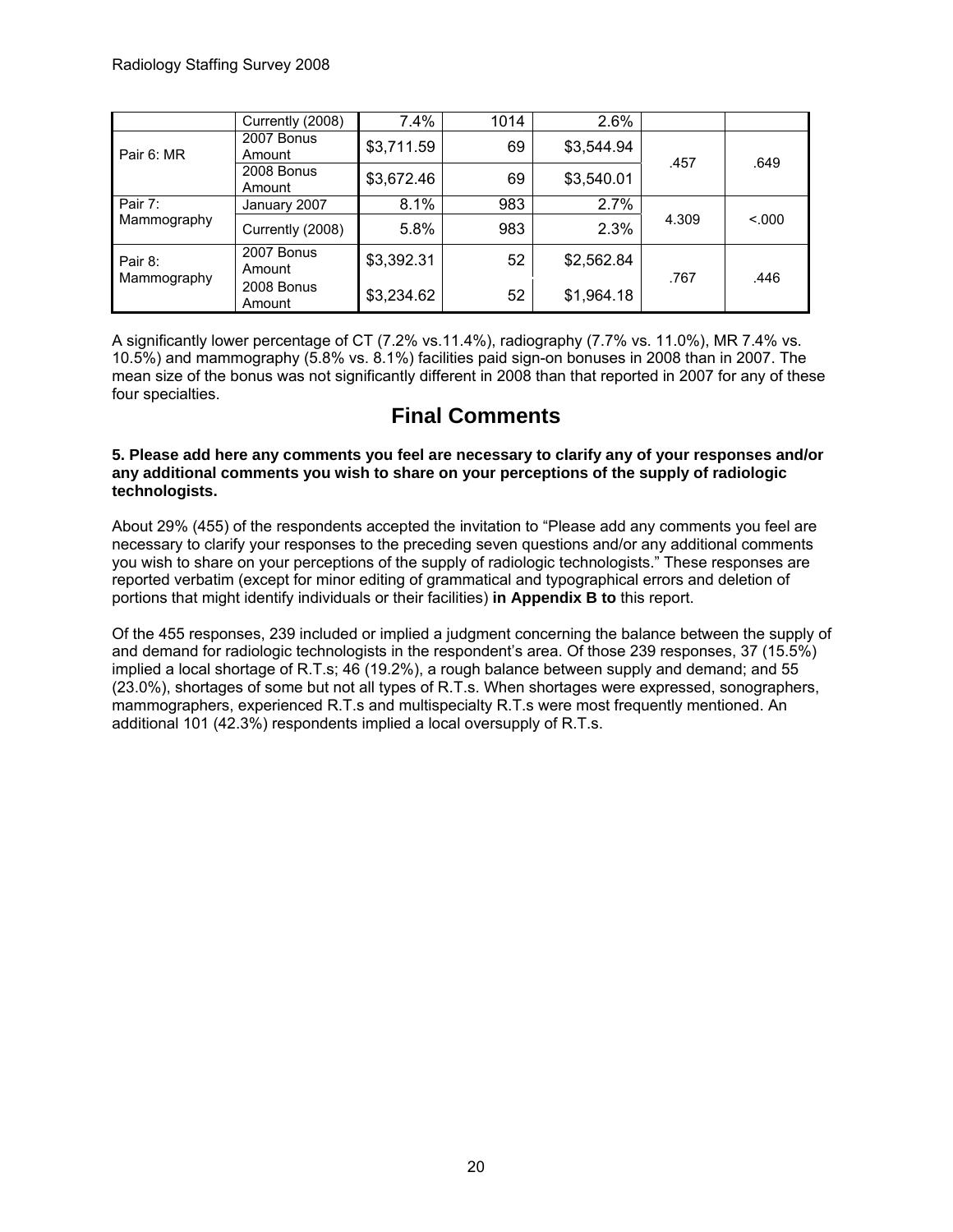Radiology Staffing Survey 2008

# **APPENDIX A**

# **THE QUESTIONNAIRE**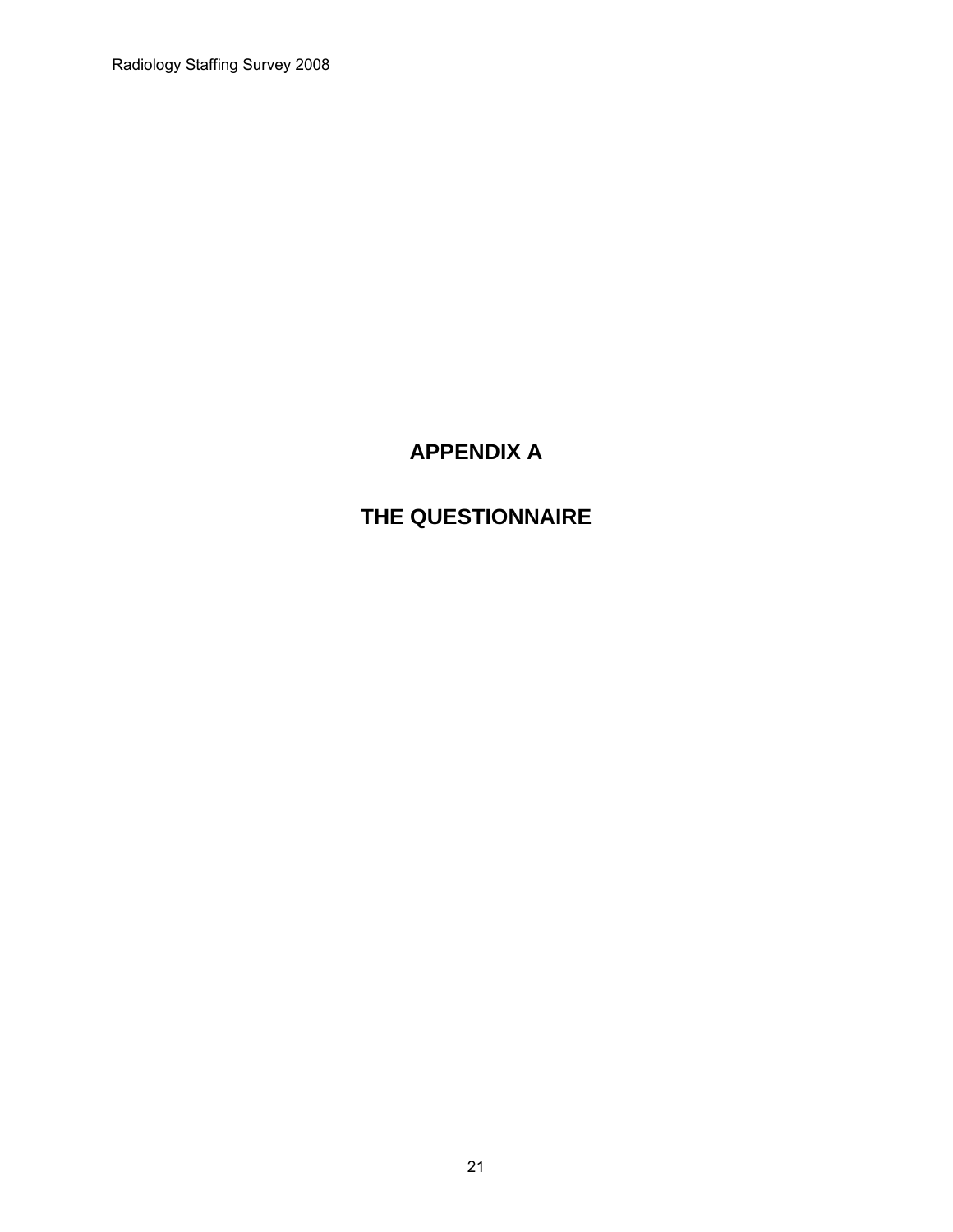Dear Radiology Facility Manager:

We would appreciate your help with the ASRT's effort to gauge the current status of the unmet demand for radiologic technologists. Few things could be more important for the profession  $-R.T.s.$  their managers and R.T. educators alike – than an accurate assessment of the current supply and demand for radiologic technologists.

A fall 2001 American Hospital Association survey of managers and directors of hospital-based radiology facilities found that more than 15 % of budgeted positions for radiologic technologists were unfilled. A more recent survey by the Hodes Group found a 12% vacancy rate in fall 2003. The ASRT's first *Radiology Staffing Survey* in 2004 found vacancy rates of from 5.3 % (mammographers) to 10.2 % (interventional technologists) as well as providing information about what directors/managers thought to be the reasons behind unfilled positions. The 2006 *Radiology Staffing Survey* found that vacancy rates had declined further to the 4.5% (radiographers) to 9.1% (sonographers) range.

This year's survey is the next in a series of staffing surveys that will provide updates on vacancy rates as well as factors responsible for any changes in those vacancy rates. This information will be shared with the radiologic technology community via a report posted on the ASRT Web site. The report's accuracy will depend on your willingness to complete the Radiology Department and Facility Staffing Survey by sharing your facility's staffing data and views on staffing issues.

Please complete the questionnaire online by going to http://asrt.checkboxonline.com/radstaf08.aspx. We would appreciate your response within the next two weeks.

Thanks for your help with this important survey.

Sal Martino, Ed.D., R.T.(R), CAE Executive Vice President and Chief Academic Officer American Society of Radiologic Technology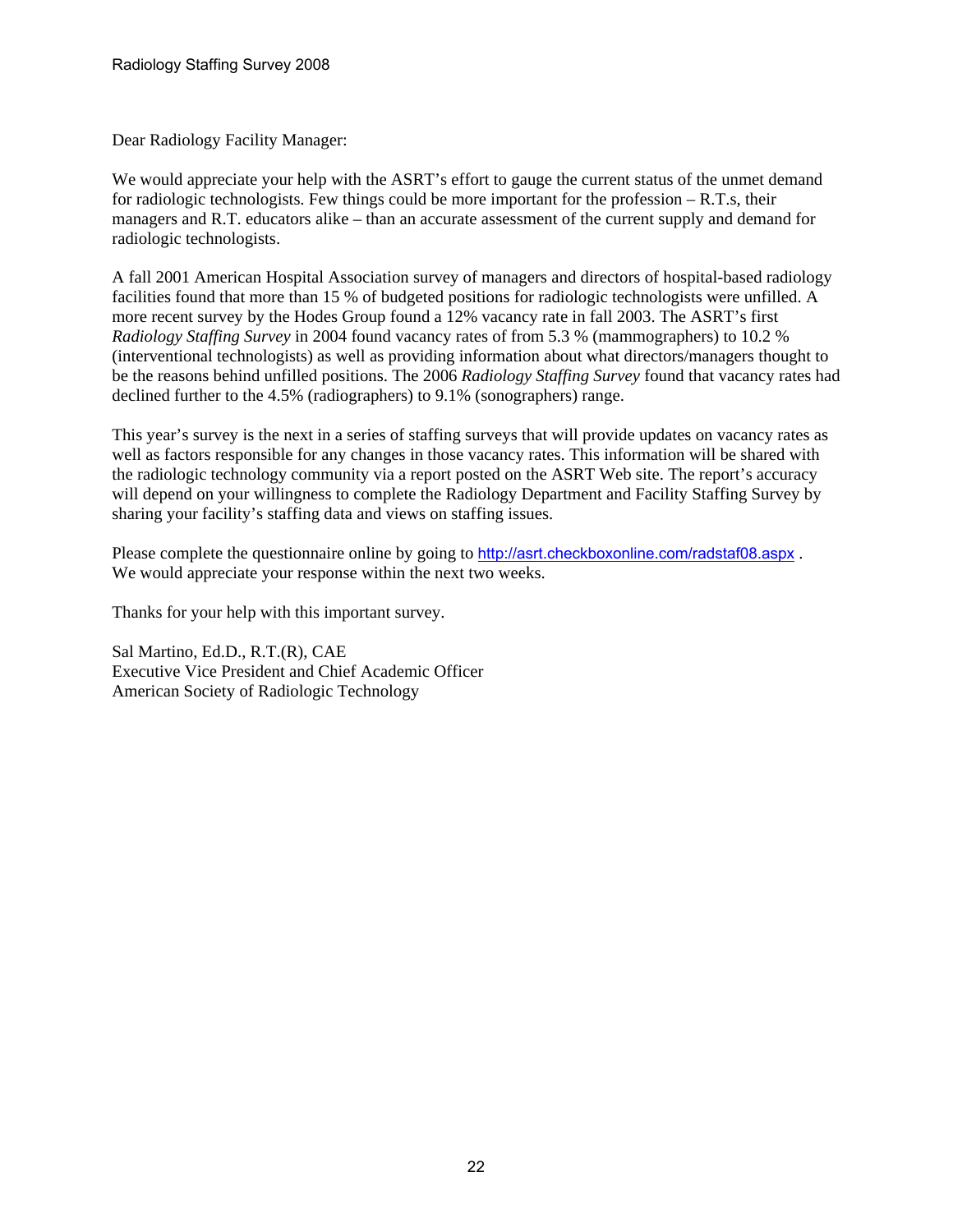### **Radiology Department/Facility Staffing Survey**

| <b>Radiology Department/Facility Staffing Survey</b> | <b>ASRT</b><br>Logo |
|------------------------------------------------------|---------------------|
|                                                      |                     |

Thank you for completing this important survey. Please return the completed questionnaire in the enclosed postage-paid reply envelope within the next two weeks, or go to http://asrt.checkboxonline.com/radstaf08.aspx to provide your data online. (You'll need to provide the survey code, RadStaf.)

| <b>Facility Demographics</b> |                                       |                                                                      |                          |                                 |  |  |  |  |  |
|------------------------------|---------------------------------------|----------------------------------------------------------------------|--------------------------|---------------------------------|--|--|--|--|--|
| Your title                   |                                       | Department/facility manager or director<br>$\Box$ Chief technologist |                          |                                 |  |  |  |  |  |
|                              | □ Other (please specify)              |                                                                      |                          |                                 |  |  |  |  |  |
| Type of facility             | $\Box$ Community hospital             | □ Government hospital<br>$\Box$ University medical center            |                          |                                 |  |  |  |  |  |
|                              | $\Box$ Freestanding clinic            |                                                                      | $\Box$ Teaching facility |                                 |  |  |  |  |  |
|                              | $\Box$ Other (please specify          |                                                                      |                          |                                 |  |  |  |  |  |
| Radiology services           | $\Box$ Radiography                    | $\Box$ CT                                                            | $\Box$ MR                | $\Box$ Mammography              |  |  |  |  |  |
| provided in your             | $\Box$ Nuclear medicine               | $\sqcap$ CVIT                                                        | $\Box$ PET               | $\Box$ Sonography               |  |  |  |  |  |
| facility                     | $\Box$ Other (please specify          |                                                                      |                          |                                 |  |  |  |  |  |
| <b>Teaching status</b>       | $\Box$ Involved in education of R.T.s |                                                                      |                          | □ Non-teaching facility         |  |  |  |  |  |
| Location                     | □ Urban □ Suburban □ Rural            |                                                                      |                          | State (two-letter abbreviation) |  |  |  |  |  |
|                              |                                       |                                                                      |                          |                                 |  |  |  |  |  |

#### **Staffing**

1. For each of the following job titles within radiologic technology, please provide the number of budgeted and vacant FTEs your organization had on Jan. 1, 2007, and the number it has today (current). Leave blank the rows for any job titles not represented at your facility. For any job title for which you enter nonzero budgeted FTEs **and** for which there is or was no recruitment effort, please also enter a zero in the "vacant and recruiting" column, rather than simply leaving it blank. Check "DK" ("don't know") and leave the number of FTEs blank for any item for which you feel you cannot provide a reasonably accurate estimate.

|                                                | <b>Staffing, in Full-time Equivalents (FTEs)</b> |                                        |                                |                                        |  |  |
|------------------------------------------------|--------------------------------------------------|----------------------------------------|--------------------------------|----------------------------------------|--|--|
|                                                |                                                  | On Jan. 1, 2007                        | 2008 (Current)                 |                                        |  |  |
| <b>Job Title</b>                               | <b>Budgeted</b><br><b>FTEs</b>                   | <b>Vacant and</b><br><b>Recruiting</b> | <b>Budgeted</b><br><b>FTEs</b> | <b>Vacant and</b><br><b>Recruiting</b> |  |  |
| Radiographer                                   | FTEs or $\Box$ DK                                | FTEs or $\Box$ DK                      | FTEs or $\Box$ DK              | FTEs or $\Box$ DK                      |  |  |
| CT technologist                                | FTEs or $\Box$ DK                                | FTEs or $\Box$ DK                      | FTEs or $\Box$ DK              | FTEs or $\Box$ DK                      |  |  |
| MR technologist                                | FTEs or $\Box$ DK                                | $FTEs$ or $\Box$ DK                    | $FTEs$ or $\Box$ DK            | $FTEs$ or $\Box$ DK                    |  |  |
| Mammographer                                   | FTEs or $\Box$ DK                                | FTEs or $\Box$ DK                      | FTEs or $\Box$ DK              | $FTEs$ or $\Box$ DK                    |  |  |
| Nuclear medicine<br>technologist               | FTEs or $\Box$ DK                                | FTEs or $\Box$ DK                      | $FTEs$ or $\Box$ DK            | $FTEs$ or $\Box$ DK                    |  |  |
| Cardiovascular-<br>interventional technologist | FTEs or $\Box$ DK                                | FTEs or $\Box$ DK                      | $FTEs$ or $\Box$ DK            | $FTEs$ or $\Box$ DK                    |  |  |
| Sonographer                                    | FTEs or $\Box$ DK                                | FTEs or $\Box$ DK                      | $FTEs$ or $\Box$ DK            | FTEs or $\Box$ DK                      |  |  |
| Other (specify below)                          | FTEs or $\Box$ DK                                | FTEs or $\Box$ DK                      | $FTEs$ or $\Box$ DK            | FTEs or $\Box$ DK                      |  |  |
| (Please specify)                               |                                                  |                                        |                                |                                        |  |  |

Please briefly explain any instances in which you entered more "vacant and recruiting" FTEs for a given position than the total FTEs budgeted for that position.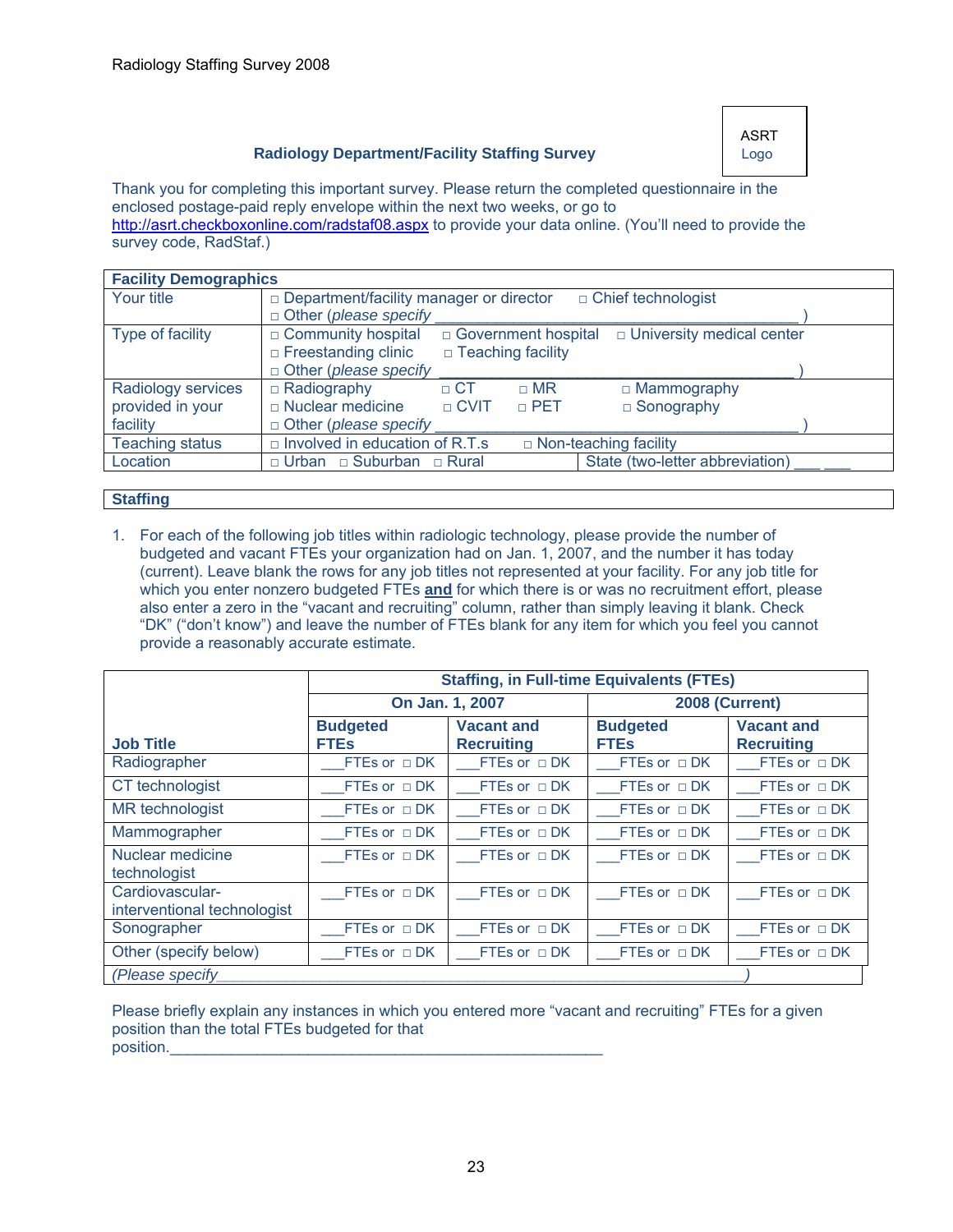2. If budgeted FTEs in any of these disciplines or specialties have increased or decreased over the past year, what do you believe is the reason (or reasons) for this change? (Check all that apply.)

- □ Change in patient demand.
- □ Change in overall department or facility budget.
- □ Change in ease of filling budgeted.

 $\Box$  Change in number of patients processed per day by each R.T., leading to a change in number of FTEs required to handle the workload.

 $\Box$  change in average number of hours worked per week by our R.T.s, leading to a change in number of R.T.s required to handle the workload.

□ Other (*please specify\_\_\_\_\_\_\_\_\_\_\_\_\_\_\_\_\_\_\_\_\_\_\_\_\_\_\_\_\_\_\_\_\_\_\_\_\_\_\_\_\_*)

**R.T. Recruitment and Retention** 

3. Describe how your facility's recruitment effort for each discipline or specialty in the past few months compares to the effort being expended at the beginning of calendar year 2007.

| <b>Job Title</b>                           | <b>Recruitment Effort - Current vs. 2007</b>                              |
|--------------------------------------------|---------------------------------------------------------------------------|
| Radiographer                               | □ More difficult □ Same □ Less difficult □ Don't know                     |
| CT technologist                            | $\Box$ More difficult $\Box$ Same $\Box$ Less difficult $\Box$ Don't know |
| MR technologist                            | $\Box$ More difficult $\Box$ Same $\Box$ Less difficult $\Box$ Don't know |
| Mammographer                               | □ More difficult □ Same □ Less difficult □ Don't know                     |
| Nuclear medicine technologist              | $\Box$ More difficult $\Box$ Same $\Box$ Less difficult $\Box$ Don't know |
| Cardiovascular-interventional technologist | $\Box$ More difficult $\Box$ Same $\Box$ Less difficult $\Box$ Don't know |
| Sonographer                                | $\Box$ More difficult $\Box$ Same $\Box$ Less difficult $\Box$ Don't know |
| Other (specify below)                      | $\Box$ More difficult $\Box$ Same $\Box$ Less difficult $\Box$ Don't know |
| (Please specify                            |                                                                           |

4. Were you paying sign-on bonuses for R.T.s in 2007? Are you paying them currently? If yes, please indicate amount typically paid.

|            | Radiography |           | <b>CT</b>  | <b>MR</b> |            |           |            | <b>Mammography</b> |
|------------|-------------|-----------|------------|-----------|------------|-----------|------------|--------------------|
|            | Paid sign-  |           | Paid sign- |           | Paid sign- |           | Paid sign- |                    |
|            | on          | Amount    | on         | Amount    | on         | Amount    | on         | Amount             |
|            | bonuses?    | of bonus* | bonuses?   | of bonus* | bonuses?   | of bonus* | bonuses?   | of bonus*          |
| In January | $\Box$ Yes  |           | $\Box$ Yes |           | $\Box$ Yes |           | $\Box$ Yes | \$                 |
| 2005       | $\Box$ No   | S.        | $\Box$ No  |           | $\Box$ No  |           | $\Box$ No  |                    |
| Currently  | $\Box$ Yes  | S         | $\Box$ Yes |           | $\Box$ Yes |           | $\Box$ Yes | \$                 |
| (2006)     | $\Box$ No   |           | $\Box$ No  |           | $\Box$ No  |           | $\Box$ No  |                    |

\*Amount of bonus to nearest \$500.

5. Please add here any comments you feel are necessary to clarify any of your responses and/or any additional comments you wish to share on your perceptions of the supply of radiologic technologists.

Thank you for completing this important survey. Please respond online at

http://asrt.checkboxonline.com/radstaf08.aspx within the next two weeks. Call or e-mail John Culbertson, ASRT research manager, at jculbertson@asrt.org or 800-444-2778, Ext. 1297, if you have questions about the survey. All responses will be kept strictly confidential.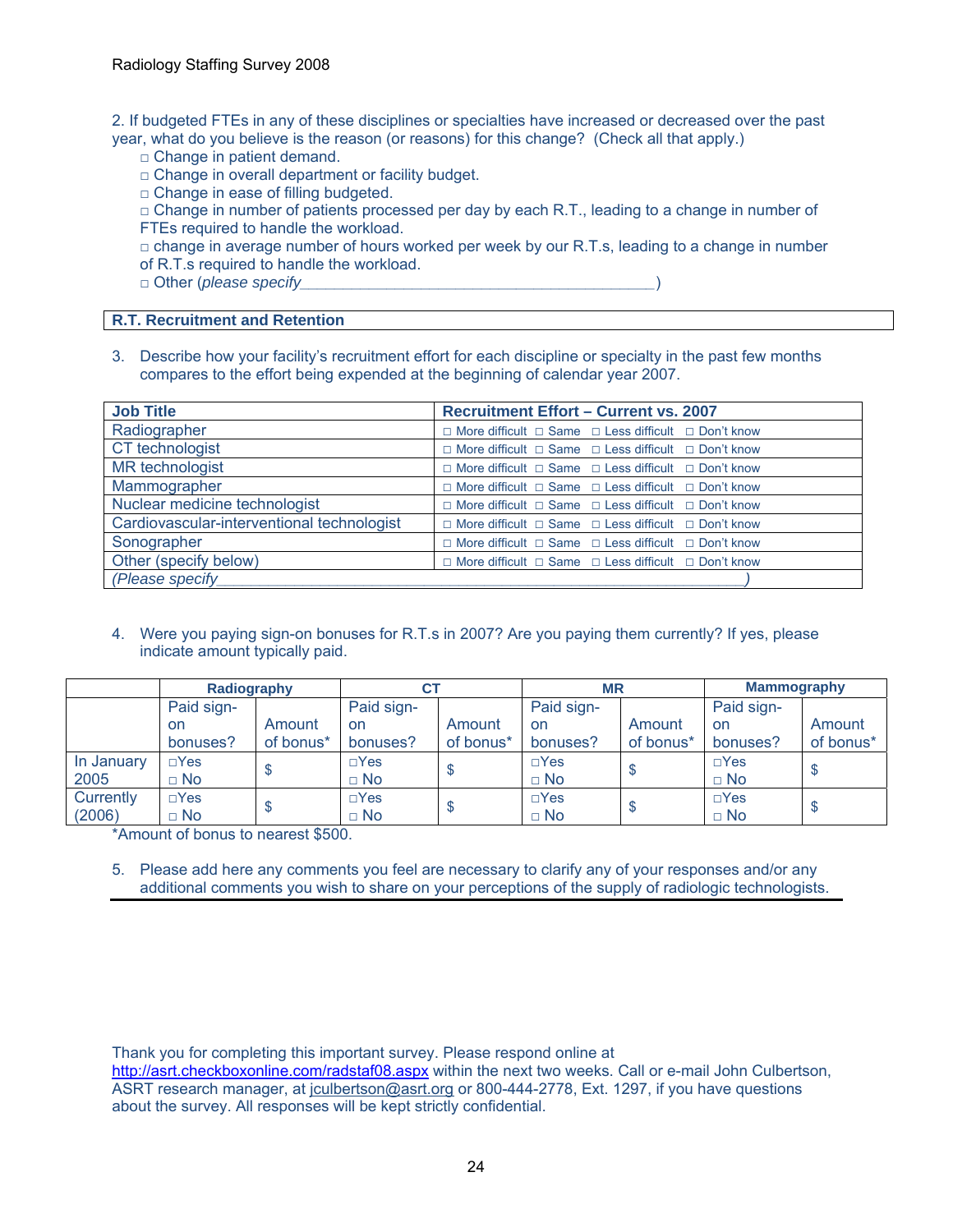## **Verbatim Responses**

#### **Please specify other job title(s):**

| Response                                                               | Frequency      | Percent   |
|------------------------------------------------------------------------|----------------|-----------|
| <b>Blank</b>                                                           | 1420           | 89.8      |
| <b>Executive/Managerial/Supervisory Titles</b>                         |                |           |
| <b>Account Manager</b>                                                 | 1              | $\cdot$ 1 |
| Admin. Dir. Cardiology/Radiology                                       | 1              | $\cdot$ 1 |
| Administrative Technologist                                            | 1              | $\cdot$ 1 |
| Administrator                                                          | 5              | $\cdot$ 3 |
| Administrator, Radiology                                               | 1              | $\cdot$ 1 |
| Administrator/technologist                                             | 1              | $\cdot$ 1 |
| <b>Assistant Director</b>                                              | 1              | $\cdot$ 1 |
| <b>Assistant Director / PACS Admin</b>                                 | 1              | $\cdot$ 1 |
| Assistant Director of Radiology                                        | 1              | $\cdot$ 1 |
| Assistant Imaging Manager                                              | 1              | $\cdot$ 1 |
| Assistant to VP/COO                                                    | 1              | $\cdot$ 1 |
| <b>Associate Personnel Analyst</b>                                     | 1              | $\cdot$ 1 |
| Asst. Manager                                                          | 1              | $\cdot$ 1 |
| <b>Business manager</b>                                                | 1              | $\cdot$ 1 |
| <b>Business Owner</b>                                                  | 1              | $\cdot$ 1 |
| CEO                                                                    | 1              | $\cdot$ 1 |
| <b>Chief Operating Officer</b>                                         | 1              | $\cdot$ 1 |
| <b>Chief Operations Officer</b>                                        | 1              | $\cdot$ 1 |
| Clinic Manager                                                         | 1              | $\cdot$ 1 |
| Co-owner                                                               | 1              | $\cdot$ 1 |
| <b>Compliance Coordinator</b>                                          | 1              | $\cdot$ 1 |
| $\overline{COO}$                                                       | 1              | $\cdot$ 1 |
| Coordinator                                                            | 1              | $\cdot$ 1 |
| D/F mgr and CT                                                         | 1              | $\cdot$ 1 |
| D/F mgr/dir & Working Manager                                          | 1              | $\cdot$ 1 |
| Department Manager                                                     | 1              | $\cdot$ 1 |
| Diagnostic Director                                                    | 1              | $\cdot$ 1 |
| Director HR                                                            | 1              | $\cdot$ 1 |
| Director of ancillary services                                         | 1              | $\cdot$ 1 |
| Director of Cardiology Services                                        | 1              | $\cdot$ 1 |
| Director of imaging                                                    | $\mathbf{1}$   | $\cdot$ 1 |
| Director, Diagnostic Services                                          | 1              | $\cdot$ 1 |
| Director, Human Resources                                              | 1              | $\cdot$ 1 |
| Director, MRI Operations                                               | $\overline{c}$ | $\cdot$ 1 |
| Divisional manager                                                     | 1              | $\cdot$ 1 |
| Educational Director                                                   | 1              | $\cdot$ 1 |
| <b>Educator/Clinical Coordinator</b>                                   | 1              | $\cdot$ 1 |
| Facility manager                                                       | 1              | $\cdot$ 1 |
| Facility owner                                                         | 1              | $\cdot$ 1 |
| Has left hospital environment                                          | 1              | $\cdot$ 1 |
| <b>HR</b>                                                              | 1              | $\cdot$ 1 |
| <b>HR Coordinator</b>                                                  | 1              | .1        |
| <b>HR Manager</b>                                                      | 1              | $\cdot$ 1 |
| Human Resources Director                                               | 1              | $\cdot$ 1 |
| I am the only tech here both managing most aspects of the dept and pt. | 1              | .1        |
| care and filming of same                                               |                |           |
| Imaging Project Manager                                                | 1              | $\cdot$ 1 |
| <b>Imaging Supervisor</b>                                              | $\overline{2}$ | $\cdot$ 1 |
| Lead Mammographer                                                      | 1              | $\cdot$ 1 |
| Lead MRI tech                                                          | 1              | $\cdot$ 1 |
| Lead technologist                                                      | 3              | .2        |
| Management Coordinator                                                 | 1              | $\cdot$ 1 |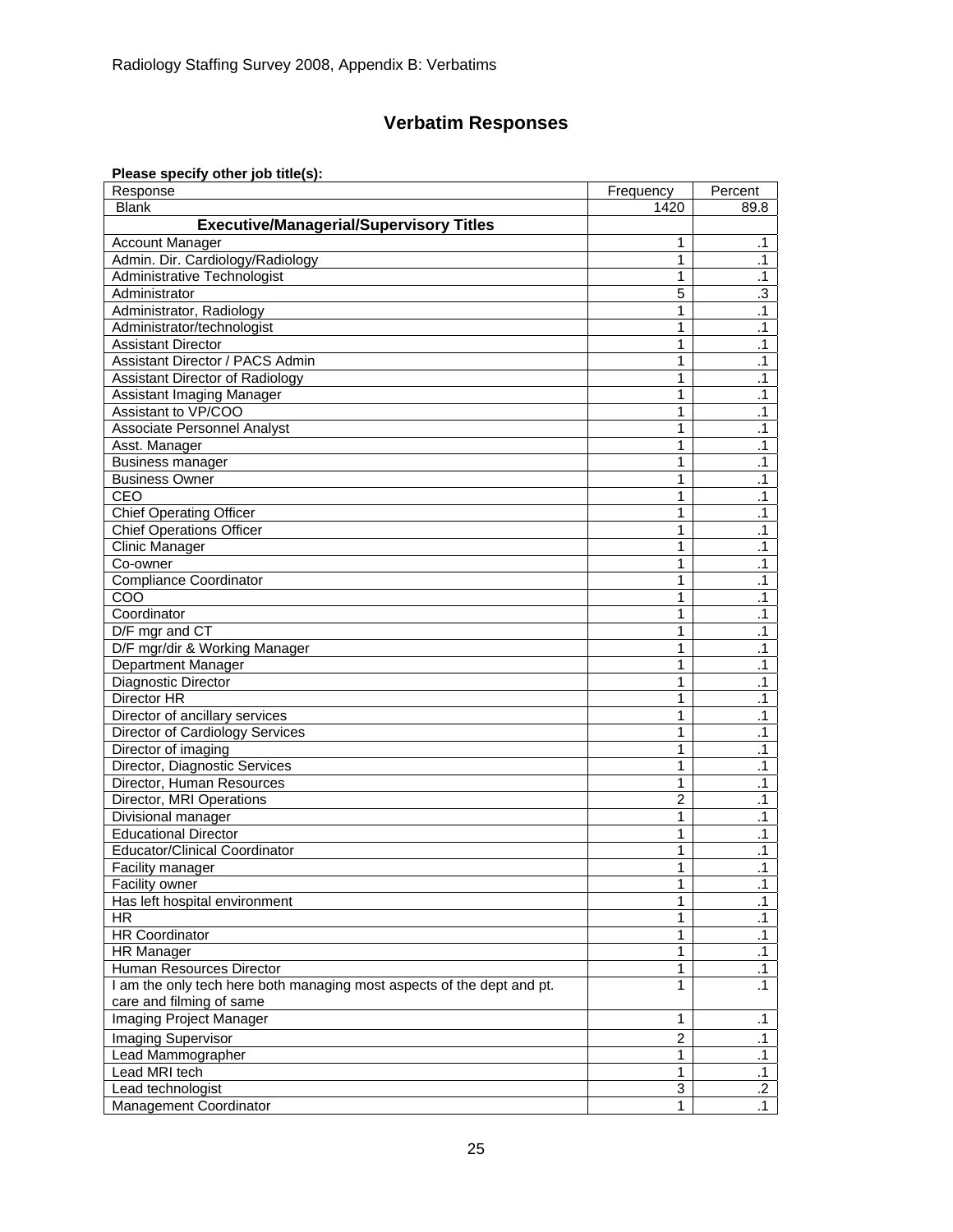| Manager Nuclear Medicine            | 1              | $\cdot$ 1       |
|-------------------------------------|----------------|-----------------|
| <b>Manager of Operations</b>        | 2              | $\overline{.1}$ |
| Manager, lead tech -- only 1 FT     | 1              | $\cdot$ 1       |
| Manager/Technologist                | 1              | $\cdot$ 1       |
| Managing Technologist               | 1              | $\cdot$ 1       |
| Mgr and chief                       | 1              | $\overline{.1}$ |
| mobile operations manager           | 1              | $\cdot$ 1       |
| Mobile service provider/owner       | 1              | $\cdot$ 1       |
|                                     |                |                 |
| NCOIC, Diagnostic Imaging           | 1              | $\cdot$ 1       |
| Nuclear Cardiology Manager          | 1              | $\cdot$ 1       |
| Office manager                      | $\overline{c}$ | $\cdot$ 1       |
| <b>OFFICE MANAGER</b>               | 1              | $\cdot$ 1       |
| Only technologist                   | 1              | $\cdot$ 1       |
| <b>Operations Manager</b>           | 1              | $\cdot$ 1       |
| Owner - mobile radiol assoc.        | 1              | $\cdot$ 1       |
| Owner                               | 2              | $\cdot$ 1       |
| Owner/administrator                 | 1              | $\overline{.1}$ |
| Owner/Tech                          | 1              | $\cdot$ 1       |
| PACS Administrator                  | 6              | $\mathbf{.4}$   |
| PACS Coordinator                    | 3              | $\cdot$ .2      |
| PACS manager                        | 1              | $\cdot$ 1       |
| <b>Personnel Assoc</b>              | 1              | $\cdot$ 1       |
| Practice Administrator              | 2              | $\cdot$ 1       |
| Practice Manager Medical Office     | 1              | $\cdot$ 1       |
| Practice Manager Radiology Group    | 1              | $\cdot$ 1       |
| Program Director                    | $\overline{2}$ | $\cdot$ 1       |
| Q.A. Manager, CVIT                  | 1              | $\cdot$ 1       |
| <b>Quality Assurance Manager</b>    | 3              | $\overline{.2}$ |
| <b>Radiation Safety Officer</b>     | 2              | $\cdot$ 1       |
| Radiologic Technologist             |                |                 |
|                                     | 1              | $\cdot$ 1       |
| Radiology Information Sys Manger    | 1              | $\cdot$ 1       |
| Radiology Manager                   | 1              | $\cdot$ 1       |
| Radiology Quality Manager           | 1              | $\cdot$ 1       |
| Radiology Staffing Manager          | 1              | $\cdot$ 1       |
| Radiology Supervisor                | 1              | $\cdot$ 1       |
| Recruiter                           | 1              | $\cdot$ 1       |
| Regional Coordinator Breast Imaging | 1              | $\cdot$ 1       |
| Regional Technical Manager          | 1              | $\cdot$ 1       |
| Research                            | 1              | $\cdot$ 1       |
| Regional Mammo QC/QA Manager        | 1              | $\cdot$ 1       |
| <b>Sales Medical</b>                | 1              | $\cdot$ 1       |
| Senior Staff Technologist           | 1              | $\cdot$ 1       |
| Senior Tech                         | 1              | $\cdot$ 1       |
| Service Delivery Leader - Ultra     | 1              | $\cdot$ 1       |
| Solo practice, sole responsibility  | 1              | $\cdot$ 1       |
| <b>SR Recruiting Consultant</b>     | 1              | $\cdot$ 1       |
| Sr. Recruiter                       | 1              | $\cdot$ 1       |
| Supervisor                          | 5              | $\cdot$ 3       |
| Supervisor Cath Lab                 | 1              | $\overline{.1}$ |
| <b>Supervisor of Operations</b>     | 1              | $\cdot$ 1       |
| Supervisor Ultrasound               | 1              | $\cdot$ 1       |
| <b>Team Coordinator</b>             | 1              | $\cdot$ 1       |
| Technical manager                   | $\overline{2}$ | $\overline{.1}$ |
|                                     |                |                 |
| <b>VP Operations</b>                | 1              | $\cdot$ 1       |
| VP, Med/Tech Services               | 1              | $\cdot$ 1       |
| <b>Staff Titles</b>                 | 26             | 1.6             |
| Imaging Specialist                  | 1              | $\cdot$ 1       |
| Lithotripsy tech                    | 1              | $\cdot$ 1       |
| <b>MRI Staff Tech</b>               | 1              | $\cdot$ 1       |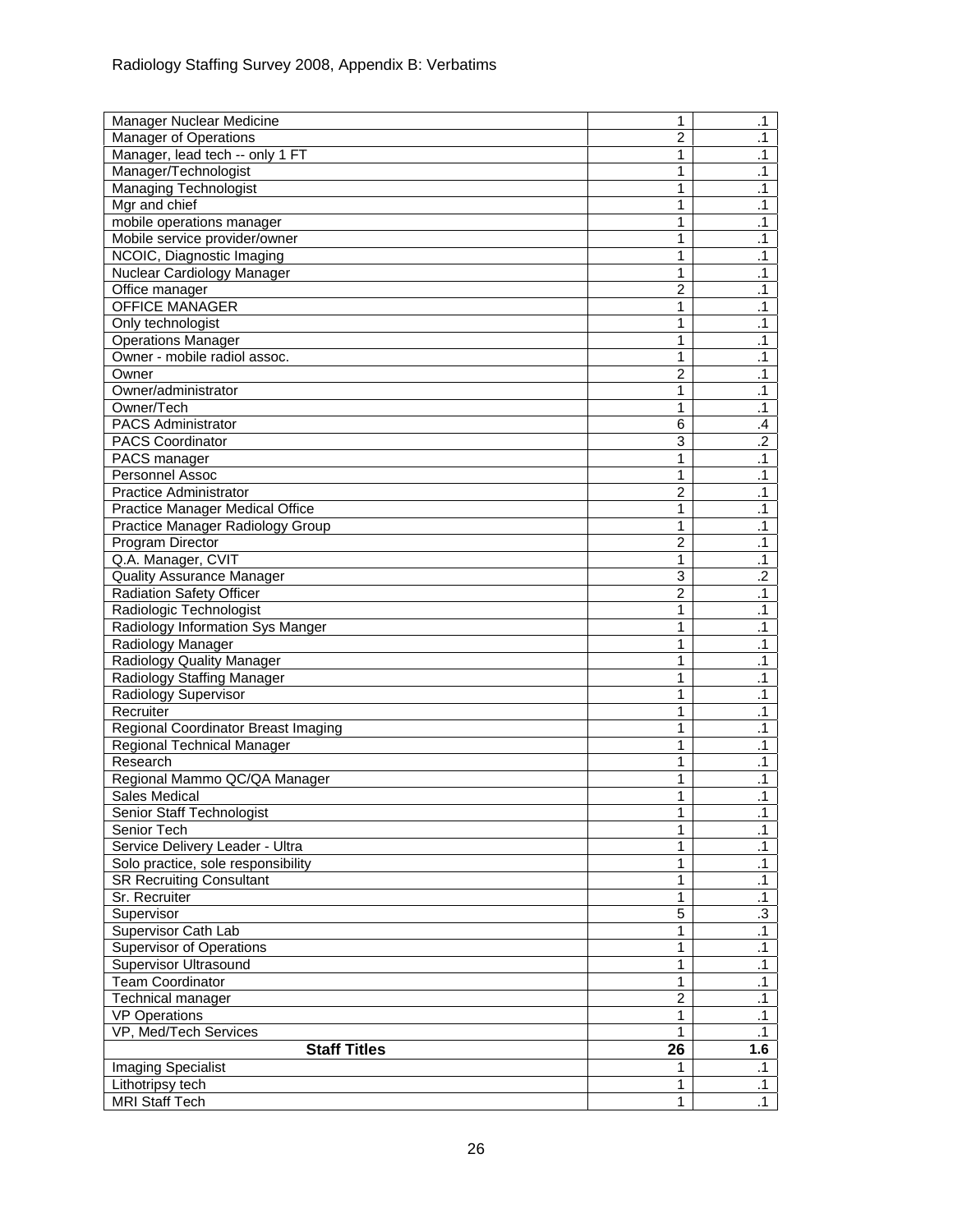| <b>MRI</b> Tech                   |      | .1        |
|-----------------------------------|------|-----------|
| PRN/pt staff tech                 |      | . .       |
| Rad tech, biller & coder          |      | .1        |
| Rad/Trans System Clinical Analyst |      | $\cdot$ 1 |
| Radiology Technologist            |      |           |
| R.T.                              |      |           |
| <b>Staff</b>                      | 2    | $\cdot$ 1 |
| Staff mammographer                |      | .1        |
| Staff radiation therapist         |      | .1        |
| Staff tech, part time             |      | .1        |
| <b>Staff Technologist</b>         | 8    | .5        |
| Staff therapist                   |      |           |
| Therapist                         | ۸    |           |
| Technologist                      |      |           |
| Weekend tech                      |      | .1        |
| <b>Other Responses</b>            |      |           |
| Retired                           | ۸    |           |
| Total                             | 1581 | 100.0     |

### **Other type of facility (specified)**

| Response                                         | Frequency      | Percent         |
|--------------------------------------------------|----------------|-----------------|
| <b>BLANK</b>                                     | 1351           | 85.5            |
| 1 freestanding clinic, 2 hospit                  | 1              | .1              |
| 14 outpatient clinics                            | 1              | $\cdot$ 1       |
| 24 hr ED and OP radiology                        | 1              | $\cdot$ 1       |
| 6-bed specialty surgery hospital                 | 1              | $\cdot$ 1       |
| Access center                                    | 1              | $\cdot$ 1       |
| Also 3 outpatient facilities & research facility | 1              | $\cdot$ 1       |
| Bariatric hospital                               | 1              | $\overline{.1}$ |
| Breast center and imaging                        | 1              | $\cdot$ 1       |
| Cardiologist stress lab                          | 1              | $\cdot$ 1       |
| Cardiology office                                | 1              | $\cdot$ 1       |
| Cardiology practice - large (38 MDs)             | $\mathbf{1}$   | $\cdot$ 1       |
| CH & Free-st clinic                              | 1              | $\cdot$ 1       |
| Children's                                       | 1              | $\cdot$ 1       |
| Children's hospital                              | $\overline{2}$ | $\cdot$ 1       |
| Children's hospital with university              | 1              | $\cdot$ 1       |
| Children's orthopedic hospital                   | 1              | $\cdot$ 1       |
| Chiropractic clinic                              | 1              | $\cdot$ 1       |
| City hospital part of a system                   | 1              | $\cdot$ 1       |
| [name] Clinic                                    | 1              | $\cdot$ 1       |
| Clinic                                           | 3              | $\overline{.2}$ |
| Clinic and urgent care                           | $\mathbf{1}$   | $\overline{.1}$ |
| Clinic in correctional institution               | 1              | $\cdot$ 1       |
| Clinic/hospital                                  | $\mathbf{1}$   | $\cdot$ 1       |
| Commun hosp and IDTF                             | 1              | $\overline{.1}$ |
| Commun hosp and teaching facility                | 1              | $\cdot$ 1       |
| Community hospital and freestanding              | 1              | $\cdot$ 1       |
| Correctional                                     | 1              | $\cdot$ 1       |
| County hospital                                  | $\overline{2}$ | $\cdot$ 1       |
| Critical access hospital                         | 1              | $\cdot$ 1       |
| DXA scanning                                     | 1              | $\cdot$ 1       |
| Diagnostic imaging center                        | 1              | $\cdot$ 1       |
| <b>District</b>                                  | $\mathbf{1}$   | $\cdot$ 1       |
| Doctor's (or M.D.'s or physician's) office       | 6              | $\mathbf{.4}$   |
| Doctor's office within a hospital                | 1              | $\cdot$ 1       |
| Dr. clinic attached to hospital                  | $\mathbf{1}$   | $\cdot$ 1       |
| Family medicine office                           | 1              | $\cdot$ 1       |
| Film-reading service                             | 1              | $\cdot$ 1       |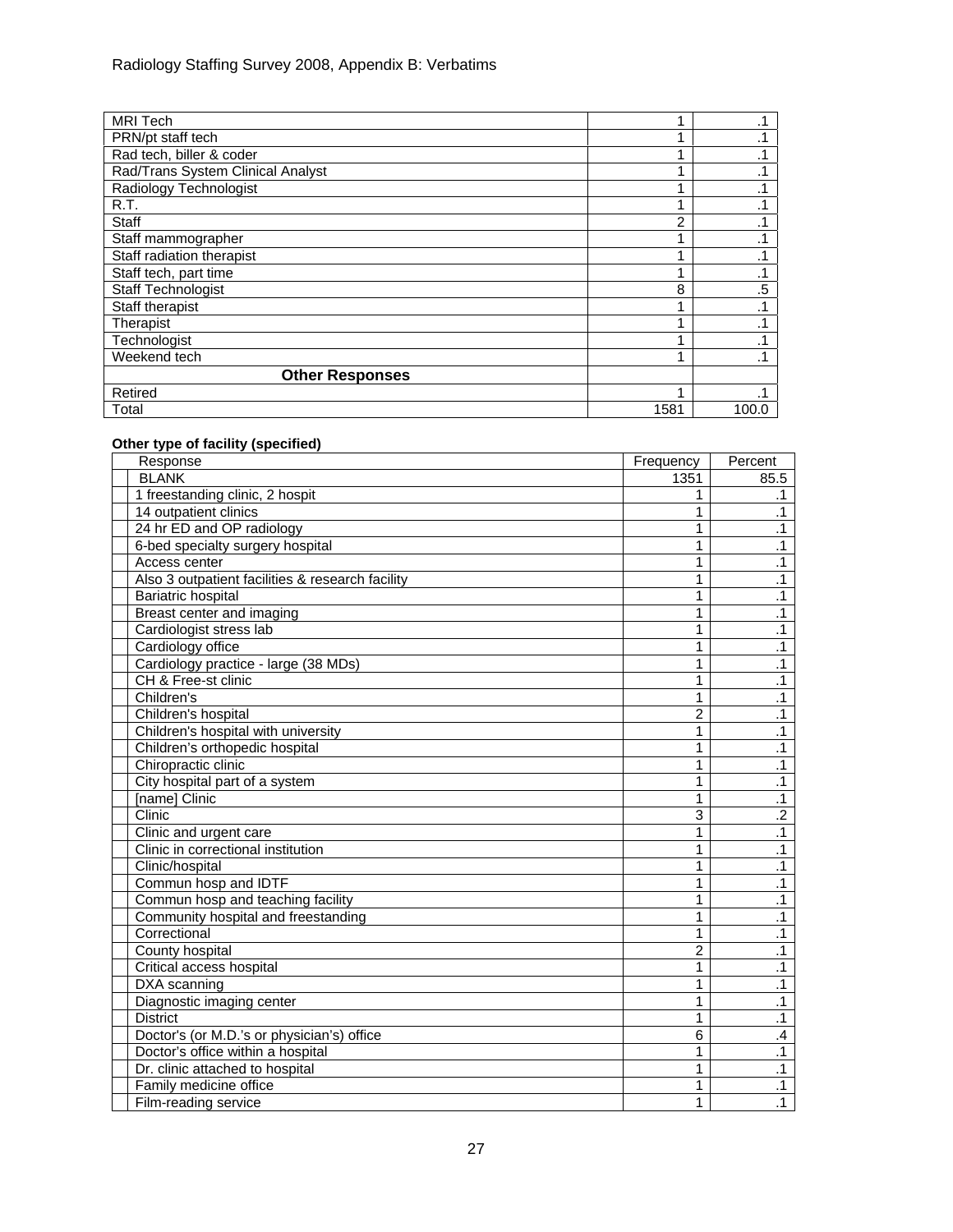| $\overline{.1}$<br>For-profit hospital<br>1<br>Freestand private practice<br>1<br>$\cdot$ 1<br>Freestanding, private psychiatr<br>1<br>$\cdot$ 1<br>Freestanding & IDTF<br>1<br>$\cdot$ 1<br>$\cdot$ 1<br>Freestanding imaging center<br>1<br>$\overline{.2}$<br>Government clinic<br>3<br>Group physician practice<br>$\cdot$ 1<br>1<br>Gynecologists office<br>1<br>$\cdot$ 1<br>Health system<br>1<br>$\cdot$ 1<br>$\mathbf 1$<br>$\overline{.1}$<br>Health system clinic<br><b>HMO</b><br>1<br>$\cdot$ 1<br><b>HMO</b> clinics<br>1<br>$\cdot$ 1<br><b>HMO</b> hospital and clinics<br>$\cdot$ 1<br>1<br>1<br>Hosp. outpat.<br>$\cdot$ 1<br>Hospital and clinic combined not profit owned<br>1<br>$\cdot$ 1<br>1<br>Hospital group (CHS)<br>$\cdot$ 1<br>Hospital out patient<br>1<br>$\cdot$ 1<br>Hospital outpatient centers<br>$\cdot$ 1<br>1<br>Hospital owned outpatient imaging center<br>2<br>$\cdot$ 1<br><b>IHS Indian Hospital</b><br>1<br>$\cdot$ 1<br>1<br>Imaging center - hospital-based<br>$\cdot$ 1<br>$\overline{2}$<br>Imaging center<br>3<br>Imaging center hospital owned<br>$\cdot$ 1<br>1<br>Imaging staffing<br>1<br>$\cdot$ 1<br>Indian Health Clinic - Dept. of Health and Human Services<br>1<br>$\cdot$ 1<br>$\cdot$ 1<br>Industrial clinics<br>1<br>Inpatient/outpatient surgical hospital<br>1<br>$\cdot$ 1<br>[Name] Corp Hospital<br>1<br>$\cdot$ 1<br>Level I trauma center<br>1<br>$\cdot$ 1<br>Lithotripsy centers<br>1<br>$\cdot$ 1<br>1<br>$\cdot$ 1<br>Long-term care hospital<br><b>LTAC</b><br>1<br>$\cdot$ 1<br><b>LTAC Hospital</b><br>1<br>$\cdot$ 1<br>Major nonprofit hospital<br>$\cdot$ 1<br>1<br>Medical device company<br>$\cdot$ 1<br>1<br>1<br>$\cdot$ 1<br>Medical imaging company<br>Mobile<br>6<br>$\mathbf{.4}$<br>Mobile [radiography] service<br>1<br>$\cdot$ 1<br>Mobile equipment<br>$\cdot$ 1<br>1<br>Mobile mammography facility<br>1<br>$\cdot$ 1<br>Mobile MR and CT<br>1<br>$\cdot$ 1<br>1<br>$\cdot$ 1<br>Mobile MRI<br>Mobile MRI imaging<br>1<br>$\cdot$ 1<br>Mobile nuclear cardiology<br>1<br>$\overline{.1}$<br>Mobile radiology<br>1<br>$\cdot$ 1<br>Mobile radiology company<br>$\overline{1}$<br>$\cdot$ 1<br>3<br>$\overline{.2}$<br>Mobile service<br>$\overline{.2}$<br>Mobile x-ray service<br>4<br>Mobile, MR, PET and PET-CT<br>1<br>$\cdot$ 1<br>Mobiles servicing various types<br>1<br>$\cdot$ 1<br>1<br>Multihospital system<br>$\cdot$ 1<br>Multisite HMO<br>1<br>$\cdot$ 1<br>Nonprofit critical access hospital<br>1<br>$\cdot$ 1<br>Nonprofit hospital outpatient imaging center<br>1<br>$\cdot$ 1<br>Nonprofit Catholic hospital<br>1<br>$\cdot$ 1<br>Not-for-profit hospital<br>1<br>$\cdot$ 1<br>Ob/Gyn practice<br>$\mathbf{1}$<br>$\overline{.1}$<br>Occupational facility<br>1<br>$\cdot$ 1 | For-profit heart hospital | 1 | $\cdot$ 1 |
|---------------------------------------------------------------------------------------------------------------------------------------------------------------------------------------------------------------------------------------------------------------------------------------------------------------------------------------------------------------------------------------------------------------------------------------------------------------------------------------------------------------------------------------------------------------------------------------------------------------------------------------------------------------------------------------------------------------------------------------------------------------------------------------------------------------------------------------------------------------------------------------------------------------------------------------------------------------------------------------------------------------------------------------------------------------------------------------------------------------------------------------------------------------------------------------------------------------------------------------------------------------------------------------------------------------------------------------------------------------------------------------------------------------------------------------------------------------------------------------------------------------------------------------------------------------------------------------------------------------------------------------------------------------------------------------------------------------------------------------------------------------------------------------------------------------------------------------------------------------------------------------------------------------------------------------------------------------------------------------------------------------------------------------------------------------------------------------------------------------------------------------------------------------------------------------------------------------------------------------------------------------------------------------------------------------------------------------------------------------------------------------------------------------------------------------------------------------------------------------------------------------------------------------------------------------------------------------------------------------------------------------------------------------------------------------------------------------------------------------------------------------------------------------------|---------------------------|---|-----------|
|                                                                                                                                                                                                                                                                                                                                                                                                                                                                                                                                                                                                                                                                                                                                                                                                                                                                                                                                                                                                                                                                                                                                                                                                                                                                                                                                                                                                                                                                                                                                                                                                                                                                                                                                                                                                                                                                                                                                                                                                                                                                                                                                                                                                                                                                                                                                                                                                                                                                                                                                                                                                                                                                                                                                                                                             |                           |   |           |
|                                                                                                                                                                                                                                                                                                                                                                                                                                                                                                                                                                                                                                                                                                                                                                                                                                                                                                                                                                                                                                                                                                                                                                                                                                                                                                                                                                                                                                                                                                                                                                                                                                                                                                                                                                                                                                                                                                                                                                                                                                                                                                                                                                                                                                                                                                                                                                                                                                                                                                                                                                                                                                                                                                                                                                                             |                           |   |           |
|                                                                                                                                                                                                                                                                                                                                                                                                                                                                                                                                                                                                                                                                                                                                                                                                                                                                                                                                                                                                                                                                                                                                                                                                                                                                                                                                                                                                                                                                                                                                                                                                                                                                                                                                                                                                                                                                                                                                                                                                                                                                                                                                                                                                                                                                                                                                                                                                                                                                                                                                                                                                                                                                                                                                                                                             |                           |   |           |
|                                                                                                                                                                                                                                                                                                                                                                                                                                                                                                                                                                                                                                                                                                                                                                                                                                                                                                                                                                                                                                                                                                                                                                                                                                                                                                                                                                                                                                                                                                                                                                                                                                                                                                                                                                                                                                                                                                                                                                                                                                                                                                                                                                                                                                                                                                                                                                                                                                                                                                                                                                                                                                                                                                                                                                                             |                           |   |           |
|                                                                                                                                                                                                                                                                                                                                                                                                                                                                                                                                                                                                                                                                                                                                                                                                                                                                                                                                                                                                                                                                                                                                                                                                                                                                                                                                                                                                                                                                                                                                                                                                                                                                                                                                                                                                                                                                                                                                                                                                                                                                                                                                                                                                                                                                                                                                                                                                                                                                                                                                                                                                                                                                                                                                                                                             |                           |   |           |
|                                                                                                                                                                                                                                                                                                                                                                                                                                                                                                                                                                                                                                                                                                                                                                                                                                                                                                                                                                                                                                                                                                                                                                                                                                                                                                                                                                                                                                                                                                                                                                                                                                                                                                                                                                                                                                                                                                                                                                                                                                                                                                                                                                                                                                                                                                                                                                                                                                                                                                                                                                                                                                                                                                                                                                                             |                           |   |           |
|                                                                                                                                                                                                                                                                                                                                                                                                                                                                                                                                                                                                                                                                                                                                                                                                                                                                                                                                                                                                                                                                                                                                                                                                                                                                                                                                                                                                                                                                                                                                                                                                                                                                                                                                                                                                                                                                                                                                                                                                                                                                                                                                                                                                                                                                                                                                                                                                                                                                                                                                                                                                                                                                                                                                                                                             |                           |   |           |
|                                                                                                                                                                                                                                                                                                                                                                                                                                                                                                                                                                                                                                                                                                                                                                                                                                                                                                                                                                                                                                                                                                                                                                                                                                                                                                                                                                                                                                                                                                                                                                                                                                                                                                                                                                                                                                                                                                                                                                                                                                                                                                                                                                                                                                                                                                                                                                                                                                                                                                                                                                                                                                                                                                                                                                                             |                           |   |           |
|                                                                                                                                                                                                                                                                                                                                                                                                                                                                                                                                                                                                                                                                                                                                                                                                                                                                                                                                                                                                                                                                                                                                                                                                                                                                                                                                                                                                                                                                                                                                                                                                                                                                                                                                                                                                                                                                                                                                                                                                                                                                                                                                                                                                                                                                                                                                                                                                                                                                                                                                                                                                                                                                                                                                                                                             |                           |   |           |
|                                                                                                                                                                                                                                                                                                                                                                                                                                                                                                                                                                                                                                                                                                                                                                                                                                                                                                                                                                                                                                                                                                                                                                                                                                                                                                                                                                                                                                                                                                                                                                                                                                                                                                                                                                                                                                                                                                                                                                                                                                                                                                                                                                                                                                                                                                                                                                                                                                                                                                                                                                                                                                                                                                                                                                                             |                           |   |           |
|                                                                                                                                                                                                                                                                                                                                                                                                                                                                                                                                                                                                                                                                                                                                                                                                                                                                                                                                                                                                                                                                                                                                                                                                                                                                                                                                                                                                                                                                                                                                                                                                                                                                                                                                                                                                                                                                                                                                                                                                                                                                                                                                                                                                                                                                                                                                                                                                                                                                                                                                                                                                                                                                                                                                                                                             |                           |   |           |
|                                                                                                                                                                                                                                                                                                                                                                                                                                                                                                                                                                                                                                                                                                                                                                                                                                                                                                                                                                                                                                                                                                                                                                                                                                                                                                                                                                                                                                                                                                                                                                                                                                                                                                                                                                                                                                                                                                                                                                                                                                                                                                                                                                                                                                                                                                                                                                                                                                                                                                                                                                                                                                                                                                                                                                                             |                           |   |           |
|                                                                                                                                                                                                                                                                                                                                                                                                                                                                                                                                                                                                                                                                                                                                                                                                                                                                                                                                                                                                                                                                                                                                                                                                                                                                                                                                                                                                                                                                                                                                                                                                                                                                                                                                                                                                                                                                                                                                                                                                                                                                                                                                                                                                                                                                                                                                                                                                                                                                                                                                                                                                                                                                                                                                                                                             |                           |   |           |
|                                                                                                                                                                                                                                                                                                                                                                                                                                                                                                                                                                                                                                                                                                                                                                                                                                                                                                                                                                                                                                                                                                                                                                                                                                                                                                                                                                                                                                                                                                                                                                                                                                                                                                                                                                                                                                                                                                                                                                                                                                                                                                                                                                                                                                                                                                                                                                                                                                                                                                                                                                                                                                                                                                                                                                                             |                           |   |           |
|                                                                                                                                                                                                                                                                                                                                                                                                                                                                                                                                                                                                                                                                                                                                                                                                                                                                                                                                                                                                                                                                                                                                                                                                                                                                                                                                                                                                                                                                                                                                                                                                                                                                                                                                                                                                                                                                                                                                                                                                                                                                                                                                                                                                                                                                                                                                                                                                                                                                                                                                                                                                                                                                                                                                                                                             |                           |   |           |
|                                                                                                                                                                                                                                                                                                                                                                                                                                                                                                                                                                                                                                                                                                                                                                                                                                                                                                                                                                                                                                                                                                                                                                                                                                                                                                                                                                                                                                                                                                                                                                                                                                                                                                                                                                                                                                                                                                                                                                                                                                                                                                                                                                                                                                                                                                                                                                                                                                                                                                                                                                                                                                                                                                                                                                                             |                           |   |           |
|                                                                                                                                                                                                                                                                                                                                                                                                                                                                                                                                                                                                                                                                                                                                                                                                                                                                                                                                                                                                                                                                                                                                                                                                                                                                                                                                                                                                                                                                                                                                                                                                                                                                                                                                                                                                                                                                                                                                                                                                                                                                                                                                                                                                                                                                                                                                                                                                                                                                                                                                                                                                                                                                                                                                                                                             |                           |   |           |
|                                                                                                                                                                                                                                                                                                                                                                                                                                                                                                                                                                                                                                                                                                                                                                                                                                                                                                                                                                                                                                                                                                                                                                                                                                                                                                                                                                                                                                                                                                                                                                                                                                                                                                                                                                                                                                                                                                                                                                                                                                                                                                                                                                                                                                                                                                                                                                                                                                                                                                                                                                                                                                                                                                                                                                                             |                           |   |           |
|                                                                                                                                                                                                                                                                                                                                                                                                                                                                                                                                                                                                                                                                                                                                                                                                                                                                                                                                                                                                                                                                                                                                                                                                                                                                                                                                                                                                                                                                                                                                                                                                                                                                                                                                                                                                                                                                                                                                                                                                                                                                                                                                                                                                                                                                                                                                                                                                                                                                                                                                                                                                                                                                                                                                                                                             |                           |   |           |
|                                                                                                                                                                                                                                                                                                                                                                                                                                                                                                                                                                                                                                                                                                                                                                                                                                                                                                                                                                                                                                                                                                                                                                                                                                                                                                                                                                                                                                                                                                                                                                                                                                                                                                                                                                                                                                                                                                                                                                                                                                                                                                                                                                                                                                                                                                                                                                                                                                                                                                                                                                                                                                                                                                                                                                                             |                           |   |           |
|                                                                                                                                                                                                                                                                                                                                                                                                                                                                                                                                                                                                                                                                                                                                                                                                                                                                                                                                                                                                                                                                                                                                                                                                                                                                                                                                                                                                                                                                                                                                                                                                                                                                                                                                                                                                                                                                                                                                                                                                                                                                                                                                                                                                                                                                                                                                                                                                                                                                                                                                                                                                                                                                                                                                                                                             |                           |   |           |
|                                                                                                                                                                                                                                                                                                                                                                                                                                                                                                                                                                                                                                                                                                                                                                                                                                                                                                                                                                                                                                                                                                                                                                                                                                                                                                                                                                                                                                                                                                                                                                                                                                                                                                                                                                                                                                                                                                                                                                                                                                                                                                                                                                                                                                                                                                                                                                                                                                                                                                                                                                                                                                                                                                                                                                                             |                           |   |           |
|                                                                                                                                                                                                                                                                                                                                                                                                                                                                                                                                                                                                                                                                                                                                                                                                                                                                                                                                                                                                                                                                                                                                                                                                                                                                                                                                                                                                                                                                                                                                                                                                                                                                                                                                                                                                                                                                                                                                                                                                                                                                                                                                                                                                                                                                                                                                                                                                                                                                                                                                                                                                                                                                                                                                                                                             |                           |   |           |
|                                                                                                                                                                                                                                                                                                                                                                                                                                                                                                                                                                                                                                                                                                                                                                                                                                                                                                                                                                                                                                                                                                                                                                                                                                                                                                                                                                                                                                                                                                                                                                                                                                                                                                                                                                                                                                                                                                                                                                                                                                                                                                                                                                                                                                                                                                                                                                                                                                                                                                                                                                                                                                                                                                                                                                                             |                           |   |           |
|                                                                                                                                                                                                                                                                                                                                                                                                                                                                                                                                                                                                                                                                                                                                                                                                                                                                                                                                                                                                                                                                                                                                                                                                                                                                                                                                                                                                                                                                                                                                                                                                                                                                                                                                                                                                                                                                                                                                                                                                                                                                                                                                                                                                                                                                                                                                                                                                                                                                                                                                                                                                                                                                                                                                                                                             |                           |   |           |
|                                                                                                                                                                                                                                                                                                                                                                                                                                                                                                                                                                                                                                                                                                                                                                                                                                                                                                                                                                                                                                                                                                                                                                                                                                                                                                                                                                                                                                                                                                                                                                                                                                                                                                                                                                                                                                                                                                                                                                                                                                                                                                                                                                                                                                                                                                                                                                                                                                                                                                                                                                                                                                                                                                                                                                                             |                           |   |           |
|                                                                                                                                                                                                                                                                                                                                                                                                                                                                                                                                                                                                                                                                                                                                                                                                                                                                                                                                                                                                                                                                                                                                                                                                                                                                                                                                                                                                                                                                                                                                                                                                                                                                                                                                                                                                                                                                                                                                                                                                                                                                                                                                                                                                                                                                                                                                                                                                                                                                                                                                                                                                                                                                                                                                                                                             |                           |   |           |
|                                                                                                                                                                                                                                                                                                                                                                                                                                                                                                                                                                                                                                                                                                                                                                                                                                                                                                                                                                                                                                                                                                                                                                                                                                                                                                                                                                                                                                                                                                                                                                                                                                                                                                                                                                                                                                                                                                                                                                                                                                                                                                                                                                                                                                                                                                                                                                                                                                                                                                                                                                                                                                                                                                                                                                                             |                           |   |           |
|                                                                                                                                                                                                                                                                                                                                                                                                                                                                                                                                                                                                                                                                                                                                                                                                                                                                                                                                                                                                                                                                                                                                                                                                                                                                                                                                                                                                                                                                                                                                                                                                                                                                                                                                                                                                                                                                                                                                                                                                                                                                                                                                                                                                                                                                                                                                                                                                                                                                                                                                                                                                                                                                                                                                                                                             |                           |   |           |
|                                                                                                                                                                                                                                                                                                                                                                                                                                                                                                                                                                                                                                                                                                                                                                                                                                                                                                                                                                                                                                                                                                                                                                                                                                                                                                                                                                                                                                                                                                                                                                                                                                                                                                                                                                                                                                                                                                                                                                                                                                                                                                                                                                                                                                                                                                                                                                                                                                                                                                                                                                                                                                                                                                                                                                                             |                           |   |           |
|                                                                                                                                                                                                                                                                                                                                                                                                                                                                                                                                                                                                                                                                                                                                                                                                                                                                                                                                                                                                                                                                                                                                                                                                                                                                                                                                                                                                                                                                                                                                                                                                                                                                                                                                                                                                                                                                                                                                                                                                                                                                                                                                                                                                                                                                                                                                                                                                                                                                                                                                                                                                                                                                                                                                                                                             |                           |   |           |
|                                                                                                                                                                                                                                                                                                                                                                                                                                                                                                                                                                                                                                                                                                                                                                                                                                                                                                                                                                                                                                                                                                                                                                                                                                                                                                                                                                                                                                                                                                                                                                                                                                                                                                                                                                                                                                                                                                                                                                                                                                                                                                                                                                                                                                                                                                                                                                                                                                                                                                                                                                                                                                                                                                                                                                                             |                           |   |           |
|                                                                                                                                                                                                                                                                                                                                                                                                                                                                                                                                                                                                                                                                                                                                                                                                                                                                                                                                                                                                                                                                                                                                                                                                                                                                                                                                                                                                                                                                                                                                                                                                                                                                                                                                                                                                                                                                                                                                                                                                                                                                                                                                                                                                                                                                                                                                                                                                                                                                                                                                                                                                                                                                                                                                                                                             |                           |   |           |
|                                                                                                                                                                                                                                                                                                                                                                                                                                                                                                                                                                                                                                                                                                                                                                                                                                                                                                                                                                                                                                                                                                                                                                                                                                                                                                                                                                                                                                                                                                                                                                                                                                                                                                                                                                                                                                                                                                                                                                                                                                                                                                                                                                                                                                                                                                                                                                                                                                                                                                                                                                                                                                                                                                                                                                                             |                           |   |           |
|                                                                                                                                                                                                                                                                                                                                                                                                                                                                                                                                                                                                                                                                                                                                                                                                                                                                                                                                                                                                                                                                                                                                                                                                                                                                                                                                                                                                                                                                                                                                                                                                                                                                                                                                                                                                                                                                                                                                                                                                                                                                                                                                                                                                                                                                                                                                                                                                                                                                                                                                                                                                                                                                                                                                                                                             |                           |   |           |
|                                                                                                                                                                                                                                                                                                                                                                                                                                                                                                                                                                                                                                                                                                                                                                                                                                                                                                                                                                                                                                                                                                                                                                                                                                                                                                                                                                                                                                                                                                                                                                                                                                                                                                                                                                                                                                                                                                                                                                                                                                                                                                                                                                                                                                                                                                                                                                                                                                                                                                                                                                                                                                                                                                                                                                                             |                           |   |           |
|                                                                                                                                                                                                                                                                                                                                                                                                                                                                                                                                                                                                                                                                                                                                                                                                                                                                                                                                                                                                                                                                                                                                                                                                                                                                                                                                                                                                                                                                                                                                                                                                                                                                                                                                                                                                                                                                                                                                                                                                                                                                                                                                                                                                                                                                                                                                                                                                                                                                                                                                                                                                                                                                                                                                                                                             |                           |   |           |
|                                                                                                                                                                                                                                                                                                                                                                                                                                                                                                                                                                                                                                                                                                                                                                                                                                                                                                                                                                                                                                                                                                                                                                                                                                                                                                                                                                                                                                                                                                                                                                                                                                                                                                                                                                                                                                                                                                                                                                                                                                                                                                                                                                                                                                                                                                                                                                                                                                                                                                                                                                                                                                                                                                                                                                                             |                           |   |           |
|                                                                                                                                                                                                                                                                                                                                                                                                                                                                                                                                                                                                                                                                                                                                                                                                                                                                                                                                                                                                                                                                                                                                                                                                                                                                                                                                                                                                                                                                                                                                                                                                                                                                                                                                                                                                                                                                                                                                                                                                                                                                                                                                                                                                                                                                                                                                                                                                                                                                                                                                                                                                                                                                                                                                                                                             |                           |   |           |
|                                                                                                                                                                                                                                                                                                                                                                                                                                                                                                                                                                                                                                                                                                                                                                                                                                                                                                                                                                                                                                                                                                                                                                                                                                                                                                                                                                                                                                                                                                                                                                                                                                                                                                                                                                                                                                                                                                                                                                                                                                                                                                                                                                                                                                                                                                                                                                                                                                                                                                                                                                                                                                                                                                                                                                                             |                           |   |           |
|                                                                                                                                                                                                                                                                                                                                                                                                                                                                                                                                                                                                                                                                                                                                                                                                                                                                                                                                                                                                                                                                                                                                                                                                                                                                                                                                                                                                                                                                                                                                                                                                                                                                                                                                                                                                                                                                                                                                                                                                                                                                                                                                                                                                                                                                                                                                                                                                                                                                                                                                                                                                                                                                                                                                                                                             |                           |   |           |
|                                                                                                                                                                                                                                                                                                                                                                                                                                                                                                                                                                                                                                                                                                                                                                                                                                                                                                                                                                                                                                                                                                                                                                                                                                                                                                                                                                                                                                                                                                                                                                                                                                                                                                                                                                                                                                                                                                                                                                                                                                                                                                                                                                                                                                                                                                                                                                                                                                                                                                                                                                                                                                                                                                                                                                                             |                           |   |           |
|                                                                                                                                                                                                                                                                                                                                                                                                                                                                                                                                                                                                                                                                                                                                                                                                                                                                                                                                                                                                                                                                                                                                                                                                                                                                                                                                                                                                                                                                                                                                                                                                                                                                                                                                                                                                                                                                                                                                                                                                                                                                                                                                                                                                                                                                                                                                                                                                                                                                                                                                                                                                                                                                                                                                                                                             |                           |   |           |
|                                                                                                                                                                                                                                                                                                                                                                                                                                                                                                                                                                                                                                                                                                                                                                                                                                                                                                                                                                                                                                                                                                                                                                                                                                                                                                                                                                                                                                                                                                                                                                                                                                                                                                                                                                                                                                                                                                                                                                                                                                                                                                                                                                                                                                                                                                                                                                                                                                                                                                                                                                                                                                                                                                                                                                                             |                           |   |           |
|                                                                                                                                                                                                                                                                                                                                                                                                                                                                                                                                                                                                                                                                                                                                                                                                                                                                                                                                                                                                                                                                                                                                                                                                                                                                                                                                                                                                                                                                                                                                                                                                                                                                                                                                                                                                                                                                                                                                                                                                                                                                                                                                                                                                                                                                                                                                                                                                                                                                                                                                                                                                                                                                                                                                                                                             |                           |   |           |
|                                                                                                                                                                                                                                                                                                                                                                                                                                                                                                                                                                                                                                                                                                                                                                                                                                                                                                                                                                                                                                                                                                                                                                                                                                                                                                                                                                                                                                                                                                                                                                                                                                                                                                                                                                                                                                                                                                                                                                                                                                                                                                                                                                                                                                                                                                                                                                                                                                                                                                                                                                                                                                                                                                                                                                                             |                           |   |           |
|                                                                                                                                                                                                                                                                                                                                                                                                                                                                                                                                                                                                                                                                                                                                                                                                                                                                                                                                                                                                                                                                                                                                                                                                                                                                                                                                                                                                                                                                                                                                                                                                                                                                                                                                                                                                                                                                                                                                                                                                                                                                                                                                                                                                                                                                                                                                                                                                                                                                                                                                                                                                                                                                                                                                                                                             |                           |   |           |
|                                                                                                                                                                                                                                                                                                                                                                                                                                                                                                                                                                                                                                                                                                                                                                                                                                                                                                                                                                                                                                                                                                                                                                                                                                                                                                                                                                                                                                                                                                                                                                                                                                                                                                                                                                                                                                                                                                                                                                                                                                                                                                                                                                                                                                                                                                                                                                                                                                                                                                                                                                                                                                                                                                                                                                                             |                           |   |           |
|                                                                                                                                                                                                                                                                                                                                                                                                                                                                                                                                                                                                                                                                                                                                                                                                                                                                                                                                                                                                                                                                                                                                                                                                                                                                                                                                                                                                                                                                                                                                                                                                                                                                                                                                                                                                                                                                                                                                                                                                                                                                                                                                                                                                                                                                                                                                                                                                                                                                                                                                                                                                                                                                                                                                                                                             |                           |   |           |
|                                                                                                                                                                                                                                                                                                                                                                                                                                                                                                                                                                                                                                                                                                                                                                                                                                                                                                                                                                                                                                                                                                                                                                                                                                                                                                                                                                                                                                                                                                                                                                                                                                                                                                                                                                                                                                                                                                                                                                                                                                                                                                                                                                                                                                                                                                                                                                                                                                                                                                                                                                                                                                                                                                                                                                                             |                           |   |           |
|                                                                                                                                                                                                                                                                                                                                                                                                                                                                                                                                                                                                                                                                                                                                                                                                                                                                                                                                                                                                                                                                                                                                                                                                                                                                                                                                                                                                                                                                                                                                                                                                                                                                                                                                                                                                                                                                                                                                                                                                                                                                                                                                                                                                                                                                                                                                                                                                                                                                                                                                                                                                                                                                                                                                                                                             |                           |   |           |
|                                                                                                                                                                                                                                                                                                                                                                                                                                                                                                                                                                                                                                                                                                                                                                                                                                                                                                                                                                                                                                                                                                                                                                                                                                                                                                                                                                                                                                                                                                                                                                                                                                                                                                                                                                                                                                                                                                                                                                                                                                                                                                                                                                                                                                                                                                                                                                                                                                                                                                                                                                                                                                                                                                                                                                                             |                           |   |           |
|                                                                                                                                                                                                                                                                                                                                                                                                                                                                                                                                                                                                                                                                                                                                                                                                                                                                                                                                                                                                                                                                                                                                                                                                                                                                                                                                                                                                                                                                                                                                                                                                                                                                                                                                                                                                                                                                                                                                                                                                                                                                                                                                                                                                                                                                                                                                                                                                                                                                                                                                                                                                                                                                                                                                                                                             |                           |   |           |
|                                                                                                                                                                                                                                                                                                                                                                                                                                                                                                                                                                                                                                                                                                                                                                                                                                                                                                                                                                                                                                                                                                                                                                                                                                                                                                                                                                                                                                                                                                                                                                                                                                                                                                                                                                                                                                                                                                                                                                                                                                                                                                                                                                                                                                                                                                                                                                                                                                                                                                                                                                                                                                                                                                                                                                                             |                           |   |           |
|                                                                                                                                                                                                                                                                                                                                                                                                                                                                                                                                                                                                                                                                                                                                                                                                                                                                                                                                                                                                                                                                                                                                                                                                                                                                                                                                                                                                                                                                                                                                                                                                                                                                                                                                                                                                                                                                                                                                                                                                                                                                                                                                                                                                                                                                                                                                                                                                                                                                                                                                                                                                                                                                                                                                                                                             |                           |   |           |
|                                                                                                                                                                                                                                                                                                                                                                                                                                                                                                                                                                                                                                                                                                                                                                                                                                                                                                                                                                                                                                                                                                                                                                                                                                                                                                                                                                                                                                                                                                                                                                                                                                                                                                                                                                                                                                                                                                                                                                                                                                                                                                                                                                                                                                                                                                                                                                                                                                                                                                                                                                                                                                                                                                                                                                                             |                           |   |           |
|                                                                                                                                                                                                                                                                                                                                                                                                                                                                                                                                                                                                                                                                                                                                                                                                                                                                                                                                                                                                                                                                                                                                                                                                                                                                                                                                                                                                                                                                                                                                                                                                                                                                                                                                                                                                                                                                                                                                                                                                                                                                                                                                                                                                                                                                                                                                                                                                                                                                                                                                                                                                                                                                                                                                                                                             |                           |   |           |
|                                                                                                                                                                                                                                                                                                                                                                                                                                                                                                                                                                                                                                                                                                                                                                                                                                                                                                                                                                                                                                                                                                                                                                                                                                                                                                                                                                                                                                                                                                                                                                                                                                                                                                                                                                                                                                                                                                                                                                                                                                                                                                                                                                                                                                                                                                                                                                                                                                                                                                                                                                                                                                                                                                                                                                                             |                           |   |           |
|                                                                                                                                                                                                                                                                                                                                                                                                                                                                                                                                                                                                                                                                                                                                                                                                                                                                                                                                                                                                                                                                                                                                                                                                                                                                                                                                                                                                                                                                                                                                                                                                                                                                                                                                                                                                                                                                                                                                                                                                                                                                                                                                                                                                                                                                                                                                                                                                                                                                                                                                                                                                                                                                                                                                                                                             |                           |   |           |
|                                                                                                                                                                                                                                                                                                                                                                                                                                                                                                                                                                                                                                                                                                                                                                                                                                                                                                                                                                                                                                                                                                                                                                                                                                                                                                                                                                                                                                                                                                                                                                                                                                                                                                                                                                                                                                                                                                                                                                                                                                                                                                                                                                                                                                                                                                                                                                                                                                                                                                                                                                                                                                                                                                                                                                                             |                           |   |           |
|                                                                                                                                                                                                                                                                                                                                                                                                                                                                                                                                                                                                                                                                                                                                                                                                                                                                                                                                                                                                                                                                                                                                                                                                                                                                                                                                                                                                                                                                                                                                                                                                                                                                                                                                                                                                                                                                                                                                                                                                                                                                                                                                                                                                                                                                                                                                                                                                                                                                                                                                                                                                                                                                                                                                                                                             |                           |   |           |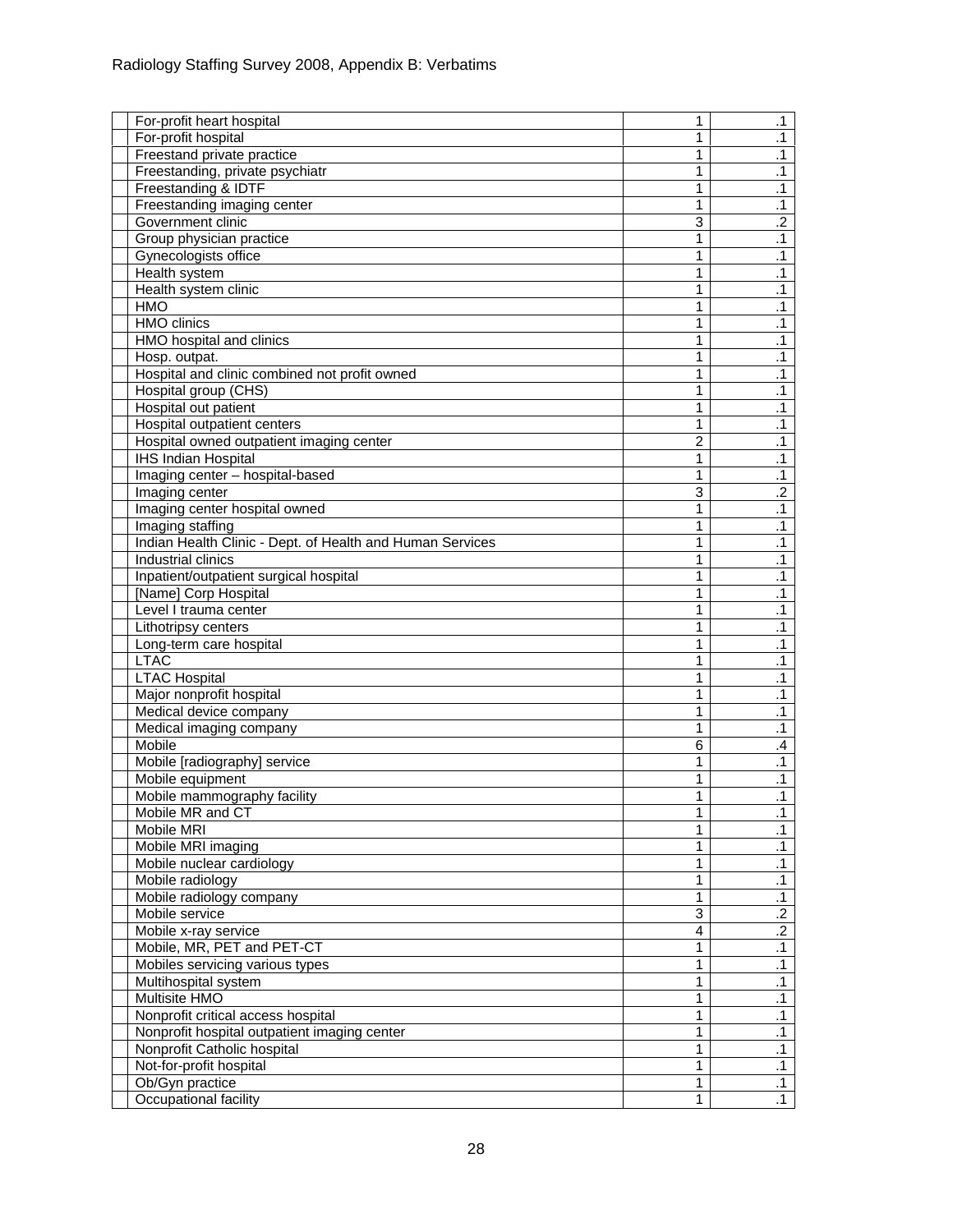| Occupational medicine                        | 1              | $\cdot$ 1       |
|----------------------------------------------|----------------|-----------------|
| Occupational medicine clinic                 | 1              | $\cdot$ 1       |
| Of imaging/surgical specialty hos            | 1              | $\cdot$ 1       |
| Office/mobile                                | 1              | $\cdot$ 1       |
| OP imaging center                            | 1              | $\cdot$ 1       |
| Open MR center                               | 1              | $\cdot$ 1       |
| Orthopaedic (or orthopedic) office           | $\overline{6}$ | $\mathcal{A}$   |
| Orthopedic physician office/clinic           | 1              | $\overline{.1}$ |
| Orthopedic surgeon medical off               | 1              | $\cdot$ 1       |
| Orthopedic clinic                            | 1              | $\cdot$ 1       |
| Orthopedic physician office                  | 1              | $\cdot$ 1       |
| Orthopedic practice                          | 1              | $\cdot$ 1       |
| Orthopedic private practice                  | 1              | $\cdot$ 1       |
| Orthopedic surgery office                    |                |                 |
|                                              | 1              | $\cdot$ 1       |
| Outpatient freestanding facility             | 1              | $\cdot$ 1       |
| Outpatient hospital services                 | 1              | $\cdot$ 1       |
| Outpatient imaging center                    | 1              | $\overline{.1}$ |
| Outpatient manager                           | 1              | $\cdot$ 1       |
| <b>Outpatient facility</b>                   | 1              | $\cdot$ 1       |
| Outpatient imaging clinic                    | 1              | $\cdot$ 1       |
| Outpatient imaging company                   | 1              | $\cdot$ 1       |
| Outpatient private                           | $\mathbf 1$    | $\overline{.1}$ |
| Outpatient radiology clinic                  | 1              | $\cdot$ 1       |
| Outpatient under hospital license            | 1              | $\cdot$ 1       |
| Pediatric hospital                           | 1              | $\cdot$ 1       |
| Pediatric orthopedic hospital                | 1              | $\cdot$ 1       |
| Pediatric orthopedic Masonic hospital        | 1              | $\cdot$ 1       |
| Pediatric practice                           | 1              | $\cdot$ 1       |
| Pediatric specialty                          | $\overline{2}$ | $\cdot$ 1       |
| Pediatric Specialty (Philanthropy)           | 1              | $\cdot$ 1       |
| Pediatric specialty hospital                 | 1              | $\cdot$ 1       |
| PHS/IHS                                      | 1              | $\cdot$ 1       |
| Physician office - nephrology interventional | 1              | $\cdot$ 1       |
| Physician office imaging center              | 1              | $\cdot$ 1       |
| Physician owned center                       | 1              | $\cdot$ 1       |
| Physician owned diagnostic/surgi             | 1              | $\cdot$ 1       |
| Physician owned hospital                     | 1              | $\cdot$ 1       |
| Portable diagnostic service                  | 1              | $\cdot$ 1       |
| Portable x-ray and ultrasound                | 1              | $\cdot$ 1       |
| Portable x-ray company                       | 1              | $\cdot$ 1       |
| Portable x-ray provider                      | 1              | $\cdot$ 1       |
| Private                                      | 1              | $\cdot$ 1       |
| Private cardiology office                    | 1              | $\overline{.1}$ |
| Private clinic                               | 1              | $\cdot$ 1       |
| private Dr's office (orthopedic)             | 1              | $\cdot$ 1       |
| Private for-profit hospital                  | 1              | $\cdot$ 1       |
| Private hospital                             | $\overline{c}$ | $\cdot$ 1       |
| Private hospital/breast center               | 1              | $\cdot$ 1       |
| Private imaging facility                     | 1              | $\cdot$ 1       |
| Private office                               | 6              | $\cdot$         |
| Private orthopedic office                    | 1              | $\cdot$ 1       |
| Private physician's office                   | 1              | $\cdot$ 1       |
| Private practice                             | $\overline{c}$ | $\cdot$ 1       |
| Private Radiology Office                     | 1              | $\cdot$ 1       |
| Pvt office (cardiology)                      | 1              | $\cdot$ 1       |
| Radiologist private office practice          | 1              | $\cdot$ 1       |
| Radiologists group                           | 1              | $\cdot$ 1       |
| Radiology group                              | 1              | $\cdot$ 1       |
| Radiology private facility                   | 1              | $\overline{.1}$ |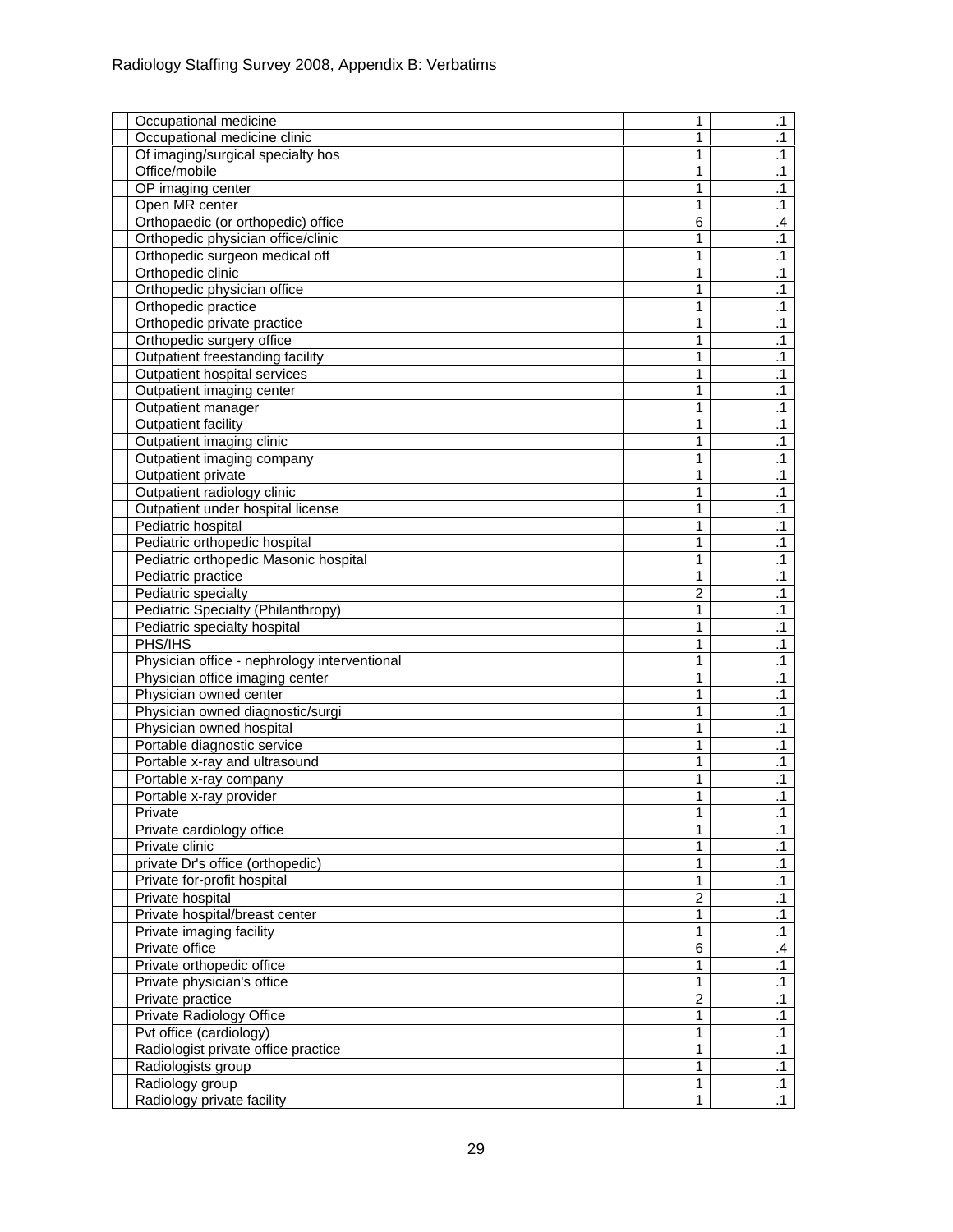| Regional medical center                           | 1    | .1             |
|---------------------------------------------------|------|----------------|
| Rehabilitation hospital                           | 5    | $\overline{3}$ |
| Renal lithotripsy centers                         | 1    | $\cdot$ 1      |
| Satellite clinic                                  | 1    | $\cdot$ 1      |
| Small physician office                            | 1    | $\cdot$ 1      |
| Specialty hospital                                | 1    | $\cdot$ 1      |
| State government LTCF                             | 1    | $\cdot$ 1      |
| State hospital                                    | 2    | $\cdot$ 1      |
| State psychiatric/chemical dependency             | 1    | $\cdot$ 1      |
| Surgery center/orthopedic office                  | 1    | $\cdot$ 1      |
| Surgical hospital                                 | 1    | $\cdot$ 1      |
| Tax-based clinic                                  | 1    | $\cdot$ 1      |
| Teleradiology                                     | 1    | $\cdot$ 1      |
| Trauma center Level 1                             | 1    | $\cdot$ 1      |
| Tribal owned hospital                             | 1    |                |
| [state] dept crim just clinics/hospitals          | 1    | $\cdot$ 1      |
| [university medical center] and teaching facility | 1    | $\cdot$ 1      |
| Univ medical center (teaching facility            | 1    | $\cdot$ 1      |
| University health center - Colle                  | 1    | $\cdot$ 1      |
| University outpatient clinic                      | 1    | $\cdot$ 1      |
| University research                               | 1    | $\cdot$ 1      |
| University student health center                  | 1    | $\cdot$ 1      |
| Urgent care center                                | 1    | $\cdot$ 1      |
| Urgent care clinic                                | 1    |                |
| VA outpatient clinic/teaching fa                  | 1    | $\cdot$ 1      |
| X-ray mobile provider                             | 1    |                |
| Total                                             | 1581 | 100.0          |

# **"Other" teaching status of facility, specified.**

|                                                        | Frequency      | Percent   |
|--------------------------------------------------------|----------------|-----------|
| <b>BLANK</b>                                           | 1541           | 97.5      |
| Responses indicating nature of involvement in teaching | 37             | 2.3       |
| Cardiology fellows                                     | 1              | $\cdot$ 1 |
| Clinical instructor                                    | 1              | $\cdot$ 1 |
| <b>Clinical rotations</b>                              | 1              | $\cdot$ 1 |
| Clinical site                                          | $\overline{2}$ | $\cdot$ 1 |
| Clinical site for junior college                       | 1              | $\cdot$ 1 |
| Clinical site for Rad Students                         | 1              | $\cdot$ 1 |
| Clinical site for ultrasound                           | 1              | $\cdot$ 1 |
| Clinical site for Ultrasound and Nuclear Medicine      | 1              | $\cdot$ 1 |
| Clinical ultrasound                                    | 1              | $\cdot$ 1 |
| Clinicals for local community college                  | 1              | $\cdot$ 1 |
| <b>Education of CVTs</b>                               | 1              | $\cdot$ 1 |
| Externships for Ultrasound & MR                        | 1              | $\cdot$ 1 |
| Fellowship programs                                    | 1              | $\cdot$ 1 |
| General MD/Ortho                                       | 1              | $\cdot$ 1 |
| Involved in education of sonographers                  | 1              | $\cdot$ 1 |
| Job shadowing available                                | 1              | $\cdot$ 1 |
| Local college has Rad. Tech. program                   | 1              | $\cdot$ 1 |
| MD fellows and residents                               | 1              | $\cdot$ 1 |
| Medical billing students                               | 1              | $\cdot$ 1 |
| Medical residency and nursing                          | 1              | $\cdot$ 1 |
| <b>Medical School</b>                                  | 1              | $\cdot$ 1 |
| New mrt's                                              | 1              | $\cdot$ 1 |
| Nuclear radiology and Ultrasound                       | 1              | $\cdot$ 1 |
| Nursing                                                | 1              | $\cdot$ 1 |
| Only clinical site                                     | 1              | $\cdot$ 1 |
| R.T.s, nursing                                         | 1              | $\cdot$ 1 |
| Radiology residents                                    | 1              | $\cdot$ 1 |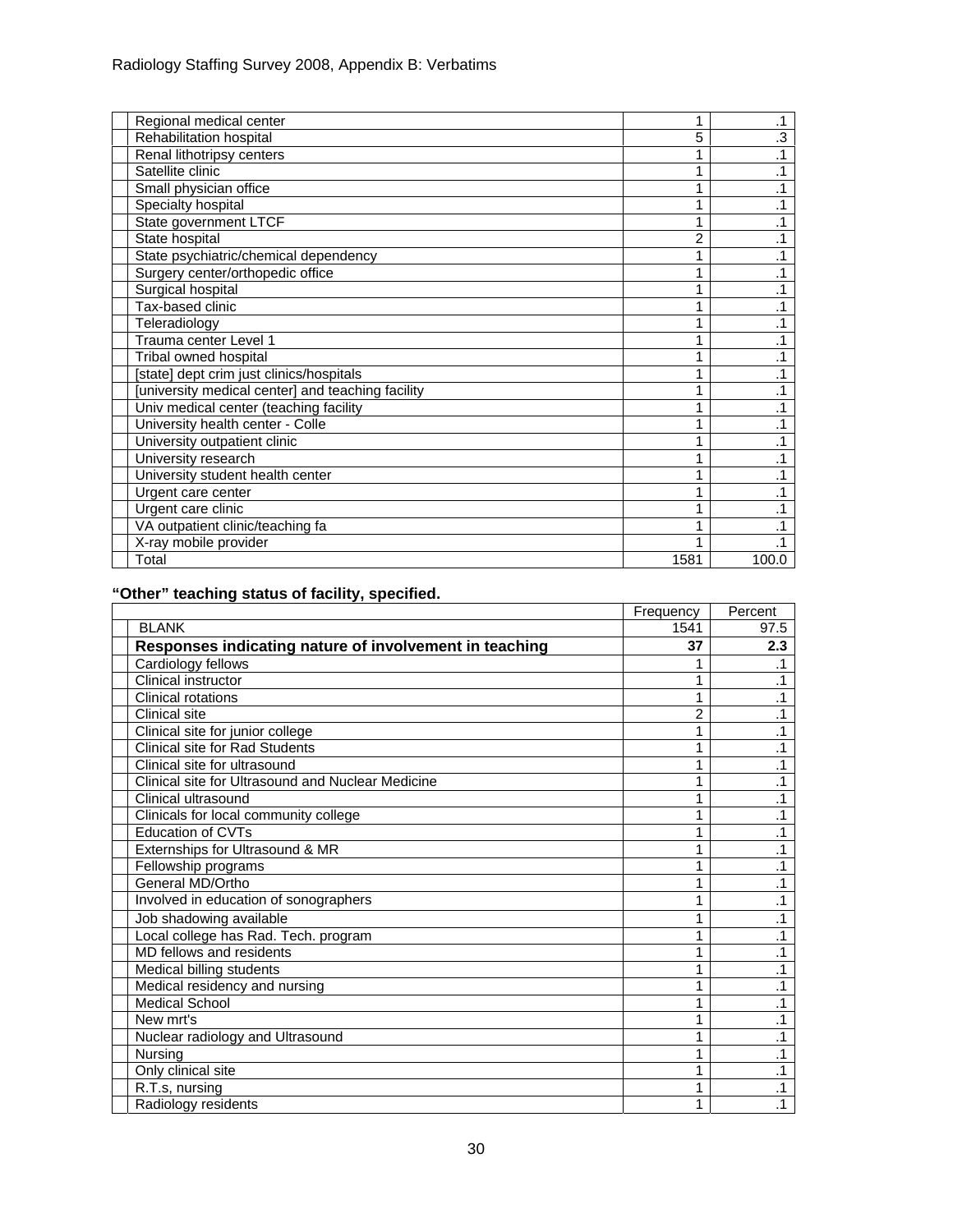| Rdms                                           |      | . . |
|------------------------------------------------|------|-----|
| Remote clinical site for RT                    |      | . . |
| Some areas have students                       |      | . . |
| Student radiation therapist clinical affiliate |      | . . |
| Student techs                                  |      | . . |
| Students do clinical rotation                  |      | . . |
| Teach NCT class for non license                |      |     |
| Ultrasound clinical site                       |      | . . |
| We have trained technologists in MRI           |      | . . |
| Responses indicating not involved in teaching  | 3    |     |
| Not involved at this time                      |      |     |
| Only thru CME                                  |      |     |
| Pay for CE's                                   |      | . . |
| Total                                          | 1581 |     |

**1."Other" Radiology services provided in your facility** 

|                                                         | Frequency               | Percent         |
|---------------------------------------------------------|-------------------------|-----------------|
| <b>BLANK</b>                                            | 1228                    | 77.7            |
| All of above mentioned.                                 | 1                       | .1              |
| All services at 11 med cent                             | 1                       | $\cdot$ 1       |
| At my previous position                                 | 1                       | $\cdot$ 1       |
| Basic x-ray                                             | 1                       | $\cdot$ 1       |
| <b>BMD</b>                                              | $\overline{\mathbf{4}}$ | $\cdot$ 3       |
| Bone density                                            | 1                       | $\cdot$ 1       |
| Bone densitometry - stereo                              | 1                       | $\cdot$ 1       |
| Bone densitometry                                       | 12                      | .8              |
| Bone densitometry, vascular                             | 1                       | $\cdot$ 1       |
| Bone density                                            | 57                      | 3.6             |
| Bone density (DXA)                                      | 2                       | $\cdot$ 1       |
| Bone density and gamma imaging                          | 1                       | $\cdot$ 1       |
| Bone density testing                                    | $\mathbf{1}$            | $\cdot$ 1       |
| Bone density, fluoroscopy                               | $\mathbf{1}$            | $\cdot$ 1       |
| Bone density, IPACS                                     | $\mathbf{1}$            | $\cdot$ 1       |
| Breast biopsy, epidural pain management                 | 1                       | $\cdot$ 1       |
| <b>Breast imaging</b>                                   | $\mathbf{1}$            | $\cdot$ 1       |
| C-ARM                                                   | 1                       | $\cdot$ 1       |
| Cardiac cath                                            | $\overline{2}$          | $\cdot$ 1       |
| Cardiac cath labs                                       | 1                       | $\cdot$ 1       |
| Cardiac cath/ EP                                        | 1                       | $\cdot$ 1       |
| Cardiac cath; intervention                              | 1                       | $\cdot$ 1       |
| Cardiac catheterization                                 | $\overline{c}$          | $\cdot$ 1       |
| Cardio/vas noninvasive                                  | 1                       | $\cdot$ 1       |
| Cardiovascular ultrasound                               | $\mathbf{1}$            | $\cdot$ 1       |
| Cardiology                                              | $\mathbf{1}$            | $\cdot$ 1       |
| Cardiology-vascular invasive diagnostics and procedures | $\mathbf{1}$            | $\cdot$ 1       |
| Cardiology services                                     | 1                       | $\cdot$ 1       |
| Cardiovascular                                          | 1                       | $\cdot$ 1       |
| Cardiovascular ultrasound                               | 1                       | $\cdot$ 1       |
| Cath lab                                                | 3                       | $\cdot$ .2      |
| Cath lab, echo, EP                                      | 1                       | $\cdot$ 1       |
| Cath lab/specials                                       | 1                       | $\cdot$ 1       |
| <b>CCTA</b>                                             | 1                       | $\cdot$ 1       |
| Chest x-ray only                                        | 1                       | $\cdot$ 1       |
| CT, IR                                                  | 1                       | $\cdot$ 1       |
| CT, MR, US, Vascular provided by outside service        | 1                       | $\cdot$ 1       |
| <b>CTA</b>                                              | 1                       | $\overline{.1}$ |
| CVIT is provided, but fall                              | 1                       | $\cdot$ 1       |
| CVIT? PET beginning 4/08.                               | 1                       | $\cdot$ 1       |
| Densitometry                                            | $\mathbf{1}$            | $\overline{.1}$ |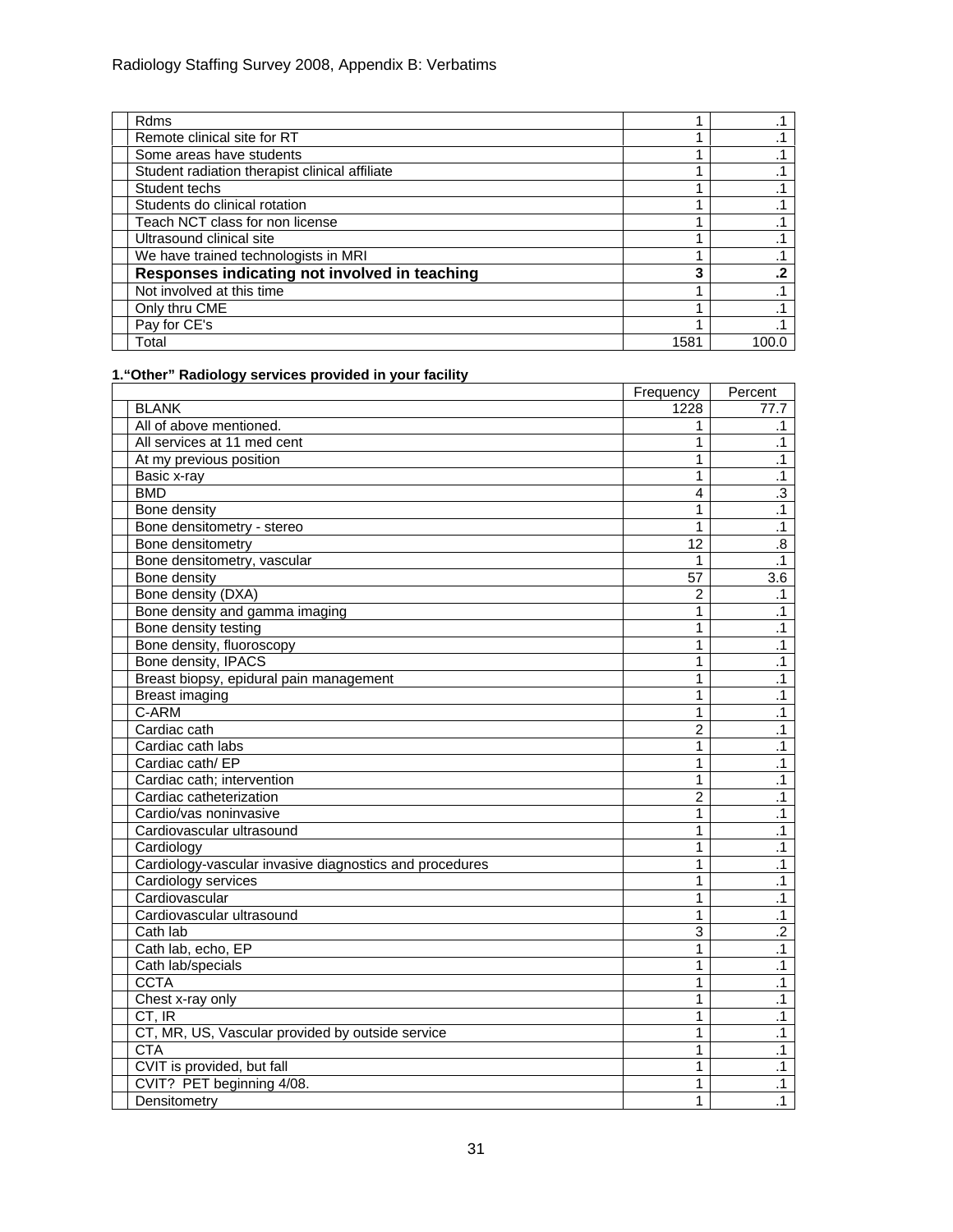| Dexa - bone density                 | 1              | $\cdot$ 1       |
|-------------------------------------|----------------|-----------------|
| Dexa                                | 101            | 6.3             |
| Dexa (bone density)                 | $\overline{2}$ | $\cdot$ 1       |
| DEXA and Echo                       | 1              | $\cdot$ 1       |
| DEXA scanning                       | 1              | $\cdot$ 1       |
| DEXA scanning and breast bio        | 1              | $\cdot$ 1       |
| DEXA ultrasound                     | 1              | $\cdot$ 1       |
| DEXA, Berens, echo, NCV             | 1              | $\cdot$ 1       |
| Dexa, EKG                           | 1              |                 |
|                                     | 1              | $\cdot$ 1       |
| DEXA, pain management               |                | $\cdot$ 1       |
| DEXA, stereotactic breast           | 1              | $\cdot$ 1       |
| Dexa, cardiac stress EEG            | 1              | $\cdot$ 1       |
| DEXA, vascular, echocardiog         | 1              | $\cdot$ 1       |
| DXA scan                            | 2              | $\cdot$ 1       |
| Diagnostic, rad therapy             | 1              | $\cdot$ 1       |
| Disco grams, TFESI, SGB             | 1              | $\overline{.1}$ |
| <b>DXA</b>                          | 7              | $\cdot$         |
| EBT Heart, CTA, virtual colonoscopy | 1              | $\cdot$ 1       |
| Echos                               | 1              | $\cdot$ 1       |
| Echo                                | 2              | $\cdot$ 1       |
| Echocardiography                    | 1              | $\overline{.1}$ |
| Echo cardiology and vascular        | 1              | $\cdot$ 1       |
| Echo vascular lab                   | 1              | $\cdot$ 1       |
| Echocardiograms                     | 1              | $\cdot$ 1       |
| Education                           | 1              | $\cdot$ 1       |
| EEG                                 | 1              | $\cdot$ 1       |
| EK, nerve conduction, EMA           | 1              | $\cdot$ 1       |
| <b>EKG</b>                          | 3              | $\cdot$ .2      |
| <b>ESWL</b>                         |                |                 |
|                                     | 1              | $\cdot$ 1       |
| Fluoroscopic guidance               | 1              | $\cdot$ 1       |
| Fluoroscopy                         | $\overline{c}$ | $\cdot$ 1       |
| Full cardiology                     | 1              | $\cdot$ 1       |
| Holters, EKG, echo                  | 1              | $\cdot$ 1       |
| International rad/DXA               | 1              | $\overline{.1}$ |
| Interventional radiography          | 3              | $.2\phantom{0}$ |
| Interventional                      | $\overline{4}$ | $\overline{.2}$ |
| Interventional angiography          | $\overline{2}$ | $\overline{.1}$ |
| Interventional [Nephrology]         | 1              | $\cdot$ 1       |
| Interventional radiology            | 5              | $\cdot$         |
| Interventional techs                | 1              | $\cdot$ 1       |
| Intraoperative MR                   | 1              | $\cdot$ 1       |
| Invasive cardiology                 | 1              | $\cdot$ 1       |
| IR                                  | 4              | $\cdot$ 3       |
| Just starting some interventional   | 1              | $\cdot$ 1       |
| Lithotripsy - endoscopy GI          | 1              | $\cdot$ 1       |
| Lung CAD/bone densitometry          | 1              | $\overline{.1}$ |
| Mammo is digital                    | 1              | $\overline{.1}$ |
| Mammo techs also provide ultrasound | 1              | $\cdot$ 1       |
| Mammo, DXA                          | 1              | $\cdot$ 1       |
| Mobile MR, sonography, nuc          | 1              | $\cdot$ 1       |
| Mobile NM                           |                |                 |
|                                     | 1              | $\cdot$ 1       |
| Mobile PET-CT                       | 1              | $\cdot$ 1       |
| Mobile radiology                    | 1              | $\cdot$ 1       |
| MR (mobile)                         | $\overline{2}$ | $\cdot$ 1       |
| MR, nuc med mobile                  | 1              | $\overline{.1}$ |
| MR, ultrasound, NM contract out     | 1              | $\cdot$ 1       |
| <b>MR</b>                           | 1              | $\cdot$ 1       |
| Myelograms/anthrograms              | 1              | $\cdot$ 1       |
| Nephrology interventional           | 1              | $\cdot$ 1       |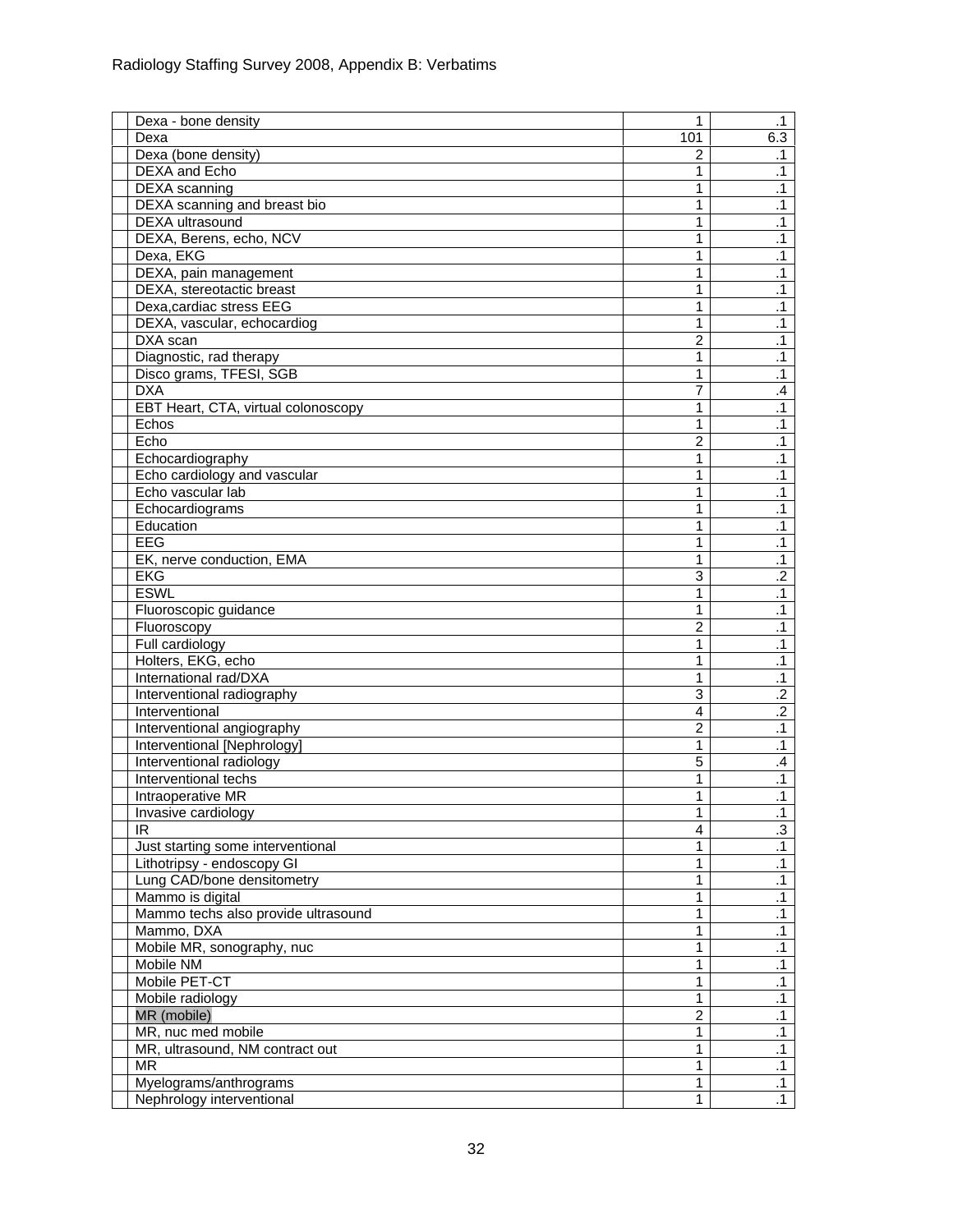| Noninvasive cardiology, interventional radiology                    | 1              | $\cdot$ 1          |
|---------------------------------------------------------------------|----------------|--------------------|
| None -- see #5 for explananation                                    | 1              | $\cdot$ 1          |
| Nuc med                                                             | 1              | $\cdot$ 1          |
| Nuclear cardiology, ultras                                          | 1              | $\cdot$ 1          |
| Occupational medicine                                               | 1              | $\overline{.1}$    |
| Only nuclear cardiology                                             | 1              | $\cdot$ 1          |
| <b>PACS</b>                                                         | 1              | $\cdot$ 1          |
| Pediatric cardiovascular                                            | 1              | $\overline{.1}$    |
| <b>PEM</b>                                                          | 1              | $\overline{.1}$    |
| Peripheral intervention                                             | 1              | $\overline{.1}$    |
| PET/CT, DXA                                                         | $\mathbf{1}$   | $\cdot$ 1          |
| PET and MR mobile                                                   | $\overline{1}$ | $\overline{.1}$    |
| PET is mobile                                                       | 1              | $\cdot$ 1          |
| PET/CT; cross-sectional i                                           | 1              | $\cdot$ 1          |
| PET/CT                                                              | $\overline{5}$ | $\overline{\cdot}$ |
| PET/CT fusion                                                       | 1              | $\overline{.1}$    |
| PET/CT, SPECT, SPECT/CT                                             | 1              | $\overline{.1}$    |
| PET/CT; cross-sectional interventional, CT & MR, intra-operative MR | 1              | $\overline{.1}$    |
| PICC-line insertions                                                | 1              | $\cdot$ 1          |
| QCT bone density                                                    | 1              | $\overline{.1}$    |
| Rad therapy                                                         | 1              | $\overline{.1}$    |
| Radiation oncology                                                  | 3              | $\overline{.2}$    |
| Radiation therapy                                                   | $\overline{6}$ | $\overline{.4}$    |
| <b>RSO</b>                                                          | 1              | $\overline{.1}$    |
| <b>RVT</b>                                                          | 1              | $\cdot$ 1          |
| Stereotactic                                                        | 1              | $\cdot$ 1          |
| Stereotactic biopsies                                               | 1              | $\overline{.1}$    |
| Stereotactic biopsy/US biopsy                                       | 1              | .1                 |
| Stereotatic bx                                                      | 1              | $\overline{.1}$    |
| Teleradiology                                                       | $\mathbf{1}$   | $\cdot$ 1          |
| Therapy                                                             | $\overline{1}$ | $\overline{.1}$    |
| UC total pt. care                                                   | 1              | $\cdot$ 1          |
| Ultrasound                                                          | 1              | $\cdot$ 1          |
| Ultrasound vascular                                                 | 1              | $\cdot$ 1          |
| US, IR rad CNC                                                      | $\overline{1}$ | $\overline{.1}$    |
| Vascular lab                                                        | 1              | $\cdot$ 1          |
| Vascular lab / IR                                                   | 1              | $\cdot$ 1          |
| Vascular Ultrasound, DEXA                                           | 1              | $\cdot$ 1          |
| Vascular us / echocardiolo                                          | 1              | $\overline{.1}$    |
| <b>VIR</b>                                                          | 1              | $\cdot$ 1          |
| Virtual colonoscopy, elect                                          | 1              | .1                 |
| X-rays, ultrasound sound                                            | 1              | $\cdot$ 1          |
| Total                                                               | 1581           | 100.0              |

By far the most common service listed by those who checked "Other" was bone densitometry (aka DEXA,DXA, or BMD), which was mentioned by 209 respondents (13.2% of all respondents and 59.2% of those who specified one or more "Other" services). In addition 59 managers eschewed checking "CVIT" and instead listed cardiac interventional, vascular interventional, or just interventional radiography/radiology as an "Other" service provided by their facility.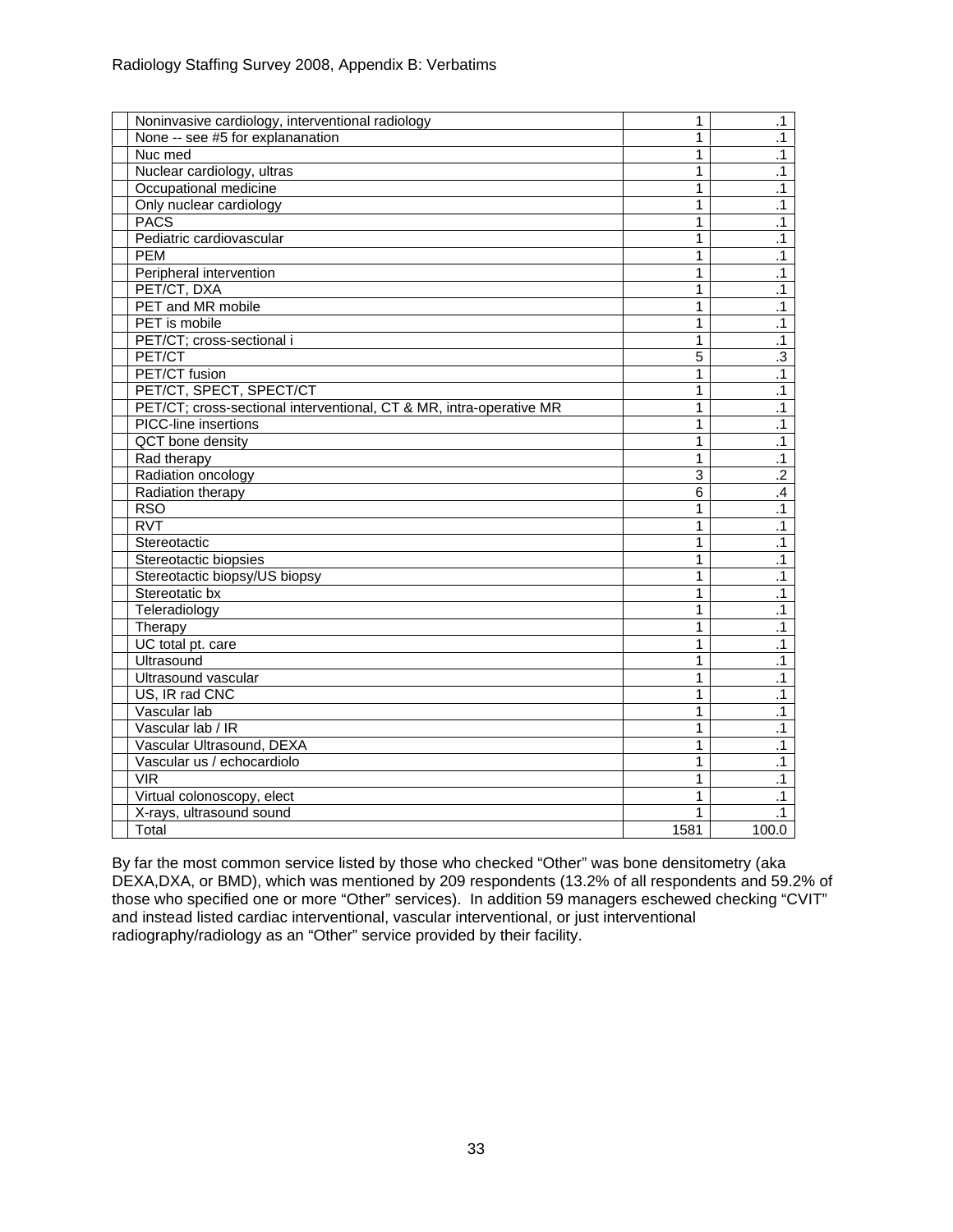Radiology Staffing Survey 2008, Appendix B: Verbatims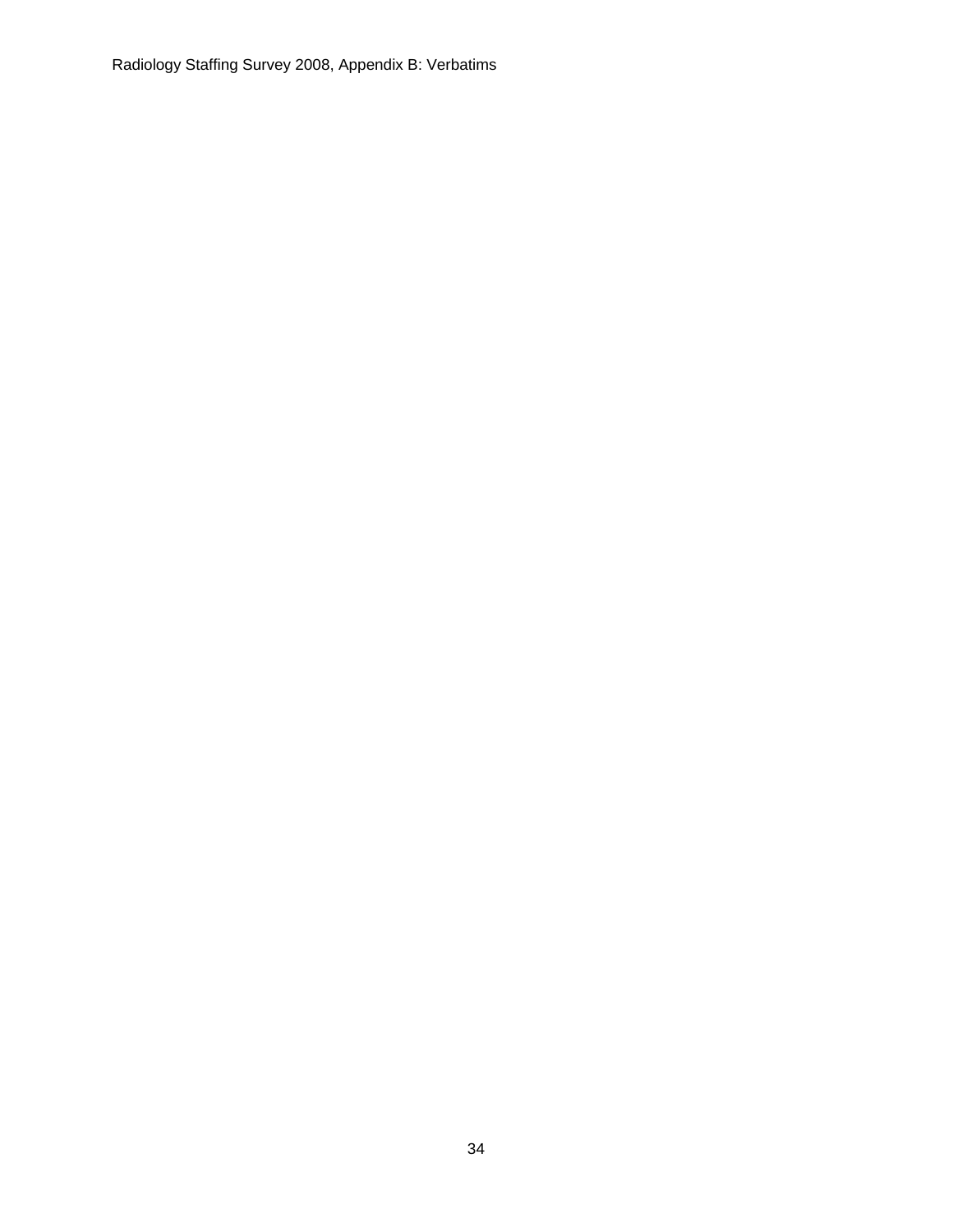|                         | Frequency       | Valid   |
|-------------------------|-----------------|---------|
| State                   |                 | Percent |
| <b>Blank</b>            | 81              |         |
| $?$ (TM)                | 1               |         |
| AK                      | $\overline{7}$  | 0.5%    |
| <b>AL</b>               | $\overline{28}$ | 1.9%    |
| AR                      | 26              | 1.7%    |
| $\overline{A}Z$         | 36              | 2.4%    |
| CA                      | 81              | 5.4%    |
| CO                      | 32              | 2.1%    |
| $\overline{\text{C}}$ T | 13              | 0.9%    |
| DC                      | 3               | 0.2%    |
| DE                      | 4               | 0.3%    |
| FL.                     | 58              | 3.9%    |
| GA                      | 47              | 3.1%    |
| HI                      | 3               | 0.2%    |
| IA                      | 30              | 2.0%    |
| ID                      | 10              | 0.7%    |
| IL.                     | 65              | 4.3%    |

| IN        | 33              | 2.2% |
|-----------|-----------------|------|
| KS        | 26              | 1.7% |
| KY        | 26              | 1.7% |
| LA        | 30              | 2.0% |
| MA        | 23              | 1.5% |
| <b>MD</b> | 17              | 1.1% |
| <b>ME</b> | 14              | 0.9% |
| MI        | 50              | 3.3% |
| <b>MN</b> | 59              | 3.9% |
| <b>MO</b> | 33              | 2.2% |
| MS        | 17              | 1.1% |
| MT        | $\overline{11}$ | 0.7% |
| <b>NC</b> | 45              | 3.0% |
| <b>ND</b> | 9               | 0.6% |
| <b>NE</b> | 23              | 1.5% |
| <b>NH</b> | 10              | 0.7% |
| <b>NJ</b> | 37              | 2.5% |
| <b>NM</b> | 16              | 1.1% |
| Ñ٧        | 11              | 0.7% |

| <b>NY</b>                 | 83   | 5.5%  |
|---------------------------|------|-------|
| OН                        | 63   | 4.2%  |
| OK                        | 29   | 1.9%  |
| <b>OR</b>                 | 17   | 1.1%  |
| PA                        | 54   | 3.6%  |
| RI                        | 6    | 0.4%  |
| SC                        | 17   | 1.1%  |
| <b>SD</b>                 | 14   | 0.9%  |
| <b>TN</b>                 | 35   | 2.3%  |
| ТX                        | 102  | 6.8%  |
| UT                        | 13   | 0.9%  |
| VA                        | 34   | 2.3%  |
| $\overline{\mathsf{V}}$ T | 4    | 0.3%  |
| <b>WA</b>                 | 32   | 2.1%  |
| WI                        | 37   | 2.5%  |
| WV                        | 20   | 1.3%  |
| <b>WY</b>                 | 6    | 0.4%  |
| Total                     | 1581 | 100.0 |
|                           |      |       |

### **State**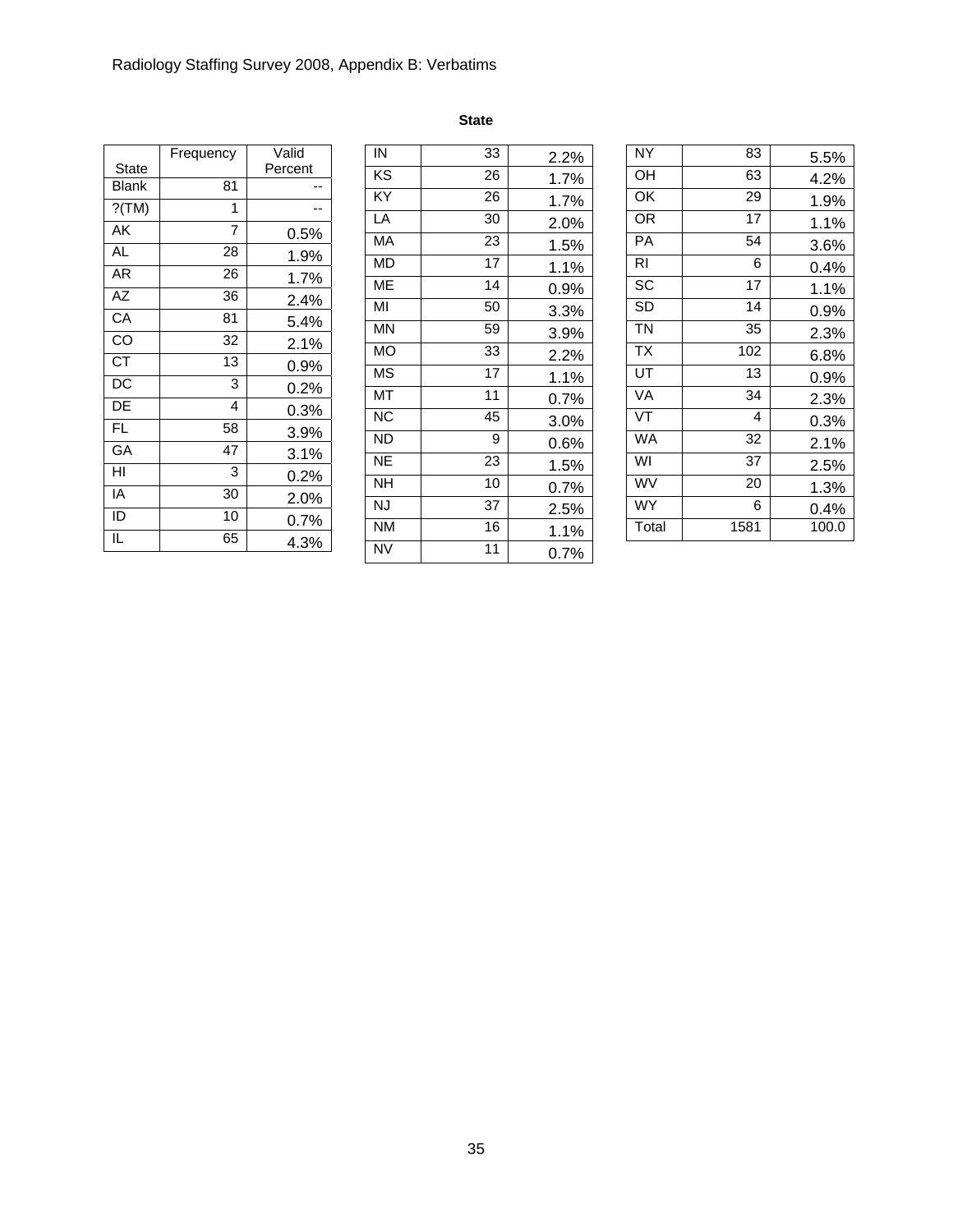## **Other Specialties for Which FTEs Were Reported:**

|                                                                                   | Frequency      | Percent         |
|-----------------------------------------------------------------------------------|----------------|-----------------|
| <b>BLANK</b>                                                                      | 1262           | 79.8            |
| Technical Assistants for Diagnostic and MR                                        | 1              | $\cdot$ 1       |
| * We have 10 full-time technologists. They are all cross-trained to perform       |                |                 |
| more then one modality. They all perform general radiography and are cross-       | 1              |                 |
| trained in the other imaging modalities. Two techs are RDMS, 1-CNMT, 2-           |                | $\cdot$ 1       |
| registered in mammo, all are Registered R.T.s.                                    |                |                 |
| [Bracketed all of the positions together -- probably means the 3.6 FTEs cover     |                |                 |
| all modalities.]                                                                  | 1              | $\cdot$ 1       |
| [Scrawled across all rows and columns: "Confidential".]                           | 1              | $\cdot$ 1       |
| [Smiley face under large zero in 2008 v&r.]                                       | 1              | $\cdot$ 1       |
| [Wonder if meant 1 budgeted, 0 v&r for each, rather than 1 budg, 1 v&r in '07,    |                |                 |
| 0 budgeted and 0 v&r in '08? But did give a reason for change in FTE.]            | 1              | $\cdot$ 1       |
| [Wrote across staffing table: ALWAYS LOOKING]                                     | 1              | $\cdot$ 1       |
|                                                                                   | 1              | $\cdot$ 1       |
| 1 FTE for director of radiology who also does procedures.                         |                |                 |
| 1 marketing FTE, 1 front desk FTE                                                 | 1              | $\cdot$ 1       |
| 2 of 3 MR techs also perform CT.                                                  | 1              | $\cdot$ 1       |
| 3 cath alb RNs                                                                    | 1              | $\overline{.1}$ |
| 3 PRN on call R.T.s.                                                              | 1              | $\cdot$ 1       |
| 3-D technologists                                                                 | 1              | $\cdot$ 1       |
| About the same in 2007, exact data not available for 2007                         | 1              | $\cdot$ 1       |
| Adm. Assist.                                                                      | 1              | $\cdot$ 1       |
| All are cross-trained                                                             | 1              | $\cdot$ 1       |
| All categories are budgeted together                                              | 1              | $\cdot$ 1       |
| All my staff are cross-trained and float when needed.                             | 1              | $\cdot$ 1       |
| All of our radiographers are cross-trained in CT.                                 | 1              | $\cdot$ 1       |
| All of our technologists, including myself, are cross-trained to multitask.       | 1              | $\cdot$ 1       |
| All of the radiographers are cross-trained in CT                                  | 1              | $\cdot$ 1       |
| All positions filled. [Thus we know that vac rate $= 0$ , but not the no. of non- |                |                 |
| vacant FTEs.]                                                                     | 1              | $\cdot$ 1       |
| All technologists are cross-trained into CT and/or mammography. MR, nuc           |                |                 |
|                                                                                   | 1              | $\cdot$ 1       |
| med are mobile services not staffed by our hospital. Also 1 FTE secretary.        |                |                 |
| All techs are required to do radiology as well as CT. 2 techs also do general     |                |                 |
| ultrasound in addition to rad and CT. Total of 9 FTEs includes myself,            |                |                 |
| manager; 6 full-time techs that do CT and rad (one also does ultrasound),         |                |                 |
| another is our receptionist/tech; 1 part-time tech who does rad, CT, and          |                |                 |
| ultrasound; and 4 diem techs that do ct. All techs are required to do radiology   |                |                 |
| as well as CT. 2 techs also do general Ultrasound in addition to Rad and CT.      | 1              | $\cdot$ 1       |
| Total of 9 FTEs includes myself, Manager; 6 full-time techs that do CT and        |                |                 |
| Rad (one also does US), another is our receptionist/tech; 1 part-time tech        |                |                 |
| who does rad, ct, and US; and 4 per-diem techs that do ct and rad. MRI,           |                |                 |
| PET/CT, Nuc Med, and Echos, Vasc US, and Osteo scanning are provided by           |                |                 |
| contract services and mobile units that provide their own techs.                  |                |                 |
| At our facility there are only 4 technologists on staff, 3 FT and 1 PT. All       |                |                 |
| technologists have had on-the-job cross-training in all areas. All 4 are          | 1              | $\cdot$ 1       |
| registered radiographers 1 MR and CT and 2 mammography.                           |                |                 |
| At this present time, we do not have any vacancies in radiology                   | 1              | $\cdot$ 1       |
| Beside "Government hospital" wrote "VA Medical Ctr."                              | $\mathbf{1}$   | $\cdot$ 1       |
| Bone densitometry technologist                                                    | $\overline{2}$ | $\cdot$ 1       |
| Bone densitometry                                                                 | 1              | $\cdot$ 1       |
| Bone density -- Also contracted out for MR, NMT, S.                               | 1              | $\cdot$ 1       |
| Bone density                                                                      | 7              | $\cdot$         |
| Bone density 1.5                                                                  | 1              | $\cdot$ 1       |
| Bone density technologist                                                         | 1              | $\cdot$ 1       |
| Bone density technologist. .8 FTE (fully staffed)                                 | 1              | $\cdot$ 1       |
| Bone density. We have 1 PT multiskilled tech.                                     | 1              | $\cdot$ 1       |
|                                                                                   |                |                 |
| Breast ultrasound                                                                 | 1              | $\cdot$ 1       |
| Budgeted one more radiographer FTE in 2008 for weekend coverage.                  | 1              | $\cdot$ 1       |
| C-Arm technologist                                                                | 1              | $\cdot$ 1       |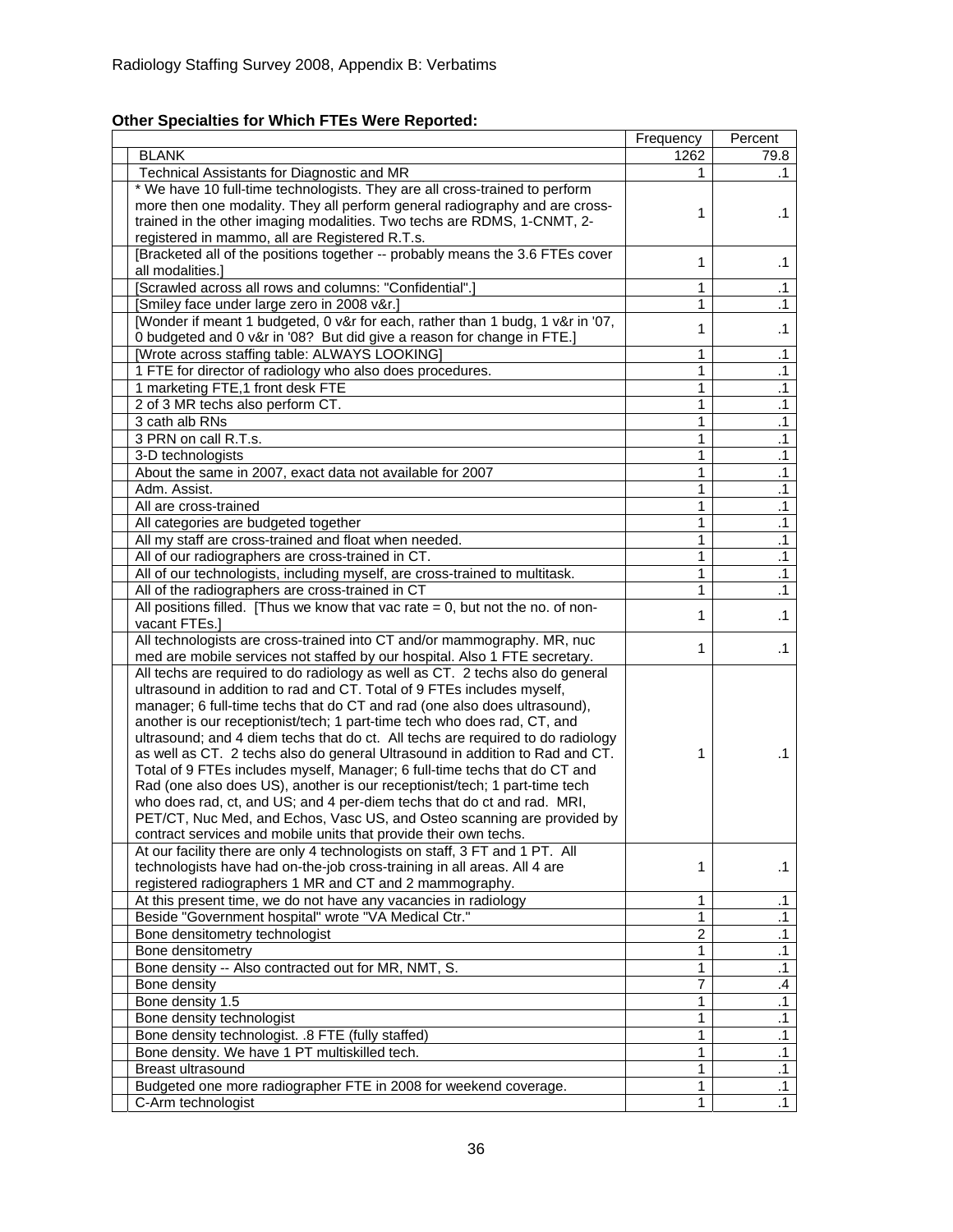| Cardiac cath lab technologists                                                  | 1              | $\cdot$ 1       |
|---------------------------------------------------------------------------------|----------------|-----------------|
| Cardiac echo sonographer                                                        | 1              | $\cdot$ 1       |
| Cardiac sonographer RDCS                                                        | 1              | $\cdot$ 1       |
| Cardio/vascular ultrasound tech                                                 | 1              | $\cdot$ 1       |
| Cardiovascular ultrasound technologist                                          | 1              | $\cdot$ 1       |
| Cath lab, echo, EP                                                              | 1              | $\cdot$ 1       |
| Center manager                                                                  | 1              | $\cdot$ 1       |
| Certified nurse practitioner, PICC certified                                    | 1              | $\cdot$ 1       |
| Chief nuclear medicine technologist                                             | 1              | $\cdot$ 1       |
| Chief technologist                                                              | 1              | $\cdot$ 1       |
| Contract labor - ultrasound/echo                                                | 1              | $\cdot$ 1       |
| Contracted MR, nuclear medicine technologist, and S. All of our techs are       |                |                 |
| cross-trained in mammo/CT/radiography.                                          | 1              | $\cdot$ 1       |
| CT educational coordinator                                                      | 1              | $\cdot$ 1       |
| CT. Mammography, CIT technologists are cross-trained and work in general        |                |                 |
| radiology as well.                                                              | 1              | .1              |
| Dexa or DEXA                                                                    | 10             |                 |
| Dexa 1.5 FTE                                                                    |                | .6              |
|                                                                                 | 1              | $\cdot$ 1       |
| DEXA is staffed by general radiography                                          | 1              | $\cdot$ 1       |
| Dexa scan technologists                                                         | 1              | $\cdot$ 1       |
| Dexa or DEXA technologist                                                       | 4              | $\cdot$ .2      |
| DEXA[Also noted that MR is a mobile service.                                    | 1              | $\overline{.1}$ |
| DI assistant-1DI director-1                                                     | 1              | $\cdot$ 1       |
| Diagnostic imaging craftsman, diagnostic imaging journeyman, diagnostic         | 1              | $\cdot$ 1       |
| imaging apprentice                                                              |                |                 |
| Director                                                                        | 1              | $\cdot$ 1       |
| Director of radiology                                                           | 1              | $\cdot$ 1       |
| Director radiology                                                              | 1              | $\cdot$ 1       |
| Director/manager                                                                | 1              | $\cdot$ 1       |
| Due to downsizing, required vacancies not filled                                | 1              | $\cdot$ 1       |
| Echo                                                                            | 2              | $\cdot$ 1       |
| Echo/ultrasound tech (part time)                                                | 1              | $\cdot$ 1       |
| Echocardiographer                                                               | $\overline{2}$ | $\cdot$ 1       |
| <b>Echocardiology and Vascular</b>                                              | 1              | $\cdot$ 1       |
| Educators-program directors and clinical instructors                            | 1              | $\cdot$ 1       |
| Electrophysiology technologist                                                  | 1              | $\cdot$ 1       |
| Employees cover multimodalities no. above overlap.                              | 1              | $\cdot$ 1       |
| Ended sonography SVS's due to going digital and using the hub/spoke             |                |                 |
| process. Radiologists on the other end did not want to read ultrasound from a   | 1              | .1              |
| distance.                                                                       |                |                 |
| Entire dept. cross-trained in 2 or more modalities.                             | 1              | $\cdot$ 1       |
| Front desk admissions, registration and order entry and perinatal nurse         | 1              | $\cdot$ 1       |
| FYI: MR and nuc med are provided by a mobile service. No CV intervention        |                |                 |
| done at this facility.                                                          | 1              | $\cdot$ 1       |
| Getting ready to add another FTE for MR in July 08, but already have a tech     |                |                 |
| lined up that wants that job.                                                   | 1              | $\cdot$ 1       |
| I also employ two OJT technologists for radiography and CT. The n/a under       |                |                 |
| nuc med and MR is because we use mobile contracted services and they            | 1              | $\cdot$ 1       |
| provide a technologist                                                          |                |                 |
| I am a coder and biller, receptionist, etc for the surgery center.              | 1              | .1              |
| I am an R.T. as well as office manager. I notice in the orthopedic sector that  |                |                 |
| many offices no longer hire full time R.T.'s nor do they have x-ray facilities. |                |                 |
| Many offices are sending patients for x-rays prior to being seen at off-site    | 1              | $\cdot$ 1       |
| facilities.                                                                     |                |                 |
|                                                                                 |                |                 |
| I am in charge of faculty positions only, not staffing.                         | 1              | $\cdot$ 1       |
| I answered only for the divisions for which I am responsible. [Respondent       | 1              | $\cdot$ 1       |
| name]                                                                           |                |                 |
| can only respond for the MR section regarding numbers.                          | 1              | $\cdot$ 1       |
| I do not manage a radiology department                                          | 1              | $\cdot$ 1       |
| do not manage cardiovascular department, so I do not know there budgeted        | 1              | $\cdot$ 1       |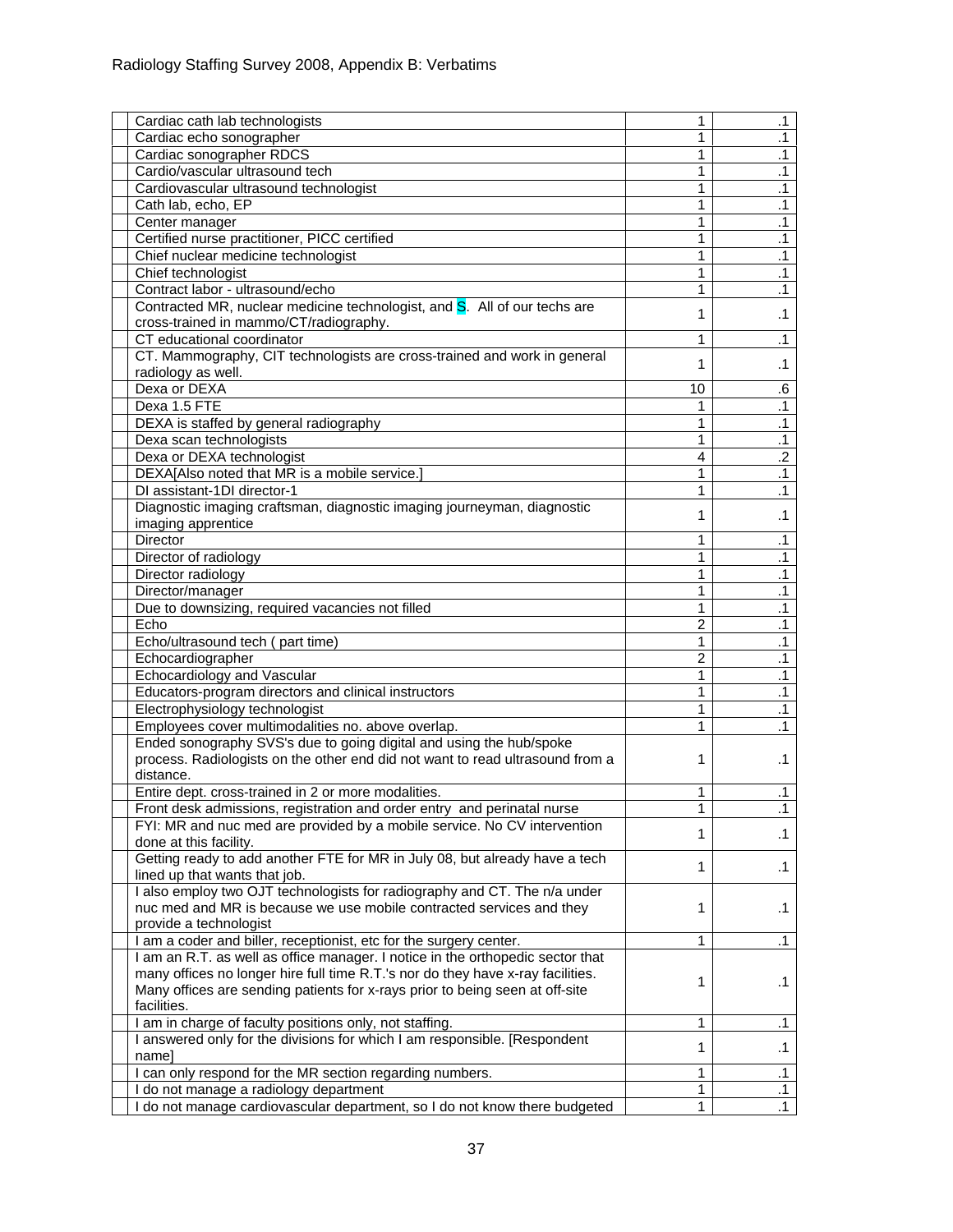| FTEs.                                                                            |                         |                 |
|----------------------------------------------------------------------------------|-------------------------|-----------------|
| I have 1 PRN tech. Most of my techs are cross-trained and can be moved to        | 1                       | $\cdot$ 1       |
| other modalities                                                                 |                         |                 |
| I only have multiphasic CT/x-ray techs                                           | 1                       | $\cdot$ 1       |
| In-house registry staff to work nights and weekends. PT casual positions with    | 1                       | $\cdot$ 1       |
| no benefits.                                                                     |                         |                 |
| In our facility the techs are multidisciplinary in diag, CT, & mammo [so those 3 |                         |                 |
| entries are really for the same, tri-specialty technologists]. [Don't know MR    | 1                       | .1              |
| tech FTE because that's handled via mobile service.]                             |                         |                 |
| Initially had 2.6 for 2008 mammo, but said "We may lose .6", so filled in 2.3    | 1                       | $\cdot$ 1       |
| for 2008 mammo.                                                                  |                         |                 |
| Insurance verifiers, Receptionist and PRN Staff.                                 | 1                       | $\cdot$ 1       |
| Interventional                                                                   | 1                       | $\cdot$ 1       |
| Interventional rad techs listed above. Nuc med includes PET techs                | 1                       | $\cdot$ 1       |
| Interventional Radiographers (Special Procedures not Cardiac Cath)               | 1                       | .1              |
| Interventional radiography                                                       | 1                       | $\cdot$ 1       |
| Interventional radiology (special procedures)                                    | 1                       | $\overline{.1}$ |
| Interventional techs/technologists                                               | 3                       | $\cdot$ .2      |
| <b>IR</b>                                                                        | 1                       | $\cdot$ 1       |
| IT Person, billing help, back-up reception, back-up nursing, bidding and         |                         |                 |
| procurement of all supplies, patient registration, approval of invoices for      | 1                       | $\cdot$ 1       |
| payment                                                                          |                         |                 |
| Lead technologist:1 FTE                                                          | 1                       | $\cdot$ 1       |
| Lead techs for US, CT, diagnostic and mammography                                | 1                       | $\cdot$ 1       |
| Limited x-ray license-chest and extremities                                      | 1                       | $\cdot$ 1       |
| Litho/endo [filled in mostly nonzero for 2008, left all of 2007 blank. Treated   |                         |                 |
| 2007 as Don't Know's.]                                                           | 1                       | $\cdot$ 1       |
| Lost 2 techs due to husband was transferred.                                     | 1                       | $\cdot$ 1       |
| Low turnover; only recruit as needed. [Didn't specify nature of "other"          |                         |                 |
| position, but probably bone densitometrist, since that was the "Other" service   | 1                       | $\cdot$ 1       |
| provided.]                                                                       |                         |                 |
| <b>MA</b>                                                                        | 1                       | $\cdot$ 1       |
| Mammographer                                                                     | 1                       | $\cdot$ 1       |
| Mammographers at this facility are included in the radiographers                 | 1                       | $\cdot$ 1       |
| Mammography assistant, 1ultrasound assistant, 1File room, 2.5 transcription      |                         |                 |
| 2 DXA, 2 front desk- Check in-out 5                                              | 1                       | $\cdot$ 1       |
| Mammography manager                                                              | 1                       | $\cdot$ 1       |
| Mammography techs perform DXA, x-rays and breast ultrasound                      | 1                       | $\cdot$ 1       |
|                                                                                  | 1                       | $\overline{.1}$ |
| Manager-1.0                                                                      |                         |                 |
| Manager                                                                          | 1                       | $\cdot$ 1       |
| Manager director                                                                 | 1                       | $\cdot$ 1       |
| Manager of diagnostic radiology.                                                 | 1                       | $\cdot$ 1       |
| Manager/technologist MR and CT, radiology practitioner assistant                 | 1                       | $\cdot$ 1       |
| Managing PACS, assistant manager                                                 | 1                       | $\cdot$ 1       |
| Most of my techs are proficient and registered in multimodalities.               | $\mathbf{1}$            | $\cdot$ 1       |
| Most positions are filled by non-R.T. personnel                                  | 1                       | $\cdot$ 1       |
| MR and NM contracted.                                                            | 1                       | $\cdot$ 1       |
| MR and NMT: mobile                                                               | 1                       | $\cdot$ 1       |
| MR tech is contracted                                                            | $\overline{\mathbf{c}}$ | $\cdot$ 1       |
| MR tech provided by mobile vendor                                                | 1                       | $\cdot$ 1       |
| MR tech, NMT: mobile service                                                     | 1                       | $\cdot$ 1       |
| MR tech, NMT: mobile unit.                                                       | 1                       | $\cdot$ 1       |
| MR was contracted mobile in 07.                                                  | 1                       | $\cdot$ 1       |
| MR, NM, and sonography are mobile services                                       | $\overline{c}$          | $\cdot$ 1       |
| MR, NM, Cardio are all provided by a mobile service. US is provided in-          |                         |                 |
| house by a group of sonographers.                                                | 1                       | $\cdot$ 1       |
| MR, NM contracted                                                                | 1                       | $\cdot$ 1       |
| MR, Nuc Med mobile. Same 8 FTEs do radiography and CT.                           | 1                       | $\cdot$ 1       |
| MR: mobile                                                                       | 1                       | $\cdot$ 1       |
|                                                                                  |                         |                 |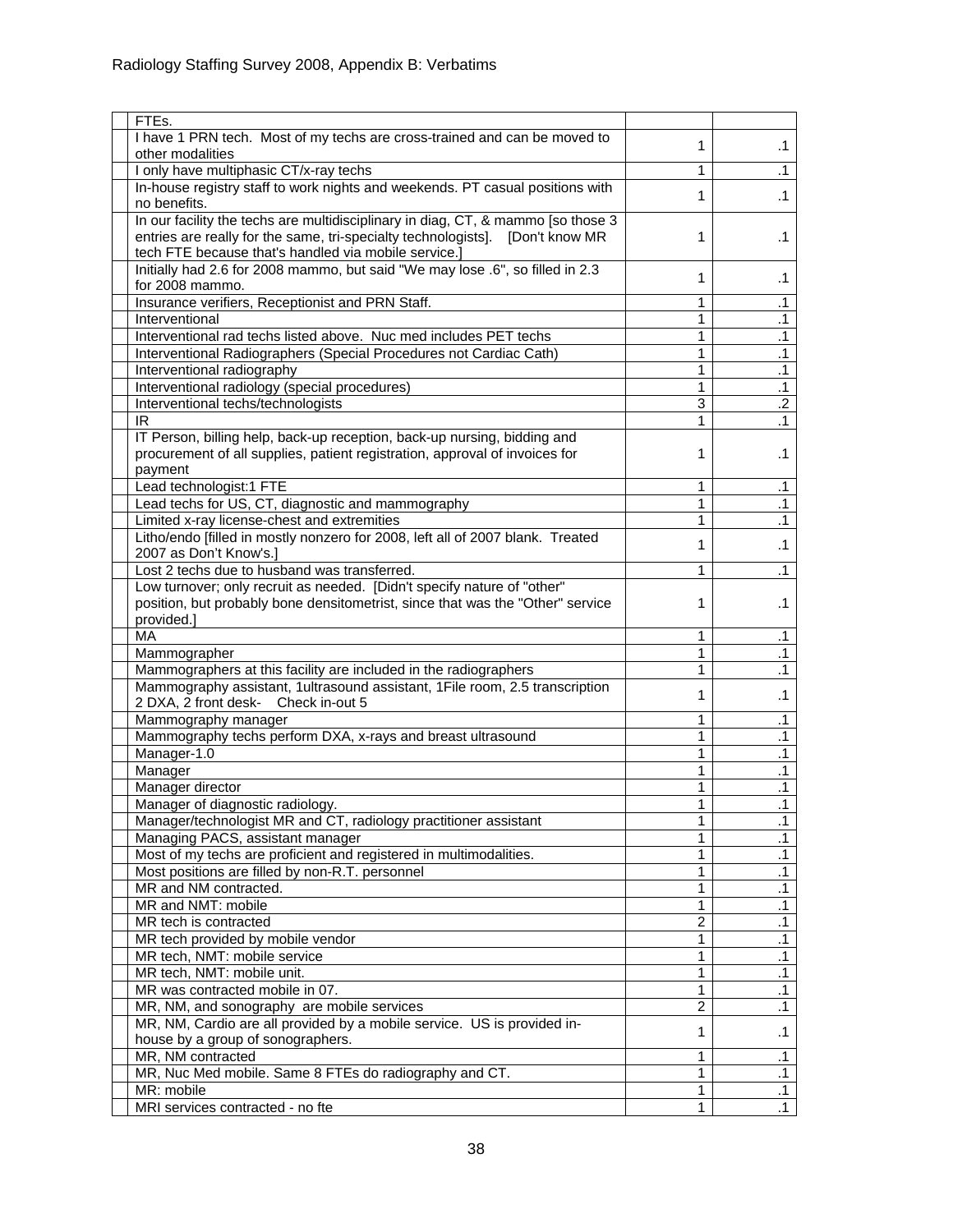| MR technologist                                                                 | 1 | .1              |
|---------------------------------------------------------------------------------|---|-----------------|
| MR technologists, front desk coordinators                                       | 1 | $\cdot$ 1       |
| MR/Nuclear/US mobile services                                                   | 1 | $\cdot$ 1       |
| Multimodality section chief/manager                                             | 1 | $\cdot$ 1       |
| My area of supervision is diagnostic radiology only so this only reflects those |   |                 |
| FTE technologists.                                                              | 1 | $\cdot$ 1       |
| My rad techs are all cross-trained in CT. Also, I have several PRN techs who    |   |                 |
| work definite scheduled shifts every week for me.                               | 1 | $\cdot$ 1       |
|                                                                                 |   |                 |
| N/A                                                                             | 6 | $\cdot$         |
| N/A Department has multimodality trained technologists, some of the above       | 1 | $\cdot$ 1       |
| represent radiographers that also do CT, MR and Mammography                     |   |                 |
| New here. Don't know 2007 status.                                               | 1 | $\cdot$ 1       |
| NM: Wrote in "contract".                                                        | 1 | $\cdot$ 1       |
| No vacancies - actually overstaffed                                             | 1 | $\cdot$ 1       |
| No vacancies                                                                    | 1 | $\cdot$ 1       |
| None                                                                            | 1 | $\cdot$ 1       |
| None other. (mammo techs are counted in with rad)                               | 1 | $\cdot$ 1       |
| Not sure how to answer these. I have 5 techs and they all do x-ray and CT. 2    |   |                 |
|                                                                                 | 1 | $\cdot$ 1       |
| do mammo and 2 do ultrasound                                                    |   |                 |
| Note: Vacant and recruiting was computed by taking the difference from          | 1 | $\cdot$ 1       |
| budgeted.                                                                       |   |                 |
| Note: We utilize multidisciplinary technologist which we have found to fit our  |   |                 |
| needs and cut down on FTE issues. budgeted FTEs have not changed:               |   |                 |
| Below is our breakdown:4 - rad /CT techs1 - rad /CT/sonographer tech1 - rad     | 1 | .1              |
| /CT/ mammo tech1 - sonographer / rad tech vacancy - vascular sonographer /      |   |                 |
| rad tech                                                                        |   |                 |
| Nuc med tech is a contracted service; Stress Nurse is "other".                  | 1 | $\cdot$ 1       |
| Nursing                                                                         | 1 | $\cdot$ 1       |
|                                                                                 |   |                 |
| Office assistants, radiology clerks II                                          | 1 | $\cdot$ 1       |
| Office manager, administrative assistants, site coordinators, drivers           | 1 | $\overline{.1}$ |
| One sono opening for entire dept! No shortage.                                  | 1 | $\cdot$ 1       |
| Other includes; All techs do everything except interventional                   | 1 | $\cdot$ 1       |
| Other than FTEs we have 1 PRN and 2 on-all techs. Our PRN is certified in       |   |                 |
| mammo. 1 of our on-call techs works FT as a MR tech, and the other works        | 1 | $\cdot$ 1       |
| FT as a traveling US tech. Both can do CT for us.                               |   |                 |
| Our other techs do radiography, CT, and ultrasound combined.                    | 1 | $\cdot$ 1       |
| Our rad techs cross-train into CT and Mammo and we have mobile MR, nuc          |   |                 |
| med and US.                                                                     | 1 | $\cdot$ 1       |
| <b>PACS</b>                                                                     | 1 | $\cdot$ 1       |
| Pacs admin. QA coord                                                            |   |                 |
|                                                                                 | 1 | $\cdot$ 1       |
| PACS Admin, DXA techs, imaging aides                                            | 1 | $\cdot$ 1       |
| PACS administrator-1 PACS assistant-1 secretary/transcriptionist-3 aide-new     | 1 | $\cdot$ 1       |
| position 2008                                                                   |   |                 |
| PACS administrator                                                              | 4 | .2              |
| PACS administrator / networking                                                 | 1 | $\cdot$ 1       |
| PACS Administrator falls into the budgeted FTEs for radiographer along with     |   |                 |
| the support staff, i.e., PACS assistant, radiology manager, transporters and    | 1 | $\cdot$ 1       |
| film file clerks.                                                               |   |                 |
| PACS administrator, RIS administrator                                           | 1 | $\cdot$ 1       |
| PACS manager                                                                    | 1 |                 |
|                                                                                 |   | $\cdot$ 1       |
| PACS RIS administrator supervisor/lead technologist                             | 1 | $\cdot$ 1       |
| Part-time nuclear and MR technologists. One PRN rad. technologist               | 1 | $\cdot$ 1       |
| Patient registration specialists X 4                                            | 1 | $\cdot$ 1       |
| Per diem staff equals 1 FTE                                                     | 1 | $\cdot$ 1       |
| Per diem technologist                                                           | 1 | $\cdot$ 1       |
| Performance improvement/educator 1.0 reimbursement manager 1.0                  | 1 | $\cdot$ 1       |
| Peripheral interventional angiography                                           | 1 | $\cdot$ 1       |
| PET/CT                                                                          | 6 |                 |
|                                                                                 |   | $\mathcal{A}$   |
| PET-CT mobile service                                                           | 1 | $\cdot$ 1       |
| PET-CT technologist                                                             | 1 | $\cdot$ 1       |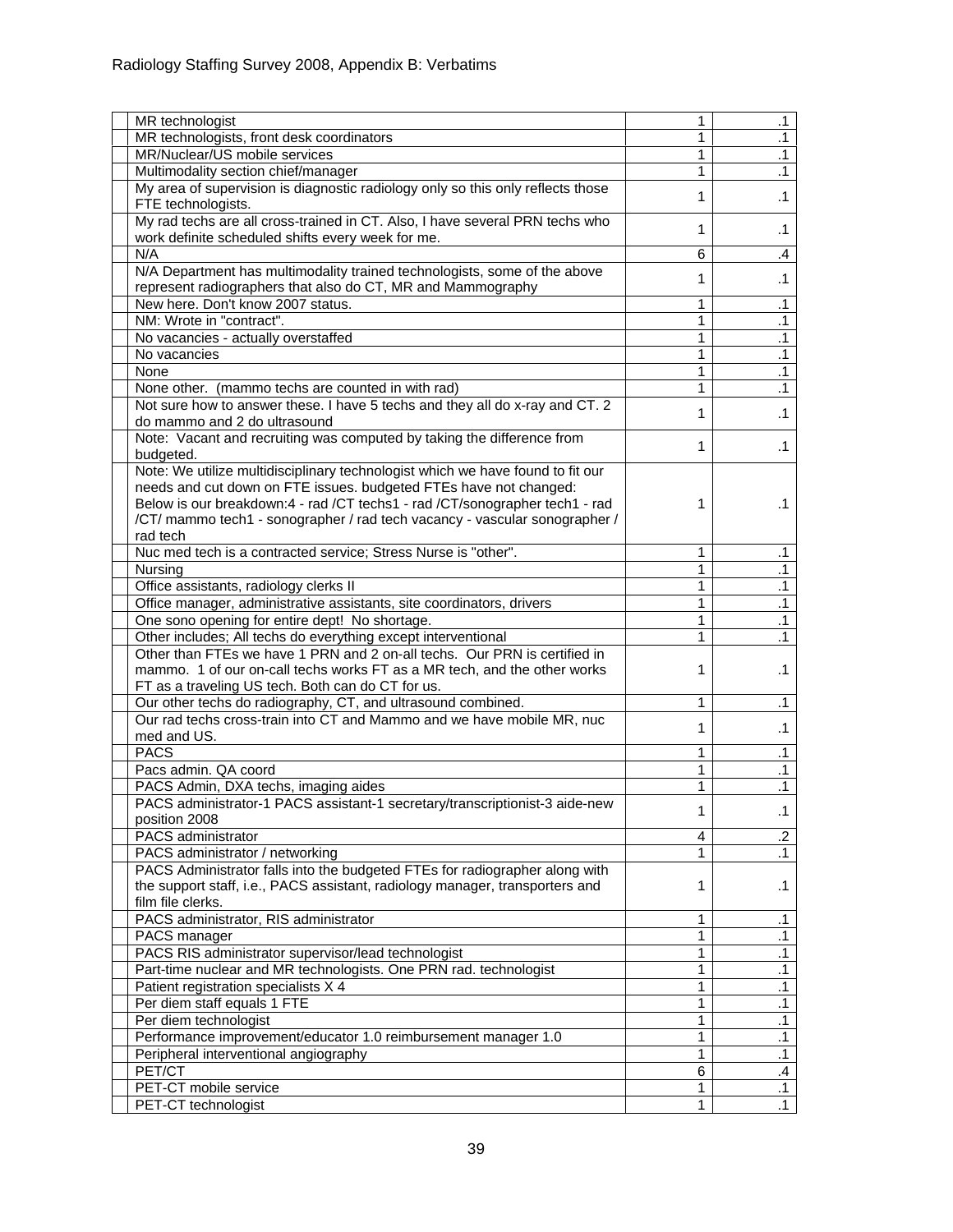| PET-CT technologist registered in CT and nuclear medicine                       | 1            | $\cdot$ 1       |
|---------------------------------------------------------------------------------|--------------|-----------------|
| PET[Also wrote "DXA" next to "mammographer".]                                   | 1            | .1              |
| Please be advised that in this institution nuclear medicine and radiology is    |              |                 |
| separate, and I am only reporting on the nuclear medicine department. The       |              |                 |
| other (specify below) are stress EKG technicians that we use strictly in        | 1            | $\cdot$ 1       |
| nuclear medicine.                                                               |              |                 |
|                                                                                 |              |                 |
| Practical technologist                                                          | 1            | .1              |
| Practical x-ray tech                                                            | 1            | $\cdot$ 1       |
| PRN radiographers times three - we will train for CT                            | 1            | $\cdot$ 1       |
| Program director and clinical coordinators for SchoolNote-cardiovascular are    | 1            | $\cdot$ 1       |
| not in radiology at our facility.                                               |              |                 |
| QC technologists/educators.                                                     | 1            | $\cdot$ 1       |
| R.N. secretary                                                                  | 1            | $\cdot$ 1       |
| Rad nurse                                                                       | 1            | $\cdot$ 1       |
| Rad techs are cross-trained in CT and mammography.                              | 1            | $\overline{.1}$ |
| Rad, CT, mam, sonographer: multidiscipline techs perform all.                   | 1            | $\cdot$ 1       |
| Rad/CT techs                                                                    | 1            | $\cdot$ 1       |
|                                                                                 |              |                 |
| Rad/CT techs are shared FTEs.                                                   | 1            | $\cdot$ 1       |
| Radiation therapist(s)                                                          | 7            | $\mathcal{A}$   |
| Radiation therapy                                                               | 2            | $\cdot$ 1       |
| Radiogr, CT same 10 FTEs.                                                       | 1            | $\cdot$ 1       |
| Radiogr, CT tech same 2 FTEs. MR, ultrasound, NM are provided by the sub-       | 1            | $\cdot$ 1       |
| contractor.                                                                     |              |                 |
| Radiogr, CT, MR, mammo, NMT are shared FTEs.                                    | 1            | .1              |
| Radiogr, CT, sonogr all same techs.                                             | 1            | $\cdot$ 1       |
| Radiographer and CT tech are the same person                                    | 1            | $\cdot$ 1       |
| Radiographers perform general radiography as well as CT.MR and nuclear          |              |                 |
| medicine are purchased services for the equipment and the staff.                | 1            | $\cdot$ 1       |
| Radiology aide                                                                  | 1            |                 |
|                                                                                 | 1            | .1              |
| Radiology assistant                                                             |              | $\cdot$ 1       |
| Radiology assistant EKG technician                                              | 1            | $\cdot$ 1       |
| Radiology assistant, receptionists                                              | 1            | $\cdot$ 1       |
| Radiology interventional technologist                                           | 1            | $\cdot$ 1       |
| Radiology nurse(s)                                                              | 1            | $\cdot$ 1       |
| Radiology RN                                                                    | 3            | $\overline{.2}$ |
| Recruiting for part-time evenings                                               | 1            | $\cdot$ 1       |
| Regional director                                                               | 1            | $\cdot$ 1       |
| Registered nurse                                                                | 2            | $\cdot$ 1       |
| Registered radiographer                                                         | 1            | $\cdot$ 1       |
| RIS coordinator, PACS coordinator, CVIS coordinator                             | 1            | $\cdot$ 1       |
| RIS/PACS coordinators/QA coordinators/clinical systems analysts                 | 1            | $\cdot$ 1       |
| RIS/PACS Team (administrator, analyst, coordinators, electronic imaging         |              |                 |
| librarians                                                                      | 1            | $\cdot$ 1       |
|                                                                                 |              |                 |
| <b>RN</b>                                                                       | 1            | $\cdot$ 1       |
| RN or PA                                                                        | 1            | $\cdot$ 1       |
| RN, MR tech, assistant registrar, manager                                       | 1            | $\cdot$ 1       |
| RPA - 1.0 works at our sister hospital .6 and as a tech at our facility .4      | 1            | $\cdot$ 1       |
| R.T.s have flooded the market currently 30 apps on file. 0 vacancies.           | 1            | $\cdot$ 1       |
| Ultrasound vascular very hard to find.                                          |              |                 |
| R.T.(T)s at cancer tx ctr - 1 relocation in'07 and '08. [Wrote "1 in May 08" in | $\mathbf{1}$ | $\cdot$ 1       |
| radiogr 2008 space.]                                                            |              |                 |
| RVT [Registered vascular technologist]                                          | 1            | $\cdot$ 1       |
| Safety and quality management                                                   | 1            | $\cdot$ 1       |
| Section mangers that also assist in performing procedures as needed.            | 1            | $\cdot$ 1       |
| Seeking part-time sonographer. (Resigned 11-07.)                                | 1            | $\cdot$ 1       |
| Senior technologist(s) modality supervisor(s)                                   | 1            | $\cdot$ 1       |
|                                                                                 |              |                 |
| Small clinic; only 2 needed.                                                    | 1            | $\cdot$ 1       |
| Sonographer PRN                                                                 | 1            | $\cdot$ 1       |
| Sonographers are multiskilled in Radiography, CT, and BMD.                      | 1            | $\cdot$ 1       |
| Special procedures angio.[Also wrote "Human Resources the {name}                | 1            | $\overline{.1}$ |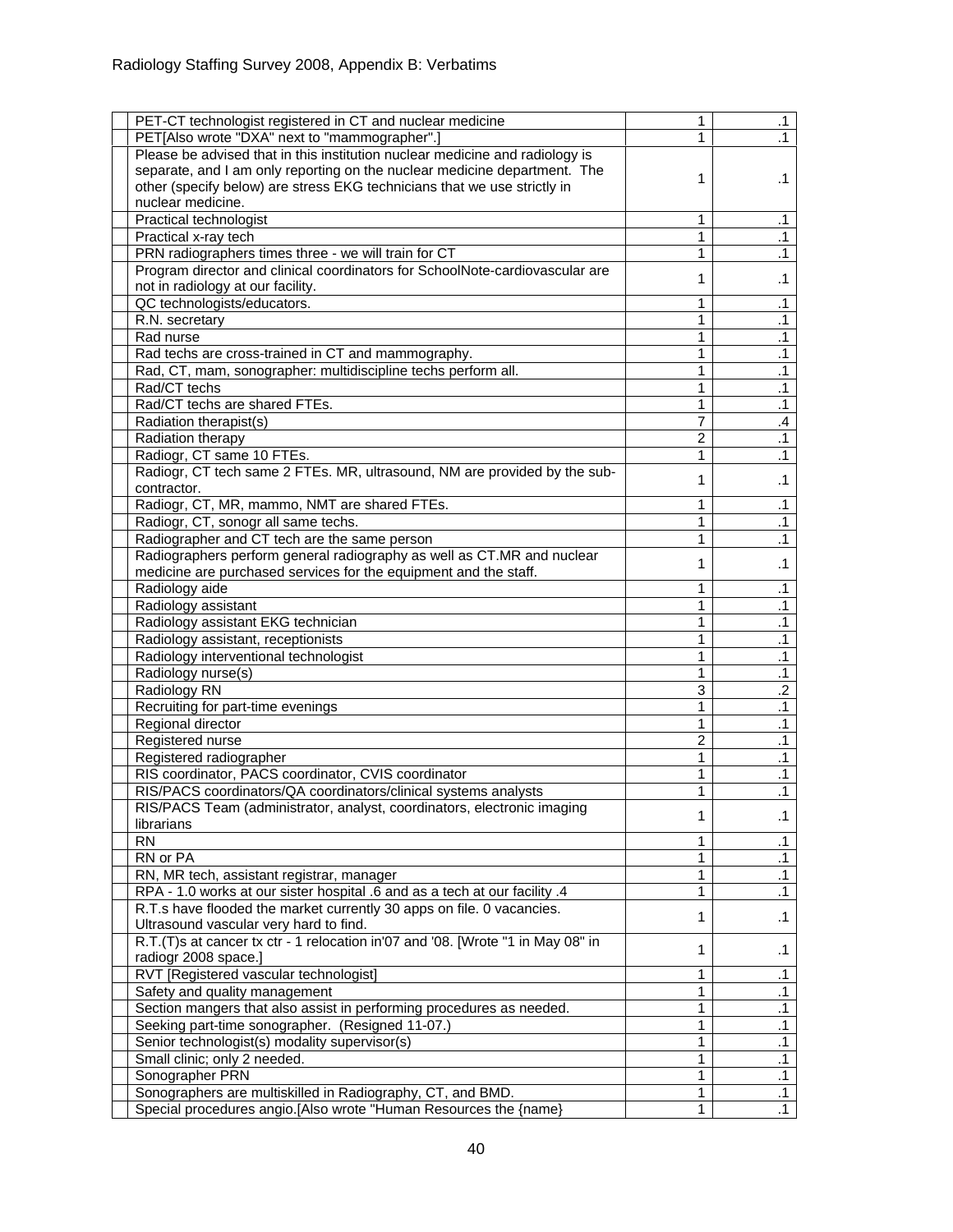| university" by "Staffing" and "Not by us" in the mammo row.]                      |                   |                        |
|-----------------------------------------------------------------------------------|-------------------|------------------------|
| Special procedures technologists                                                  | 1                 | $\cdot$ 1              |
| Special procedures technologist budget 2, have 2 and no vacancies                 | 1                 | $\cdot$ 1              |
| Supervisor is MR tech and can fill in as needed Asst. supervisor is MR tech       | 1                 | $\cdot$ 1              |
| and can fill in as needed.                                                        |                   |                        |
| Supervisor nuclear cardiology/Stress lab                                          | 1                 | .1                     |
| Supervisory technologist                                                          | 1                 | $\cdot$ 1              |
| Team leader radiology                                                             | 1                 | $\cdot$ 1              |
|                                                                                   |                   |                        |
| Tech aides                                                                        | 1                 | $\cdot$ 1              |
| Tech peforms both as a radiographer and a CT tech                                 | 1                 | $\cdot$ 1              |
| Technical manager                                                                 | 1                 | $\cdot$ 1              |
| Technical specialist/multi modality technologist to include the following:        |                   |                        |
| diagnostic/mammo, diagnostic/CT, diagnostic/CVIR, CT/MR,                          | 1                 | $\cdot$ 1              |
| ultrasound/vascular, ultrasound/echo                                              |                   |                        |
| Technical team leader                                                             | 1                 | $\cdot$ 1              |
| Technologist assistant 2 FTEs                                                     | 1                 | $\cdot$ 1              |
|                                                                                   | 1                 | $\cdot$ 1              |
| Techs are cross-trained in other modalities.                                      |                   |                        |
| The above does not really apply to our facility. I as the facility manager and    |                   |                        |
| licensed tech take the films when needed. If I am unavailable, the patients       | 1                 | .1                     |
| are sent out to the radiology clinic down the street. The staff chiropractor is   |                   |                        |
| the back up x-ray at this point. Eventually we will add a FTE x-ray.              |                   |                        |
| The above information reflect departments I manage (CT, NM, PET-CT and            |                   |                        |
| OP radiology) PET-CT, interventional radiology                                    | 1                 | $\cdot$ 1              |
| The persons we hire must have both RT(R) and CNMT or ARRT(N).                     | 1                 | $\cdot$ 1              |
| The radiographer and CT tech are combined as all staff do all modalities in       |                   |                        |
|                                                                                   | 1                 | $\cdot$ 1              |
| radiology. Other is patient care tech / admin assistant                           |                   |                        |
| The techs all do more than one modality.                                          | 1                 | $\cdot$ 1              |
| These totals are for the radiology department only.                               | 1                 | $\cdot$ 1              |
| Two full-time radiographers that rotate in densitometry part-time, thus the split | 1                 | $\cdot$ 1              |
|                                                                                   |                   |                        |
| of 1.5 rad and .5 dens.                                                           |                   |                        |
|                                                                                   | 1                 |                        |
| Ultrasonographer is a contract tech who comes to do studies PRN.                  |                   | $\cdot$ 1              |
| Ultrasound                                                                        | 1                 | $\cdot$ 1              |
| US/RT (2) FTUS/RT/MAMMOGRAPHER (2) FT My staff, and myself has                    | 1                 | $\cdot$ 1              |
| more than one modality.                                                           |                   |                        |
| Vascular-interventional                                                           | 1                 | $\cdot$ 1              |
| Vascular technologist                                                             | 3                 | $\cdot$ .2             |
| Vascular technologist - 1 FTE                                                     | 1                 | $\cdot$ 1              |
| Vascular ultrasound                                                               | 1                 |                        |
|                                                                                   |                   | $\cdot$ 1              |
| We added a director of imaging this year.                                         | 1                 | $\cdot$ 1              |
| We are currently overstaffed.                                                     | 1                 | $\cdot$ 1              |
| We do both [radiogr and CT]                                                       | 1                 | .1                     |
| We do both radiology and CT. MR and sonography are mobile                         | 1                 | $\overline{.1}$        |
| We employ more PT than FT technologists                                           | 1                 | $\cdot$ 1              |
| We had to cut back so no hiring for 2008.                                         | 1                 | $\cdot$ 1              |
| We have 2 FT, 1 PT mammographer. Looking presently for another FT.                | 1                 | $\cdot$ 1              |
|                                                                                   | 1                 | $\cdot$ 1              |
| We have 2 part-time techs besides                                                 |                   |                        |
| We have 6 technologists and are categorized as multimodality techs. All do        |                   |                        |
| radiology and CT as a call requirement. Some cover the other modalities in-       | 1                 | $\cdot$ 1              |
| house.                                                                            |                   |                        |
| We have a low turnover and have had the same employees                            | 1                 | $\cdot$ 1              |
| We have mobile ultrasound and MR services.                                        | 1                 | $\cdot$ 1              |
| We have techs that are classified as diagnostic/CT techs that are split           |                   |                        |
|                                                                                   | 1                 | $\cdot$ 1              |
| between 2 cost centers. and techs classified as MR/CT techs that do both          |                   |                        |
| We moved mammography services to our IDTF; we still perform SBBs and              |                   |                        |
| wire locs but contract the employees from the IDTF to perform. The MR staff       | 1                 | $\cdot$ 1              |
| are also contracted employees from the IDTF who rotate to the hospital to         |                   |                        |
| staff our MR there.                                                               |                   |                        |
| We need no tech at the [this?] time and not plan on needing anyone.               | 1                 | $\cdot$ 1              |
| Will be adding CT.<br>Wrote "NA" in MR 2007 cells.                                | 1<br>$\mathbf{1}$ | $\cdot$ 1<br>$\cdot$ 1 |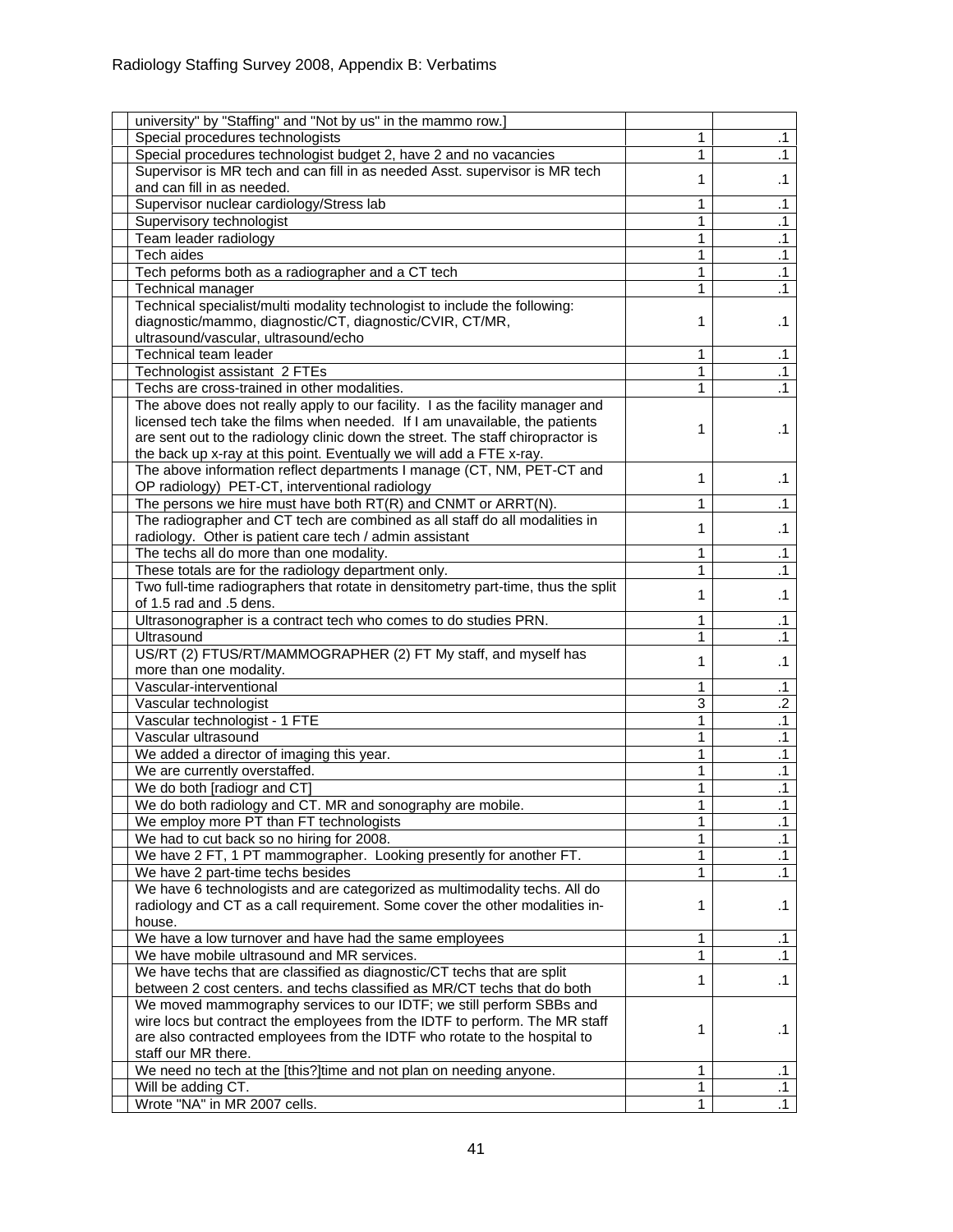| otal | E<br>1581 | 00<br>$\cdots$ |
|------|-----------|----------------|
|      |           |                |

Of the 319 survey respondents who typed something in response to this "Please specify" invitation, only 189 used the space to specify an "Other" specialty or specialties their facility employs. Of these 189, 34 specified bone densitometrist or DXA technologist; 31, a subset of interventional technologists (i.e., CI, VI, or IR); and 6, one of the specialties listed in the table (MR technologist or mammographer). The remaining 118 specifications were distributed among nursing specialties, multiply-credentialed technologists, and managerial and administrative positions. There were also 149 respondents who used the response box to comment on their facility's staffing situation or to explain how they had interpreted the staffing question and filled in the FTEs for the various specialties. 52 of those comments mentioned that their technologists are cross-trained and practice in multiple modalities; 25 pointed out that some of the specialties for which they did *not* provide FTEs are contracted out or provided by mobile units, with the result that the staffing figures for those modalities are unknown to the respondent.

#### **1.Please briefly explain any instances in which you entered more 'vacant and recruiting' FTEs for a given position than the total FTEs budgeted for that position.**

| Response                                                                                      | Frequency    | Percent         |
|-----------------------------------------------------------------------------------------------|--------------|-----------------|
| Responses from those Who Did NOT Report More V&R than Budgeted FTEs for Any Specialty         |              |                 |
| Blank or N/A                                                                                  | 1433         | 92.0            |
| We did not open our facility until 9-4-07                                                     | 1            | $\cdot$ 1       |
| 2007 we used a recruiting service to hire.                                                    | 1            | $\cdot$ 1       |
| 2008 FTEs were reduced because the positions weren't filled. This year we move into a new     | 1            | .1              |
| hospital with an additional MRI annex and I am not being given the FTEs to staff the scanner. |              |                 |
| Workload/RU's must justify additional techs                                                   |              |                 |
| 4 CT techs - addition of new service - Portable CT.5 NM FTE for weekend volume                | 1            | $\cdot$ 1       |
| 4 FTEs do both mammo and general radiology                                                    | 1            | $\cdot$ 1       |
| All of the general techs are also mammo techs.                                                | 1            | $\cdot$ 1       |
| All technologists required to cross-train to CT.                                              | 1            | $\cdot$ 1       |
| All techs except MR techs are cross trained. They are used in all modalities.                 | $\mathbf{1}$ | $\cdot$ 1       |
| Always looking for relief x-ray techs. We constantly loose them to CT, MRI and US.            | 1            | $\cdot$ 1       |
| At one of our facilities we have a very sick tech, who is not able to do mammograms, and we   | 1            | $\cdot$ 1       |
| are using on-call people.                                                                     |              |                 |
| back fill for maternity leaves and vacation time equal to .4 for RT and .16 for Bone density  | 1            | $\cdot$ 1       |
| Both open positions are being held at the request of senior management due to the slow start  | 1            | $\overline{1}$  |
| of the hospital this year, financially.                                                       |              |                 |
| Business has slowed down. Very competitive area. Insurance reimbursement very low!            | 1            | $\cdot$ 1       |
| <b>COMMENTS BELOW</b>                                                                         | 1            | $\cdot$ 1       |
| Continuing efforts for a cardiac sonographer                                                  | 1            | $\overline{.1}$ |
| Cross training                                                                                | 1            | $\cdot$ 1       |
| Ct 16 hrs Sat. 16 hrs Sun total 1 FTE                                                         | 1            | $\cdot$ 1       |
| CT supervisor, Evening supervisor, Weekend supervisor                                         | 1            | $\cdot$ 1       |
| currently a contract is being worked on to staff department on weekends - not enough work     | 1            | $\cdot$ 1       |
| during 8am-5pm working hours to justify another position                                      |              |                 |
| Currently sending someone to ultrasound school for echo and vascular                          | 1            | $\cdot$ 1       |
| Discovery and evaluation of the need for an evening tech position.                            | 1            | $\cdot$ 1       |
| Don't know other areas besides sonography                                                     | 1            | $\cdot$ 1       |
| Due to the DRA cuts we have been forced to lay off Technologists and support staff. As you    | 1            | $\cdot$ 1       |
| are aware, many imaging centers have closed and others are closing because of these cuts.     |              |                 |
| It would be greatly appreciated if the ASRT, ARRT and any other agency involved with          |              |                 |
| medical imaging would show support by notifying their members and ask that they contact       |              |                 |
| their representatives in Washington, DC. To support S.1338 A Senate bill to delay further     |              |                 |
| implementation of Medicare imaging payment cuts for 2 years. H.R.1293 House bill to delay     |              |                 |
| further implementation of Medicare imaging payment cuts for 2 years. If the government        |              |                 |
| planned cuts for next year are implemented my three centers will go under as well. This will  |              |                 |
| only take you two (2) Minutes! Just go to www.imagingaccess.org and once on the site:         |              |                 |
| 1) Click email 2) Plug in your address and ZIP plus 4 (your congressional reps will           |              |                 |
| automatically appear). 3) Click SEND. Thank you for your assistance. . Sincerely, [Name],     |              |                 |
| RT(R)(MR) V.P. [Imaging center name]                                                          |              |                 |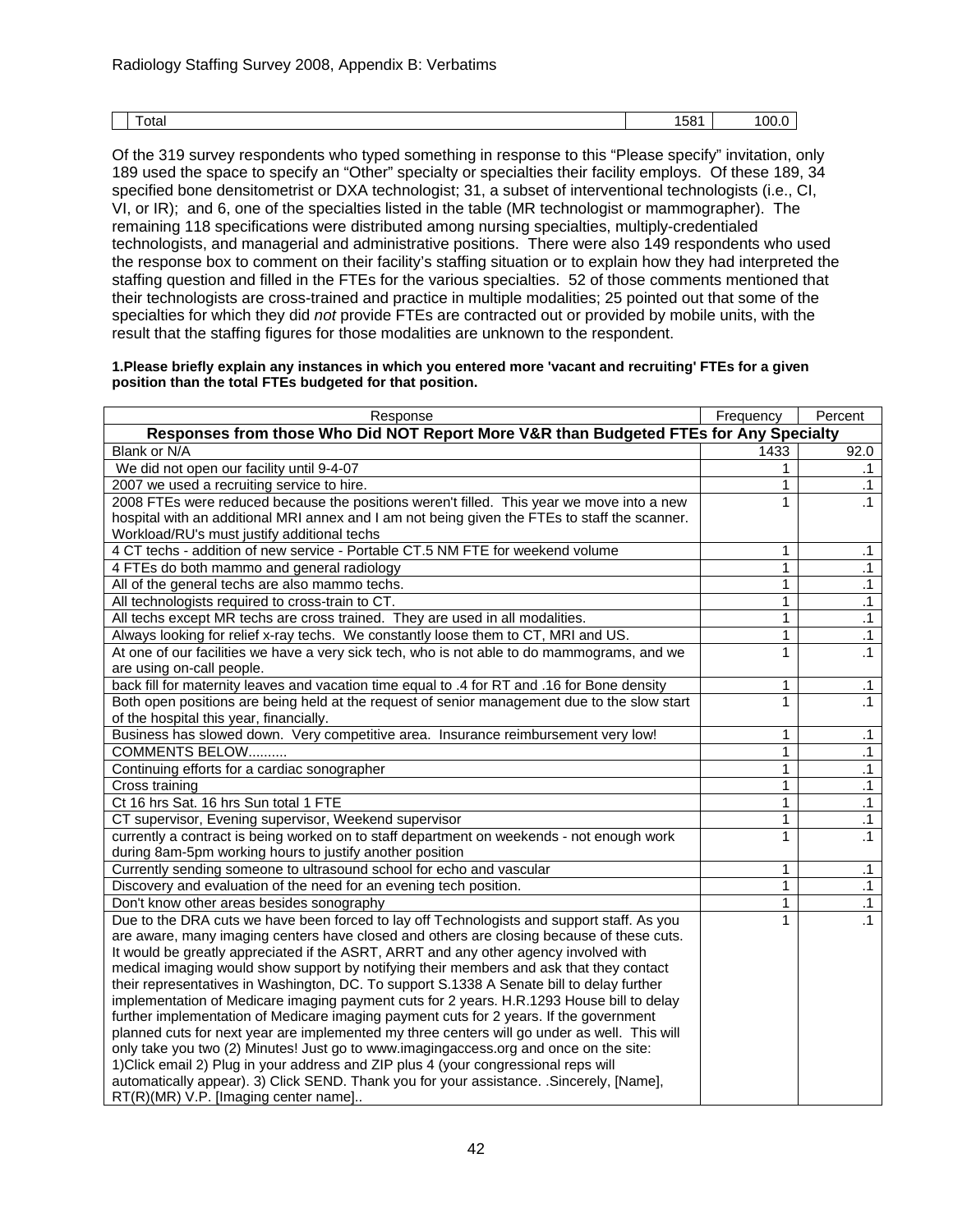| Due to the expansion of services in one the specialties more staff is needed.                                                                                                          | 1            | .1                     |
|----------------------------------------------------------------------------------------------------------------------------------------------------------------------------------------|--------------|------------------------|
| Due to the severe shortage we had 8 years ago we began a "Grow Your Own" Program. We                                                                                                   | 1            |                        |
| request 8 positions for RT's in Central Ohio Technical College's Training Program and we                                                                                               |              |                        |
| selected 8 Hospital Employees a year to put in the program. We took only current employees                                                                                             |              |                        |
| with college GPA's 3.0 or higher who had already completed all entrance requirements and                                                                                               |              |                        |
| had outstanding annual evaluations. We paid tuition, books, and their pay for 40 hrs/PP and                                                                                            |              |                        |
| they only actually worked 8 hours/week while in school but were paid the 40 hours per week.                                                                                            |              |                        |
| Candidates signed a contract to work for us for 3 years. We have continued this program for                                                                                            |              |                        |
| 8 years now but we have been able to decrease the number of associates we put through the                                                                                              |              |                        |
| program. We are a 4 hospital system and my numbers entered above are only for the                                                                                                      |              |                        |
| hospital where I am a manager. This program has assured us we get only outstanding RT's<br>because we hand pick who goes and in the community our hospital is highly respected for     |              |                        |
| giving people a great opportunity for an excellent education and vocation.                                                                                                             |              |                        |
| Expansion of services for additional clinic                                                                                                                                            | 1            |                        |
|                                                                                                                                                                                        | 1            | .1<br>$\cdot$ 1        |
| Filling vacancies after several staff departures.                                                                                                                                      | 1            |                        |
| Flex RT position: waiting for new grads May '08 to hire.                                                                                                                               |              | $\cdot$ 1              |
| For those, I simply don't know the actual current number of FTE's                                                                                                                      | 1            | $\cdot$ 1              |
| FTE created for the 2008 budgeted calendar year.<br>FTEs cross-trained - current 4 RT(r), 3 RT(M), 1 RT(CT), 3 RDMS, 4 FTEs all require cross                                          | 1<br>1       | $\cdot$ 1<br>$\cdot$ 1 |
|                                                                                                                                                                                        |              |                        |
| training<br>Full staffed x 5 years                                                                                                                                                     | 1            | $\cdot$ 1              |
| Fully staffed                                                                                                                                                                          |              |                        |
| Fully staffed. No problems recruiting.                                                                                                                                                 | 1<br>1       | .1<br>$\cdot$ 1        |
| Have been able to keep all positions filled for 2007 and beginning of 2008.                                                                                                            | 1            | $\cdot$ 1              |
|                                                                                                                                                                                        | 1            | $\cdot$ 1              |
| Hired over budget because of the last technologist shortage, and because of agency usage.<br>Thought was to over hire and add more PRN help. This would eliminate the need to use      |              |                        |
| agency staffing if we had a number of open positions.                                                                                                                                  |              |                        |
|                                                                                                                                                                                        | 1            |                        |
| I'm not involved w/ the managing of the department.                                                                                                                                    |              | $\cdot$ 1              |
| I am completely staffed in all my areas.                                                                                                                                               | 1<br>1       | $\cdot$ 1              |
| I am fully staff at every position.<br>I am very lucky not to have had a shortage of techs.                                                                                            |              | $\cdot$ 1              |
|                                                                                                                                                                                        | 1            | $\cdot$ 1              |
| I have 3 returning to school for MRI/CT                                                                                                                                                | 1<br>1       | $\cdot$ 1<br>$\cdot$ 1 |
| I left my previous position 7 months ago. The radiology director was replaced by a Lab.<br>director to save the hospital money. There were 5 registered RT,s at that time ,1 RDMS, and |              |                        |
| 4 unregistered x-ray tech's with 1 unregistered US                                                                                                                                     |              |                        |
| In 2007 and 8 had several staff working 8 or 10 hour shifts that have been moved to 12 hour                                                                                            | 1            | $\cdot$ 1              |
| shifts for every change in 8-10 hour shifts to 12 we were able to decrease FTE's by 0.1                                                                                                |              |                        |
| In 2007 our Nuc Med tech left. We hired someone within 30 days.                                                                                                                        | 1            | $\cdot$ 1              |
| In my opinion, the Military has made the position/grade to low. No one can make a living in                                                                                            | 1            | $\cdot$ 1              |
| this area based upon the salary rating that comes with this open vacancy.                                                                                                              |              |                        |
| In need of a per diem sonographer.                                                                                                                                                     | 1            | $\cdot$ 1              |
| In parentheses would be possible additions to our total number currently employed. [Treated                                                                                            | 1            | .1                     |
| these as V&R.][Also added "-pool" to the 1 for budgeted sonographer FTEs for 2008.                                                                                                     |              |                        |
| Indian Health organization is having trouble funding the sonographer and radiographer                                                                                                  | 1            | $\cdot$ 1              |
| positions. Consequently the salary offers are low in an expensive locale                                                                                                               |              |                        |
| Internal promotion to $PACS = 0.5$ vacant in Rad.                                                                                                                                      | 1            | $\cdot$ 1              |
| Just built building for MR and trained 2 of our CT FTE's for that and now hiring for radiology.                                                                                        | 1            | $\cdot$ 1              |
| Less than a week ago we lost an US tech due to a better opportunity for her and her family. I                                                                                          | 1            | $\cdot$ 1              |
| have 4 interviews and hopefully will be satisfied with one of the four. Rad tech position is a                                                                                         |              |                        |
| PRN for weekend coverage and tech satisfaction.                                                                                                                                        |              |                        |
| Location: Urban, suburban, & rural                                                                                                                                                     | 1            | $\cdot$ 1              |
| Looking for just a part time MRI technologist. The decrease in staffing due mostly to DRA.                                                                                             | $\mathbf{1}$ | $\cdot$ 1              |
| Mammographers and Sonographers seem to be the two most "hard to find" modalities to fill in                                                                                            | 1            | $\cdot$ 1              |
| our Central Florida region. Therefore, they are commanding higher wages than ever before.                                                                                              |              |                        |
| May use additional technologist for maternity leave or as volume increases.                                                                                                            | 1            | $\cdot$ 1              |
| Military constraints / retainability                                                                                                                                                   | 1            | $\cdot$ 1              |
| Mobile service for MRI and NM                                                                                                                                                          | 1            | $\cdot$ 1              |
| Mobile services -- MRI, therefore no budgeted in-house MR technologist FTE                                                                                                             | 1            | $\cdot$ 1              |
| Most of my rad techs do mammo and/or CT DEXA also.                                                                                                                                     | 1            | $\cdot$ 1              |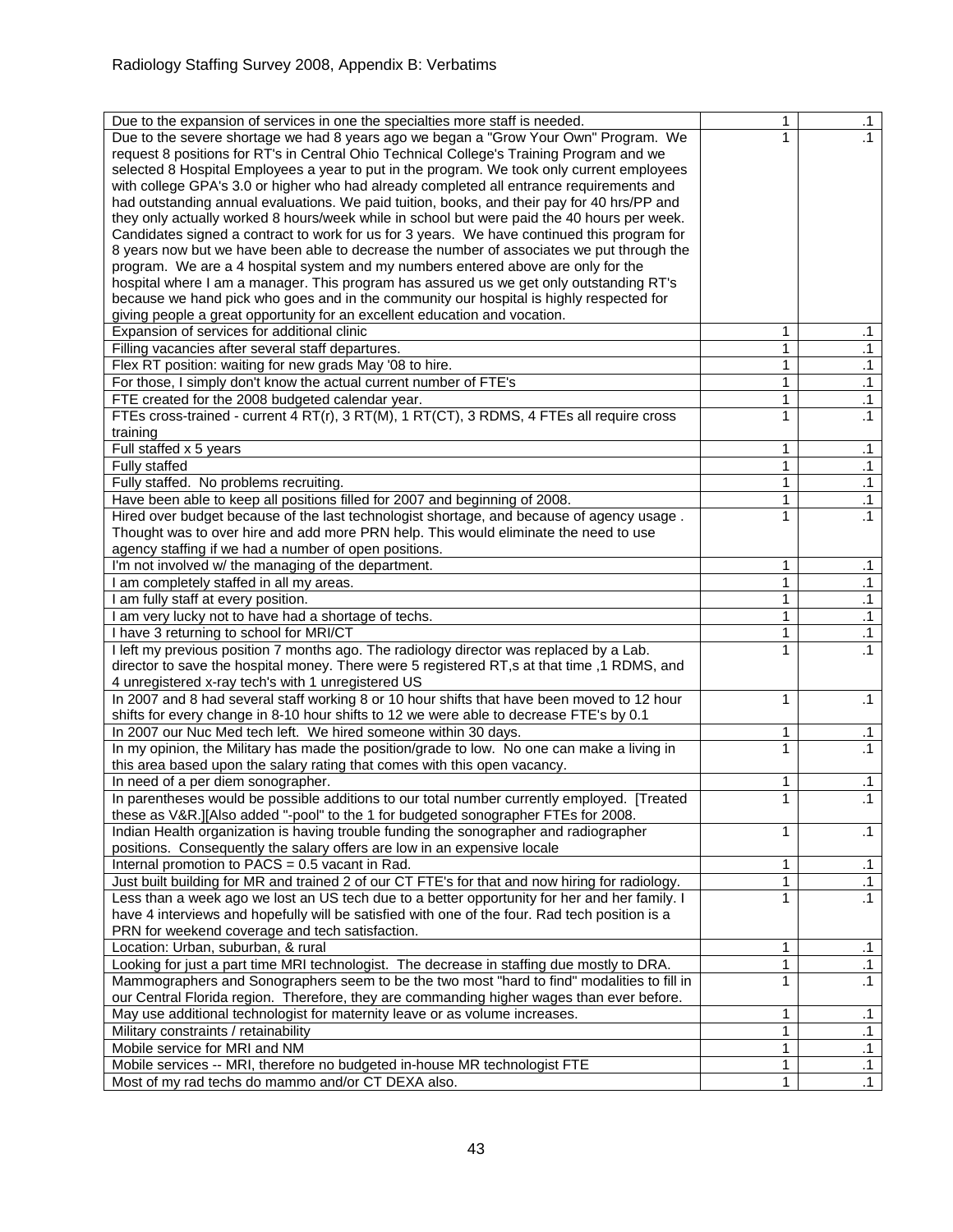| MR AND US ARE MOBILE SERVICE EMPLOYEES NOT ACTUALLY HOSPITAL                                    | 1 | $\cdot$ 1 |
|-------------------------------------------------------------------------------------------------|---|-----------|
| <b>EMPLOYEES</b>                                                                                |   |           |
| MRI- additional .5 for extended schedule and vacation coverageEEG - .5 for extended hours       | 1 | $\cdot$ 1 |
|                                                                                                 |   |           |
| and vacation coverage                                                                           |   |           |
| MRI staff is provided by a leased service                                                       | 1 | $\cdot$ 1 |
| New equipment purchased = new staff needed to accommodate                                       | 1 | $\cdot$ 1 |
| New facility                                                                                    | 1 | $\cdot$ 1 |
| New facility opening the summer of 2008. In the process of hiring, therefore felt that my       | 1 | .1        |
| submissions to the above question would skew the results of your survey. I can answer           |   |           |
| following questions from recent past experience and                                             |   |           |
| No change                                                                                       | 1 | $\cdot$ 1 |
| No problems with recruiting staff to fill position -- but having connection with a Rad School   | 1 | $\cdot$ 1 |
| helps!                                                                                          |   |           |
| No shortage in our area.                                                                        | 1 | $\cdot$ 1 |
| No vacancy                                                                                      | 1 | $\cdot$ 1 |
| None                                                                                            | 3 | $\cdot$   |
| Normal turnover                                                                                 | 1 | $\cdot$ 1 |
| Not currently recruiting; the techs want to OT.                                                 | 1 | $\cdot$ 1 |
| Not involved in the main Radiology Dept.- My area is the Schools of Radiography, Radiation      | 1 | $\cdot$ 1 |
| Therapy, Nuclear Medicine Technology and Sonography. I am not the person to complete            |   |           |
|                                                                                                 |   |           |
| the numbers requested above - sorry.                                                            |   |           |
| One FTE is retiring in 2008 so we will possibly be hiring a replacement                         | 1 | $\cdot$ 1 |
| One MRI tech.                                                                                   | 1 | $\cdot$ 1 |
| One tech will be moving out of state soon, and still need to replace.                           | 1 | $\cdot$ 1 |
| Opened 3rd shift in u/s.                                                                        | 1 | $\cdot$ 1 |
| OPENING A NEW FACILITY AND WILL NEED RAD/CT TECH                                                | 1 | $\cdot$ 1 |
| Opening new NICU Level III- need Echo Sonographer and Day shift relief tech                     | 1 | $\cdot$ 1 |
| Our recruitment/retention program is well administered!                                         | 1 | $\cdot$ 1 |
| Our techs are multimodality - we do CT,US, and radiography. All other services are provided     | 1 | .1        |
| by mobile services.                                                                             |   |           |
| Personnel have remained the same for the past 15 years -- however, our stats have been          | 1 | $\cdot$ 1 |
| steadily increasing, but we have no problem dealing with the increase. See additional info      |   |           |
| on survey I sent in last week!                                                                  |   |           |
| Radiogr, mammo same individuals cross trained                                                   | 1 | $\cdot$ 1 |
| Recently the most difficult specialty to hire are ultrasound sonographers. During the past year | 1 | $\cdot$ 1 |
| we have had several temps during transition periods                                             |   |           |
| recruited 1 FTE at the end of 2007 to start in CT for 2008                                      | 1 | $\cdot$ 1 |
| RT 2007 vs. 2008 opening seeing building in 2008                                                | 1 | $\cdot$ 1 |
| Same                                                                                            | 1 | $\cdot$ 1 |
|                                                                                                 |   |           |
| Sonographer - Need PRN                                                                          | 1 | $\cdot$ 1 |
| Sonographer - noncompetitive salaries.                                                          | 1 | $\cdot$ 1 |
| Sonographers (Registered/RVT) are in high demand                                                |   | $\cdot$ 1 |
| Sonographers Rural area                                                                         | 1 | $\cdot$ 1 |
| The FTE would be one person to perform radiography and CT, and be on-call.                      | 1 | $\cdot$ 1 |
| There is a glut of radiographers in this region.                                                | 1 | $\cdot$ 1 |
| These FTE positions are all filled but 10 of the positions are filled with non R.T. personnel   | 1 | $\cdot$ 1 |
| such as transporter, orderlies, and scrub techs being paid at rates significantly less than the |   |           |
| average RT.                                                                                     |   |           |
| These positions will be added depending on growth of our CV programs and as the patient         | 1 | $\cdot$ 1 |
| volume and productivity allows following OAG standards.                                         |   |           |
| This is just 3 technologist positions (not 6y); we hire people with double certification /      | 1 | $\cdot$ 1 |
| registered techs only.                                                                          |   |           |
| Title: Checked Mgr/Dir, wrote in "Director".                                                    | 1 | $\cdot$ 1 |
| Trying to recruit .5-.9 FTE for CT on a part-time basis.                                        | 1 | $\cdot$ 1 |
|                                                                                                 | 1 |           |
| Ultrasound has changed to 24/7 coverage and one of the night positions is not filled yet.       |   | $\cdot$ 1 |
| We are a small 25 bed facility that utilizes 3 FTE in radiography that are cross trained into   | 1 | $\cdot$ 1 |
| CT, sonography, and of the 3, one is a registered mammographer. [Had filled in the 3 FTE        |   |           |
| only for radiogr; added same for CT & sonogr                                                    |   |           |
| We are currently at a hiring freeze. Hospital wide per recent announcement from                 | 1 | $\cdot$ 1 |
| administration                                                                                  |   |           |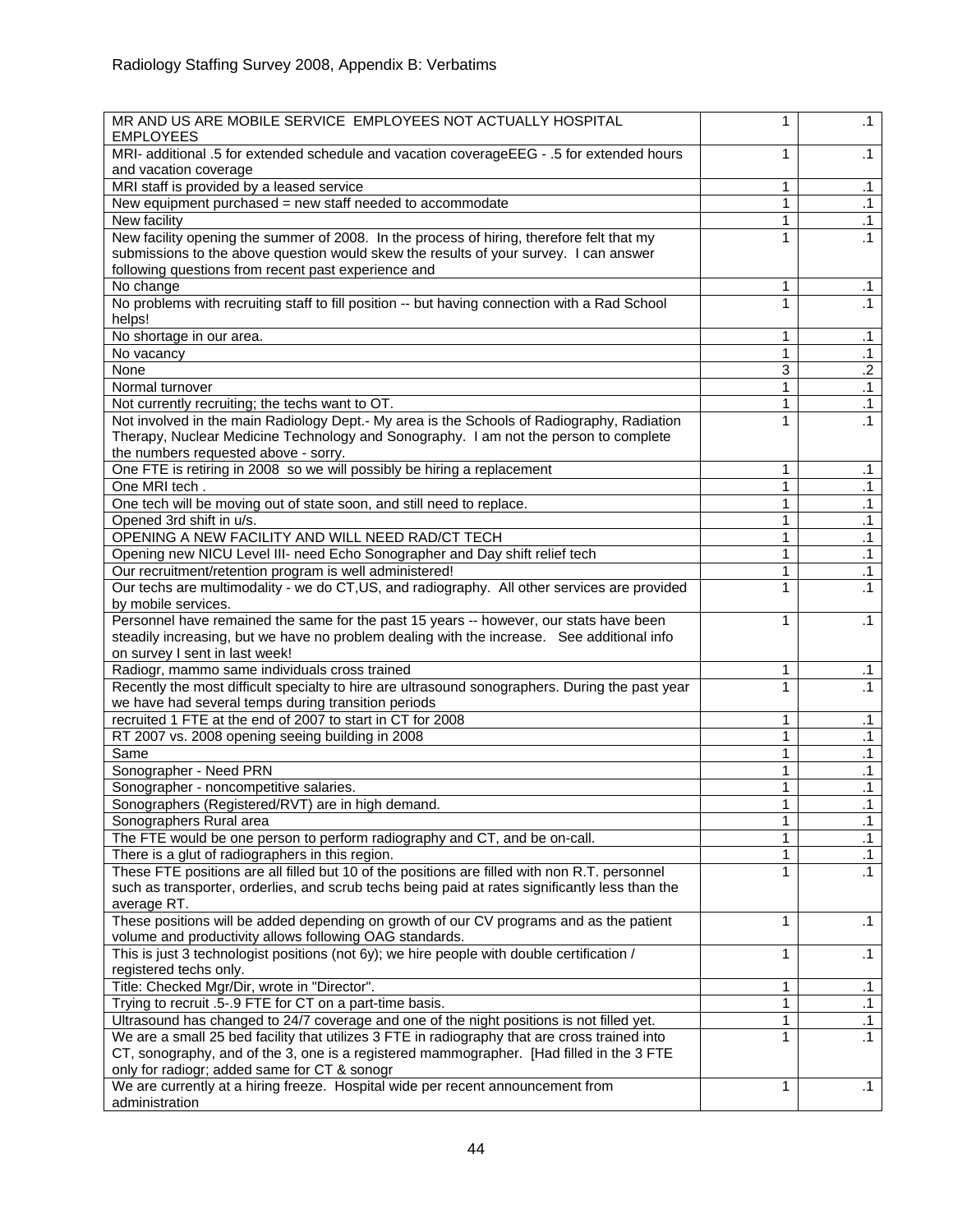| We are currently seeking a NM and a CT tech                                                                                  | 1            | $\cdot$ 1       |
|------------------------------------------------------------------------------------------------------------------------------|--------------|-----------------|
| We are fully staffed.                                                                                                        | 1            | $\cdot$ 1       |
| We are fully staffed. This however can change at a moment's notice. I have adequate PRN<br>staff to fill holes in schedules. | 1            | $\cdot$ 1       |
| We are holding on filling due to drop in volume for MRI                                                                      | 1            | $\cdot$ 1       |
| WE ARE NOT ABLE TO BUDGET FOR ANY OTHER TECHNOLOGISTS MONIES                                                                 | 1            | .1              |
| ALOCATED BY THE STATE AND STATE INSURANCE COMPANIES HAVE PREVENTED                                                           |              |                 |
| ANY BUDGETING OR RECRUITING FOR MORE STAFFING OF ANY KIND                                                                    |              |                 |
| We budget for one CT, 1 Mammo, but other techs also do mammo and CT.                                                         | 1            | .1              |
| We don't break it down to mammo, ct and RT. We have all our RTs cross-trained in CT c-                                       | 1            | $\cdot$ 1       |
| arm and x-ray. 2 do mammo, also 3 do DEXA. We have 4 xos who do call and weekend                                             |              |                 |
| coverage - rts do not. RTs=a 32 hour, a 24 hour, and a 16 hour - all part time. All xos are ft,                              |              |                 |
| but most time is spent in lab.                                                                                               |              |                 |
| We had contracted ultrasound service; have gone to in-house Feb 2008. New                                                    | $\mathbf{1}$ | $\cdot$ 1       |
| mammography initiative at our offsite clinic = .5. Increased revenue, but have not filled                                    |              |                 |
| opening yet. Just posted this week!                                                                                          |              |                 |
| We have 2 full time employees & 1 part time who do radiology, CT. The other modalities are                                   | $\mathbf{1}$ | $\cdot$ 1       |
| mobile services.                                                                                                             |              |                 |
| We have 4 techs that rotate between diagnostic x-ray, CT, bone density and mammography.                                      | 1            | $\cdot$ 1       |
| Our MRI, U/S, Nukes, CV, Pet/CT are all provided on a mobile basis - no FTE's for our facility.                              |              |                 |
| We have 8 FTEs. All techs do more than one job. They are split out below.                                                    | 1            | $\cdot$ 1       |
| We have always been fully staffed; sometimes overstaffed.                                                                    | 1            | $\cdot$ 1       |
| We have always had trouble recruiting qualified staff. We've advertised, used recruiters, and                                | 1            | $\cdot$ 1       |
| cover with travelers.                                                                                                        |              |                 |
| We have increased the number of CT and IR Techs for this year.                                                               | 1            | $\cdot$ 1       |
| We need on-call technologists                                                                                                | 1            | $\cdot$ 1       |
| We only employ 1 permanent part-time tech who does x-ray, CT, MRI and bone density. We                                       | 1            | .1              |
| had 2 per diem MRI techs, but had to downsize due to financial difficulties.[Left staffing table                             |              |                 |
| blank; Research interpreted as .5 FTEs 2008]                                                                                 |              |                 |
| We only have 4.5 ftes total to run an imaging center including manager who is considered the                                 | $\mathbf{1}$ | $\cdot$ 1       |
| 1 fte mri tech. We have a prn ultrasound tech (.25 fte is generous) and a prn CT tech which is                               |              |                 |
| called upon infrequently.                                                                                                    |              |                 |
| We use outside facility of u.s.                                                                                              | 1            | $\cdot$ 1       |
| We will be opening a new center 2009 so the fiscal years you inquired about do not apply to                                  | 1            | $\overline{.1}$ |
| our programs.                                                                                                                |              |                 |
| What I have currently vs. what I need and awaiting approval for hiring.                                                      | 1            | $\cdot$ 1       |
| Wrote "10.0 - 3.5 FTE" in budgeted radiogr 2007. Interpreted and entered as 10 mostly part-                                  | 1            | .1              |
| time radiographers totaling 3.5 FTE. Wrote "mobile" for MR budgeted 2007. Wrote "RN 1.0                                      |              |                 |
| RN 0" in "Other" row. Interpreted as 1 RN budgeted both years, unfilled in Jan 2007 but                                      |              |                 |
| currently filled.                                                                                                            |              |                 |
| Total                                                                                                                        | 1557         | 100.0           |
| Responses from Those Who DID Report More V&R than Budgeted FTEs for One or More Specialties                                  |              |                 |
| <b>Blank</b>                                                                                                                 | 20           | 83.3            |
| 1 SONOGRAPHER JUST RESIGNED                                                                                                  | 1            | 4.2             |
| As a brand new facility I was the first hired to build the department. We are just in the middle                             | 1            | 4.2             |
| of our licensure proving stage and have limited patients. We will hire PRN's first, this month,                              |              |                 |
| and then full time before we fully open.                                                                                     |              |                 |
| I am ready to add 1 tech this year                                                                                           | 1            | 4.2             |
| PRN tech positions available-more prn techs needed.                                                                          | 1            | 4.2             |
| Total                                                                                                                        | 24           | 100.0           |

**Of the 24 respondents who reported seeking to hire more FTEs than were in their budgets for one or more specialties, 4 (17%) provided an explanation. In each case the explanation appeared to be that recent changes in need for one or more specialties had necessitated launching a search or searches before those FTEs had been added to the facility's formal budget.** 

**Of the 1557 respondents who did** *not* **report any instance in which vacant-and-recruiting FTEs exceeded budgeted FTEs, 124 (8%) entered something in the text window for this question. These responses appeared to be explanations of how they had filled out the FTE table or general comments on their facility's staffing situation.**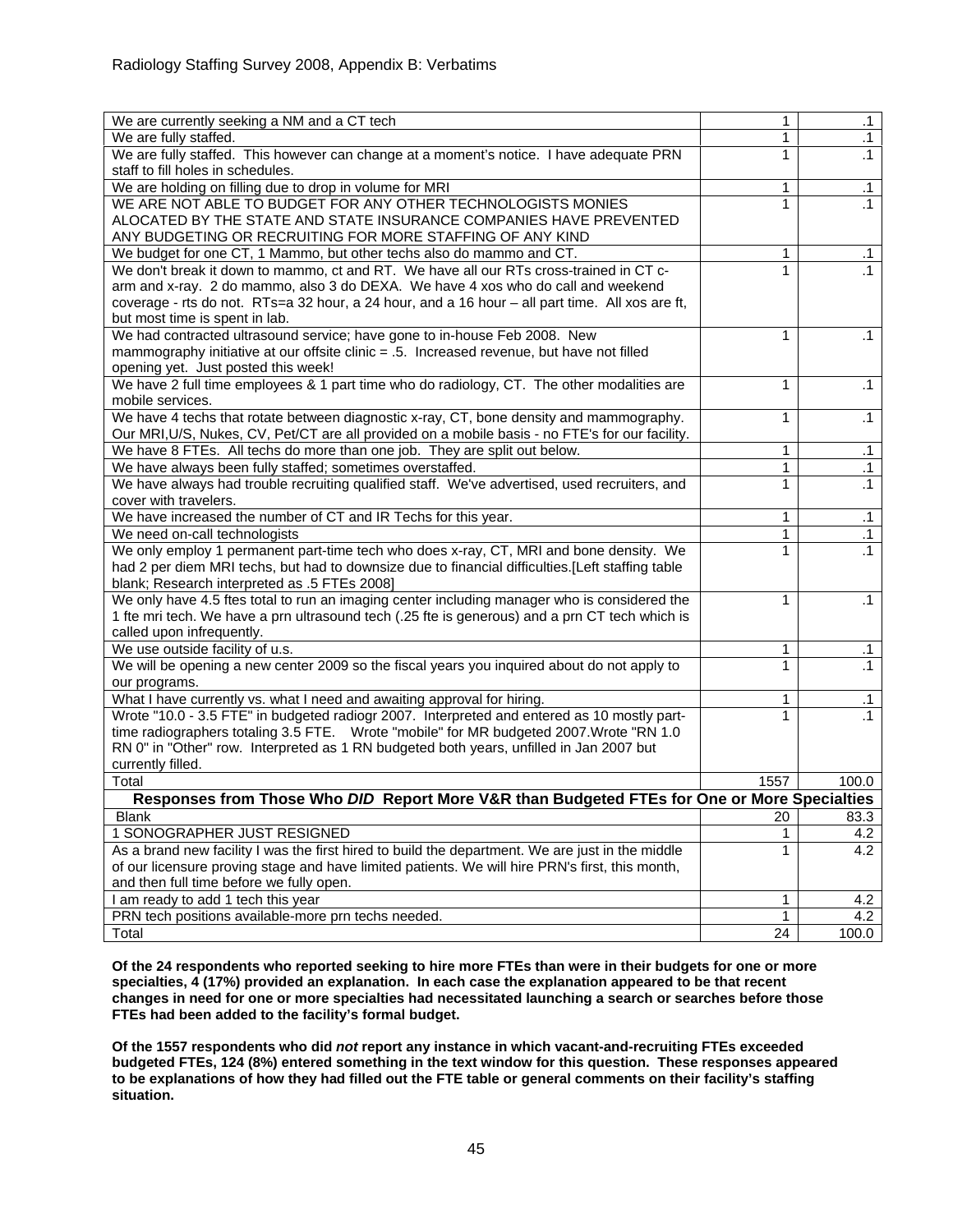**2. If budgeted FTEs in any of these disciplines or specialties have increased or decreased over the past year, what do you believe is the reason (or reasons) for this change?** 

| <b>Response</b>                                                                            | <b>Frequency</b> | Percent                 |
|--------------------------------------------------------------------------------------------|------------------|-------------------------|
| Facilities for Which Pattern of Change in FTEs Couldn't Be Determined                      |                  |                         |
| <b>Blank or NA</b>                                                                         | 177              | 88.9                    |
| 2 new locations                                                                            | 1                | .5                      |
| Ample supply of technologists available from our schools                                   | 1                | .5                      |
| CEO Panic, pay and benefits, won't hire FT                                                 | 1                | $.5\,$                  |
| Demographics of facility                                                                   | 1                | $.5\,$                  |
| Facility purchases unit                                                                    | 1                | $.5\,$                  |
| Facility take over                                                                         | 1                | $.5\,$                  |
| Have not changed                                                                           | 1                | .5                      |
| Market flooded - happens every 10 years                                                    | 1                | .5                      |
| Meet Productivity standards                                                                | 1                | .5                      |
| My facility just opened in 2008                                                            | 1                | $.5\,$                  |
| New service line                                                                           | 1                | $.5\,$                  |
| New start up                                                                               | 1                | $.5\,$                  |
| No change                                                                                  | 2                | 1.0                     |
| No change.                                                                                 | 1                | .5                      |
| Our RT school (university) provides.                                                       | 1                | .5                      |
| Owner specific-locations                                                                   | 1                | $.5\,$                  |
| Physician owned imaging with non-licensed staff                                            | 1                | $.5\,$                  |
| Program change, new center opening                                                         | 1                | .5                      |
| PTEs/contingent only                                                                       | 1                | .5                      |
| Save money for the hospital.                                                               | 1                | $.5\,$                  |
| Unable to find skilled techs.                                                              | 1                | $.5\,$                  |
| Work load has increased.                                                                   | 1                | .5                      |
| Total                                                                                      | 199              | 100.0                   |
| Facilities For Which FTEs Only Decreased or Didn't Change                                  |                  |                         |
| <b>Blank</b>                                                                               | 103              | 79.8                    |
| BC/BS of AL requirement of pre-certs for CT and MR                                         | 1                | .8                      |
| Budget & reorganization                                                                    | 1                |                         |
| Change in ownership                                                                        | 1                | .8                      |
| Competition with imaging centers! No holidays, week-ends or on-call shifts. Competition    | 1                | .8<br>.8                |
| with Kaiser! We cannot match their high salaries. [Next to "change in pts/day", wrote "Due |                  |                         |
| to advancement of MR & CT platforms leading to increase in pt's imaged."]                  |                  |                         |
| Currently recruiting                                                                       | 1                | .8                      |
| Deficit reduction act = small budget                                                       | 1                | .8                      |
| Digital Radiology and mammography                                                          | 1                | .8                      |
| <b>DRA</b>                                                                                 | 2                | 1.6                     |
| EXAMS ARE DONE IN OTHER DEPARTMENTS EXAMPLE GI LAB                                         | 1                | .8                      |
| Facility financial problems                                                                | 1                | 8.5                     |
| Feeling the effects of the DRA and decreasing volumes                                      | 1                | 8.5                     |
|                                                                                            |                  | $\overline{\mathbf{8}}$ |
| FIE's not interested in leaving<br>Hiring freeze                                           | 1<br>1           | 8.5                     |
| Hospital based productivity differently                                                    | 1                | $\boldsymbol{8}$        |
| Improved workflow                                                                          |                  |                         |
|                                                                                            | 1                | 8.5                     |
| Job market flooded locally. 2 schools in area.                                             | 1                | $\boldsymbol{8}$        |
| Large turnover                                                                             | 1                | 8.5                     |
| No change.                                                                                 | 1                | 8.5                     |
| One RT to relocate, replacement hired.                                                     | 1                | 8.5                     |
| Other OP facilities                                                                        | 1                | $\boldsymbol{.8}$       |
| Our volume increased                                                                       | 1                | .8                      |
| Physician owned diagnostic centers                                                         | 1                | .8                      |
| Purchase of orthopedic practice                                                            | 1                | $\boldsymbol{.8}$       |
| started urgent care at our facility                                                        | 1                | $\boldsymbol{8}$        |
| Too many physician owned imaging services in the area                                      | 1                | .8                      |
| Total                                                                                      | 129              | 100.0                   |
| Facilities for Which There Was No Change in FTEs for Any Specialty                         |                  |                         |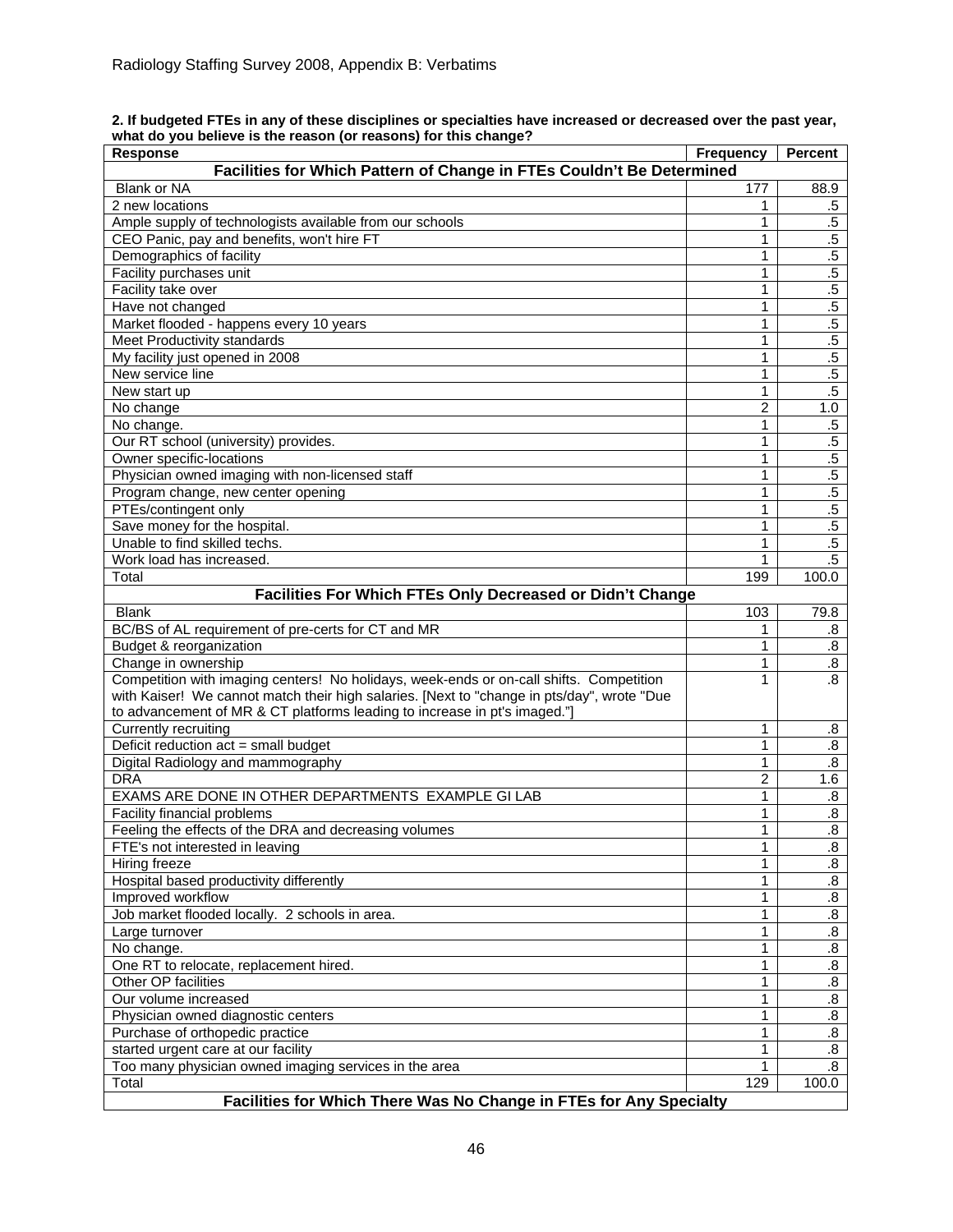| Blank or N/A                                                                              | 755            | 92.2                 |
|-------------------------------------------------------------------------------------------|----------------|----------------------|
| added physicians                                                                          | 1              | .1                   |
| <b>Addition of PACs</b>                                                                   | 1              | $\cdot$ 1            |
| Additional CT units, and high turnover in MRI                                             | 1              | $\cdot$ 1            |
| additional equipment                                                                      | $\mathbf{1}$   | $\cdot$ 1            |
| Basing our FTE's on procedure volumes                                                     | 1              | $\cdot$ 1            |
| Budgeted FTEs have remained the same                                                      | 1              | $\overline{.1}$      |
| Change in the # of positions available, more clinics                                      | 1              | $\cdot$ 1            |
| Changes in Contracts with Facilities, (Nursing h                                          | 1              | $\cdot$ 1            |
| Competitive Wage Difference                                                               | 1              | $\cdot$ 1            |
| CR systems are faster                                                                     | $\mathbf{1}$   | $\overline{.1}$      |
| Director would rather fill RT positions with scrub                                        | $\mathbf{1}$   | $\overline{.1}$      |
| Do all X-rays myself.                                                                     | 1              | $\overline{.1}$      |
| Had to adjust down in 2007 dues to decreasing scan                                        | $\mathbf{1}$   | $\cdot$ 1            |
| Has not changed                                                                           | 1              | $\cdot$ 1            |
| Inability to pay at the rate of housing. Rent and housing over inflated.                  | 1              | $\cdot$ 1            |
| Increased PT activity                                                                     | $\mathbf{1}$   | $\overline{.1}$      |
| Increasing number of patient beds                                                         | $\mathbf{1}$   | $\cdot$ 1            |
| Insurance mix, non participating                                                          | $\mathbf{1}$   | $\cdot$ 1            |
| Less demand for recruiting - not adding to staffing due to Medicare imaging deficit cuts. | 1              | $\cdot$ 1            |
| Limited license medical assistants taking R.T. jobs                                       | 1              | $\cdot$ 1            |
| More involved                                                                             | 1              | $\overline{.1}$      |
| New CT Scanner being installed in next 6 months                                           | $\mathbf{1}$   | .1                   |
| New equipment                                                                             | 1              | $\overline{.1}$      |
| New modality                                                                              | 1              | $\cdot$ 1            |
| New processes need more time to complete. TJC req                                         | 1              | $\cdot$ 1            |
| No change                                                                                 | 15             | 1.2                  |
| No changes in budgeted FTEs                                                               | 1              | $\cdot$ 1            |
| No chg for need                                                                           | 1              | $\cdot$ 1            |
| Not hiring & reimbursement rate due to DRA.                                               | 1              | $\cdot$ 1            |
| Number of techs has not changed                                                           | 1              | $\cdot$ 1            |
| Outpatient clinics opening                                                                | $\mathbf{1}$   | $\cdot$ 1            |
| <b>PACS</b>                                                                               | 1              | $\overline{.1}$      |
| Precertification on MRI and CT                                                            | 1              | $\cdot$ 1            |
| Program growth                                                                            | 1              | $\cdot$ 1            |
| Recent productivity reports is forcing us to downsize staff                               | 1              | $\cdot$ 1            |
| reduced reimbursements                                                                    | $\mathbf{1}$   | $\overline{.1}$      |
| <b>Remained Constant</b>                                                                  | 1              | $\overline{.1}$      |
| Replacing myself                                                                          | $\mathbf{1}$   | $\cdot$ 1            |
| Return to school                                                                          | 1              | $\cdot$ 1            |
| Seems like nobody wants to do Mammography anymore.                                        | 1              | $\cdot$ 1            |
| Slight increase due to patient load                                                       | 1              | $\cdot$ 1            |
| There are too many X-ray schools in Houston, TX.                                          | $\mathbf{1}$   | $\cdot$ 1            |
| Unqualified candidates - with IHS has a Native American hire 1 <sup>st</sup> policy       | 1              | $\cdot$ 1            |
| Very low technical turnover; almost non-existent.                                         | 1              | $\overline{.1}$      |
| Volume decrease                                                                           | 1              | $\cdot$ 1            |
| We are working with 2 students who will go full time in 8/08                              | 1              | $\overline{.1}$      |
| We do flex to volume but keep the same # of FTE's                                         | 1              | $\cdot$ 1            |
| We have extended hours to accommodate more appts.                                         | 1              | $\cdot$ 1            |
| We have increased techs since 2006 and have not had any vacancies                         | $\overline{1}$ | $\cdot$ 1            |
| We used to provide Bone Density, but no longer do.                                        | 1              | $\cdot$ 1            |
| Wrote "increase" by "Change in pt demand".                                                | 1              | $\cdot$ 1            |
| Total                                                                                     | 819            | 100.0                |
| Facilities for Which FTEs Only Increased or Didn't Change                                 |                |                      |
| <b>Blank</b>                                                                              | 313            | 86.5                 |
| 24/7 coverage - expanding MRI scanners #                                                  | 1              | $\cdot$ 3            |
| Added a number of new facilities we are staffing up for                                   | 1              | $\cdot$ 3            |
| Added MR machine FT                                                                       | 1              | $\cdot$ <sup>3</sup> |
| Adding Echocardiology to US                                                               | 1              | $\overline{.3}$      |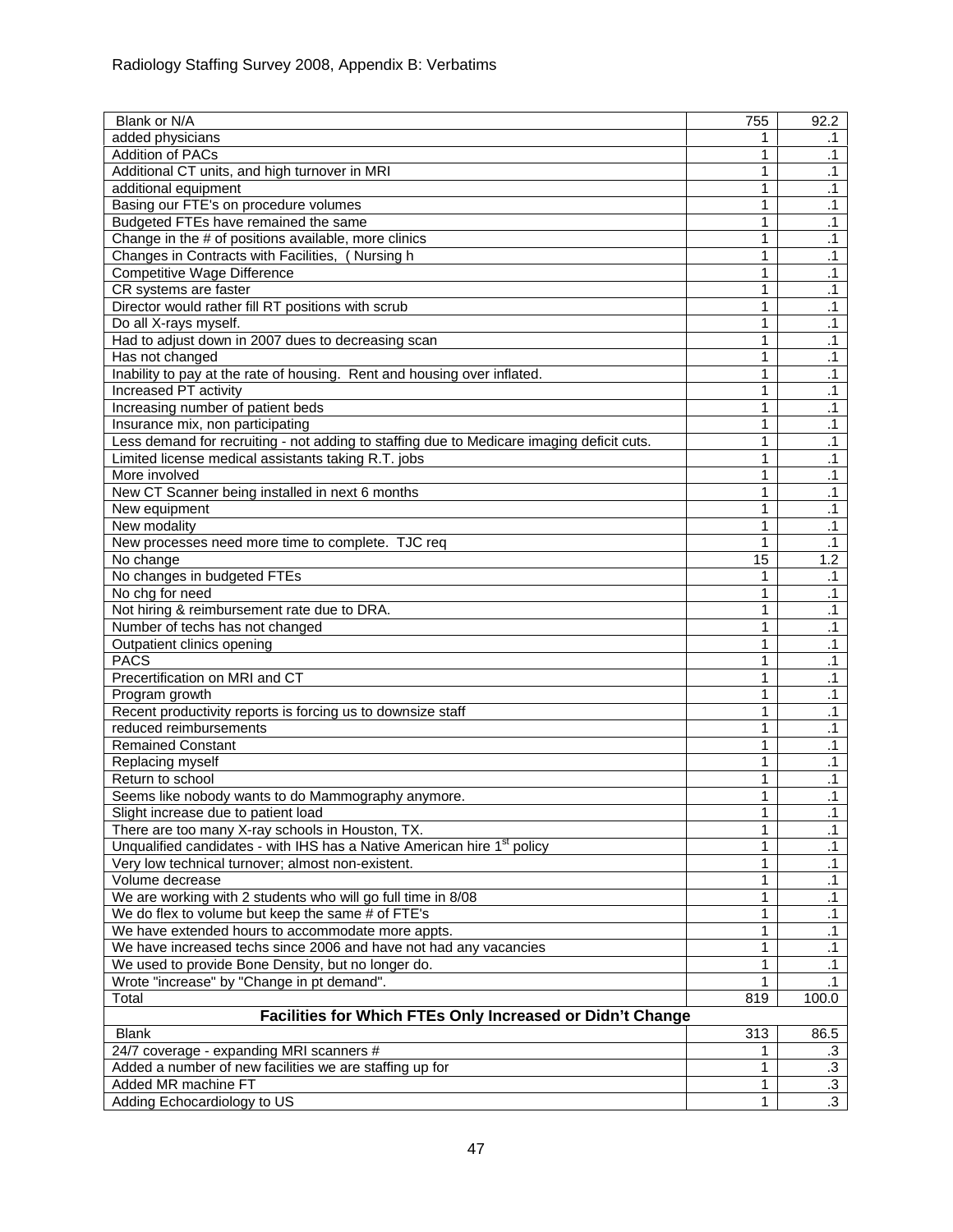| Adding new department in new ER                                                   | $\mathbf{1}$ | $\cdot$ 3          |
|-----------------------------------------------------------------------------------|--------------|--------------------|
| Addition of evening shift                                                         | 1            | $\overline{.3}$    |
| Addition of new clinic                                                            | 1            | $\overline{.3}$    |
| Addition of students and cross training for CT                                    | 1            | $\overline{.3}$    |
| Additional Equipment & physicians                                                 | $\mathbf{1}$ | $\overline{.3}$    |
| Another IR suite added                                                            | $\mathbf{1}$ | $\overline{.3}$    |
|                                                                                   |              |                    |
| Both changes increases.                                                           | 1            | $\overline{.3}$    |
| Change in hours and location techs work                                           | 1            | $\overline{3}$     |
| Competition by radiologist                                                        | $\mathbf{1}$ | $\overline{.3}$    |
| Construction                                                                      | 1            | $\overline{\cdot}$ |
| Cover on-call by using staff on-site                                              | $\mathbf{1}$ | $\overline{.3}$    |
| Cross training - staff moving to different position                               | 1            | $\overline{.3}$    |
| CT/MRI inc we add immscan and 2 ct one in VIR and one in SICU                     | $\mathbf{1}$ | $\overline{.3}$    |
| Dept expanded to include EP                                                       | $\mathbf{1}$ | $\overline{\cdot}$ |
| Expanding to 24/7 CT and U/S - adding New MRI Scan                                | 1            | $\overline{.3}$    |
| Expansion                                                                         | $\mathbf{1}$ | $\overline{.3}$    |
| Expansion to new areas                                                            | $\mathbf{1}$ | $\overline{.3}$    |
| Fixed MRI installed Sept. 07                                                      | $\mathbf{1}$ | $\overline{.3}$    |
| <b>IMPROVES IN TECHNOLOGY</b>                                                     |              |                    |
|                                                                                   | $\mathbf{1}$ | $\overline{\cdot}$ |
| Increase in administrative duties                                                 | 1            | $\overline{\cdot}$ |
| Increase in CTA coronary studies                                                  | $\mathbf{1}$ | $\overline{.3}$    |
| Increase in demand for services.                                                  | $\mathbf{1}$ | $\overline{.3}$    |
| increase in Pt volume                                                             | $\mathbf{1}$ | $\overline{.3}$    |
| Increased equipment                                                               | $\mathbf{1}$ | $\overline{.3}$    |
| Lack of qualified candidates                                                      | 1            | $\overline{.3}$    |
| MRI open .5 year in 07                                                            | $\mathbf{1}$ | $\overline{.3}$    |
| MRI Technologist also Director now                                                | $\mathbf{1}$ | $\overline{.3}$    |
| New CT procedures                                                                 | 1            | $\overline{.3}$    |
| New facilities                                                                    | $\mathbf{1}$ | $\overline{.3}$    |
| New facility and machine opened                                                   | $\mathbf{1}$ | $\overline{.3}$    |
|                                                                                   | 1            | $\overline{\cdot}$ |
| New facility, additional services                                                 | $\mathbf{1}$ | $\overline{.3}$    |
| New hospital                                                                      |              | $\overline{.3}$    |
| New modalities added                                                              | 1            |                    |
| New MRI equipment in-house                                                        | 1            | $\overline{.3}$    |
| New OP facility                                                                   | 1            | $\overline{.3}$    |
| New sites                                                                         | 1            | $\overline{3}$     |
| No decrease [postal return]                                                       | $\mathbf{1}$ | $\overline{.3}$    |
| Nuc Med and CT schools                                                            | 1            | $\overline{.3}$    |
| Opened 2nd location.                                                              | $\mathbf{1}$ | $\overline{.3}$    |
| Opened more offices                                                               | 1            | $\overline{\cdot}$ |
| Outpatient expansion                                                              | 1            | $\overline{3}$     |
| Per Diem to handle schedule rotations                                             | 1            | $\cdot$ 3          |
| Section Expanded                                                                  | $\mathbf{1}$ | $\overline{.3}$    |
| The hospital has added an outpatient building which will include Imaging Services | 1            | $\overline{.3}$    |
| vacations, sick coverage                                                          | $\mathbf{1}$ | $\overline{.3}$    |
| Total                                                                             | 362          | 100.0              |
|                                                                                   |              |                    |
| Facilities for Which FTEs Increased for Some Specialties, Decreased for Others    |              |                    |
| <b>Blank</b>                                                                      | 60           | 83.3               |
| Added Technology and competition                                                  | 1            | 1.4                |
| Addition of new offices                                                           | 1            | 1.4                |
| Expansion in Nuc Med, MRI, CVIT, CT                                               | $\mathbf{1}$ | 1.4                |
| increased productivity, trying to reach benchmarks                                | 1            | 1.4                |
| New Technology                                                                    | 1            | 1.4                |
| <b>PACS</b>                                                                       | 1            | 1.4                |
| PACs has improved patient flow                                                    | 1            | 1.4                |
| per diem not available                                                            | 1            | 1.4                |
| Responding to declining reimbursements                                            | 1            | 1.4                |
| RVU values                                                                        | 1            |                    |
| Technology efficiency                                                             | 1            | 1.4<br>1.4         |
|                                                                                   |              |                    |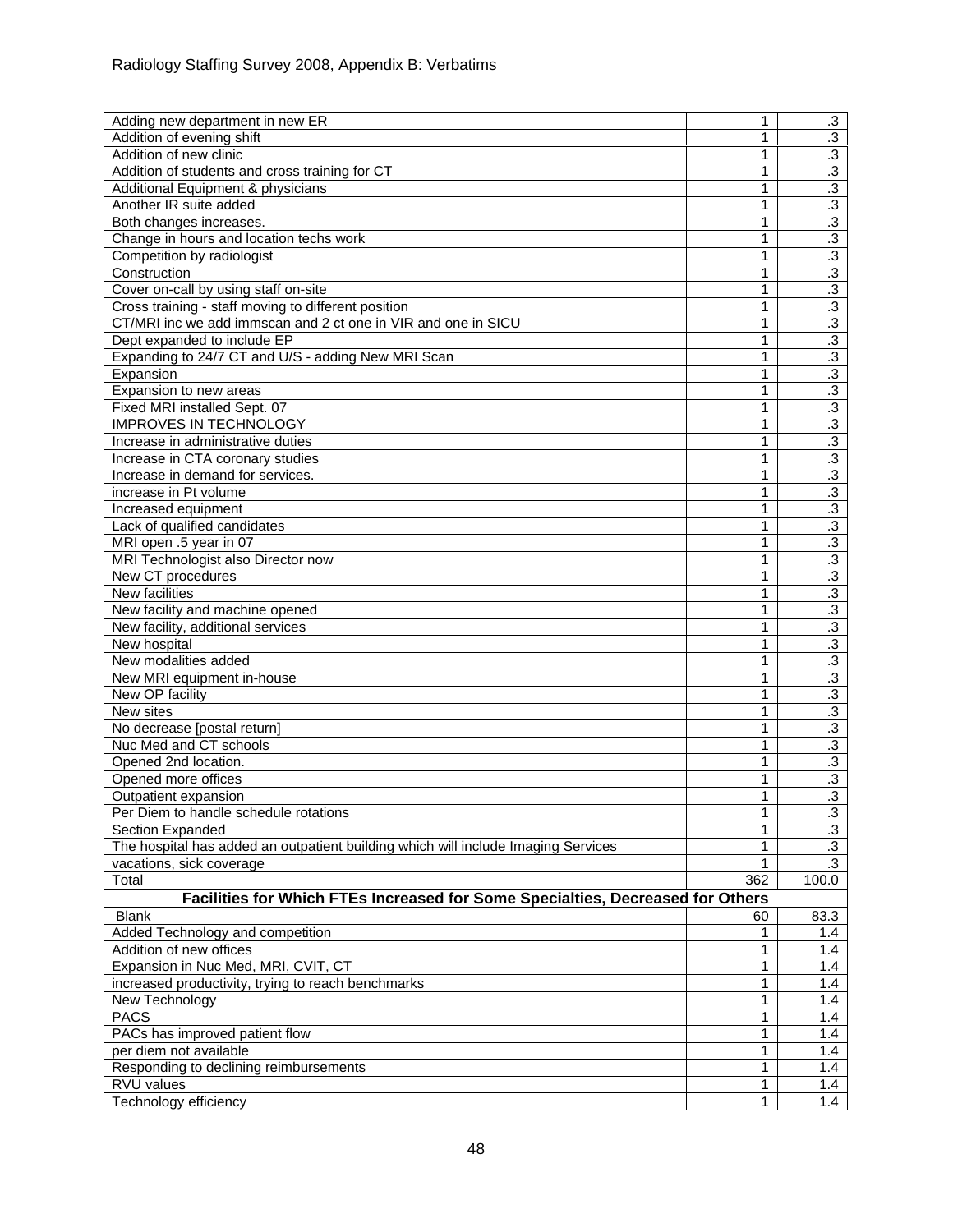| $\sim$<br>.<br>to<br>new<br>тя<br>guates.<br>aldır. |                               |  |
|-----------------------------------------------------|-------------------------------|--|
| ctal                                                | $\overline{\phantom{a}}$<br>∼ |  |

#### **3. Please specify the other discipline or specialty for which you described your facility's recruitment effort.**

Of the 190 responses to this request, 66 indeed specified the "Other" discipline. Another 61 indicated that the question was inapplicable (N/A) to their facility – usually because there had been no recruiting effort one or both years. Seventeen (17) respondents described the methods they used to recruit R.T.s. There were also 17 general comments on recruiting difficulty and 13 comments not obviously related to recruiting.

 The 66 "Other" disciplines specified included various forms of interventional radiography (11 responses), echo cardiography (8), bone densitometry/DXA (7), sonography (4) and radiation therapy (4).

| <b>Response</b>                                                                             | Frequency      | <b>Percent</b> |
|---------------------------------------------------------------------------------------------|----------------|----------------|
| <b>Blank</b>                                                                                | 1391           | 88.0           |
| Responses Specifying the "Other" Discipline/Specialty or Specialties Rated                  |                |                |
| <b>Bone Density</b>                                                                         | 3              | $0.2\,$        |
| Can't seem to find per diem xray techs.                                                     | 1              | 0.1            |
| Cardio/vascular tech                                                                        | 1              | 0.1            |
| Cath lab, Echo, EP                                                                          | 1              | 0.1            |
| CT & mammo: Cross train                                                                     | $\mathbf{1}$   | 0.1            |
| Dexa                                                                                        | $\mathbf{1}$   | 0.1            |
| Difficulty finding qualified (ARRT certified) candidates to work in IHS                     | $\mathbf{1}$   | 0.1            |
| Echo-cardiographer due to rural area/salary for the area.                                   | 1              | 0.1            |
| Echo                                                                                        | 1              | 0.1            |
| Echo technologist                                                                           | $\mathbf{1}$   | 0.1            |
| Echocardiograms                                                                             | 1              | 0.1            |
| Echocardiographer                                                                           | $\mathbf{1}$   | 0.1            |
| Echocardiology                                                                              | 1              | 0.1            |
| ET/CT ion IDTF recruit: RT/NM Tech; less difficult in 2007.                                 | 1              | 0.1            |
| Extremely difficult to recruit Sonographers who are agreeable to work call, etc. as needed  | $\mathbf{1}$   | 0.1            |
| in a hospital environment.                                                                  |                |                |
| IR.                                                                                         | 1              | 0.1            |
| IR (Special Procedures)                                                                     | $\mathbf{1}$   | 0.1            |
| limited xray license                                                                        | $\mathbf{1}$   | 0.1            |
| MAs                                                                                         | 1              | 0.1            |
| More difficult to recruit specialties, especially experienced ultrasound and MR and         | 1              | 0.1            |
| PACS/RIS admin.                                                                             |                |                |
| More difficult vascular sonographers                                                        | 1              | 0.1            |
| MRI Certified technologists, certified in other modalities are hard to find as well as RDSM | 1              | 0.1            |
| sono techs.                                                                                 |                |                |
| Night Ultrasound position is very difficult to recruit for.                                 | 1              | 0.1            |
| Nuc preference is nuc/rad certified for PET scanner                                         | $\mathbf{1}$   | 0.1            |
| Nuclear Medicine                                                                            | 1              | 0.1            |
| Number of truly qualified sonographers is low -- everyone is recently graduated and         | $\overline{1}$ | 0.1            |
| requires significant training.                                                              |                |                |
| <b>PACS Administrator</b>                                                                   | $\overline{2}$ | 0.1            |
| Per diem technologist                                                                       | 1              | 0.1            |
| <b>PET Trained</b>                                                                          | $\mathbf{1}$   | 0.1            |
| QC Technologists - ct and MRI - More difficult                                              | $\mathbf{1}$   | 0.1            |
| Rad. Interventional                                                                         | 1              | 0.1            |
| Rad therapy                                                                                 | $\mathbf{1}$   | 0.1            |
| <b>Radiation Therapist</b>                                                                  | $\overline{c}$ | 0.1            |
| Radiation therapists, dosimetrists and physicists                                           | $\mathbf{1}$   | 0.1            |
| Radiography: Joined with Community College in the Radiology and Sonography school -         | 1              | 0.1            |
| students rotate clinical hours at our site - and often want to work here after graduation.  |                |                |
| Registered Cardio techs are hard to find                                                    | 1              | 0.1            |
| RT's with Electrophysiology experience should be identified specifically.                   | 1              | 0.1            |
| RT with Cath lab experience                                                                 | 1              | 0.1            |
| <b>RTT</b>                                                                                  | $\mathbf{1}$   | 0.1            |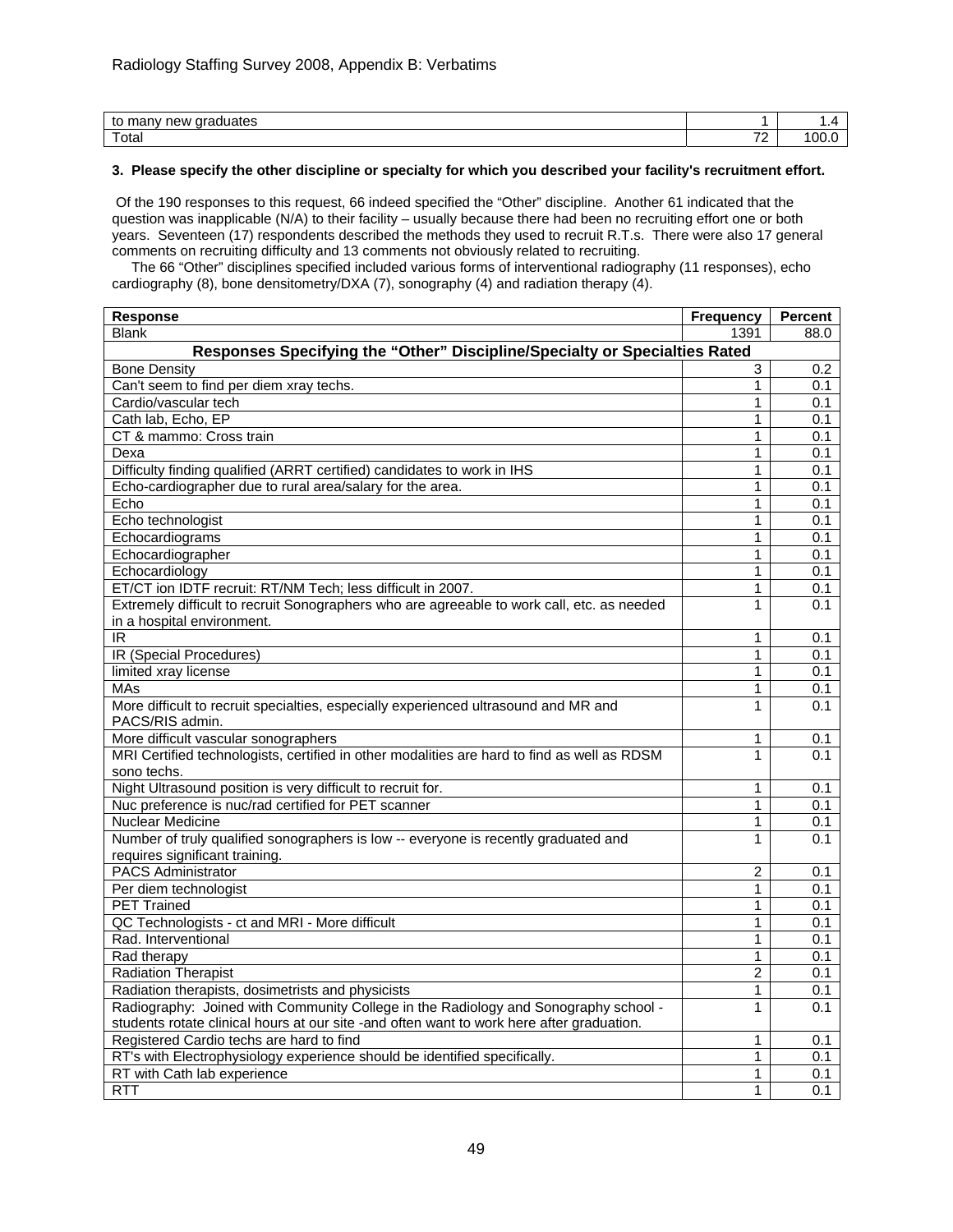| Sonographers and Echo technologists are especially hard to come by in this part of the             | 1            | 0.1 |
|----------------------------------------------------------------------------------------------------|--------------|-----|
| country. We struggle to find anyone with adequate skill who wants to work in the hospital          |              |     |
| and take call. Our recruitment efforts tend t                                                      |              |     |
| SPECIAL PROCEDURE TECHS HARD TO FIND                                                               | 1            | 0.1 |
| <b>STUDENT TECHS</b>                                                                               | 1            | 0.1 |
| Tech aides                                                                                         | 1            | 0.1 |
| The other specialty is PET, that is under the University and Radiology is under the                | 1            | 0.1 |
| Hospital two different entities.                                                                   |              |     |
|                                                                                                    | 1            |     |
| Trying to get u/s tech to do x-rays also.                                                          |              | 0.1 |
| US/RT STAFF MORE DIFFICULT TO RECRUIT FOR FT.                                                      | 1            | 0.1 |
| VAS lab tech.                                                                                      | 1            | 0.1 |
| Vascular sonographer                                                                               | 1            | 0.1 |
| Vascular Technologist - More difficult                                                             | 1            | 0.1 |
| <b>VIR</b>                                                                                         | 1            | 0.1 |
| We don't have MRI, mammo, nuc med.                                                                 | 1            | 0.1 |
| We cross train and have access to R.T.s from our school.[Wrote "Radiation Tx" beside               | 1            | 0.1 |
| "Other".]                                                                                          |              |     |
| We have been advertising for mammography techs for years- We just happen to get lucky              | 1            | 0.1 |
| this year.                                                                                         |              |     |
| We just hired a new grad for generals in 12-07. There were 5 very good applicants. No              | 1            | 0.1 |
| one with mammography experience.                                                                   |              |     |
| We were looking for a PRN U/S tech and had no responses. We were finally able to locate            | 1            | 0.1 |
|                                                                                                    |              |     |
| one.                                                                                               |              |     |
| Weekend Radiologic Technologist with CT                                                            | 1            | 0.1 |
| Weekend Supervisor                                                                                 | 1            | 0.1 |
| Would need multidisciplined Techs in sonography.                                                   | 1            | 0.1 |
| Wrote "impossible!" beside Sonographer (and checked "More difficult".                              | 1            | 0.1 |
| <b>Responses Specifying Recruiting Method(s)</b>                                                   |              |     |
| Ad placed in local online job website and in national RT journal.                                  | 1            | 0.1 |
| Ad in local newspapers                                                                             | 1            | 0.1 |
| advertisement, mailings, web                                                                       | 1            | 0.1 |
| Generally local and on-line advertising. We do not have a shortage of available staff in the       | 1            | 0.1 |
| Milwaukee area, where our facility is located.                                                     |              |     |
| HR, newspapers, recruitment company; local schools                                                 | 1            | 0.1 |
| Internal/External Postings                                                                         | 1            | 0.1 |
| Local newspaper                                                                                    | 1            | 0.1 |
|                                                                                                    | 1            | 0.1 |
| local newspaper, professional journal, recruiter                                                   |              |     |
| Magazine ads, ads in area newspapers, flyers to radiology schools                                  | 1            | 0.1 |
| Online- career builder, monster.com and a state sonography website                                 | 1            | 0.1 |
| Posting on internet job sites.                                                                     | 1            | 0.1 |
| Posting on USA Jobs, local papers, word of mouth                                                   | 1            | 0.1 |
| Vacant positions posted on system website                                                          | $\mathbf{1}$ | 0.1 |
| We have a waiting list of applicants want to work at our facility. Interventional Radiologic       | 1            | 0.1 |
| Technologist is the most difficult positions to fill. Our standards are equal to cardiology        |              |     |
| and very complex procedures performed                                                              |              |     |
| We pay relocation if from out of state, we also have a tuition reimbursement program               | 1            | 0.1 |
| Word of mouth. Ads in local papers.                                                                | 1            | 0.1 |
| Word of mouth has worked for the last 3 or 4 techs                                                 | 1            | 0.1 |
| <b>General Comments on Recruiting Difficulty</b>                                                   |              |     |
|                                                                                                    |              |     |
| I had a tech move and it['s] hard to find replacement.                                             | 1            | 0.1 |
| In general for recruitment we have had to go out of state and or to head hunters to find           | 1            | 0.1 |
| applicants that want to fill positions. In 2007 I hired 2 staff from out of state and 1 staff from |              |     |
| in Az. The process took over 4 month                                                               |              |     |
| Job market flooded.                                                                                | 1            | 0.1 |
| Less difficult due to close-down of Imaging Centers.                                               | 1            | 0.1 |
| Locally none available, relocation difficult.                                                      | 1            | 0.1 |
| Not difficult to recruit.                                                                          | 1            | 0.1 |
| Radiography: Joined with Community College in the Radiology and Sonography school -                | 1            | 0.1 |
| students rotate clinical hours at our site - and often want to work here after graduation.         |              |     |
| Recruitment is from School of Radiation Therapy from University based program                      | 1            | 0.1 |
|                                                                                                    |              |     |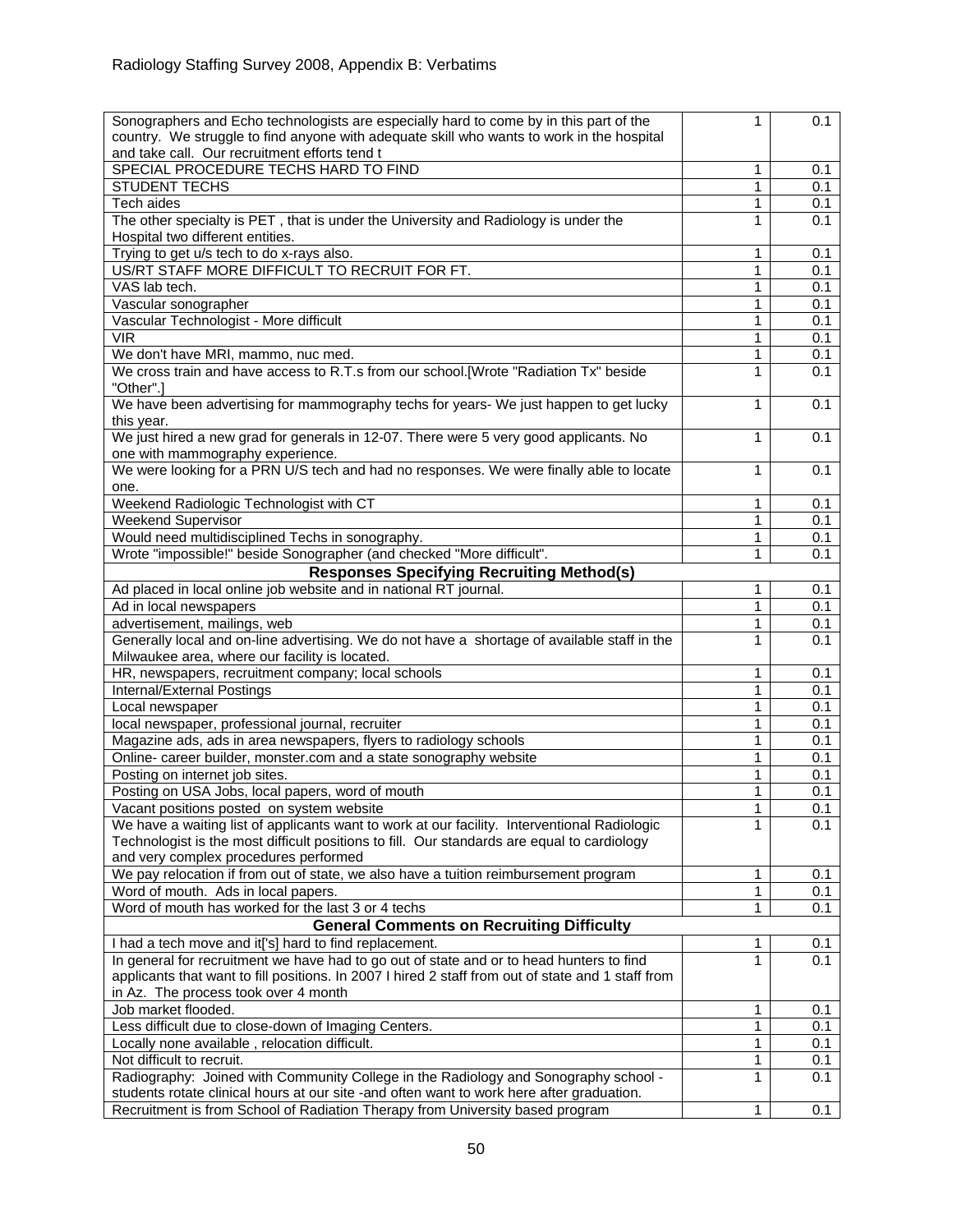| Rural hospitals have a hard time because of town size.                                        | 1            | 0.1 |
|-----------------------------------------------------------------------------------------------|--------------|-----|
| Salary sub-optimum and recruiting process through human resources takes forever (in           | $\mathbf{1}$ | 0.1 |
| excess of 4 months)                                                                           |              |     |
| same                                                                                          | 1            | 0.1 |
| Several years ago we had a hard time filling Rad tech openings. We started paying a           | 1            | 0.1 |
| \$6.00 eve. Diff. as well as \$8.00 night diff. With this dollar increase all 3 openings were |              |     |
| filled!                                                                                       |              |     |
| There is flood of new students graduating each year from Montana. Too many students           | $\mathbf{1}$ | 0.1 |
| not enough jobs!                                                                              |              |     |
| University saturating market with CT, MR, US, but rural setting and volumes not conducive     | 1            | 0.1 |
| for allowing tech to do only the modality.                                                    |              |     |
| Very low because we don't have an HR person.                                                  | 1            | 0.1 |
| We have a waiting list of applicants want to work at our facility. Interventional Radiologic  | 1            | 0.1 |
| Technologist is the most difficult positions to fill. Our standards are equal to cardiology   |              |     |
| and very complex procedures performed                                                         |              |     |
| We have been advertising for mammography techs for years- We just happen to get lucky         | 1            | 0.1 |
| this year.                                                                                    |              |     |
| We just hired a new grad for generals in 12-07. There were 5 very good applicants. No         | 1            | 0.1 |
| one with mammography experience.                                                              |              |     |
| <b>N/A or Not Recruiting</b>                                                                  |              |     |
| All of my technologists have been with me for over 2 years.                                   | 1            | 0.1 |
| Clinical affiliation with training programs                                                   | 1            | 0.1 |
|                                                                                               |              |     |
| Did not try to recruit                                                                        | 1            | 0.1 |
| EMPLOYEE TURNOVER IS FEW AND FAR BETWEEN                                                      | 1            | 0.1 |
| Fully staffed for last 2 years                                                                | 1            | 0.1 |
| Have not had a change                                                                         | 1            | 0.1 |
| Have not had need to recruit in 3 years.                                                      | $\mathbf{1}$ | 0.1 |
| have not had to recruit                                                                       | 1            | 0.1 |
| HAVE NOT NEEDED TO HIRE IN THE LAST 5 YEARS                                                   | 1            | 0.1 |
| Have not tried to recruit.                                                                    | 1            | 0.1 |
| Haven't had any change over in staffing                                                       | 1            | 0.1 |
| Haven't had any changes.                                                                      | 1            | 0.1 |
| Haven't had any turn-around in techs.                                                         | 1            | 0.1 |
| I had a tech move and it['s] hard to find replacement.                                        | 1            | 0.1 |
| I have a full staff                                                                           | 1            | 0.1 |
| I have never had recruitment problems. Hardly ANY turnover!                                   | $\mathbf{1}$ | 0.1 |
| N/A or NA or Not applicable                                                                   | 10           | 0.6 |
| N/A - same techs 2+ years.                                                                    | 1            | 0.1 |
| N/A. There was no need for us to recruit. Staff needed has remained the same.                 | 1            | 0.1 |
| NA I HAVE BEEN FULLY STAFFED FOR THE PAST 3 YRS.                                              | 1            | 0.1 |
|                                                                                               | $\mathbf{1}$ | 0.1 |
| No changes                                                                                    | $\mathbf{1}$ |     |
| No movement!                                                                                  |              | 0.1 |
| No recruitment                                                                                | 1            | 0.1 |
| No recruitment done; apps on file.                                                            | 1            | 0.1 |
| No recruitment in 2007                                                                        | 1            | 0.1 |
| No recruitment necessary for our facility.                                                    | 1            | 0.1 |
| No recruitment. We are in a period of major layoffs.                                          | $\mathbf{1}$ | 0.1 |
| No recruitment; long term emp.                                                                | 1            | 0.1 |
| No staff turnover for the past 12 months.                                                     | 1            | 0.1 |
| No turnover of staff                                                                          | 1            | 0.1 |
| NO VACANCIES, NO NEW TECHS                                                                    | $\mathbf{1}$ | 0.1 |
| None                                                                                          | 6            | 0.4 |
| Not currently recruiting.                                                                     | $\mathbf{1}$ | 0.1 |
| Not needed.                                                                                   | 1            | 0.1 |
| Not recruiting at this time for any positions                                                 | 1            | 0.1 |
| Not recruiting.                                                                               | 3            | 0.2 |
| Our techs have been here 33 & 30 years, respectively.                                         | 1            | 0.1 |
| We are not hiring, we are cutting positions because of low reimbursements caused by the       | 1            | 0.1 |
| DRA. All other managed care Ins. companies have followed the federal government and           |              |     |
| cut their reimbursements as well.                                                             |              |     |
|                                                                                               |              |     |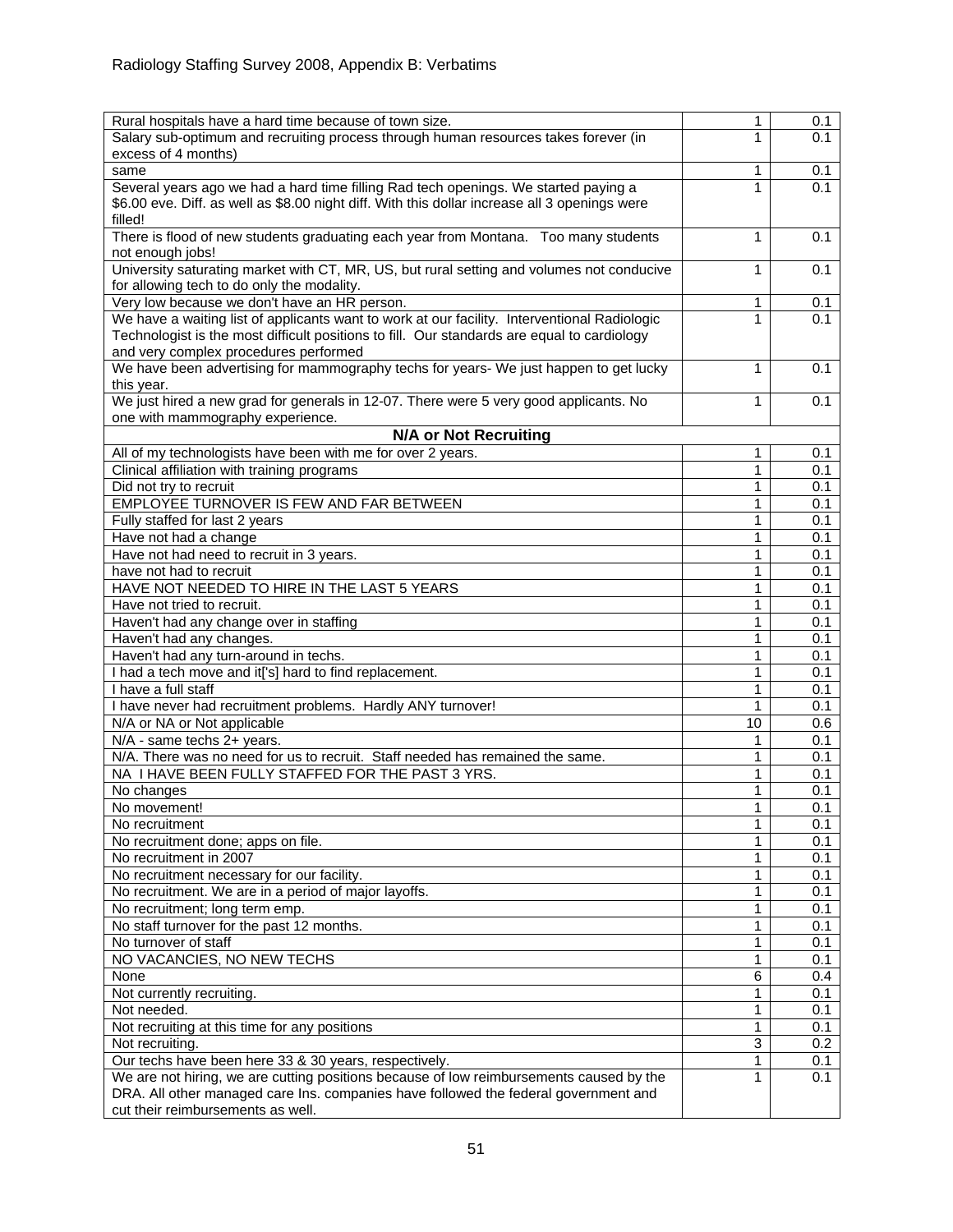| We are not recruiting - we are subject to imaging cuts, higher costs and worsening<br>economy.                                                                                                                      | 1 | 0.1 |
|---------------------------------------------------------------------------------------------------------------------------------------------------------------------------------------------------------------------|---|-----|
| We have been and are fully staffed. No recruitment in 3 plus years.                                                                                                                                                 | 1 | 0.1 |
| We have not had any recruitment needs - no turnover                                                                                                                                                                 | 1 | 0.1 |
| We have not had to recruit recently                                                                                                                                                                                 | 1 | 0.1 |
| We have not needed to recruit any of the above positions.                                                                                                                                                           | 1 | 0.1 |
| We haven't had to fill any vacant positions. We have not had any to speak of.                                                                                                                                       | 1 | 0.1 |
| We weren't recruiting any type of RT's                                                                                                                                                                              | 1 | 0.1 |
| <b>Other Comments</b>                                                                                                                                                                                               |   |     |
| All of the other modalities are mobile                                                                                                                                                                              | 1 | 0.1 |
| Familiarity with personnel which could be of interest.                                                                                                                                                              | 1 | 0.1 |
| Have three new grads working PRN until FT position becomes available.                                                                                                                                               | 1 | 0.1 |
| Hospital operates 4 Medical Science Programs: Radiology, Nuclear Medicine, Diagnostic                                                                                                                               | 1 | 0.1 |
| Med Sonography & CT                                                                                                                                                                                                 |   |     |
| Indian Health Service doesn't really "recruit." They post a position and wait.                                                                                                                                      | 1 | 0.1 |
| Only hire RT(R).                                                                                                                                                                                                    | 1 | 0.1 |
| Performed by main radiology dept.                                                                                                                                                                                   | 1 | 0.1 |
| We are not hiring, we are cutting positions because of low reimbursements caused by the<br>DRA. All other managed care Ins. companies have followed the federal government and<br>cut their reimbursements as well. | 1 | 0.1 |
| We are not recruiting - we are subject to imaging cuts, higher costs and worsening<br>economy.                                                                                                                      | 1 | 0.1 |
| We cross train and have access to R.T.s from our school.[Wrote "Radiation Tx" beside<br>"Other".1                                                                                                                   | 1 | 0.1 |
| We have been using a temp tech for sonography the past two years while one of our staff<br>obtained education for that modality.                                                                                    | 1 | 0.1 |
| We have increases are students in our school and now have twice a year graduation                                                                                                                                   | 1 | 0.1 |
| We have mammography in our future and our prn tech is certified in that.                                                                                                                                            | 1 | 0.1 |

#### **5. Please add here any comments you feel are necessary to clarify any of your responses and/or any additional comments you wish to share on your perceptions of the supply of radiologic technologists.**

Of the 455 responses to this question, 239 included or implied a judgment as to the balance between the supply of and the demand for radiologic technologists in the respondent's area. Of those 239 responses, 37 (15.5%) implied a local shortage of R.T.s; 46 (19.2%), a rough balance between supply and demand; 55 (23.0%), shortages of some but not all types of R.T.s (with sonographers, mammographers, experienced R.T.s and multi-modal R.T.s being the most frequently mentioned as in short supply); and 101 (42.3%) implied a local oversupply of R.T.s.

| <b>Response</b>                                                                               | <b>Frequency</b> | <b>Percent</b> |
|-----------------------------------------------------------------------------------------------|------------------|----------------|
| Blank or N/A                                                                                  | 1126             | 71.2%          |
| Response implies local shortage                                                               |                  |                |
| Difficult to find staff with CT and Mammo experience willing to work in rural settings.       |                  | 2.7            |
| Even with \$5000 bonus sign on bonus for sonographers, we are still not able to fill our 3    |                  | 2.7            |
| open positions. We currently use travelers.                                                   |                  |                |
| For the 1st time in the history of our facility -- 40 years we have had to use traveling tech |                  | 2.7            |
| to fill our ultrasound needs.                                                                 |                  |                |
| Graduating students in our area are having difficulty finding full-time employment with       |                  | 2.7            |
| benefits. Many have been employed in PRN status only for more than one year. I feel           |                  |                |
| that we are misleading potential students about the employment prospects in this field.       |                  |                |
| Here in Raleigh, NC the market is saturated with RTs. The local college graduates 2           |                  | 2.7            |
| classes a year.                                                                               |                  |                |
| I am new to this Managers position, I do not have a good history of past recruitment          |                  | 2.7            |
| practices and was not a part of the 2008 or prior budgeting process. Supply in this area,     |                  |                |
| and from what I understand, many rural and smaller facilities, is harder to find. Turnover    |                  |                |
| rate is higher as well in the smaller settings.                                               |                  |                |
| am the manager for the cardiac cath labs although there is a full line of radiology           |                  | 2.7            |
| services offered at the facility. Started a new EP program that required hiring               |                  |                |
| experienced RT for that position. This is an extremely difficult position to fill but we were |                  |                |
| able to meet the need.                                                                        |                  |                |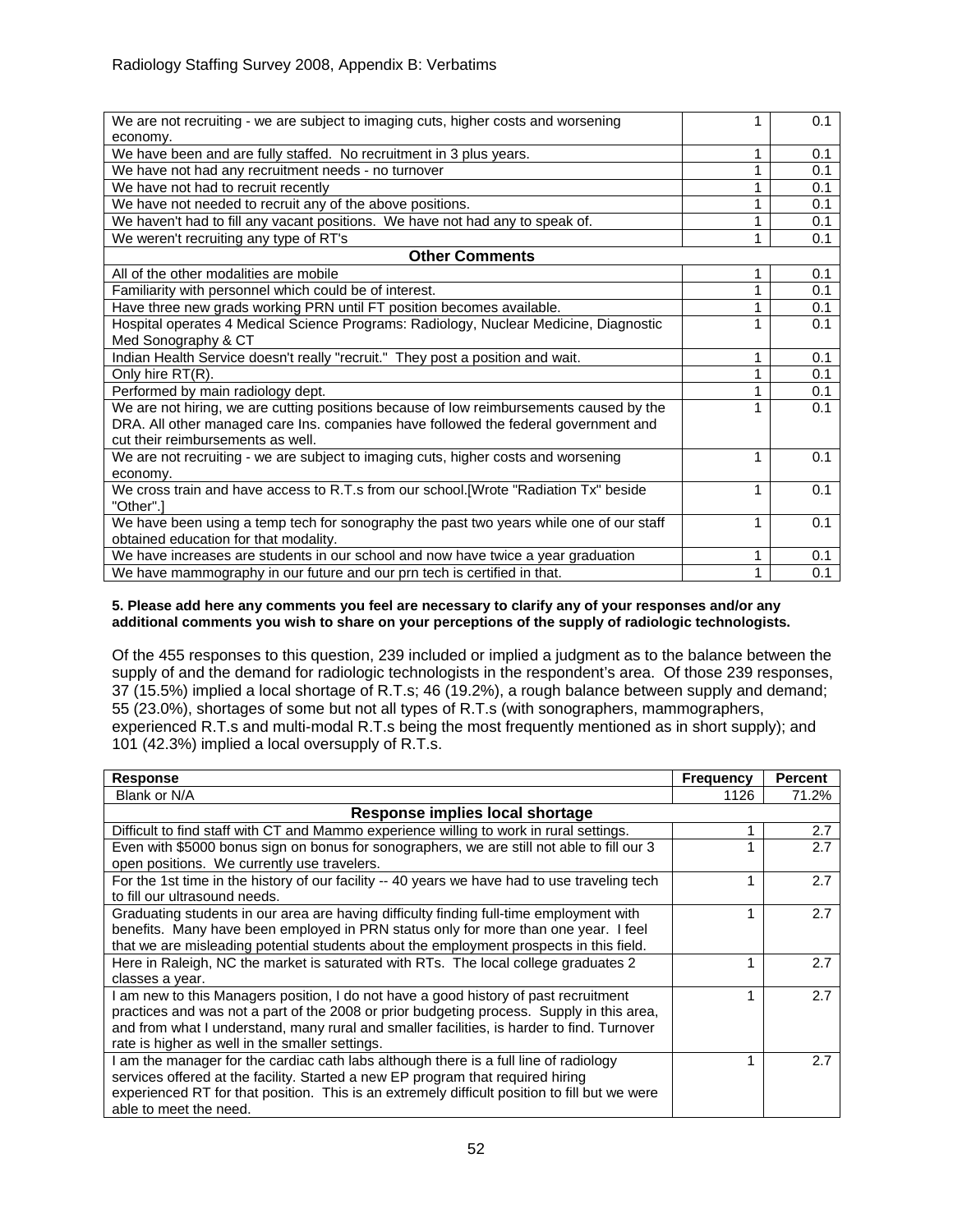| I have to recruit staff from out of state -- since storm. [Mississippi]                                                                                                          | 1 | 2.7              |
|----------------------------------------------------------------------------------------------------------------------------------------------------------------------------------|---|------------------|
| I think our example is a good one for the career field and employers to see If you under<br>bid the position It will not get filled.                                             | 1 | 2.7              |
| In 2006 it was especially difficult to get staff even though we had two rad schools within                                                                                       | 1 | $\overline{2.7}$ |
| 40 miles of us. We are a small facility, offered competitive salary, however grads seem                                                                                          |   |                  |
| to think that bigger is better. Our equipment is state of the art, so no problem there. It                                                                                       |   |                  |
| was evident that new techs are being taught to work in pairs and do not like responsibility                                                                                      |   |                  |
| of working alone on evening and night shifts even though the work load is very light. I've                                                                                       |   |                  |
| been told that techs like the socialization of bigger departments. So goes the dilemma of                                                                                        |   |                  |
| small departments. Is there an answer to this problem?                                                                                                                           |   |                  |
| In the past 3 years we have trained 3 RTs to get certified in mammography. They pass                                                                                             | 1 | 2.7              |
| their registry and leave - shortage in OK area.                                                                                                                                  |   |                  |
| Increase in RT's -- school grad's increase. Closing down of Imaging Centers.                                                                                                     | 1 | 2.7              |
| Interventional & cardiac cath not listed, but difficult to recruit. Mostly on the job training                                                                                   | 1 | 2.7              |
| performed.                                                                                                                                                                       |   |                  |
| It's hard t obtain Technologist (diagnostic) due to salaries.(don't pay enough)                                                                                                  | 1 | 2.7              |
| It's very hard to hire reg. tech in a small community.                                                                                                                           | 1 | 2.7              |
| It has been very difficult to recruit techs in all dept. I only see over the mammography                                                                                         | 1 | 2.7              |
| dept. I can see it being a huge problem when the older techs I have retire.                                                                                                      |   |                  |
| It is harder to recruit technologist to rural community hospitals due to the lack of                                                                                             | 1 | $\overline{2.7}$ |
| amenities that big towns and cities have.                                                                                                                                        |   |                  |
| It is VERY difficult to recruit to the reservation. Reasons include remoteness, lack of                                                                                          | 1 | 2.7              |
|                                                                                                                                                                                  |   |                  |
| resources such as banks, grocery stores, and other amenities, and the "dry" (alcohol)<br>status of the reservation. We are located 2.5 hours from a "major" city [Name of city]. |   |                  |
|                                                                                                                                                                                  | 1 | $\overline{2.7}$ |
| Market area has shortage of mammographers. Sonographers and MRI will be dedicated<br>to breast imaging specialty which can make recruitment more difficult.                      |   |                  |
|                                                                                                                                                                                  |   | 2.7              |
| Our hiring difficulties are our very rural location and needing multi modality techs. Very                                                                                       | 1 |                  |
| few new grads want to multi-task and are very demanding on time related issues.                                                                                                  |   | $\overline{2.7}$ |
| Our work load has increased but management has not deemed fit to hire any other                                                                                                  | 1 |                  |
| people. We lost a full time employee and we said we would like to part time but they                                                                                             |   |                  |
| have not moved forward with doing that. Time expired is 6 months.                                                                                                                |   |                  |
| Pay to head hunter and staff an additional 5 K for 2007 due to not being able to recruit                                                                                         | 1 | 2.7              |
| successfully in the AZ market.                                                                                                                                                   |   |                  |
| Rad techs are difficult to recruit to a rural hospital, such as [hospital name].                                                                                                 | 1 | 2.7              |
| Salaries in the government sector are not keeping up with local and regional salaries-                                                                                           | 1 | 2.7              |
| thus Ultrasound Technologists are not willing to work at our facility                                                                                                            |   |                  |
| Sonographers, mammographers, MRI techs, EEG techs -- None available locally,                                                                                                     | 1 | $\overline{2.7}$ |
| recruitment difficult primarily due to relocation and high expenses, -housing and basics in                                                                                      |   |                  |
| comparison to continental US. Families not willing to move, single applicants OK but                                                                                             |   |                  |
| usually with a limited time frame- winters season at home.                                                                                                                       |   |                  |
| Technologists applying for CT and MR positions that have zero experience in these                                                                                                | 1 | 2.7              |
| fields. Difficulty finding experienced Technologists.                                                                                                                            |   |                  |
| The Facility wanted to make every effort in reducing our backlog for scheduling. The                                                                                             | 1 | 2.7              |
| sign on bonus was an effort to attract staff which has always been difficult. We have                                                                                            |   |                  |
| seen a lot of interest, but not the right people so far.                                                                                                                         |   |                  |
| The military doesn't pay RT's enough to retain their svs. They can double their income                                                                                           | 1 | 2.7              |
| while reducing their total work hrs / call time.                                                                                                                                 |   |                  |
| The sign-on bonus increased for MR technologist because of needing them on 2nd shift                                                                                             | 1 | 2.7              |
| hard to fill. No sign-on for Radiography as there is no shortage in our area.                                                                                                    |   |                  |
| There are few ultrasound schools here in Oregon, and the radiology schools here do not                                                                                           | 1 | 2.7              |
| offer the 40 hours needed in mammography.                                                                                                                                        |   |                  |
| There is a definite shortage of techs!                                                                                                                                           | 1 | 2.7              |
| This is a correctional facility with very antiquated equipment, so finding techs is always                                                                                       | 1 | 2.7              |
| difficult because everyone is learning digital and we do not have that luxury. But we                                                                                            |   |                  |
| have very little turnover.                                                                                                                                                       |   |                  |
| Typically, we only pay sign on bonuses for supervisors. However, in the latter part of                                                                                           | 1 | 2.7              |
| 2007 we began paying bonuses to recruit sonographers and Echo techs. The amount                                                                                                  |   |                  |
| varies based on experience and where they will be relocating from.                                                                                                               |   |                  |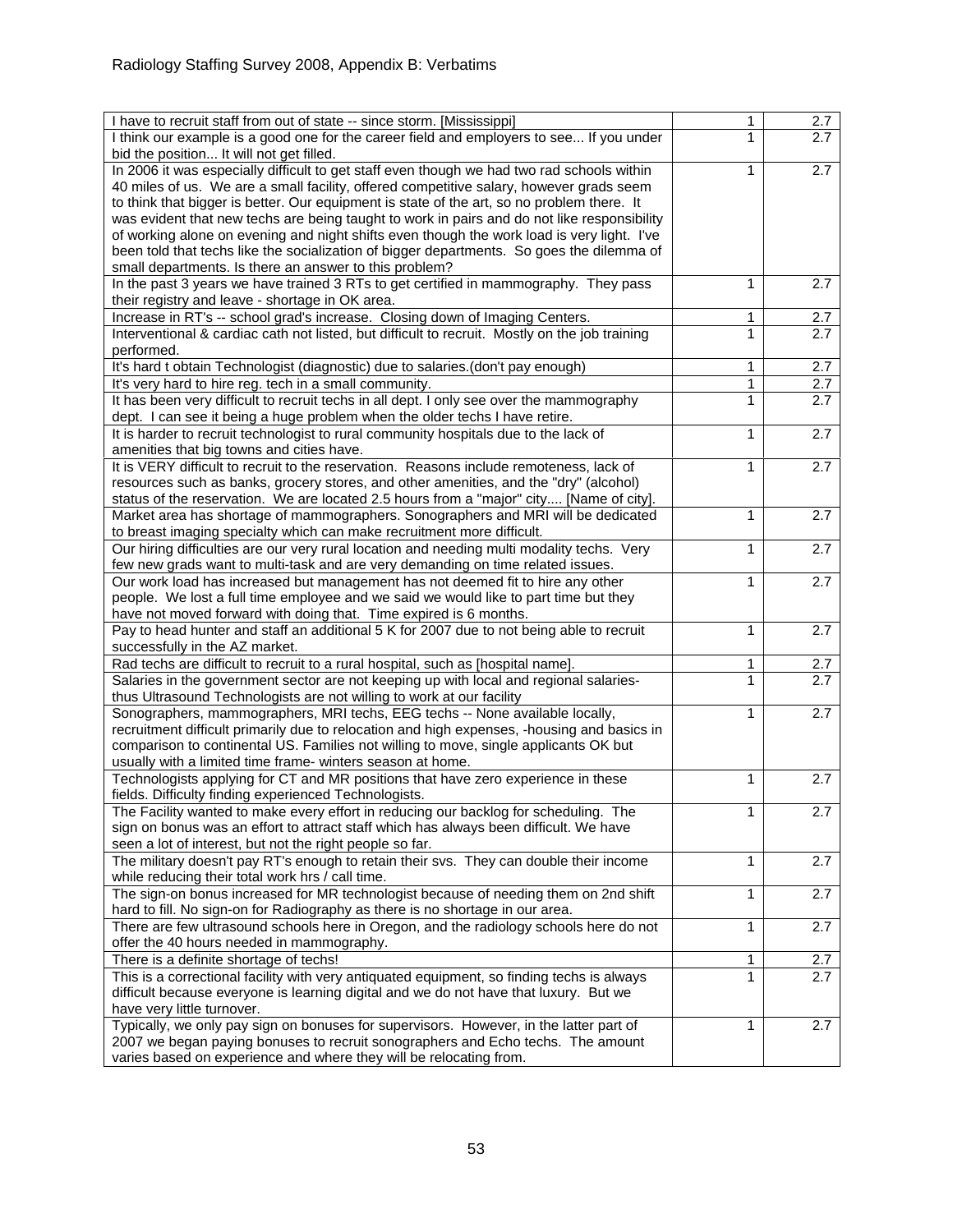| We are a nationwide occupational health facility with individual locations. We have<br>started urgent care at our facilities so the need for RTs has increased. We have had a<br>difficult time because in a lot of cases they would rather pay for a limited scope or non<br>licensed person, depending on the state we are in. | 1  | 2.7              |
|----------------------------------------------------------------------------------------------------------------------------------------------------------------------------------------------------------------------------------------------------------------------------------------------------------------------------------|----|------------------|
| We are a very small facility - serving a tourist area. Difficult recruitment because of the<br>need for everyone to take call and weekends.                                                                                                                                                                                      | 1  | 2.7              |
| We hope to be able to hire at least a part time tech in the future. If we can find one. We<br>are a very small hospital.                                                                                                                                                                                                         | 1  | 2.7              |
| We rarely have cross-trained techs apply for positions. We end up hiring new grads and<br>train. Very difficult to recruit in SW Kansas.                                                                                                                                                                                         | 1  | 2.7              |
| Total                                                                                                                                                                                                                                                                                                                            | 37 | 100.0            |
| Response implies local balance between supply, demand                                                                                                                                                                                                                                                                            |    |                  |
| Ability to hire graduates from our school. Promote from within our institution.                                                                                                                                                                                                                                                  | 1  | 2.2              |
| Able to fill need with graduating students and train on the job.                                                                                                                                                                                                                                                                 | 1  | 2.2              |
| Alaska has a Radiology Technology school now which seems to be supplying the<br>demand within this state.                                                                                                                                                                                                                        | 1  | $2.2^{\circ}$    |
| Arkansas State University is graduating numerous techs locally from all disciplines. This<br>makes availability of techs not a problem here.                                                                                                                                                                                     | 1  | 2.2              |
| Because we have a local Rad Tech. program we are usually able to fill open positions<br>with grad Rad. Tech's. As an example all of our CT techs were cross trained from<br>Radiology dept. and then fill that position with grad RT's.                                                                                          | 1  | 2.2              |
| Being affiliated with a college radiology program allows us an opportunity to hire new<br>grads easily.                                                                                                                                                                                                                          | 1  | 2.2              |
| Currently, Tech supply in our area is meeting our needs.                                                                                                                                                                                                                                                                         | 1  | 2.2              |
| Fortunately we have not had issues finding and retaining techs at this time.                                                                                                                                                                                                                                                     | 1  | 2.2              |
| Full staffed for a while.                                                                                                                                                                                                                                                                                                        | 1  | 2.2              |
| I am fully staffed. With our association with a Radiography program our recruitment has<br>been almost effortless. I have 8FTEs and 5PT techs. Some only do specific modalities,<br>but most are multi modality such as Rad, Mammo, DXA and CT.                                                                                  | 1  | 2.2              |
| I am in charge of many sites (MRI) in Ohio and have no shortages. I receive applicants<br>from Kent State and Akron U, so there are no shortages.                                                                                                                                                                                | 1  | 2.2              |
| I do not believe there is a current shortage.                                                                                                                                                                                                                                                                                    | 1  | 2.2              |
| I have been happy with the supply of techs for my rural area.                                                                                                                                                                                                                                                                    | 1  | 2.2              |
| I manage the PET/CT operations at several hospitals and imaging centers affiliated with<br>a major academic hospital system. No problem in western PA in recruiting and staffing<br>either the nuclear or CT technology positions I have posted.                                                                                 | 1  | 2.2              |
| MANY SCHOOLS WERE DEVELOPED IN NORTH FLORIDA AND HAVE HAD A<br>POSITIVE EFFECT ON REDUCING THE NEED FOR AGENCY TECHS BECAUSE<br>YOU CAN FIND NEW GRADUATES TO FILL YOUR NEEDS.                                                                                                                                                   | 1  | 2.2              |
| MRI site freestanding. Easy to hire from local hospital.                                                                                                                                                                                                                                                                         | 1  | 2.2              |
| Not nearly as difficult to recruit as 5-7 years ago. I believe the advent of PACS has                                                                                                                                                                                                                                            | 1  | $2.2^{\circ}$    |
| become a positive retention tool.                                                                                                                                                                                                                                                                                                |    |                  |
| Not really a shortage is West Texas.                                                                                                                                                                                                                                                                                             | 1  | 2.2              |
| Our biggest recruiting challenge was for sonographers three years ago. We have since<br>become a clinical site and have not had a problem since.                                                                                                                                                                                 | 1  | 2.2              |
| Our staffing issues have dramatically decreased due to our Grow Your Own Program<br>where we rewarded outstanding hospital associates with the opportunity for a free<br>education.                                                                                                                                              | 1  | $2.2\phantom{0}$ |
| Radiographers seem more plentiful now than the last few years. Over xray volume is<br>down and we eliminated some open positions in xray while adding FTE in MR and US.                                                                                                                                                          | 1  | 2.2              |
| Rural area that has a worker pool extending to 1 hour away in urban area. There have<br>been hospital mergers in those areas, creating more available technologists.                                                                                                                                                             | 1  | 2.2              |
| School graduate numbers have met market demand in our area. Upper Midwest.                                                                                                                                                                                                                                                       | 1  | 2.2              |
| Schools have over-reacted. No shortage whatsoever.                                                                                                                                                                                                                                                                               | 1  | $2.2\,$          |
| Stable conditions in our area. We have an U/S and Rad Tech local program.                                                                                                                                                                                                                                                        | 1  | $2.2\phantom{0}$ |
| The supply in this area sufficiently meets the demand for rad. technologists.                                                                                                                                                                                                                                                    | 1  | 2.2              |
| The supply seems to be up for the first time in our region.                                                                                                                                                                                                                                                                      | 1  | 2.2              |
| Very fortunate to have affiliation with Avila University for Radiologic Science. Have good<br>supply of technologists for vacant positions.                                                                                                                                                                                      | 1  | $2.2\phantom{0}$ |
| We are a clinical site for a large X-ray program. So we are fortunate in recruiting efforts.                                                                                                                                                                                                                                     | 1  | 2.2              |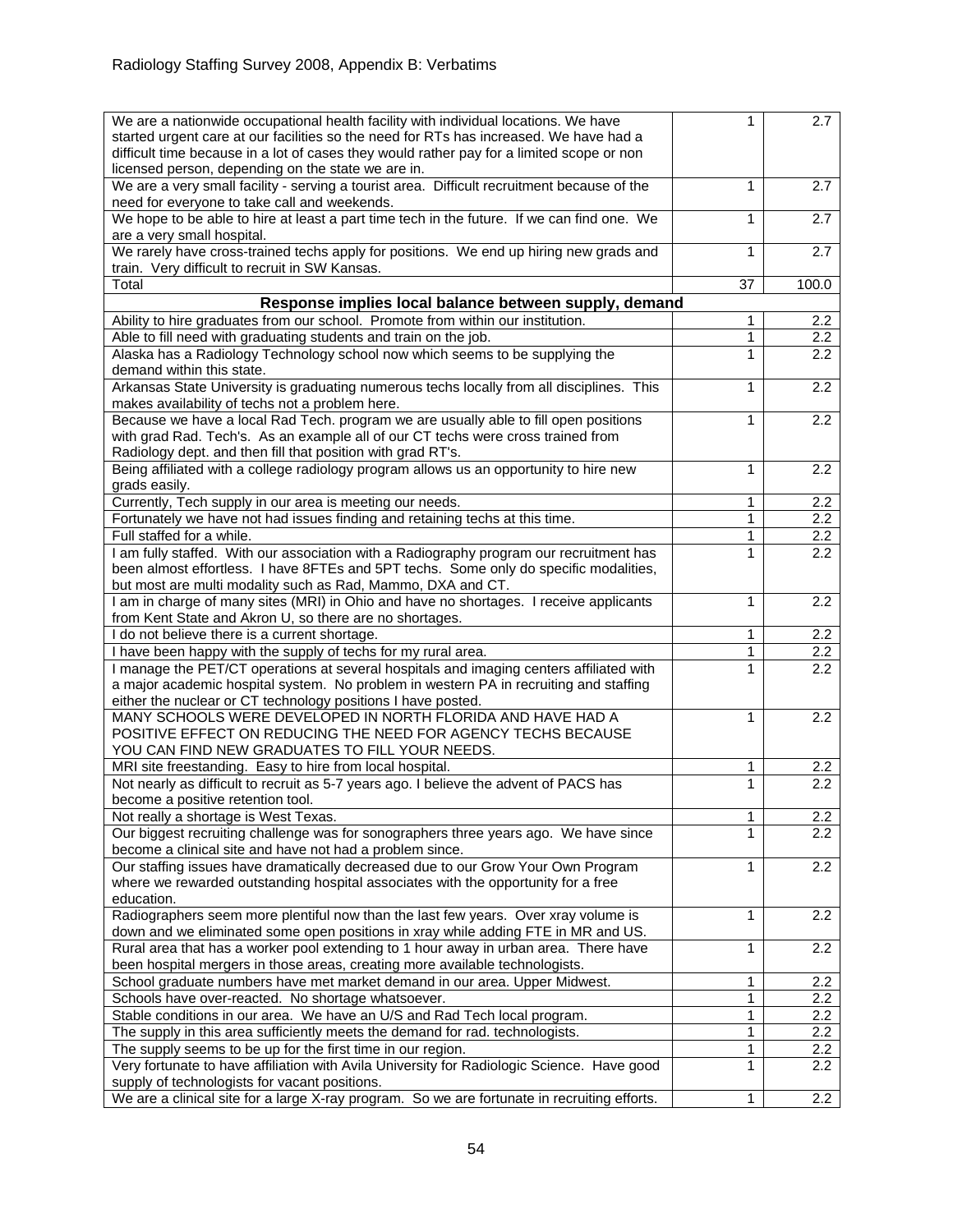| We are a clinical site for RAD program; this truly helps. We pick students graduating                                                                            | 1      | 2.2                     |
|------------------------------------------------------------------------------------------------------------------------------------------------------------------|--------|-------------------------|
| [whom] we want.                                                                                                                                                  |        |                         |
| We are a new facility and our staff is very stable right now. In 2007 there was a staffing                                                                       | 1      | $\overline{2.2}$        |
| agency that had a 5 year contract. It was very poor service and the technologists were                                                                           |        |                         |
| not qualified. It was a mess. I have a stable work force now in CT, Mammography,                                                                                 |        |                         |
| Radiology and Sonography. All the technologists are cross trained in CT and working on                                                                           |        |                         |
| certification in that modality.                                                                                                                                  |        |                         |
| We are actually fully staffed at this time. Prior to 2007, we were actively recruiting but                                                                       | 1      | 2.2                     |
| having a difficult time. How can we compete with larger facilities able to pay more and                                                                          |        |                         |
| offer better incentives such as little or no call?                                                                                                               |        |                         |
| We are affiliated with two schools of radiologic technology and one sonography. We train                                                                         | 1      | $\overline{2.2}$        |
| and promote staff technologists into CT, MR and Nuclear Medicine. As a result, we rarely                                                                         |        |                         |
| experience staffing shortages or have difficulty in finding staff to fill vacancies.                                                                             |        |                         |
| We are very fortunate to have teaching institutions in the area to fill our vacancies. We                                                                        | 1      | 2.2                     |
| have a great work environment that makes it very easy to recruit the best candidates                                                                             |        |                         |
| available.                                                                                                                                                       |        |                         |
| We graduate 10 students per year at our affiliated hospital and this keeps a steady                                                                              | 1      | 2.2                     |
| supply of techs to meet our needs.                                                                                                                               |        |                         |
| We have a college program on campus that has students in diagnostic, CT, MRI,                                                                                    | 1      | $\overline{2.2}$        |
| interventional, u.s., & a B.S. degree completion program, so recruiting may be easier for                                                                        |        |                         |
| us than many others.                                                                                                                                             |        |                         |
| we have a radiology school in our town so life is easy for recruitment here<br>We have an in-house mammo cross training program which we hope will alleviate the | 1<br>1 | 2.2<br>$\overline{2.2}$ |
|                                                                                                                                                                  |        |                         |
| expected shortfall as our current mammographers start to retire.<br>We have good links in this area due to high volume in schools for rads                       |        |                         |
| We have had great success filling positions because we've partnered with 2 local school                                                                          | 1<br>1 | 2.2<br>2.2              |
| programs for student rotations in pediatric imaging.                                                                                                             |        |                         |
| We have not recruited anyone in the last few months and we will be offering CT for the                                                                           | 1      | $\overline{2.2}$        |
| first time in a month or so and we are going to use the staff we have at first.                                                                                  |        |                         |
| We have our own rad tech program for the past 5 years. We have given loans to                                                                                    | 1      | 2.2                     |
| students in our program. If they are employed at our facility, we have a work pay-back                                                                           |        |                         |
| where loan is forgiven.                                                                                                                                          |        |                         |
| We have two radiology programs with students who we tend to hire on graduation.                                                                                  | 1      | 2.2                     |
| We pay bonuses to all employees based upon years of service, not performance. It is                                                                              | 1      | 2.2                     |
| never hard to find techs.                                                                                                                                        |        |                         |
| WE STAFF WITH GRADUATE STUDENTS THAT ARE TRAINED AT OUR FACILITY.                                                                                                | 1      | $\overline{2.2}$        |
| We use a tuition reimbursement program to help fill rural staffing needs. All 5 techs                                                                            | 1      | 2.2                     |
| rotated thru general and CT. 2 staffed RTs have additional mammography certs.                                                                                    |        |                         |
| Total                                                                                                                                                            | 46     | 100.0                   |
| Response Implies local oversupply of R.T.s.                                                                                                                      |        |                         |
| Ability to fill vacancies is not problematic. Most local graduates of Radiology programs                                                                         | 1      | 1.0                     |
| are not moving from local area as they are second / third career retrainees and have                                                                             |        |                         |
| established ties in the local community. There are more candidates for hire than local                                                                           |        |                         |
| job market demands. As such vacancies are readily and rapidly filled and incentive                                                                               |        |                         |
| packages are not being required to solicit applications to fill any needs. Also, turnover is                                                                     |        |                         |
| very low, as economy seems to be dictating more stable long term employment. Current                                                                             |        |                         |
| staff has very few employees with less than 5 year employment wit                                                                                                |        |                         |
| Actually an oversupply of recent radiography graduates, and recent sonographers                                                                                  | 1      | 1.0                     |
| without additional radiography credential. Experienced specialty technologists,                                                                                  |        |                         |
| especially in pediatrics are very difficult to find/recruit.                                                                                                     |        |                         |
| Additional schools, plus students processed are flooding the market in our area.                                                                                 | 1      | 1.0                     |
| Advertise in [city] Ohio for nuclear medicine tech. Many out of school looking for work                                                                          | 1      | 1.0                     |
| and willing to move.                                                                                                                                             |        |                         |
| Allowing limited radiology techs in our market has changed our supply and demand. We                                                                             | 1      | 1.0                     |
| do not hire limited techs, but many physicians' offices in our area utilize limited techs.                                                                       |        |                         |
| An increasing number of owner operated radiography machines have put a decreasing                                                                                | 1      | 1.0                     |
| value at the technical level. Also, the turnover rate for jobs in the local area is increasing                                                                   |        |                         |
| due to the local technical college cranking out lower level radiographers. The ability to fill                                                                   |        |                         |
| a general radiographer's position is simplified. The other modalities have a higher need                                                                         |        |                         |
| for the specially trained personnel.                                                                                                                             |        |                         |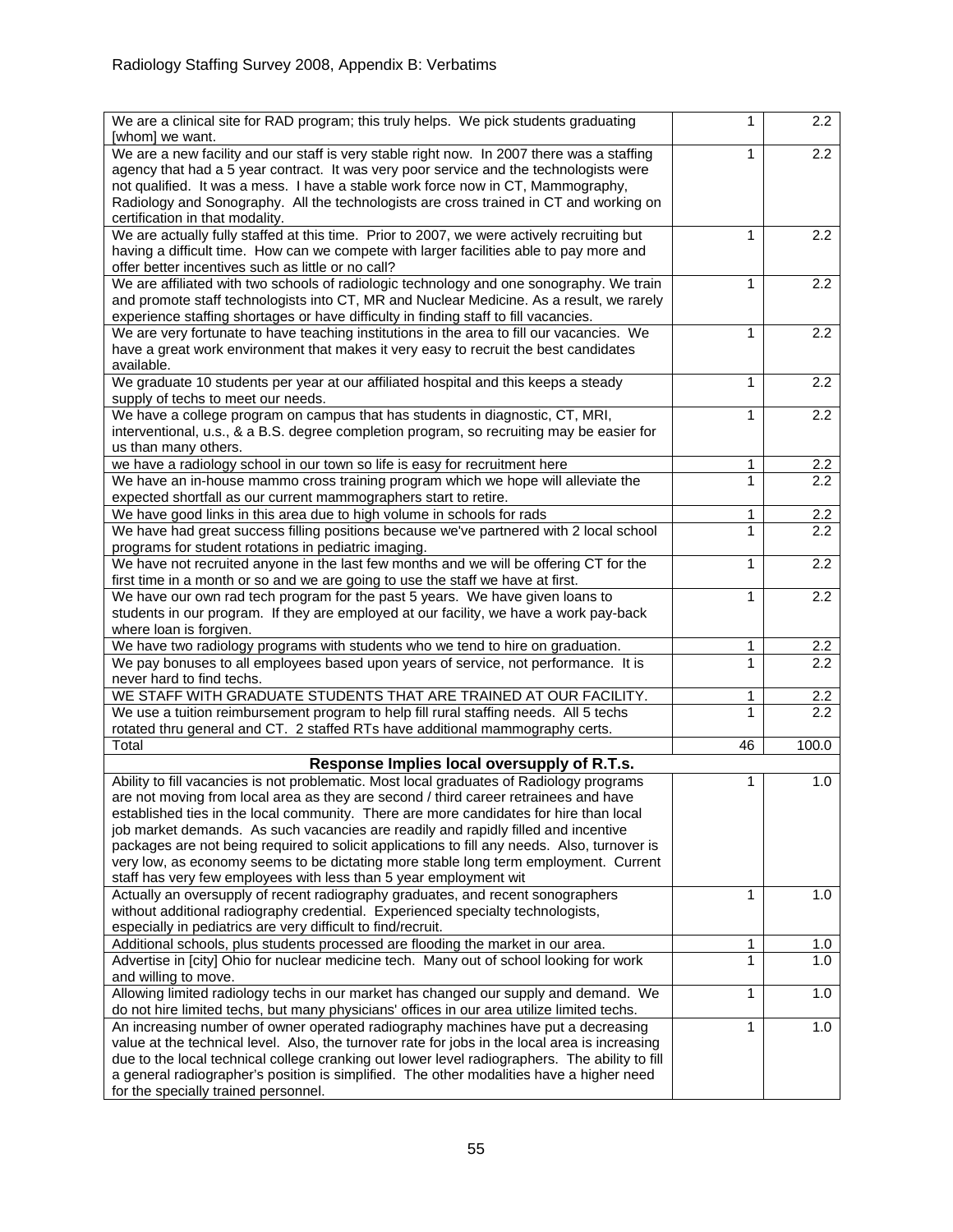| At this moment in time, we are not anticipating adding staff. Please note that limited<br>radiographer program in our state enables providers to add more affordable radiology<br>staffing for clinics, impacting job creation for RT's. We also have a radiology school here<br>associated with our regional hospital which provides plenty of RT graduates in relation to<br>the amount of radiology positions in our rural area         | 1            | 1.0 |
|--------------------------------------------------------------------------------------------------------------------------------------------------------------------------------------------------------------------------------------------------------------------------------------------------------------------------------------------------------------------------------------------------------------------------------------------|--------------|-----|
| Basic RTs have flooded market in TN. Too many schools, some with poor quality<br>instructions. Ned to focus on higher quality.                                                                                                                                                                                                                                                                                                             | 1            | 1.0 |
| Community college nearby graduates approximately 90 technologist per year. This<br>makes it very easy to choose very qualified graduates.                                                                                                                                                                                                                                                                                                  | 1            | 1.0 |
| Due to 3 local RT schools, our area is saturated.                                                                                                                                                                                                                                                                                                                                                                                          | 1            | 1.0 |
| For each of the open positions during the past year, all that was required was to run an<br>ad in the local paper and I had multiple applications. There are more applicants than<br>positions available in this area, due to 2 radiology programs and 1 ultrasound program.                                                                                                                                                               | 1            | 1.0 |
| For the Jackson area supply is excessive at present.                                                                                                                                                                                                                                                                                                                                                                                       | 1            | 1.0 |
| Have more applicants for jobs than positions in all modalities.                                                                                                                                                                                                                                                                                                                                                                            | 1            | 1.0 |
| I am getting calls from techs that have been let go due to diminished patient load and<br>reimbursements. Last year I had to seek them out.                                                                                                                                                                                                                                                                                                | 1            | 1.0 |
| I believe the shortage of Technologists has eased considerably over the past 12 months.<br>Every day I receive phone calls and/or e-mails from agencies wanting to know if I need a<br>traveler. These solicitations have increased in the last 6 months or so. A former Tech of<br>mine left employment at our facility last August to be a travel Tech. Her assignment was<br>completed and now the agencies can't find her another job. | 1            | 1.0 |
| I feel we have a surplus of techs. I feel some of these schools are putting too many<br>students through. Good for me as a director, but not good for our profession. I have one<br>part time tech that would like to be full time and know of one school that we do not have<br>a position for.                                                                                                                                           | 1            | 1.0 |
| I have people wanting to work here. 8 to 5 some techs 7-6 in MRI. Some Saturday for<br>MRI and mammo.                                                                                                                                                                                                                                                                                                                                      | 1            | 1.0 |
| I manage Ultrasound and General Radiology. I have had great retention, and no needs<br>for radiographers. The market in Minneapolis is relatively flooded, with graduating<br>students trying to find full-time positions. I have not hired a sonographer in two years, but<br>the market seems to be getting tighter.                                                                                                                     | 1            | 1.0 |
| I now have technologists routinely asking if there are any positions available. It seems<br>much more difficult to recruit supervisors than technologists. We have had multiple<br>applicants for any position posted in the last year.                                                                                                                                                                                                    | 1            | 1.0 |
| I work in a radiology clinic owned by a radiologist group. Due to precertification rules and<br>external competition, our overall volumes have dropped to frightening levels. We have<br>not recruited nor replaced any technical positions in the last 18 months.                                                                                                                                                                         | $\mathbf{1}$ | 1.0 |
| In Alb, NM too many students being taken into RT programs. need some regulation                                                                                                                                                                                                                                                                                                                                                            | 1            | 1.0 |
| In California they supply of technologists has exceeded the current demand, especially in<br>our area (Sacramento valley) due to the high cost of homes in the bay area our recruiting<br>has become very easy.                                                                                                                                                                                                                            | 1            | 1.0 |
| In my area there is a glut of RTs, no job openings.                                                                                                                                                                                                                                                                                                                                                                                        | 1            | 1.0 |
| In New Jersey there are more applicants than there are openings.                                                                                                                                                                                                                                                                                                                                                                           | 1            | 1.0 |
| In NJ all hospitals are having a hard time, with the budget restraints within the state.                                                                                                                                                                                                                                                                                                                                                   | 1            | 1.0 |
| In Ohio it seems that the schools have benefited from larger classes over the last few<br>years. This has allowed the employers to benefit. Our area seems to be saturated with<br>technologists, leaving opportunities out of state. There is a lesser quality of technologist<br>coming out.                                                                                                                                             | 1            | 1.0 |
| In our area we have more technologists than available jobs. Difficult to get a job in this<br>area.                                                                                                                                                                                                                                                                                                                                        | 1            | 1.0 |
| In our rural area in SD, there have not been many job openings within a 200 mile radius.                                                                                                                                                                                                                                                                                                                                                   | 1            | 1.0 |
| In the greater Toledo area, we are saturated with RT's graduating from 2 large programs.<br>Most graduates must relocate to find FT positions.                                                                                                                                                                                                                                                                                             | 1            | 1.0 |
| In the Nashville market, there is an oversupply of Radiological Technologist.                                                                                                                                                                                                                                                                                                                                                              | 1            | 1.0 |
| In the New Orleans metro area the field is flooded due to the lack of jobs. The radiology<br>programs are accepting when [way?] too many applicants.                                                                                                                                                                                                                                                                                       | 1            | 1.0 |
| In the North Jersey area hospital closures have reached 8 in the last 4 years and 2 more<br>slated in the next 4 months. There are not enough FT vacant imaging positions available<br>in hospitals or the private sector to handle the demand                                                                                                                                                                                             | 1            | 1.0 |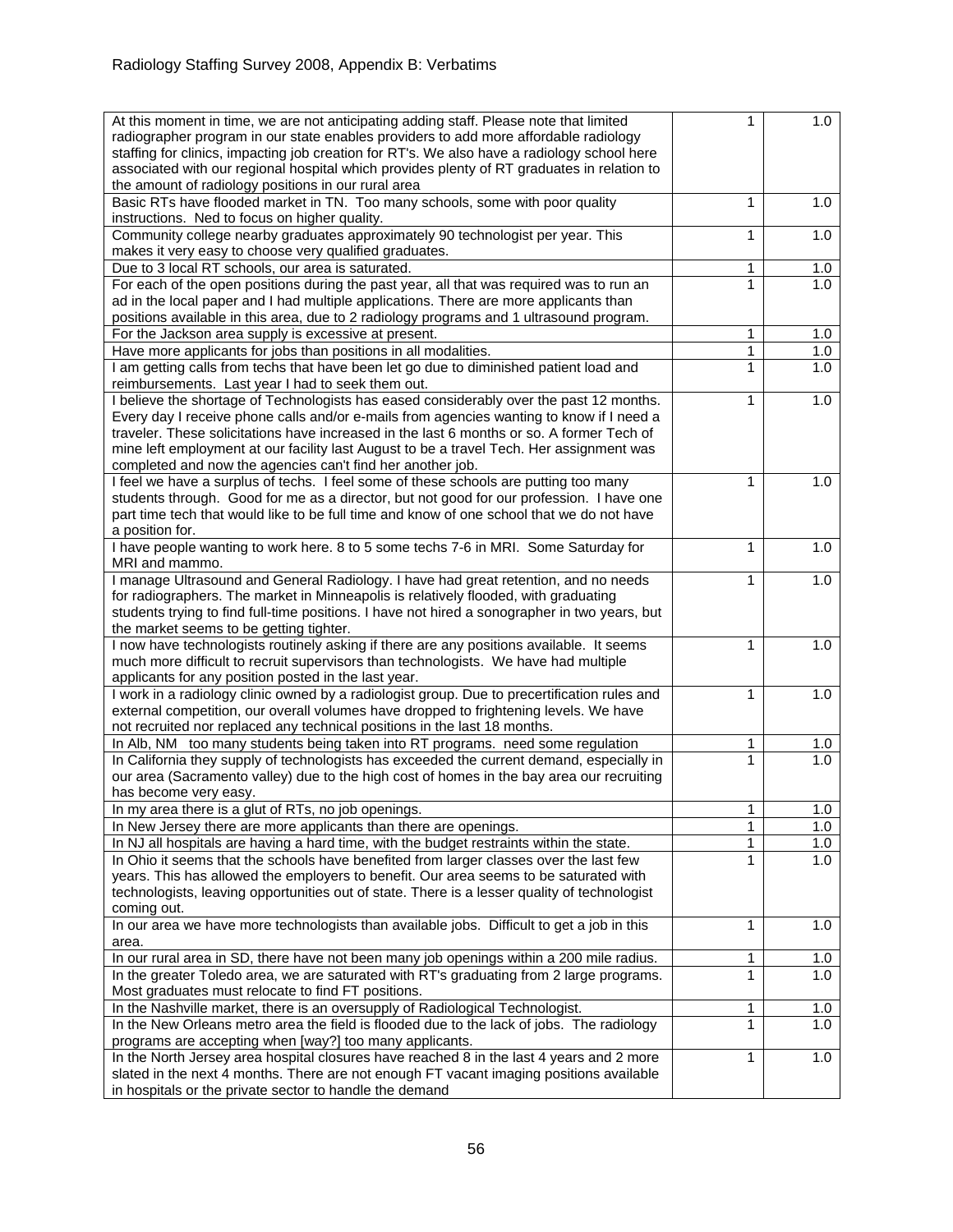| In the western (southwest) Ohio area the market is currently over-saturated with<br>radiologic technologists.                                                                                                                                                                                                                                                                                                                                                         | 1            | 1.0 |
|-----------------------------------------------------------------------------------------------------------------------------------------------------------------------------------------------------------------------------------------------------------------------------------------------------------------------------------------------------------------------------------------------------------------------------------------------------------------------|--------------|-----|
| In this area, the job market is saturated with techs. We have several Rad schools and<br>we seem to be in a "surplus" period.                                                                                                                                                                                                                                                                                                                                         | 1            | 1.0 |
| In this part of Florida there are more staff than there are positions for. Too many x-ray<br>schools.                                                                                                                                                                                                                                                                                                                                                                 | 1            | 1.0 |
| It's really bad here in Houston finding jobs for techs. There are 13-14 xray programs that<br>I know of. There needs to be a limit on the amount of school in the city.                                                                                                                                                                                                                                                                                               | 1            | 1.0 |
| It is easier to find technologist for the past year now. The rad schools in the area have<br>graduates looking for jobs months after graduation. This had not been the case since<br>2001.                                                                                                                                                                                                                                                                            | 1            | 1.0 |
| Keiser School graduates too many students. Bad for field.                                                                                                                                                                                                                                                                                                                                                                                                             | 1            | 1.0 |
| Lack of state licensing hurts us. Any "GIR" can be a "Tech"                                                                                                                                                                                                                                                                                                                                                                                                           | $\mathbf{1}$ | 1.0 |
| Local market has changed due to an additional training program. Other training<br>programs increased class size                                                                                                                                                                                                                                                                                                                                                       | 1            | 1.0 |
| Local supply exceeds demands due to the number of radiology programs in this area.                                                                                                                                                                                                                                                                                                                                                                                    | 1            | 1.0 |
| More techs available due to several competing centers within the region closing. Also<br>some hospital layoffs.                                                                                                                                                                                                                                                                                                                                                       | 1            | 1.0 |
| My perception is that there are more techs than positions. This being noticed for at least<br>the past year.                                                                                                                                                                                                                                                                                                                                                          | 1            | 1.0 |
| My personal experience is finding technologists willing to work part time as benefits are a<br>budget issue. Insurance should be available to all working people, not only fulltime<br>employees. I have a new graduate, she is a single mom with 2 children and she is<br>dealing with getting off welfare, with that her children will have no medical insurance.<br>. No doubt she will eventually be forced to find work out of area, compromising her<br>family. | 1            | 1.0 |
| New Jersey has surplus of staff techs. 20 hospitals closed.                                                                                                                                                                                                                                                                                                                                                                                                           | 1            | 1.0 |
| NM Techs have flooded the market. We get resumes daily. Radiographers have also<br>increased, but they only want a 3-4 day work week.                                                                                                                                                                                                                                                                                                                                 | 1            | 1.0 |
| [In] our area in Florida, there are too many schools and not enough jobs for the<br>technologists.                                                                                                                                                                                                                                                                                                                                                                    | 1            | 1.0 |
| Our community college opened an R.T. school 2 yrs ago and had 20 grads the 1st class<br>with 15 to follow each consecutive class]. Year. R.T.s having difficult time finding<br>employment.                                                                                                                                                                                                                                                                           | 1            | 1.0 |
| Our economy is depressed. Imaging volumes are decreasing and/or smaller/weaker<br>centers are closing. I receive many resumes from displaced R.T.s. Nuc Med techs are<br>very hard to locate, as are sonographers with R.V.T.                                                                                                                                                                                                                                         | 1            | 1.0 |
| Our facility does not have a staffing issue. We do not experience turnover. we actually<br>have resumes of staff waiting to get in.                                                                                                                                                                                                                                                                                                                                   | 1            | 1.0 |
| Our facility is a unique one. All care for the kids is free. We are under very tight<br>budgets. As far as the supply of radiologic technologists in Utah you very seldom see job<br>opening in the newspapers here. We have two excellent Radiology Technologist<br>programs here.                                                                                                                                                                                   | 1            | 1.0 |
| Our supply exceeds the demand as there is a very good community college nearby that<br>graduates about a dozen or more techs every year. We're a rural area; many have to<br>seek employment elsewhere.                                                                                                                                                                                                                                                               | 1            | 1.0 |
| Our university provide more than enough R.T.                                                                                                                                                                                                                                                                                                                                                                                                                          | 1            | 1.0 |
| Quality and quantity of Radiation Therapists continues to exceed the supply of jobs that<br>will be available for future Therapists. What does the future hold for a digital Radiologic<br>Technologist?                                                                                                                                                                                                                                                              | 1            | 1.0 |
| Rad tech saturated in market area. 2 hosp rad tech programs plus 1 private school.                                                                                                                                                                                                                                                                                                                                                                                    | 1            | 1.0 |
| Radiology technologists are flooding the market at this time. More graduating students<br>are not finding jobs, which eventually makes us less in demand.                                                                                                                                                                                                                                                                                                             | 1            | 1.0 |
| Recruitment is not an issue, hospitals are closing all over the area. Don't know where<br>our future graduates are going to work!                                                                                                                                                                                                                                                                                                                                     | 1            | 1.0 |
| Schools are currently graduating far too many RT'S.                                                                                                                                                                                                                                                                                                                                                                                                                   | 1            | 1.0 |
| Since the effects of the DRA cuts began, we had to lay-off 13 employees by the end of<br>2007. There is still a possibility of our site closing permanently. We were profitable<br>before DRA, now we are not!!!!!                                                                                                                                                                                                                                                    | 1            | 1.0 |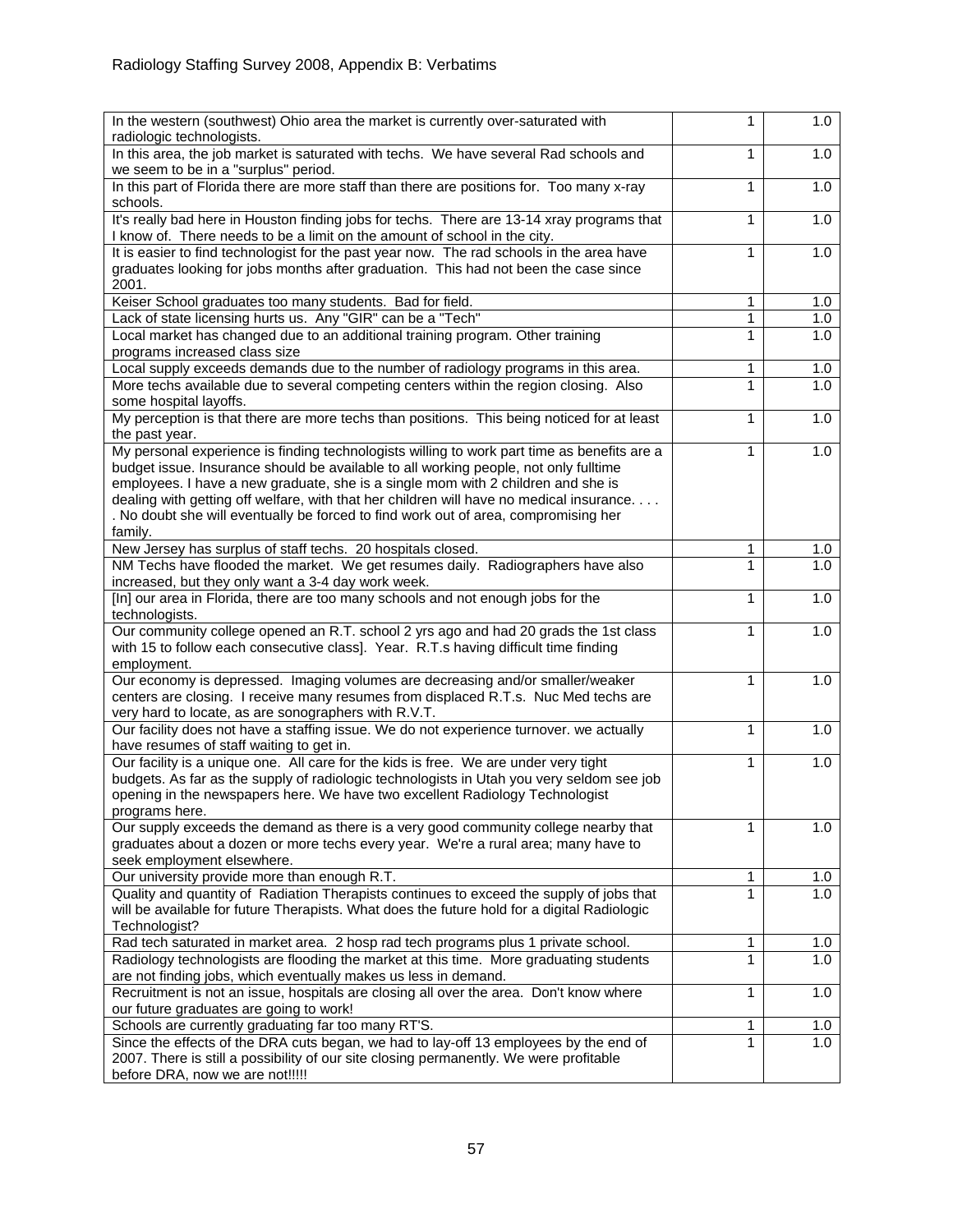| Smaller certificate programs such as Keiser are somewhat saturating the market of<br>Radiographers. Recruitment for CT and MR remain the same because these are often<br>desirable modalities and techs are often cross-trained in these fields. Mammographers<br>are difficult to find due to retirement and the fact that newer technologists find this field<br>not as glamorous or desirable.                                                                                                                                                                                                                                                                                                                                                                                                                                                                                                            | 1 | 1.0        |
|--------------------------------------------------------------------------------------------------------------------------------------------------------------------------------------------------------------------------------------------------------------------------------------------------------------------------------------------------------------------------------------------------------------------------------------------------------------------------------------------------------------------------------------------------------------------------------------------------------------------------------------------------------------------------------------------------------------------------------------------------------------------------------------------------------------------------------------------------------------------------------------------------------------|---|------------|
| [Name] College affiliate. Knoxville TN has SEVERAL R.T. programs which have<br>FLOODED the local market. Most of my R.T.s have been here 10 plus yrs.                                                                                                                                                                                                                                                                                                                                                                                                                                                                                                                                                                                                                                                                                                                                                        | 1 | 1.0        |
| Started Rad Tech program 5 years ago. Supply finally met or exceeds demand.                                                                                                                                                                                                                                                                                                                                                                                                                                                                                                                                                                                                                                                                                                                                                                                                                                  | 1 | 1.0        |
| Supply is in large numbers for all modalities. Very few positions for new grads. Market<br>is very saturated in western Chicago Suburbs.                                                                                                                                                                                                                                                                                                                                                                                                                                                                                                                                                                                                                                                                                                                                                                     | 1 | 1.0        |
| The # of exams ordered have decreased in north AL due to BC/BS pre-certs -- the<br>availability of jobs in radiology have decreased in this area. Our exam totals have been<br>cut in half.                                                                                                                                                                                                                                                                                                                                                                                                                                                                                                                                                                                                                                                                                                                  | 1 | 1.0        |
| The continuing lower reimbursement rates by Medicare and most of the other<br>independent insurances are having a very serious impact on our facility. The denials for<br>pre certification of CT scans by insurance companies are increasing as well denials of<br>claims even when pre certification is given. Our yearly budget has been steadily<br>declining over the past few years making it virtually impossible to hire any new<br>employees. The "Deficit Reduction Act" passed by Congress a couple of years ago is<br>also a threat to lower reimbursement rates even more for outpatient facilities . As of this<br>date this "Act" has been postponed for a while but it is still an impending threat. On June<br>1, 2008 Medicate is lowering their rates again by 9.9%, making more of a negative<br>impact on our situation. I hope this information is valuable to you. Sincerely, [Name]/ | 1 | 1.0        |
| The DRA has in addition to the Federal Tax imposed over the past 2 years, effected this<br>whole process dramatically. We have been forced to scale back!                                                                                                                                                                                                                                                                                                                                                                                                                                                                                                                                                                                                                                                                                                                                                    | 1 | 1.0        |
| The job market is getting crowded! There are more technologists available now than in<br>the past 5 yrs. This is usually cyclical and I anticipate more job openings as the<br>technologies advance and the present staff move onward and upward!                                                                                                                                                                                                                                                                                                                                                                                                                                                                                                                                                                                                                                                            | 1 | 1.0        |
| The job market is more difficult now for new graduates, primarily due to 2 causes. First,<br>the technologist schools have ramped up their rosters excessively and second, several<br>area hospitals have closed as well as private imaging offices and centers. Thus the<br>technologist market is flooded.                                                                                                                                                                                                                                                                                                                                                                                                                                                                                                                                                                                                 | 1 | 1.0        |
| The market is saturated. It will get even worse. There are schools opening up again<br>and turning out 30 students per school. In NY, NJ alone 80 students a year will<br>graduate. 80 vacancies for these graduates in the NY, NJ area is improbable.                                                                                                                                                                                                                                                                                                                                                                                                                                                                                                                                                                                                                                                       | 1 | 1.0        |
| The radiography schools and colleges have flooded the markets making it more difficult<br>for techs to find jobs. Why don't you people wake up. We don't need more people out of<br>jobs in this country.                                                                                                                                                                                                                                                                                                                                                                                                                                                                                                                                                                                                                                                                                                    | 1 | 1.0        |
| The schools are accepting too many students and flooding the market. I feel this will<br>affect the future pay of technologists.                                                                                                                                                                                                                                                                                                                                                                                                                                                                                                                                                                                                                                                                                                                                                                             | 1 | 1.0        |
| The schools are saturating the markets                                                                                                                                                                                                                                                                                                                                                                                                                                                                                                                                                                                                                                                                                                                                                                                                                                                                       | 1 | <u>1.0</u> |
| The students graduating from the local program are finding it difficult to locate<br>employment locally. Some jobs are available in the metro hospital greater than 100<br>miles from here.                                                                                                                                                                                                                                                                                                                                                                                                                                                                                                                                                                                                                                                                                                                  | 1 | 1.0        |
| The supply is more than needed at present. I know several technologists who are<br>currently seeking positions and are having a hard time finding jobs. I believe this will<br>fluctuate over the years.                                                                                                                                                                                                                                                                                                                                                                                                                                                                                                                                                                                                                                                                                                     | 1 | 1.0        |
| There are NOT many R.T. jobs available anymore. There are definitely NO R.T.T. jobs<br>available in the state of TN anymore. In the Memphis tri-state area (including MS and<br>AR) there are too many radiology schools and not enough jobs. Most medical assistants<br>are getting their limited license in X-ray and taking all the x-ray jobs. TN has not passed<br>any laws to stop this. It is very sad that we have so many veteran R.T.'s and R.T.T.'s with<br>bachelor degrees in TN and they can't find a well paying job because of so many limited<br>licensed x-ray tech's getting paid less taking the positions.                                                                                                                                                                                                                                                                              | 1 | 1.0        |
| There are too many radiographers in the south AZ area due to so many schools. Techs<br>skilled in advanced imaging are harder to find.                                                                                                                                                                                                                                                                                                                                                                                                                                                                                                                                                                                                                                                                                                                                                                       | 1 | 1.0        |
| There are too many radiography students graduating each year.                                                                                                                                                                                                                                                                                                                                                                                                                                                                                                                                                                                                                                                                                                                                                                                                                                                | 1 | 1.0        |
| There are too many schools promising high-paying careers in imaging. The market is<br>saturated with ill prepared, inexperienced technologists so we no longer allow students<br>to do their clinicals here.                                                                                                                                                                                                                                                                                                                                                                                                                                                                                                                                                                                                                                                                                                 | 1 | 1.0        |
|                                                                                                                                                                                                                                                                                                                                                                                                                                                                                                                                                                                                                                                                                                                                                                                                                                                                                                              |   |            |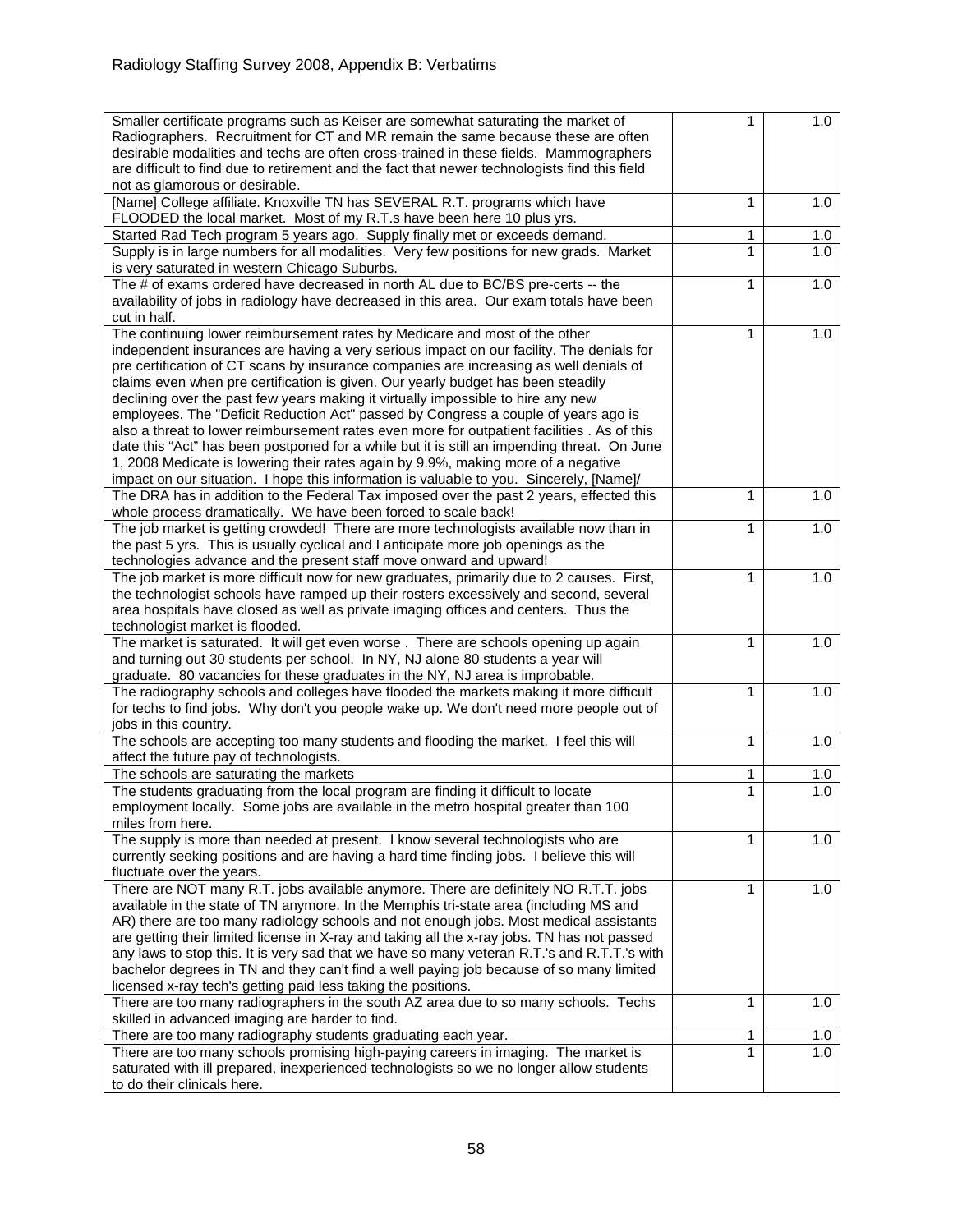| There are way too many RTs for our metropolitan area, and more and more are going to<br>lose jobs in the near future if the government crackdown continues, sad state of affairs<br>for our lot. Physician ownership in magnets is where some jobs may possibly open up,<br>however, this is also what is creating some job losses in hospitals and IDTFs.                                                                     | 1            | 1.0   |
|--------------------------------------------------------------------------------------------------------------------------------------------------------------------------------------------------------------------------------------------------------------------------------------------------------------------------------------------------------------------------------------------------------------------------------|--------------|-------|
| There are way too many students being produced in our area. The number of job<br>openings is nil and there is a flat job market. More responsible management of<br>accrediting these facilities that continue to pump out students is needed. I fear the<br>outlook for the new grads finding a job in our area is bleak.                                                                                                      | 1            | 1.0   |
| There is a trend that x-ray schools are pumping too many CT and MRI technologists. No<br>one is willing to work in x-ray. X-ray will be the next hottest job in this area, not CT or<br>MRI.                                                                                                                                                                                                                                   | $\mathbf{1}$ | 1.0   |
| There is an over abundance of technologist in Indiana at this time.                                                                                                                                                                                                                                                                                                                                                            | 1            | 1.0   |
| There seems to be more technologists available than jobs.                                                                                                                                                                                                                                                                                                                                                                      | 1            | 1.0   |
| There were 2 hospitals in our area that closed. There are many RTs looking for work.<br>Good for me not for those out of a job.                                                                                                                                                                                                                                                                                                | 1            | 1.0   |
| Too many R.T. graduates for job demand in this area!Q2 (change in pts/day/RT): Added<br>"Due to pre-certification of BC BS")                                                                                                                                                                                                                                                                                                   | $\mathbf{1}$ | 1.0   |
| Too many students graduating from Montana schools.                                                                                                                                                                                                                                                                                                                                                                             | 1            | 1.0   |
| We expanded our hours and posted a radiographer position on our web site. I had about<br>25 applicants for the position and still get calls. I feel the market is saturated for general<br>radiographers.                                                                                                                                                                                                                      | $\mathbf{1}$ | 1.0   |
| We have 2 community college radiography programs so we get to choose the cream of<br>the crop. Plus there are 2 nuclear programs in the area & lots of sono programs. The<br>market is becoming flooded!                                                                                                                                                                                                                       | $\mathbf{1}$ | 1.0   |
| We have a community college enrolling approximately 80 students per year.<br>Another<br>college in area has approximately 30 students per year. Too many for area.                                                                                                                                                                                                                                                             | $\mathbf{1}$ | 1.0   |
| We have a lot of techs in this area that cannot find jobs, the market here is overloaded,<br>due to, too many schools in area.                                                                                                                                                                                                                                                                                                 | 1            | 1.0   |
| We have a RT school in this community that is flooding the market with Technologist.<br>They create 20 new RT per year and there are absolutely no open jobs for them in this<br>part of the state.                                                                                                                                                                                                                            | 1            | 1.0   |
| We have a school in the area and have more students than positions available.                                                                                                                                                                                                                                                                                                                                                  | 1            | 1.0   |
| We have a shortage of hospitals in the area since Katrina in 2005. Our staffing is staying<br>very stable because there are few openings in the city for RT's.                                                                                                                                                                                                                                                                 | 1            | 1.0   |
| We have been asked to work harder with less staff. This is difficult in a Level One<br>trauma hospital. Due to so many programs in the state, we consistently have many<br>applicants to draw from. Since we are a clinical site for 4 programs, we are able to pick<br>from that pool as well for employees.                                                                                                                  | 1            | 1.0   |
| We have had many responses to limited recruiting. We have more than enough quality<br>technologists to choose from. This is from the initial interviews I've done. It has been<br>hard to balance recruiting with our financial situation being a start up facility.                                                                                                                                                           | 1            | 1.0   |
| We have more students graduating than RT jobs available right now. We now offer<br>relocation packages for hard to fill specialties like US and MRI instead of straight out<br>cash for sign on.                                                                                                                                                                                                                               | 1            | 1.0   |
| We have no need for recruitment the market is oversaturated with x-ray techs in the<br>Kansas City area                                                                                                                                                                                                                                                                                                                        | $\mathbf{1}$ | 1.0   |
| We have two schools in 30 mile radius, putting out 30+ students. Only 3 hospitals. This<br>leads to a flooded job market.                                                                                                                                                                                                                                                                                                      | 1            | 1.0   |
| We live in an area with local rad tech programs and offer cross training opportunities for<br>CT and MR. Decreasing need for recruiting of these positions.                                                                                                                                                                                                                                                                    | $\mathbf{1}$ | 1.0   |
| We may be the exception, but for each Rad Tec job available there are usually several<br>recent or soon to graduate technologist competing for it.                                                                                                                                                                                                                                                                             | $\mathbf{1}$ | 1.0   |
| Weber State keeps techs in supply. We always have students waiting to get full time<br>positions at our facility. We have not felt the shortage here.                                                                                                                                                                                                                                                                          | 1            | 1.0   |
| Total                                                                                                                                                                                                                                                                                                                                                                                                                          | 101          | 100.0 |
| Response implies variation in supply/demand across types of R.T.s                                                                                                                                                                                                                                                                                                                                                              |              |       |
| 2006, Pd. \$2000 for an U.S. Technologist. I have a full staff in all modalities currently - I<br>have a nice bunch of applications for Rad at this time. I mostly hire for a Rad position &<br>cross train myself. We have a local university that has filled the void for western PA area<br>I'm in. I have very little turn over. Registered u.s. technologists are still at a premium in<br>this area (harder to recruit). | 1            | 1.8   |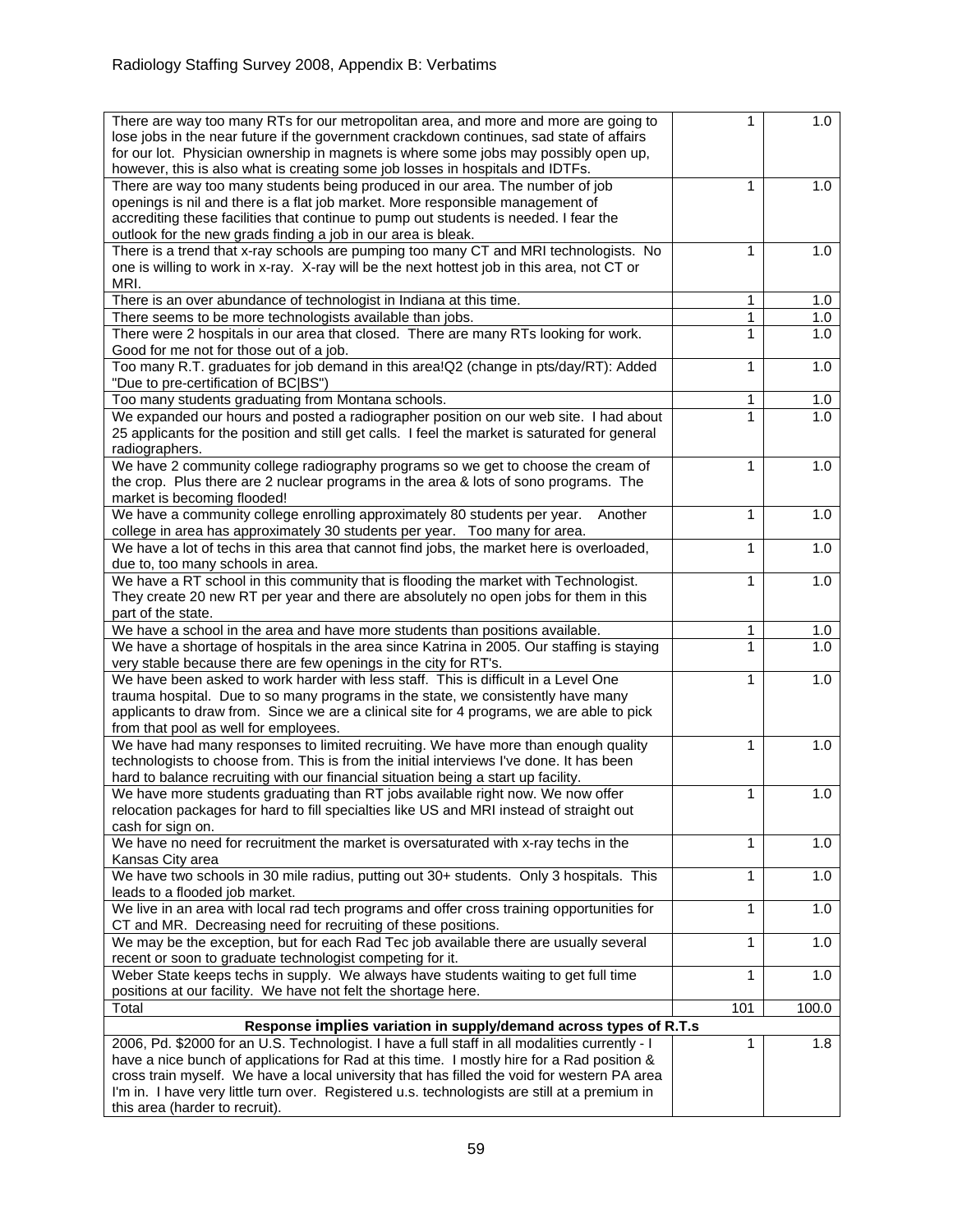| Always hard to find mammo techs. Why is that?                                                | 1 | 1.8              |
|----------------------------------------------------------------------------------------------|---|------------------|
| Entry level techs are fairly easy to locate, primarily because of the school 40 miles away.  | 1 | $\overline{1.8}$ |
| Advance practice techs are much harder to find since we are in a very rural area with        |   |                  |
| limited shopping and leisure activities.                                                     |   |                  |
| General radiology seems to have a more abundant pool of technologists to pull from,          | 1 | 1.8              |
| however the specialty areas are still feeling the shortage as equipment evolves requiring    |   |                  |
| a higher degree of comprehension related to the capabilities of a scanner and how they       |   |                  |
| improve image quality compared to prior technologies.                                        |   |                  |
| Good mammography techs are very hard to find.                                                | 1 | 1.8              |
| Hospitals need qualified techs but putting too many unqualified techs in the market only     | 1 | 1.8              |
| hurt the employment field of the older qualified techs. Respectfully, [Name] R.T.(R),        |   |                  |
| Administrator [Name] Health Care. [Phone #]                                                  |   |                  |
| I am well staffed utilizing part-time techs in MRI and U/S. Echocardiographers are very      | 1 | 1.8              |
| limited in our greater Cincinnati area.                                                      |   |                  |
| I feel the market has stabilized. However, it is still difficult to fill interventional tech | 1 | 1.8              |
| positions.                                                                                   |   |                  |
| I think we have an oversupply of technologists with < 10 yrs experience. I like to hire      | 1 | 1.8              |
| techs w/ > 10 yrs exp. New techs from 4 yr schools need 12 mo training to match hosp         |   |                  |
| program techs.                                                                               |   |                  |
| I think we need more young technologists that understand they will have to work the          | 1 | 1.8              |
| shifts needed. Everyone wants a dayshift Monday - Friday. New technologists don't want       |   |                  |
| to work evenings, nights, weekends, etc.                                                     |   |                  |
| It's hard to find full time CT techs for freestanding clinics.                               | 1 | 1.8              |
| It has been difficult to find a part time b/u MRI tech. In less than four years, we have     | 1 | 1.8              |
| cycled four registered MRI techs. I am in the process of cross training a                    |   |                  |
| Mammographer. She will take the MRI Registry Exam in a few months.                           |   |                  |
| It has been difficult to recruit for a combination CT/MR technologist with experience as     | 1 | 1.8              |
| well as CT or MR. It is also difficult to fine per diem CT, MR, US technologists             |   |                  |
| It is much easier to recruit staff now than it was a few years ago. The techs are less       | 1 | 1.8              |
| experienced, however. Sonographers, in my experience, have been most difficult to find       |   |                  |
| in the past.                                                                                 |   |                  |
| Michigan has flooded the field of ultrasound but need to teach more than just diagnostic -   | 1 | 1.8              |
| - they need to know vascular and echo.                                                       |   |                  |
| More diagnostic techs - les specialized especially interventional.                           | 1 | 1.8              |
| More difficult to hire hospital staff than free standing clinic imaging centers - factors -  | 1 | 1.8              |
| workdays, (i.e., weekends off), increasing higher pay scale at imaging centers.              |   |                  |
| More mutidisciplined RTs are in demand, especially US/RT mix for the rural areas.            | 1 | 1.8              |
| Higher pay is the best incentive.                                                            |   |                  |
| Most difficulty in filling management positions.                                             | 1 | 1.8              |
| No problem filling any positions except sonography.                                          | 1 | 1.8              |
| Number of applicants for radiography and CT positions has increased significantly. Slight    | 1 | $\overline{1.8}$ |
| increase in sonographer applicants. More challenging for MR and Interventional               |   |                  |
| Radiology.                                                                                   |   |                  |
| Our organization does not pay out sign on bonus. We did however have to make major           | 1 | 1.8              |
| changes in the base rate for CT and Ultrasound. We have found in East Tennessee that         |   |                  |
| sonographers are the hardest to recruit for . Our vacancy shown in the numbers above         |   |                  |
| has been vacant for one year.                                                                |   |                  |
| PET CT tech hard to find                                                                     | 1 | 1.8              |
| Radiology RNs and U/S Techs sign on bonus=\$6000 fall of 07. The 08 problem area is          | 1 | 1.8              |
| U/S tech.                                                                                    |   |                  |
| Shortage is in Ultrasound                                                                    | 1 | 1.8              |
| Sign on bonuses have been used for Radiation Therapists. RT's we have not used sign          | 1 | 1.8              |
| on bonuses (yet).                                                                            |   |                  |
| Sonographers difficult to recruit.                                                           | 1 | 1.8              |
| The cyclical supply of technologists seems to have swung back. The problem is hiring         | 1 | 1.8              |
| technologists who are dedicated and have experience.                                         |   |                  |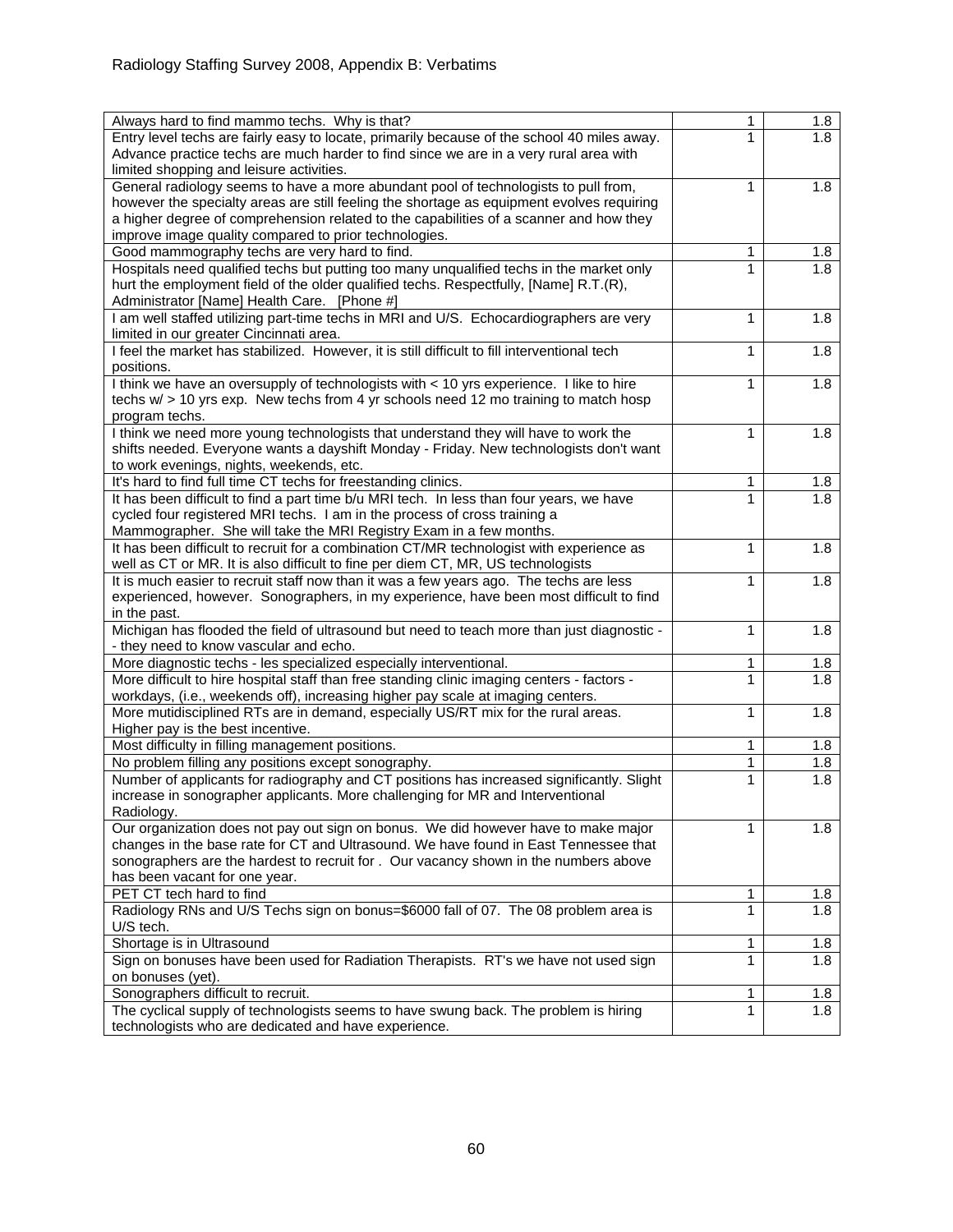| The difficulties lie within the problem of having too many "for profit" ultrasound schools<br>putting out too many "non-qualified" sonographers into the field with "no" clinical training<br>at all. Focus is on classroom and not being able to find sites for the clinical. Also, there<br>is difficulty in recruiting certified CT and Ultrasound technologists (needed for ACR<br>accreditation). Nuclear Medicine is also a field whereby too many "for profit" schools<br>putting out too many Nuc Techs with very limited and unacceptable clinical training. | 1  | 1.8   |
|-----------------------------------------------------------------------------------------------------------------------------------------------------------------------------------------------------------------------------------------------------------------------------------------------------------------------------------------------------------------------------------------------------------------------------------------------------------------------------------------------------------------------------------------------------------------------|----|-------|
| The market seems full of rad techs. The only area I have difficulty filling is u/s techs. This<br>is probably due to the lack of schools in this area. The Rad Tech program is graduating<br>approximately 15 students/year. One of our hospitals in our city is closing, so the<br>demand is less.                                                                                                                                                                                                                                                                   | 1  | 1.8   |
| There aren't enough honest, hard working Techs left anymore.                                                                                                                                                                                                                                                                                                                                                                                                                                                                                                          | 1  | 1.8   |
| There is a neighboring town that has been unable to recruit any techs due to their<br>location. Other than that I feel our area is fully supplied.                                                                                                                                                                                                                                                                                                                                                                                                                    | 1  | 1.8   |
| There is sufficient supply of RTs. There is however much difficulty in recruiting<br>sonographers.                                                                                                                                                                                                                                                                                                                                                                                                                                                                    | 1  | 1.8   |
| Ultrasound - \$5,000 bonus. Nuclear med - \$5,000 bonus. These are our hard to recruit.                                                                                                                                                                                                                                                                                                                                                                                                                                                                               | 1  | 1.8   |
| Ultrasound continues to be the most difficult positions to fill vacancies.                                                                                                                                                                                                                                                                                                                                                                                                                                                                                            | 1  | 1.8   |
| Ultrasound tech on retention pay monthly. Hard to recruit modality. \$9000 yearly.                                                                                                                                                                                                                                                                                                                                                                                                                                                                                    | 1  | 1.8   |
| Ultrasound yes \$3000 sign on plus relocation based on the zone they are moving from                                                                                                                                                                                                                                                                                                                                                                                                                                                                                  | 1  | 1.8   |
| US physics is a problem for sonographers to pass their registry. This has to be resolved.                                                                                                                                                                                                                                                                                                                                                                                                                                                                             | 1  | 1.8   |
| Very difficult finding "good" techs. Quality of techs seems to be diminishing.                                                                                                                                                                                                                                                                                                                                                                                                                                                                                        | 1  | 1.8   |
| We are an 8am-5pm clinic with a 24 hour 7 day a week emergency room, no inpatient                                                                                                                                                                                                                                                                                                                                                                                                                                                                                     | 1  | 1.8   |
| hospital. It's difficult to find qualified (ARRT) individuals for staffing, most candidates find<br>out about all the afterhours call backs and on call time and shy away from the position.<br>Plus the time it takes to advertise a position, receive a panel, interviews, etc. can take 3<br>months(and that's a shortest time). Most candidates will have found another job within<br>that timeframe.                                                                                                                                                             |    |       |
| WE ARE COMPLETELY STAFFED IN EVERY MODALITY EXCEPT FOR<br>ULTRASOUND. WE HAVE BEEN RECRUITING, BUT IT IS CAPE COD AND THE<br>COST OF LIVING IS HIGH AND DIFFICULT TO GET PEOPLE TO RELOCATE.                                                                                                                                                                                                                                                                                                                                                                          | 1  | 1.8   |
| We are training two ARRT's as sonographers. We could not find any.                                                                                                                                                                                                                                                                                                                                                                                                                                                                                                    | 1  | 1.8   |
| We currently have full staff but last year it did take several months to fill a vacant<br>mammography position.                                                                                                                                                                                                                                                                                                                                                                                                                                                       | 1  | 1.8   |
| We did pay a sign on bonus of \$2000.00 for nuclear medicine and would consider it for<br>sonography. MR techs that are not ARRT, but rather ARMIT are available, but we only<br>hire ARRT for MRI                                                                                                                                                                                                                                                                                                                                                                    | 1  | 1.8   |
| We have a difficult time recruiting technologists already certified in Mammography. We<br>train on the job according to ARRT guidelines.                                                                                                                                                                                                                                                                                                                                                                                                                              | 1  | 1.8   |
| We have not been successful in finding qualified MRI technologists so we have gone to<br>finding qualified RTs and training them ourselves.                                                                                                                                                                                                                                                                                                                                                                                                                           | 1  | 1.8   |
| We have not used outside resources for recruiting. We have helped several people from<br>our community with their schooling and in return we get years of service promised. The<br>only thing is that they are just now coming out of school. 2007 was tough at the<br>beginning being so short staffed.                                                                                                                                                                                                                                                              | 1  | 1.8   |
| We have paid sign on to US.                                                                                                                                                                                                                                                                                                                                                                                                                                                                                                                                           | 1  | 1.8   |
| We paid a \$15000 sign on bonus to recruit sonographers.                                                                                                                                                                                                                                                                                                                                                                                                                                                                                                              | 1  | 1.8   |
| We paid sign-on bonuses for ultrasound techs -- \$10K.                                                                                                                                                                                                                                                                                                                                                                                                                                                                                                                | 1  | 1.8   |
| We were not able to hire a sonographer -- we had to hire a technologist and send her to                                                                                                                                                                                                                                                                                                                                                                                                                                                                               | 1  | 1.8   |
| school.                                                                                                                                                                                                                                                                                                                                                                                                                                                                                                                                                               |    |       |
| We were not paying sign on bonuses for Cath or EP techs. Very few techs start<br>employment with any previous cath and/or EP experience.                                                                                                                                                                                                                                                                                                                                                                                                                              | 1  | 1.8   |
| We work closely with the community college and usually hire 4 or 5 sono techs every two<br>years. The advanced registry requirements for US techs have made it more difficult to<br>recruit as some do not want to take the tests. We do on site training for mammo, CT,<br>and MR and are usually able to keep up with our growth and staffing changes.                                                                                                                                                                                                              | 1  | 1.8   |
| With the exception of ultrasound I have technologists calling me looking for work.                                                                                                                                                                                                                                                                                                                                                                                                                                                                                    | 1  | 1.8   |
| Within the North Eastern region of Kansas, there are 5 RT schools within 60 miles.<br>However, recruitment of technologists for limited staffing hours has been a challenge.                                                                                                                                                                                                                                                                                                                                                                                          | 1  | 1.8   |
| Total                                                                                                                                                                                                                                                                                                                                                                                                                                                                                                                                                                 | 55 | 100.0 |
| <b>Other comments</b>                                                                                                                                                                                                                                                                                                                                                                                                                                                                                                                                                 |    |       |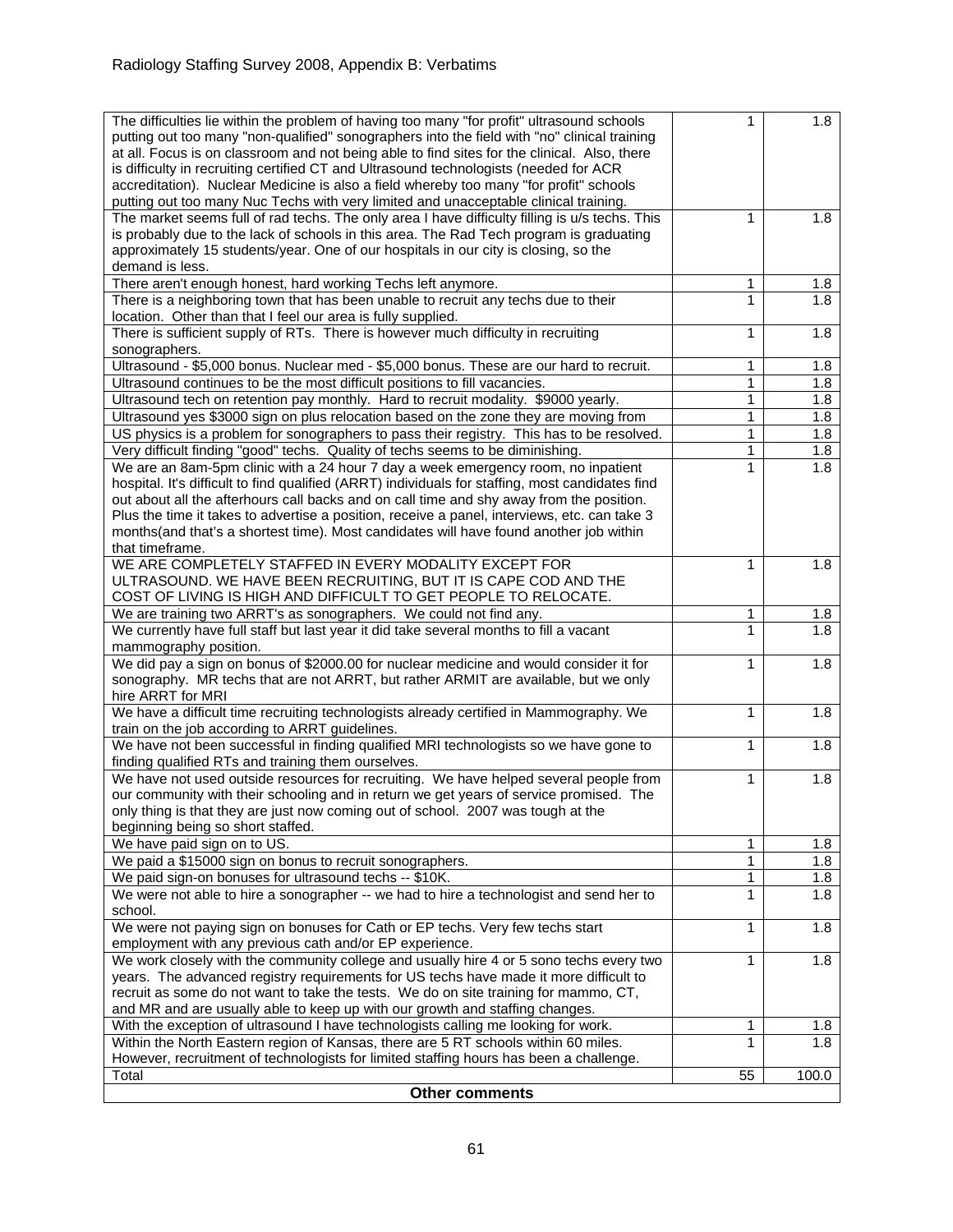| #4 - We did not recruit for MRI & Mammo. The quality of ultrasound graduates I've seen<br>over the past 3-5 years is abysmal & declining!! The adv. ed. requirement for RT<br>educators (M & PhD) has caused many EXCELLENT hospital-based programs to close<br>their doors. Whose bright idea was that? | 1 | $.5\,$           |
|----------------------------------------------------------------------------------------------------------------------------------------------------------------------------------------------------------------------------------------------------------------------------------------------------------|---|------------------|
| #4 answer applies to Nuclear and Echo Techs.                                                                                                                                                                                                                                                             | 1 | $.5\,$           |
| \$12,000 sign-on bonuses: Over 3 years.                                                                                                                                                                                                                                                                  | 1 | $.5\overline{)}$ |
| [Free-standing facility: breast imaging center]Our reduction in staff is due to insurance<br>reimbursements.                                                                                                                                                                                             | 1 | .5               |
| 2 Techs perform CT & XR1 Tech & Tech/Director perform CT, XR, & US                                                                                                                                                                                                                                       | 1 | $.5\,$           |
| 25% of their basic salary is paid as retention bonus for the last 4 years.                                                                                                                                                                                                                               | 1 | $\overline{.5}$  |
| 4 (bonuses): NA                                                                                                                                                                                                                                                                                          | 1 | .5               |
| 4 (bonuses): Question mark (?) for all 2008 entries.                                                                                                                                                                                                                                                     | 1 | .5               |
| 4 (bonuses): These are RETENTION bonuses: \$1500 every 3 months.<br>In our facility,<br>I'm budgeted for 4 FTE's. We have 3 currently, covering OT. They like this opportunity.<br>They are cross-trained in radiography, CT, and MRI.                                                                   | 1 | .5               |
| 4. (bonuses): N/A                                                                                                                                                                                                                                                                                        | 1 | $.5\,$           |
| 4. (bonuses);NA                                                                                                                                                                                                                                                                                          | 1 | $.5\overline{)}$ |
| 4.(Bonuses): N/A                                                                                                                                                                                                                                                                                         | 1 | $\overline{.5}$  |
| 80 bed not for profit rehab hospital                                                                                                                                                                                                                                                                     | 1 | .5               |
| Administration has asked that we try recruiting without sign on bonus !!!!                                                                                                                                                                                                                               | 1 | .5               |
| All my techs do multimodality, so the 5.4 FTEs cover mammo and CT too.                                                                                                                                                                                                                                   | 1 | .5               |
| All my techs have been here 12 years or more. We're doing something right! Pizza                                                                                                                                                                                                                         | 1 | .5               |
| parties, Birthday parties, Christmas, and other reasons to have a party.                                                                                                                                                                                                                                 |   |                  |
| All other modalities are contract services.                                                                                                                                                                                                                                                              | 1 |                  |
| As a private practice outpatient imaging center we have a country club atmosphere for                                                                                                                                                                                                                    | 1 | $.5\,$<br>.5     |
| Technologists so it is not difficult for us to maintain positions or recruit when needed.                                                                                                                                                                                                                |   |                  |
| Birmingham AL has been fine I have difficulties in the Panhandle of Florida                                                                                                                                                                                                                              | 1 | $.5\,$           |
| Bonus is paid for an unscheduled 8 hour shift                                                                                                                                                                                                                                                            | 1 | $.5\phantom{0}$  |
| Bonus plus relocation - some up to \$6000.00                                                                                                                                                                                                                                                             | 1 | $\overline{.5}$  |
| Bonuses come and go based on community needs of specific specialized staff and ability                                                                                                                                                                                                                   | 1 | .5               |
|                                                                                                                                                                                                                                                                                                          |   |                  |
| or inability to meet community based salary rate.<br>Bonuses: "No. Never."                                                                                                                                                                                                                               | 1 |                  |
|                                                                                                                                                                                                                                                                                                          | 1 | $.5\,$<br>.5     |
| Budget cuts have meant less overtime and more stress on staff to maintain productivity.<br>Pay adjustments of 2.75% have not kept pace with CPI or inflation.                                                                                                                                            |   |                  |
| By using solucient data, we have found opportunities to reduce expenses mainly in<br>staffing. Also, the quality of technologist coming through to interview has greatly<br>declined over the last year.                                                                                                 | 1 | $.5\,$           |
| Cardiovascular techs for Cath Lab - \$1000.00 referral bonus                                                                                                                                                                                                                                             | 1 | $.5\,$           |
| Decrease in FTEs needed due to digital imaging.                                                                                                                                                                                                                                                          | 1 | $\overline{.5}$  |
| Decrease in reimbursements along with demands of insurance companies regarding<br>equipment, etc. places a burden on private facilities - lack of patients in depressed areas<br>due to increased deductibles and copays = RTs laid off.                                                                 | 1 | $\overline{.5}$  |
| Did pay sign-on bonus for sonographer in 2007                                                                                                                                                                                                                                                            | 1 | $.5\,$           |
| Don't know                                                                                                                                                                                                                                                                                               | 1 | .5               |
| Don't know about bonuses either                                                                                                                                                                                                                                                                          | 1 | $.5\,$           |
| Easier for me to recruit due to OP environment.                                                                                                                                                                                                                                                          | 1 | .5               |
| FTE's are cross-trained in 2 or more modalities.                                                                                                                                                                                                                                                         | 1 | .5               |
| Harder to find quality techs, in all areas. Flooding of market by multiple technical                                                                                                                                                                                                                     | 1 | .5               |
| colleges, but quality of their education is poor (overall). Still better from 4 year programs<br>at universities.                                                                                                                                                                                        |   |                  |
| HAVE BEEN FULL STAFFED FOR THE PAST 3 YEARS.                                                                                                                                                                                                                                                             | 1 | $.5\,$           |
| Have not had a open position in the last 2 years                                                                                                                                                                                                                                                         | 1 | $.5\,$           |
| Have not hired any CT, MRI or Mammography technologist.                                                                                                                                                                                                                                                  | 1 | $\overline{.5}$  |
| Have retained mammographers and sonographers over past 2 years. No recruitment                                                                                                                                                                                                                           | 1 | $.5\,$           |
| needs.                                                                                                                                                                                                                                                                                                   |   |                  |
| Having no difficulty recruiting for any positions in past 11 months.                                                                                                                                                                                                                                     | 1 | $.5\,$           |
| Hospital is located in a real/resort-seasonal weeds [weeks?] require 1.5 techs (diagnostic<br>each winter).                                                                                                                                                                                              | 1 | .5               |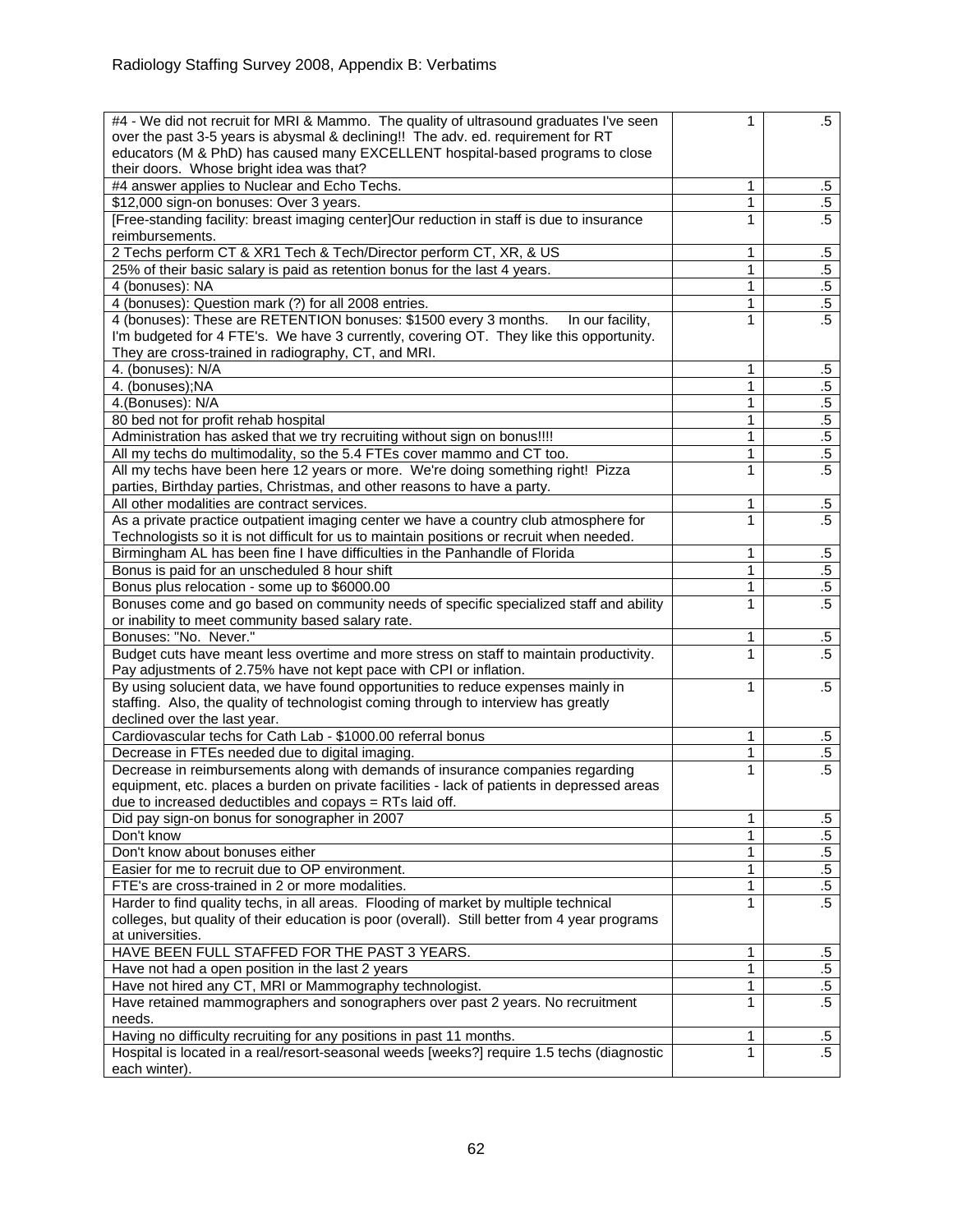| I am an RT and I manage a heart cath lag. Radiology Department is staffed with RTs.                                                                                         |        | $.5\,$                    |
|-----------------------------------------------------------------------------------------------------------------------------------------------------------------------------|--------|---------------------------|
| The heart cath lab director feels that RN is the only requirement for cath lab. All other                                                                                   |        |                           |
| positions including those budgeted for RTs, he fills with transporter, orderly, scrubs. He                                                                                  |        |                           |
| feels this saves money. The director is an RN.                                                                                                                              |        |                           |
| I am director of cardiology diagnostics (cath lab -- non-invasive, etc)<br>I am not authorized to provide \$ amounts.                                                       | 1<br>1 | $.5\,$<br>$\overline{.5}$ |
| I am not is a staffing position, I work on projects that image enable the electronic medical                                                                                | 1      | .5                        |
| record.                                                                                                                                                                     |        |                           |
| I am not of the wages during the hiring process. The Business Manager handles that.                                                                                         | 1      | $.5\phantom{0}$           |
| I am not really qualified to answer these questions. I am a mri staff tech and not given                                                                                    | 1      | $\overline{.5}$           |
| much information to help you with your questions.                                                                                                                           |        |                           |
| I am the Cath Lab Director. I am an R.T.(R) I did not include myself in the above number                                                                                    | 1      | .5                        |
| of 4 because my position has been held by other disciplines in the past. I have only                                                                                        |        |                           |
| supplied data for the Cath Lab. This information does not include any other area of the                                                                                     |        |                           |
| hospital.                                                                                                                                                                   |        |                           |
| I believe the supply is related to two items1. RTR is not recognized as a "profession" or                                                                                   | 1      | $.5\,$                    |
| as professionals (unlike nursing)2. Pay scale is low even when performing the same job                                                                                      |        |                           |
| as another "professional" i.e. nursing Education is similar in the basics and length, it just                                                                               |        |                           |
| moves in a different direction (more technical) from the higher paid professionals.                                                                                         |        |                           |
| I believe duplication of equipment (CT and MRI) has diminished.                                                                                                             | 1      | .5<br>.5                  |
| I can no longer respond to this survey since I am no longer a director in a hospital. Also,<br>I have no intent of returning to the hospital environment. Thanks you.       | 1      |                           |
| I currently have had no turnover since 2003. I have two PRN staff: one works 4 days/wk                                                                                      | 1      | $.5\,$                    |
| & one just takes some weekend on-call coverage.                                                                                                                             |        |                           |
| I do not feel the average rate of pay is adequate for the amount of work and the                                                                                            | 1      | $.5\,$                    |
| expertise and education requirements that are needed to do our jobs.                                                                                                        |        |                           |
| I do not have MRI opening; however, if I did I would still need a sign-on program.                                                                                          | 1      | $.5\,$                    |
| I do not have the data to properly fill out this survey. We are a multi hospital and clinical                                                                               | 1      | .5                        |
| system, with vast numbers of technologists in all kinds of roles, not just limited to                                                                                       |        |                           |
| performing exams. I am forwarding this link on to all system managers for their totals and                                                                                  |        |                           |
| figures for each site. I hope this helps.                                                                                                                                   |        |                           |
| I have 4 FT techs that do both radiography and mammography.                                                                                                                 | 1      | $.5\,$                    |
| I have a very low turnover rate, and having Radiology students help with recruitment.                                                                                       | 1      | .5                        |
| I have been a radiologic technologist for over 20 years and the hiring process is very                                                                                      | 1      | .5                        |
| extensive and selective. It really is "the best person for the job". Dr's offices and clinics                                                                               |        |                           |
| are easier to get but the pay is substandard.<br>I have had the same 6 techs for over one year. We last recruited a tech 1.5 years ago                                      | 1      | $.5\,$                    |
| with little trouble. We have recently had to give additional raises to ensure we did not                                                                                    |        |                           |
| lose techs.                                                                                                                                                                 |        |                           |
| I have managed MRI for 20 yrs and each year it becomes a greater challenge to                                                                                               | 1      | $.5\,$                    |
| compete with free standing imaging centers. They offer three 12-hour shifts with no                                                                                         |        |                           |
| holidays & on-call. The hourly salaries are now \$45 - \$50/hr. Many younger RT's aren't                                                                                    |        |                           |
| interested in a career in one place. They are chasing the money -- not looking for a                                                                                        |        |                           |
| pension or benefits. General rad techs -- new grads do not wish to work in the general                                                                                      |        |                           |
| area. They want to work in MR & CT right away. We have a serious shortage! Must                                                                                             |        |                           |
| use temp.                                                                                                                                                                   |        |                           |
| I have only a few benefitted positions in each modality, so I fill in with many per diems, all                                                                              | 1      | .5                        |
| of whom have jobs at other facilities. It gives me some flexibility, but also makes<br>scheduling very piecemeal - techs work every other weekend, only Fri/Sat night, only |        |                           |
| when available, etc. Some months everything works out and I use no registry, other                                                                                          |        |                           |
| months I tease them about getting their bonus from me!                                                                                                                      |        |                           |
| I haven't had to recruit any staff other than Radiographers. I cross train them to do CTs.                                                                                  | 1      | $.5\,$                    |
| No recruitment needs for CT, US, mammography, NM.                                                                                                                           |        |                           |
| I manage a practice that's hit hard by competition and declining reimbursements.                                                                                            | 1      | $.5\,$                    |
| Financial constraints are shrinking my employee pool and forcing us to do more with                                                                                         |        |                           |
| less. I've laid off ancillary as well as technical staff in the past year. Hanging over our                                                                                 |        |                           |
| head is the reduction in physician reimbursements later this year. In our area there's a                                                                                    |        |                           |
| glut of US and diagnostic techs looking for work. I have more applications for technical                                                                                    |        |                           |
| jobs than open positions and money to pay them. I wish us all luck in 2008.                                                                                                 |        |                           |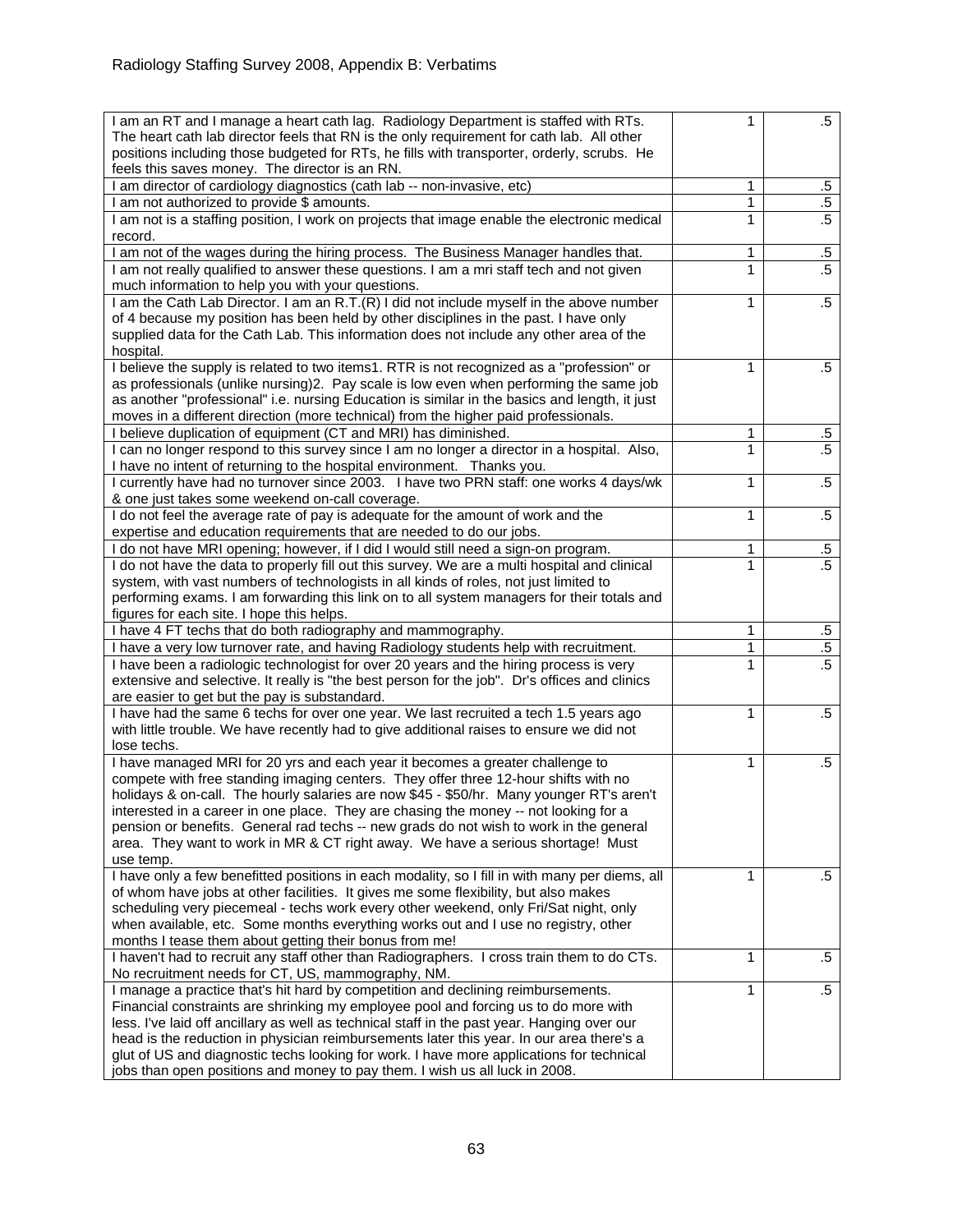| I only listed RTs in modalities I directly oversee, not our entire radiology department.<br>Being a rural area, recruitment of advanced certified technologists is a challenge.<br>Fortunately, our turnover rate is exceptionally low.                              | 1 | $.5\,$          |
|----------------------------------------------------------------------------------------------------------------------------------------------------------------------------------------------------------------------------------------------------------------------|---|-----------------|
| I only manage diagnostic radiographers.                                                                                                                                                                                                                              | 1 | $.5\phantom{0}$ |
| I use RTs to fill in for my vacation. I have used several graduate students who can find<br>jobs or work PRN.                                                                                                                                                        | 1 | $\overline{.5}$ |
| If the current Rad Tech Full time leaves, the position will be converted to a contract<br>position.                                                                                                                                                                  | 1 | $.5\,$          |
| If we have to recruit NM or MR this year, we will offer \$5000 per position.                                                                                                                                                                                         | 1 | $.5\,$          |
| In lieu of sign on bonuses, relocation allowances are offered up to \$2500.                                                                                                                                                                                          | 1 | .5              |
| In my facility, the Cardiovascular Lab is separate from Diagnostic Imaging. Therefore, I<br>am unable to comment on the FTE levels outside of my area of management.                                                                                                 | 1 | $\overline{.5}$ |
| In our facility all technologists are cross-trained in at least one or two modalities.                                                                                                                                                                               | 1 | $.5\phantom{0}$ |
| In the freestanding MRI corporate business; competition, quantity of care, or "making                                                                                                                                                                                | 1 | .5              |
| numbers" has become the primary focus, not quality of care. This impacts the turnover in<br>Tech jobs with these big corporations.                                                                                                                                   |   |                 |
| In the state of Oklahoma there is no state licensure. Therefore people are allowed to                                                                                                                                                                                | 1 | $.5\,$          |
| work having not completed radiology technology school and many facilities hire<br>unregistered techs at lower salaries than RT'S. This is a bad situation and very unhealthy<br>for the patients.                                                                    |   |                 |
| In this setting -Education- I don't think your survey applies                                                                                                                                                                                                        | 1 | $.5\,$          |
| In today's market in the free-standing facilities, state mandated cuts in medical payments                                                                                                                                                                           | 1 | .5              |
| has all but put an end to most positions and may in the near future in this state put an<br>end to the out patient free standing facilities all together.                                                                                                            |   |                 |
| increase in area radiologic technology programs                                                                                                                                                                                                                      | 1 | $.5\,$          |
| Increase in CT on Staff is planned to decrease staff on-call burnout.                                                                                                                                                                                                | 1 | $\overline{.5}$ |
| Increased competition has resulted in decreased procedures in our facility.                                                                                                                                                                                          | 1 | .5              |
| It seems the profession has peaks and valleys for staffing. We increase the number of<br>techs trained when there is a shortage of techs and do not slow down when there are too<br>many techs for the jobs available. It would seem if we kept a constant number of |   | $\overline{.5}$ |
| students in the programs, we would minimize the number of peaks and valleys.                                                                                                                                                                                         |   |                 |
| Job turnover is typically very low in free-standing clinics/physician offices. Most likely                                                                                                                                                                           | 1 | $.5\,$          |
| due to less stress and better working hours.                                                                                                                                                                                                                         |   |                 |
| Just started in the position. Unsure of FTE's allotted for each division previously and<br>presently.                                                                                                                                                                | 1 | $.5\,$          |
| Local schools need to work with businesses in area to determine/ forecast number of<br>positions needed and adjust schools numbers accordingly. Noted that schools are<br>training not just for their geographical area.                                             | 1 | .5              |
| Made error in checking MR under recruitment efforts, couldn't delete                                                                                                                                                                                                 | 1 | $.5\phantom{0}$ |
| Mammography is staffed from Radiology FTE's. MR is provided by third party on Mobile<br>Van. Due to budget issues at our facility, we are intentionally not filling our open<br>Radiology position until June. Hope to bring on new Grad who lives in our area.      | 1 | $\overline{.5}$ |
| May be decreasing FTE's in radiology due to decrease in volume.                                                                                                                                                                                                      | 1 | $.5\,$          |
| [Name] Memorial Hospital is a 15 bed CAH in the west central mtns of [Name of state].<br>All staff hold a minimum of 2 registries and all are encouraged to sit for additional with<br>hospital financial support.                                                   | 1 | .5              |
| Mobile services provide all modalities except for plain film radiography.                                                                                                                                                                                            | 1 | $.5\,$          |
| Monday thru Friday 8-5                                                                                                                                                                                                                                               | 1 | $.5\,$          |
| More services are pointing to MRI. Expansion for us involves community based imaging<br>services. MRI services are more profitable.                                                                                                                                  | 1 | .5              |
| Most of our techs are multi-modality. Due to difficulty recruiting, we generally end up<br>hiring new grads and training them into a modality we are needing most.                                                                                                   | 1 | $.5\,$          |
| Most of the questions do not apply to the clinic I work in. I am married to the DR. of<br>chiropractic at this clinic. And we have no need for additional radiographers                                                                                              | 1 | $.5\,$          |
| Most techs that I have are multiphasic, doing xray and CT as a minimum.                                                                                                                                                                                              | 1 | $.5\,$          |
| MR, NM & Dexa are provided by a mobile service & US is a contracted service.                                                                                                                                                                                         | 1 | $.5\phantom{0}$ |
| MR, US, NM are all done by a mobile service. We have 3 techs and only 1 is a<br>mammographer. We have added a contract person to help with illness and vacation. We                                                                                                  | 1 | .5              |
| are training another mammo tech.<br>MRI Research facility only.                                                                                                                                                                                                      | 1 | $.5\,$          |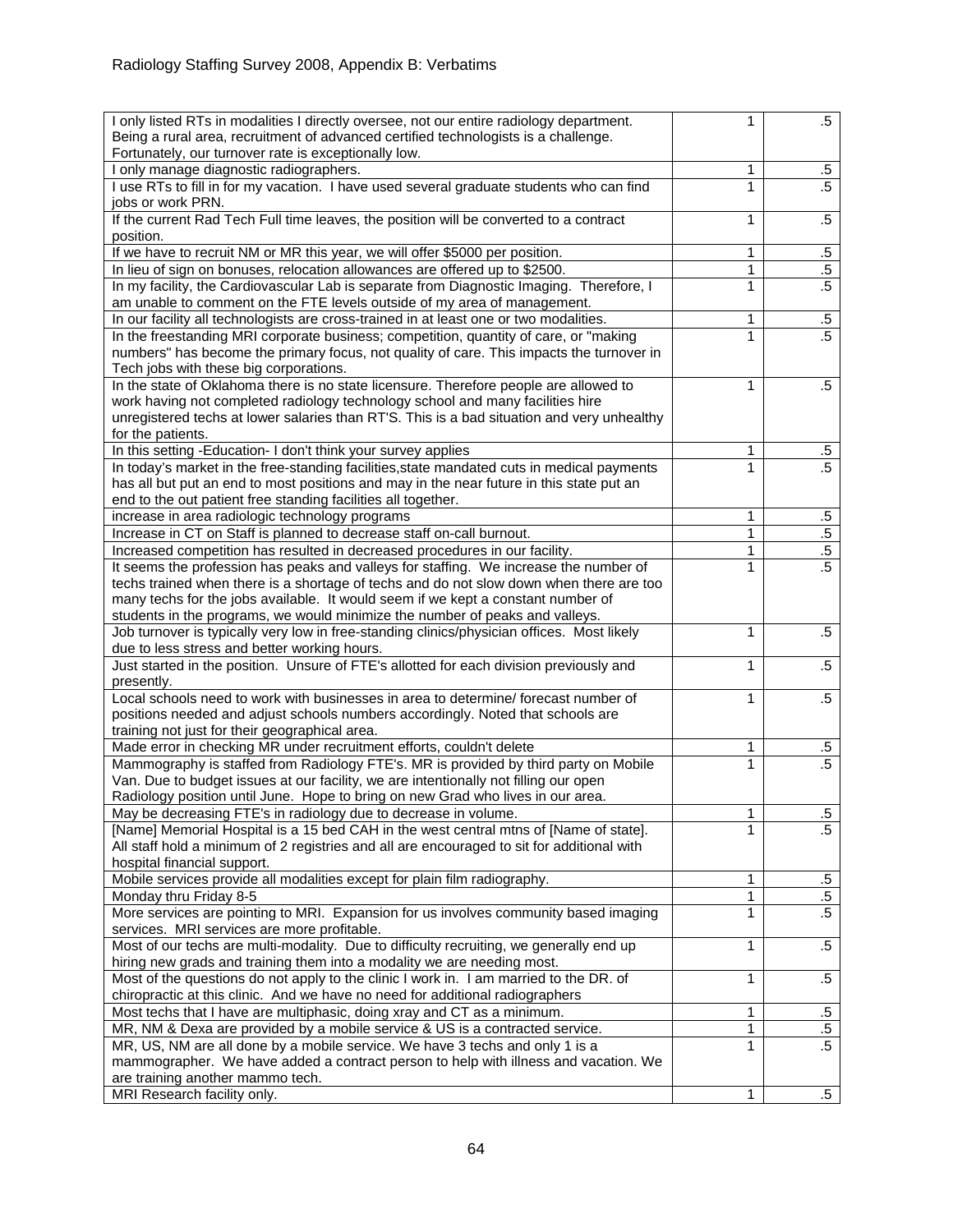| MRI Tech comes with MRI truck that we lease.                                                | 1 | $.5\,$          |
|---------------------------------------------------------------------------------------------|---|-----------------|
| Multi modality active staff of 5FTE,s & 2PTE's                                              | 1 | .5              |
| My answers apply to cardiac cath lab only                                                   | 1 | .5              |
| My company has 14 offices and is opening more I am unsure of how many total                 | 1 | $\overline{.5}$ |
| employees we need for the 2008 budget. It depends on volume at each site, if needed         |   |                 |
| we add FTE's                                                                                |   |                 |
| My facility is a new freestanding clinic. I staffed it in 2008. As we add modalities, my    | 1 | $.5\,$          |
| responses may change.                                                                       |   |                 |
| My hours fluctuate as the pt. need increases or decrease. So far we have not needed         | 1 | $.5\,$          |
| more that a 38 hour work week                                                               |   |                 |
| No sign on bonuses but pay relocation expenses if necessary.                                | 1 | $.5\,$          |
| Non professionals - high school or GED no training placed in professionally trained         | 1 | $\overline{.5}$ |
| environments competition does not equate.                                                   |   |                 |
| Not sure                                                                                    | 1 | $.5\phantom{0}$ |
| On opposite page under number 1, the techs are really not FTE's in each individual          | 1 | $\overline{.5}$ |
| modality; they are cross-trained for a total of 7 techs who are FTE's.                      |   |                 |
| Only over cath lab staff. Cannot answer for other rad. tech. jobs.                          | 1 | .5              |
| Organization looking at sign-ons in near future.                                            | 1 | .5              |
| Other bonuses: Nuc Med - \$2500US - \$2500                                                  | 1 | $.5\,$          |
| Our bonus is for relocation/moving expense.                                                 | 1 | .5              |
| Our budget is based off of RVUs and the RVUs for many of our exams have decreased           | 1 | .5              |
| therefore budgeted staffing reflected that even though our volume of patients have          |   |                 |
| increased.                                                                                  |   |                 |
| Our Center recently opened our multi-modality center. Prior, we only performed MRI.         | 1 | $.5\,$          |
| When we opened we only had to hire a PT U/S Tech as I am currently the CT Tech /            |   |                 |
| Rad Tech and we already had MRI scanning!                                                   |   |                 |
| Our facility seeks radiographers, CT Techs, MRI techs, etc. with pediatric experience.      | 1 | $.5\phantom{0}$ |
| Our facility tries to hire technologists who are registered in multi-areas: example:        |   | .5              |
| mammography/xray. All techs are encouraged to expand their specialties thus keeping         |   |                 |
| costs down.                                                                                 |   |                 |
| Our hospital is a clinical site for radiography and ultrasound students attending the local | 1 | $.5\,$          |
| community colleges.                                                                         |   |                 |
| Our HR will not term these as sign on bonuses but rather as relocation assistance.          | 1 | $.5\,$          |
| Our local college has a 4-year wait to get into the program. The outpatient facilities      | 1 | $\overline{.5}$ |
| continue to hire our advanced Techs (CT, MR etc) after we train them, but do not            |   |                 |
| contribute to community training.                                                           |   |                 |
| Our organization has an extremely good reputation in the RT community, excellent paid       | 1 | $.5\,$          |
| benefits, PTO + 8 major Holidays with pay and I am lucky enough that my staff recruits      |   |                 |
| for me. My staff is very loyal and happy, in the same community with a company with a       |   |                 |
| poor rep I had to pay all kinds of bonuses and we were inevitably understaffed. Mgmt        |   |                 |
| makes or breaks staffing no matter what the current climate.                                |   |                 |
| Our RT FTE (1.0) has been employed here since 1976 and plans to continue                    | 1 | .5              |
| employment. 1.0 FTE is sufficient.                                                          |   |                 |
| Our staff do both Rad & CT. All other modalities are contracted services -- we don't hire   | 1 | $.5\,$          |
| the staff.                                                                                  |   |                 |
| Our wages are somewhat above average and we have excellent technology. We are a             | 1 | .5              |
| magnet for staff and have our choice of new grads (for now.                                 |   |                 |
| Overall, techs are not paid very well.                                                      | 1 | $.5\phantom{0}$ |
| Overall: Exam stats going down. More CTs, invasive exams some pressure also from            | 1 | $.5\,$          |
| ortho clinic putting in MRI.                                                                |   |                 |
| Pay productivity bonus; very valuable for retention.                                        | 1 | $.5\,$          |
| please see above                                                                            | 1 | $.5\,$          |
| Professional recognition of generalist would help curb vacancy. The lack of incentives to   | 1 | $.5\,$          |
| remaining as generalist has created very poor working conditions in general radiography.    |   |                 |
| Provisions of a great work environment, updated technology, and respect to staff's          | 1 | $.5\,$          |
| position help retain employees.                                                             |   |                 |
| Question 2 is hard to answer in that our volume increase; it did not decrease. [Only        | 1 | $.5\,$          |
| change in budgeted FTE was from 8 to 6 FTEs of sonographers.]                               |   |                 |
| Relocation funding in some cases.                                                           | 1 | $.5\,$          |
|                                                                                             |   |                 |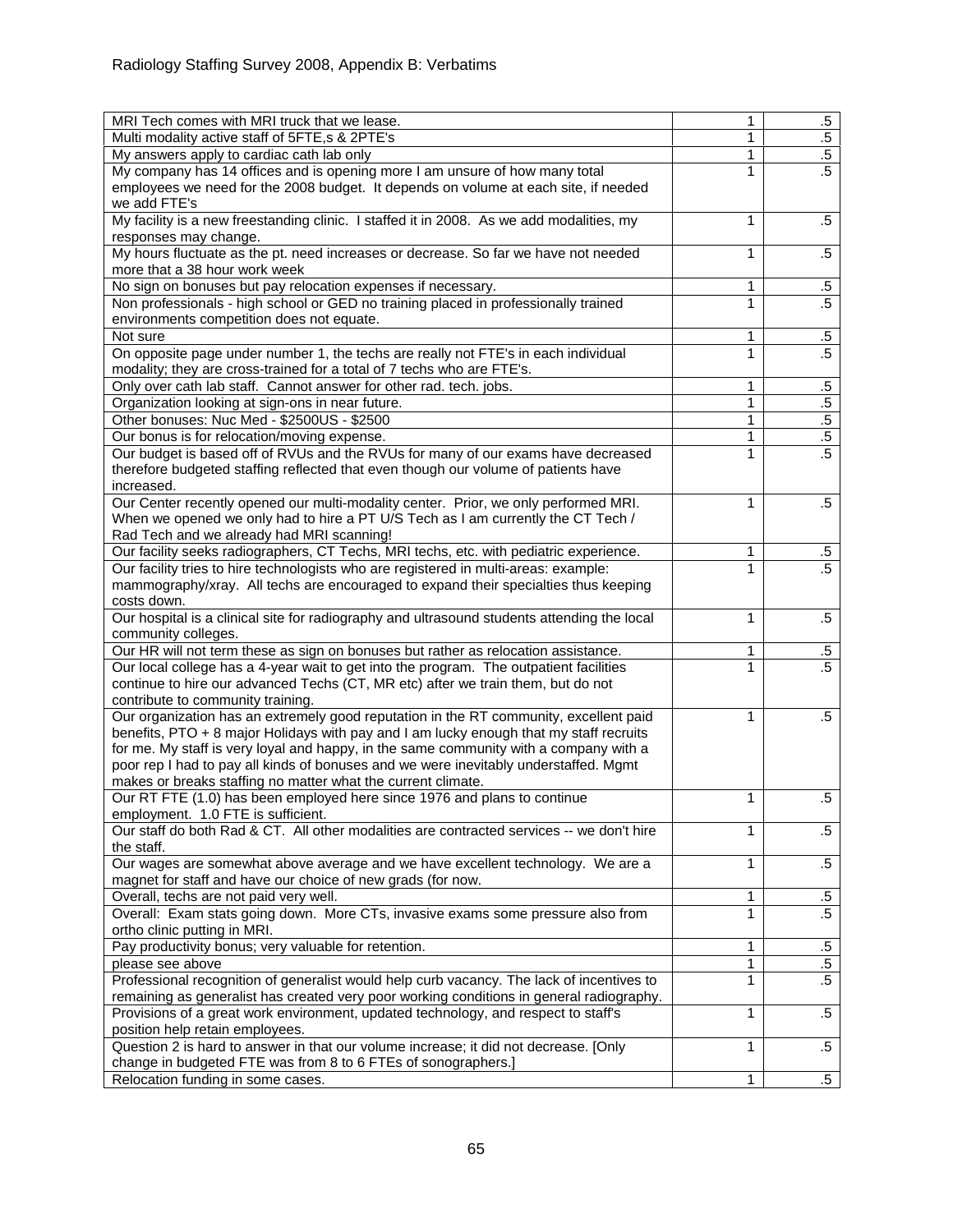| RT staff are being required to document more, take orders, document medication, and                                              | 1      | $.5\,$          |
|----------------------------------------------------------------------------------------------------------------------------------|--------|-----------------|
| review charges.                                                                                                                  |        |                 |
| Rural hospitals need RT's that can crosstrain into other modalities and/or additional                                            | 1      | $.5\,$          |
| education such as sonography which helps small facilities in "on call" coverage.                                                 |        |                 |
| Services: MR and PET mobile.                                                                                                     | 1      | $.5\phantom{0}$ |
| Sign-on bonus determined on a case by case basis. Typically, we start at \$1500 and go<br>up from there to \$3k or greater.      | 1      | .5              |
| Sign on 50% 1st paycheck. 50% 6 month service.                                                                                   | 1      | $.5\,$          |
| Sign on bonus + 2 year contract                                                                                                  | 1      | $.5\,$          |
| Sign on bonus to a sonographer for \$7,000                                                                                       | 1      | $\overline{.5}$ |
| Small rural hospital -- staff techs do multiple modalities: rad, CT, mammo for example.                                          | 1      | .5              |
| Small rural hospital 2 techs are crosstrained to do xr, ct, c-arm surgery, in addition                                           | 1      | $\overline{.5}$ |
| director performs bd and fluoro all is sent to radiologist office 70 miles away. We don't                                        |        |                 |
| do mammo. Mri and us are mobile service provided since volume is so low.                                                         |        |                 |
| Sonography-10,000 sign on bonus. We are also using recruitment agencies to help find                                             | 1      | $.5\,$          |
| staff.                                                                                                                           |        |                 |
| Supplementing tech staff with tech assistants has proven extremely beneficial to patient                                         | 1      | .5              |
| work flow. The tech assistants help handle paperwork, change patients and assist techs                                           |        |                 |
| so that the technologist can perform his/her duties and responsibilities. It has also                                            |        |                 |
| helped tech morale in the various departments.                                                                                   |        |                 |
| Techs are cross-trained. Ex: MR-CT can help diagnostic when necessary. Diagnostic -                                              | 1      | $.5\,$          |
| CT, U/S mammo, etc.                                                                                                              |        |                 |
| The bonus at my facility increase with the difficulty in filling the position.                                                   | 1      | $.5\,$          |
| The government cuts our reimbursements, third party administrations force us to deal                                             | 1      | .5              |
| with authorizations and other competitive radiology offices make every day a war.                                                |        |                 |
| The increased documentation and issues related to PACS administration has taken up                                               | 1      | $.5\,$          |
| many more hours of tech time.                                                                                                    |        |                 |
| The old mentality of hiring a "Super Tech.) (Combi-Tech.) to do both radiology/laboratory                                        | 1      | $.5\,$          |
| with one position. Senior Management wanting to do this in a new clinic opening soon. I                                          |        |                 |
| am concerned about my responsibility as a director with medical-legal ramifications.                                             |        |                 |
| The only position we are recruiting right now is for a per diem rad tech. The response to                                        | 1      | $.5\,$          |
| our ads has been very strong; however they are looking for FT or PT.                                                             |        |                 |
| The only sign on bonus we pay is for sonographers in the form of tuition re-imbursement                                          | 1      | $.5\,$          |
| if they commit to 2 years with us.<br>The turn-over at BHN is very low. Not a lot of need for recruitment in the past few years. | 1      |                 |
| I advertised and hired 3 PRN techs several yrs ago (local people) who fill in for vacations                                      |        | $.5\,$          |
| and other absences. They're always looking for hours & techs are always looking for                                              |        |                 |
| coverage, so it works out very well.                                                                                             |        |                 |
| There is an increase of new graduates that expect to enter advanced modalities directly                                          | 1      | $.5\,$          |
| out of school. Techs do not want to stay in radiography long.                                                                    |        |                 |
| There is some tuition assistance available for tech that signs a contract for years of                                           | 1      | $.5\,$          |
| service, the amount depends on the years of service.                                                                             |        |                 |
| They just opened/split lab & radiology departments back in July of 2007. We are all new                                          | 1      | .5              |
| employees. They used to have limited techs do their x-rays.                                                                      |        |                 |
| This does not apply to me right now. I would love to back to work but who would want                                             | 1      | $.5\,$          |
| me. I haven't worked since the 90's. I did just go over to a doctor's office to watch a new                                      |        |                 |
| digital unit being put in and learned about the unit. I worked a lot of trauma and                                               |        |                 |
| mammography, when I was working.                                                                                                 |        |                 |
| This is a small psychiatric hospital, with one R.T. on staff. There has not been a turnover                                      | 1      | $.5\,$          |
| in RT position for twenty plus years.                                                                                            |        |                 |
| Title: D/F M or D; specifically clinical manager of [Name] PET Imaging Center. Facility:                                         | 1      | $.5\,$          |
| Free-standing BUT we are under umbrella of [Name]t Health. Involvement in                                                        |        |                 |
| educatopm: Just clinical rotation for [Name] College. Sign-on bonuses: We only pay                                               |        |                 |
| moving expenses and/or buy out of a current rental agreement, when necessary; we do                                              |        |                 |
| not offer i.e. \$2000 carte blanche.                                                                                             |        |                 |
| Too many centers and doctors are using untrained personnel to operate radiographic                                               | 1      | $.5\,$          |
| equipment. People who know nothing about radiation safety and exposure.                                                          |        |                 |
| Ultrasound \$5000 bonus plus relocation assistance.                                                                              | 1      | $.5\,$          |
| Urban, Suburban, Rural all checked.                                                                                              | 1      | $.5\,$          |
| Very small department 1 full-time Tech, and one part-time sonographer.                                                           | 1<br>1 | .5<br>.5        |
| We also offer up to 5000 in relocation expense reimbursement                                                                     |        |                 |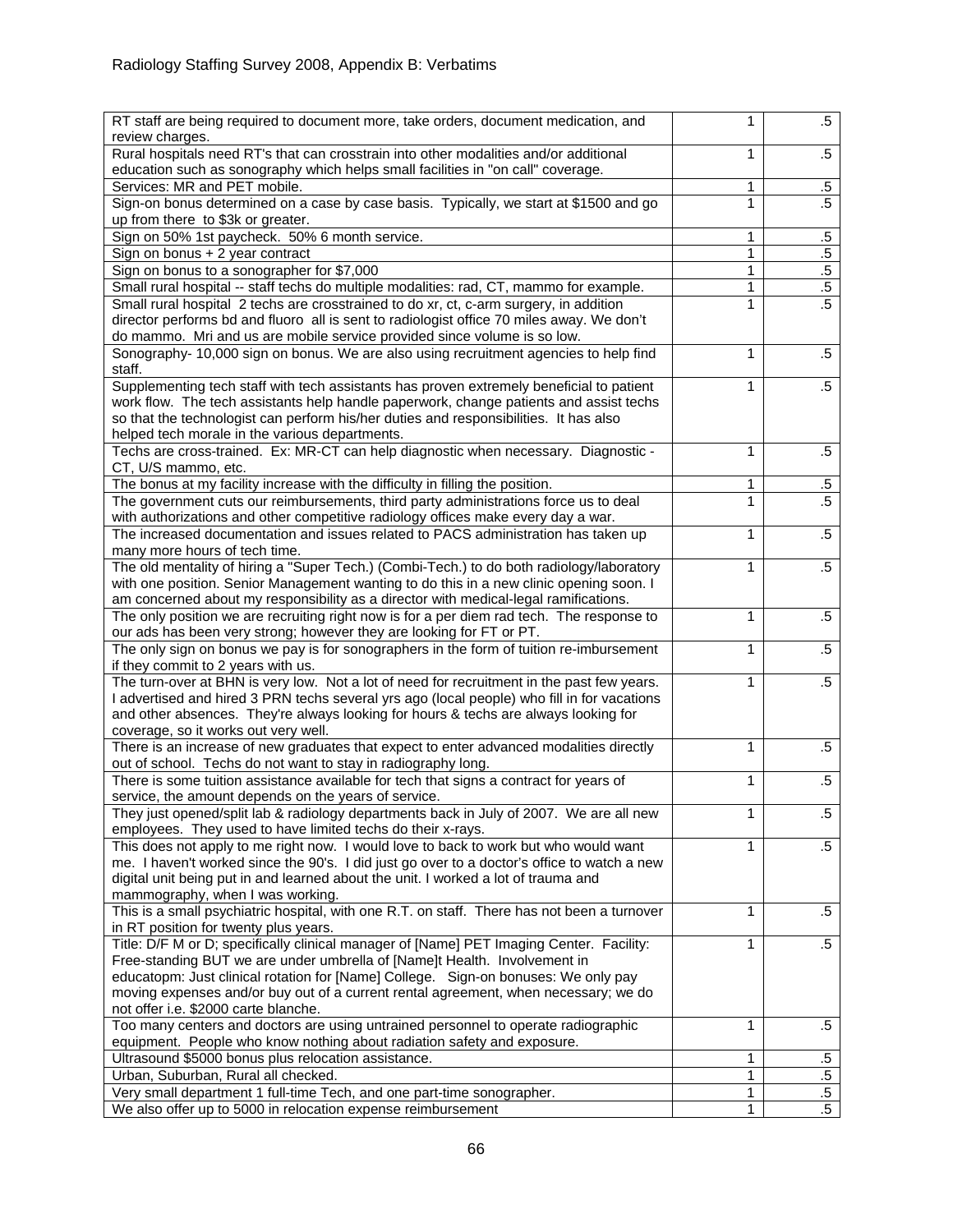| We are a Breast Care Center. We maintain FTE's. I have only increased staff once in         | 1            | $.5\,$          |
|---------------------------------------------------------------------------------------------|--------------|-----------------|
| the past 6 years.                                                                           |              |                 |
| We are a film-reading service. X-rays are taken at various clinics or doctor's offices and  | 1            | $.5\,$          |
| then sent to our office for interpretation. We then send the x-rays back with the original  |              |                 |
| report. Stopped seeing patients 7 years ago due to low referrals.                           |              |                 |
| We are a multi-faceted facility and all answers are approximates. The Institute as a        | 1            | .5              |
| whole performs approx. 2,000,000 exams annually. My part of administration covers           |              |                 |
| approx 850,000 of these exams. We are in a continual growth state, thus, the moving         |              |                 |
| numbers.                                                                                    |              |                 |
| We are a Nuclear Stress Lab without ant other radiology modality in this particular office. | 1            | $.5\,$          |
| We are a small 1 technologist office doing general radiography & mammo. Our tech has        | 1            | $\overline{.5}$ |
| been here for 24 years.                                                                     |              |                 |
| We are a small hospital and have been able to handle the workload w/ 2 FTE's & 1 per        | 1            | $.5\,$          |
| diem.                                                                                       |              |                 |
| We are a small imaging center with 4 technologists. All techs have been here 2-6 years.     | 1            | $.5\,$          |
| We are a small LTAC, have one fulltime RT(R); all other positions are on-call, all other    | $\mathbf{1}$ | .5              |
| modalities (exams) sent out.                                                                |              |                 |
| We are a small office with just 2 techs who are also medical assistants. We are not         | 1            | $.5\,$          |
| recruiting and have no need to at this present time.                                        |              |                 |
| We are a small rural hospital. We have 2 FTE that do all modalities. Have not tried to      | 1            | .5              |
|                                                                                             |              |                 |
| recruit for at least 5 years.                                                               |              |                 |
| We are a small rural hospital and our technologists work in multiple areas, we all perform  | 1            | .5              |
| general xray and CT, 4 out of 5 perform mammography.                                        |              |                 |
| We are a small rural hospital. We have 2 FTE that do all modalities. Have not tried to      | 1            | .5              |
| recruit for at least 5 years.                                                               |              |                 |
| We are a USAF clinic. Positions are filled using active duty and civilian GS grade          | 1            | $.5\,$          |
| employees.                                                                                  |              |                 |
| We are affiliated with an RT Technology program producing 24 RT eligible staff              | 1            | $.5\,$          |
| members per year.                                                                           |              |                 |
| We are affiliated with rad tech / nuc med / sono programs. Many of our team members         | 1            | $.5\,$          |
| come from one of the 4 different schools.                                                   |              |                 |
| We are currently filling most CT positions with trainees - from our Rad tech pool.          | 1            | $.5\,$          |
| We are fortunate to have had to replace only one PRN technologist during this period.       | 1            | .5              |
| We are fully staffed both Nuclear & Echo. The echo technologists are also certified in      | 1            | .5              |
| vascular.                                                                                   |              |                 |
| We are fully staffed so I am not very helpful for this survey.                              | 1            | $.5\,$          |
| We are fully staffed, so no need for recruiting.                                            | $\mathbf{1}$ | .5              |
| We are now offering retention contracts and bonuses to keep the techs we have. This         | $\mathbf{1}$ | .5              |
|                                                                                             |              |                 |
| bonus is then signed on bonus in town.                                                      |              |                 |
| We are thankful that we are fully staffed!                                                  | 1            | $\frac{.5}{.}$  |
| We are training "Grow your own" to address recruitment & retention issues with great        | 1            | .5              |
| success. We pay tuition, books, fees, travel, housing & current salary for years of         |              |                 |
| service upon graduation with promotions and salary increases.                               |              |                 |
| We consider moving expenses as sign-on bonus.                                               | 1            | $.5\phantom{0}$ |
| We cross train our technologists to work in the modalities (MR, CT, Ultrasound) we have     | 1            | .5              |
| not hired modality techs from the outside . Promote radiographers to modalities and hire    |              |                 |
| routine diagnostic techs from outside. Note: FTE for CT and interventional technologists:   |              |                 |
| These technologists are cross trained in those two areas-I do not have 10 FTEE each         |              |                 |
| area- only 10 to cover both.                                                                |              |                 |
| We did a retention bonus for a period of three years. That is now over. Due to SE           | 1            | $.5\,$          |
| Michigan economy it will not be re-budgeted for 2008.                                       |              |                 |
| We did add 6 contingent technologist to our roster                                          | 1            | $.5\,$          |
| We do a lot of cross training. MRI and CT The techs are also required to keep their         | 1            | .5              |
| radiography skills and licenses up to help cover x-ray                                      |              |                 |
| We do not have funds to hire additional help.                                               | 1            | $.5\,$          |
| We do pay our employees a \$1500 referral fee, if they refer someone and we hire them.      | 1            | $.5\phantom{0}$ |
| We employed a total of 4 techs to cover Rad, CT, Mammo, etc. & 1 tech to cover u/s.         | 1            | .5              |
|                                                                                             |              |                 |
| Total employees: 5 FT techs.                                                                |              |                 |
| We give a bonus for rad tech graduates from our x-ray school.                               | 1            | $.5\,$          |